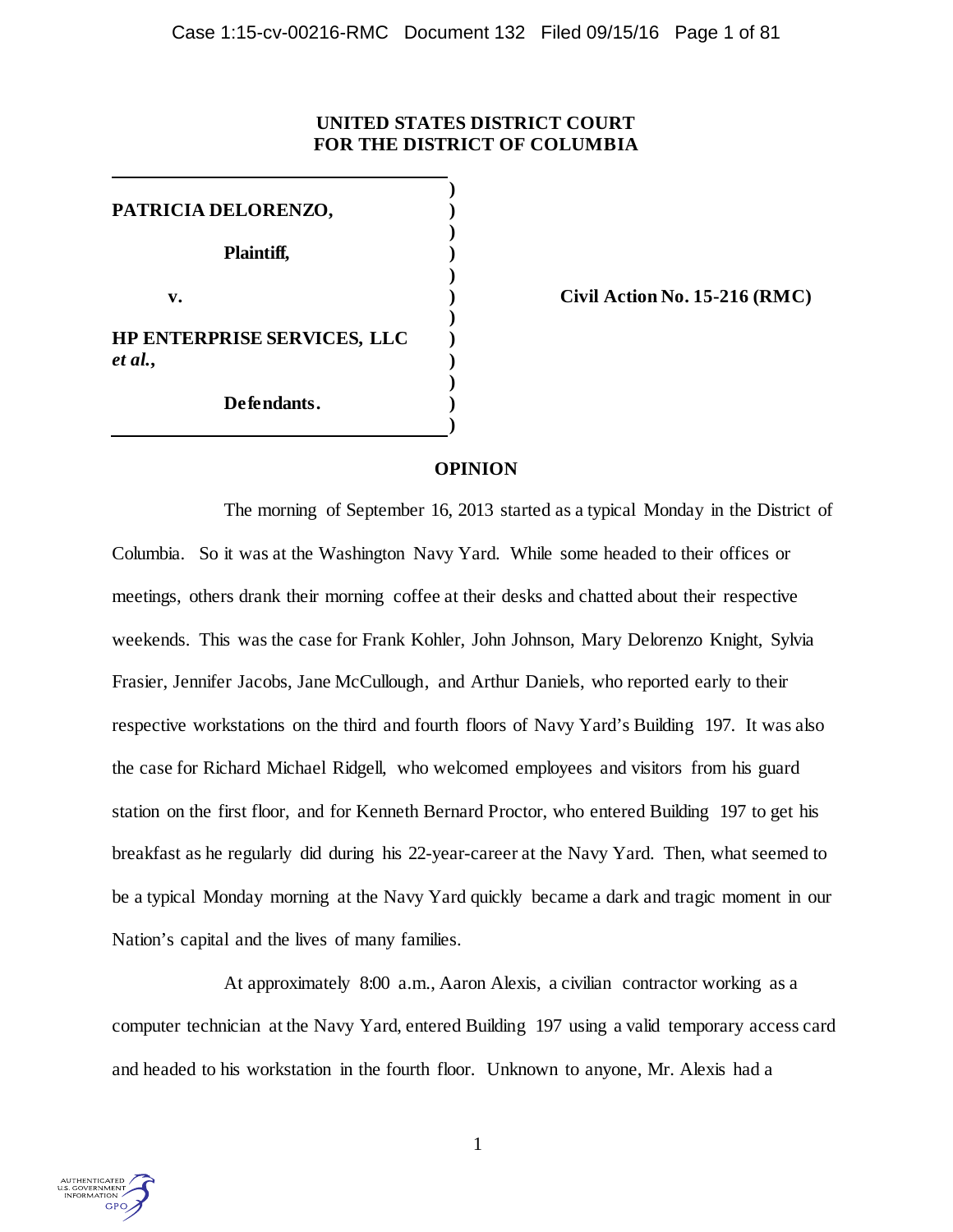### Case 1:15-cv-00216-RMC Document 132 Filed 09/15/16 Page 2 of 81

concealed sawed-off shotgun and ammunition in his backpack. He entered a restroom on the fourth floor, pulled out the gun, and assembled it. As he came out, he opened fire indiscriminately. Mr. Alexis continued his carnage through various floors of the building until law enforcement officers fatally shot him on the first floor at 9:25 a.m. The shooting resulted in twelve deaths and four non-fatal injuries.

Before the Court are nine related lawsuits arising out of the Navy Yard shooting. Plaintiffs are the personal representatives of the estates (or surviving family members or heirs) of seven decedents, a survivor seriously injured by Mr. Alexis, and a survivor who was a witness to the shooting. Plaintiffs assert a combination of negligence and intentional tort claims against HP Enterprise Services, LLC (HPES), which provided information technology services to the U.S. Navy as a government contractor, and The Experts, Inc. (The Experts), which was an HPES subcontractor and Mr. Alexis's employer. In addition, three of the nine cases also include claims against HBC Management Services, Inc. and The Hana Group, Inc. (collectively HBC), which provided security services at Building 197 of the Navy Yard.

The question raised by these related lawsuits is whether these companies can be held liable for money damages to the families of the decedents and to the two survivors for the criminal acts of Aaron Alexis. For the reasons that follow, the Court will grant in part and deny in part the motions to dismiss filed by HPES and The Experts. The Court will grant HBC's motion to dismiss. Only Plaintiffs' claims of negligent retention and supervision against HPES and The Experts will remain and proceed to discovery.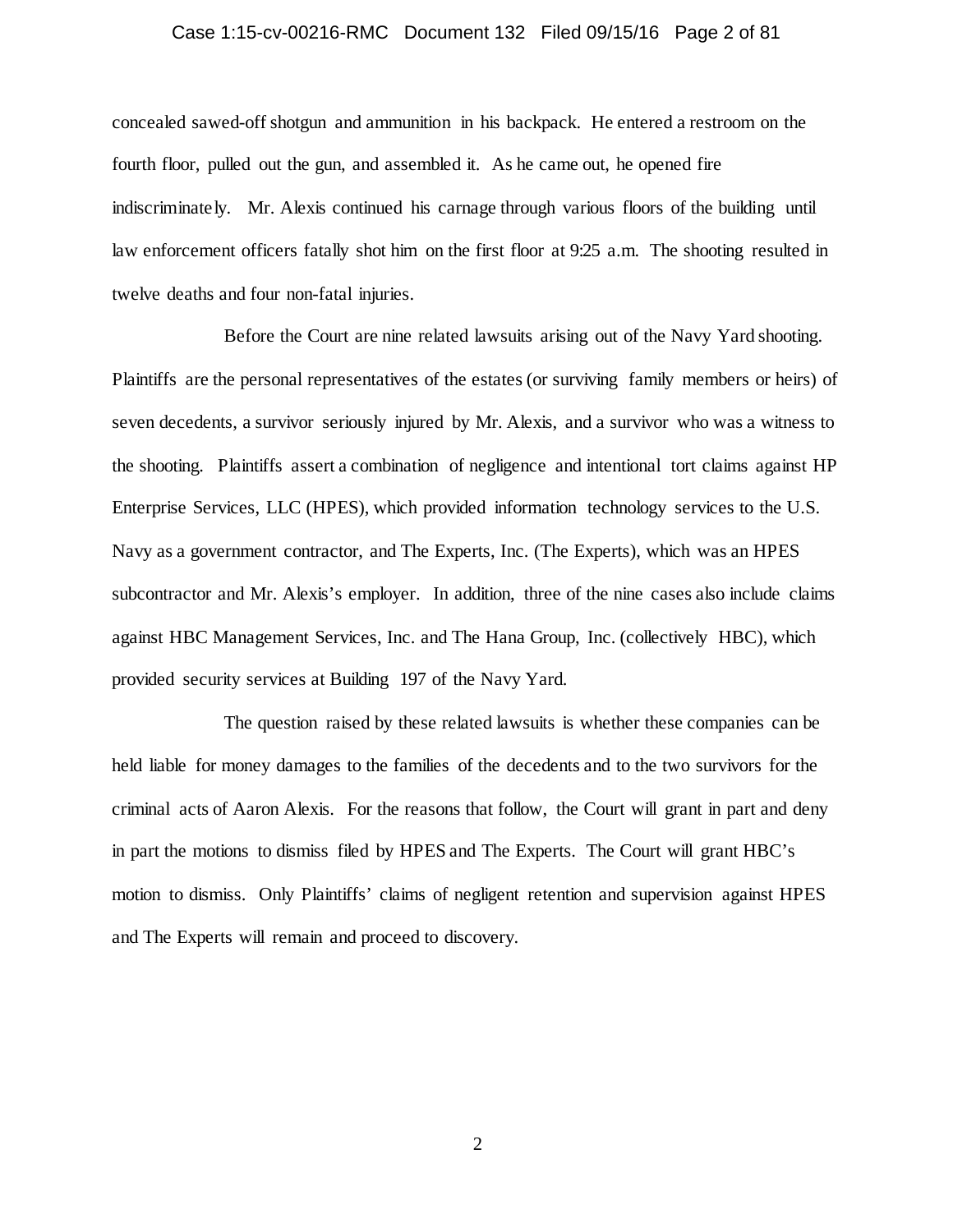# **I. FACTS[1](#page-2-0)**

In seven of the nine cases, the complaints seek damages for the deaths of those murdered by Mr. Alexis:

- *Delorenzo v. HP Enterprise Servs., LLC*, Case No. 1:15-cv-0216-RMC
- *Frasier v. HP Enterprise Servs., LLC*, Case No. 1:15-cv-1492-RMC
- *Proctor v. HP Enterprise Servs., LLC*, Case No. 1:15-cv-1494-RMC
- *Halmon-Daniels v. The Experts, Inc.*, Case No. 1:15-cv-1501-RMC
- *Kohler v. HP Enterprise Servs., LLC*, Case No. 1:15-cv-1636-RMC
- *Ridgell v. HP Enterprise Servs., LLC*, Case No. 1:15-cv-1637-RMC
- *Zagami v. HP Enterprise Servs., LLC*, Case No. 1:15-cv-1638-RMC

The remaining two complaints seek damages for injuries (mental, emotional, and physical) suffered during the shooting:

- *McCullough v. HP Enterprise Servs., LLC*, Case No. 1:15-cv-1639-RMC
- *Jacobs v. The Experts, Inc.*, Case No. 1:15-cv-2242-RMC

Plaintiffs assert common law negligence claims against both HPES and The Experts for failing to anticipate and prevent the mass shooting by Mr. Alexis, as well as claims of negligent hiring, retention, supervision, undertaking, and credentialing. Plaintiffs also rely on various statutes, regulations, and policy manuals to assert negligence *per se* and statutory duty

<span id="page-2-0"></span><sup>&</sup>lt;sup>1</sup> These facts are taken directly from the Complaints in the nine related cases. The Court has also considered documents incorporated by reference in the Complaints. *See EEOC v. St. Francis Xavier Parochial School*, 117 F.3d 621, 624 (D.C. Cir. 1997) (stating that courts may consider documents incorporated by reference in a complaint, as well as any matters of which the Court may take judicial notice, without converting a motion to dismiss into a motion for summary judgment); *see also Ward v. D.C. Dep't of Youth Rehab. Servs.*, 768 F. Supp. 2d 117, 119-20 (D.D.C. 2011) (explaining that courts may consider such documents even if they are not produced "by the plaintiff in the complaint but by the defendant in a motion to dismiss") (citations and internal quotation marks omitted).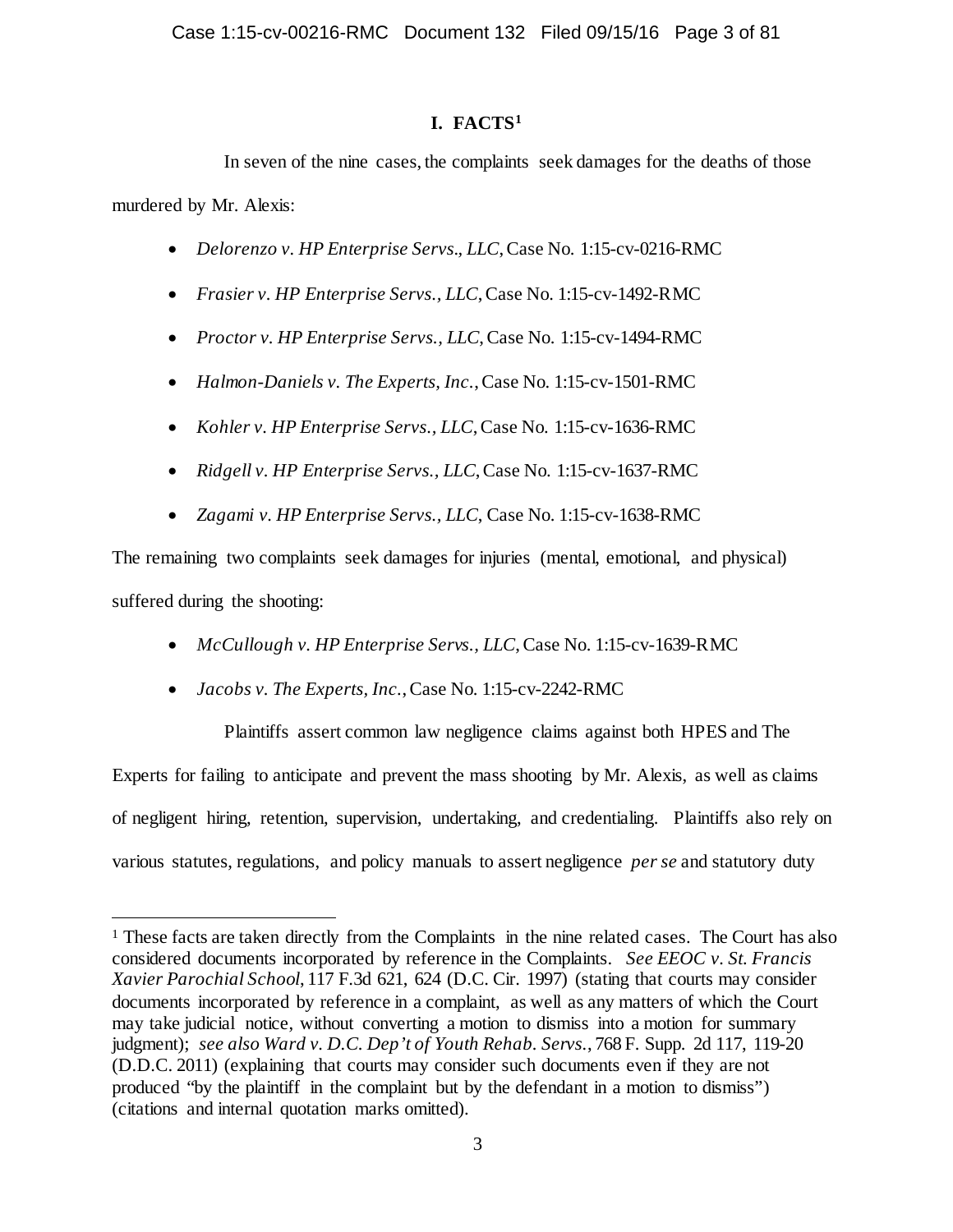### Case 1:15-cv-00216-RMC Document 132 Filed 09/15/16 Page 4 of 81

claims against HPES and The Experts. In addition, Mr. Proctor and Ms. McCullough allege that HPES and The Experts are vicariously liable for Mr. Alexis's intentional torts of assault and battery. Finally, Ms. Kohler, Ms. Zagami, and Ms. Jacobs also aver negligence claims against the security company, HBC. Richard Ridgell worked for HBC and his estate does not sue his former employer. None of the other Plaintiffs worked for any of the Defendants.

The nine Complaints include lengthy factual allegations regarding Mr. Alexis's history and the sequence of events prior to the mass shooting of September 16, 2013. Plaintiffs rely extensively on government investigations, particularly by the Navy, and adopt government determinations, in many instances *verbatim*, as part of their own allegations.

# **A. History of Mr. Alexis Prior to his Employment with The Experts [2](#page-3-0)**

Plaintiffs allege that Mr. Alexis had an arrest record long before he was hired by The Experts and assigned to work at the Washington Navy Yard. On June 3, 2004, the Seattle Police Department arrested Mr. Alexis for allegedly shooting out the rear tires of a construction worker's vehicle. Mr. Alexis told the police that the construction worker had disrespected him and that he had a blackout fueled by anger. Mr. Alexis was charged, but never prosecuted or convicted, with malicious mischief. Plaintiffs also allege that, in 2006, Mr. Alexis was investigated because the tires of five vehicles in Mr. Alexis's apartment complex were slashed. Mr. Alexis was not arrested or charged on this occasion. In 2007, the Office of Personnel Management ran a records check on Mr. Alexis, who was serving in the Navy. The records check revealed the 2004 arrest in Seattle. Mr. Alexis provided a written account of the 2004

<span id="page-3-0"></span><sup>&</sup>lt;sup>2</sup> For purposes of ruling on the motions to dismiss, the Court accepts these factual allegations as true, noting that Plaintiffs failed to properly allege that HPES or The Experts knew or should have known about these facts about Mr. Alexis prior to his employment with The Experts.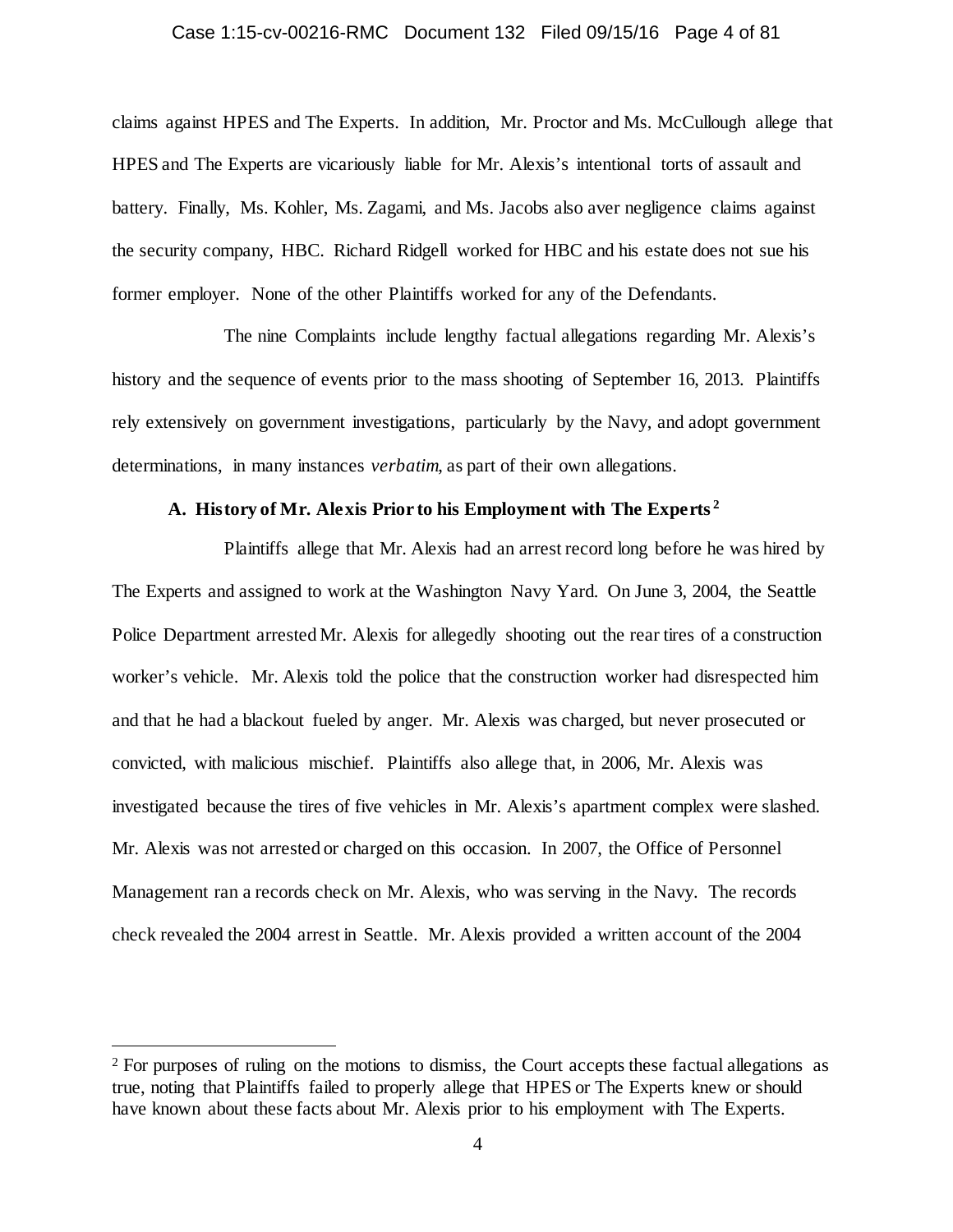### Case 1:15-cv-00216-RMC Document 132 Filed 09/15/16 Page 5 of 81

incident to the Naval Recruiting District, which also conducted an inquiry into relevant court documents.

On August 10, 2008, Mr. Alexis was removed from a nightclub in DeKalb County, Georgia. Mr. Alexis was screaming profanities and acting in a hostile manner. He was arrested for disorderly conduct, but never prosecuted or convicted. On July 12, 2009, in Fort Worth, Texas, Mr. Alexis received a non-judicial punishment by the Navy and was reduced one pay grade after he jumped from a staircase while reportedly intoxicated and fractured his right ankle. "There was no police involvement in this incident." Frasier Compl., Case No. 15-1492 [Dkt. 1] ¶ 21. On September 5, 2010, he was again arrested in Fort Worth for discharging a firearm in his residence. The bullet went through the ceiling of Mr. Alexis's apartment into a neighbor's apartment. Mr. Alexis told the police that it was an accident and that he was cleaning his firearm. Mr. Alexis was never charged or convicted for discharging the firearm. His Navy Commanding Officer initiated administrative proceedings against Mr. Alexis to separate him from the Navy, but the proceedings did not continue once it became clear that Mr. Alexis was not going to be charged with a crime.

On December 2, 2010, Mr. Alexis requested separation from the Navy under the Enlisted Early Transition Program. On December 9, 2010, the Bureau of Naval Personnel approved Mr. Alexis's request. Mr. Alexis was honorably discharged from the Navy and received a re-entry code of RE-1, which made Mr. Alexis eligible to reenlist in the Navy or another armed service. In addition, Mr. Alexis received a Navy Reserve Identification and Privilege Card.

### **B. Employment History of Mr. Alexis with The Experts**

In September 2012, Mr. Alexis applied for employment as a computer technician with The Experts, a subcontractor of HPES, which performed work for the Navy under the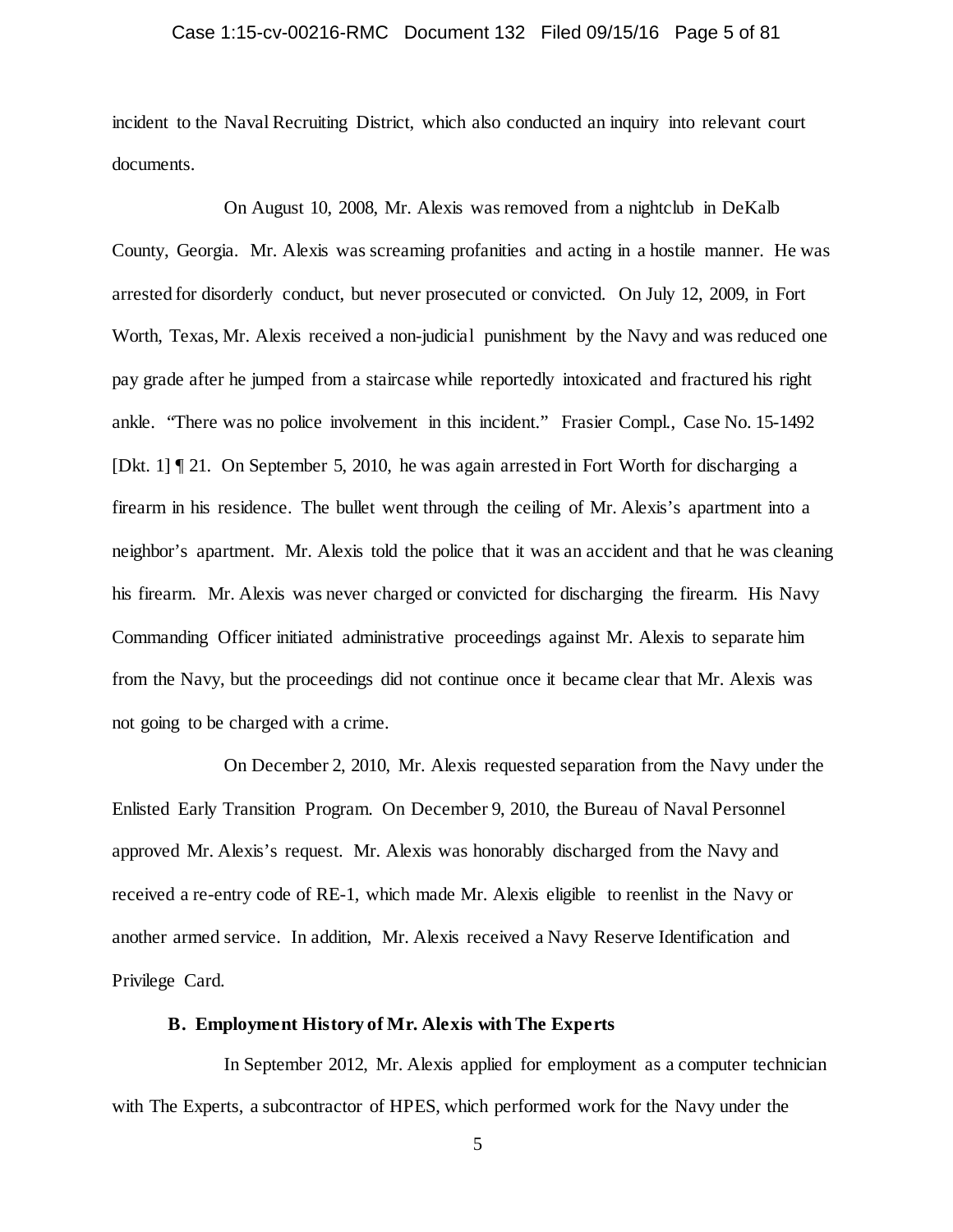### Case 1:15-cv-00216-RMC Document 132 Filed 09/15/16 Page 6 of 81

Navy-Marine Corps Intranet Continuity of Service Contract (Contract). [3](#page-5-0) The Contract invoked the National Industrial Security Program Operating Manual (NISPOM), which defined the security requirements for cleared defense contractors, and required HPES and The Experts "to develop and maintain a program that ensures all pertinent derogatory information regarding cleared personnel is forwarded for consideration in the personnel security clearance determination process." Proctor Compl., Case No. 15-1494 [Dkt. 1] ¶ 18. Specifically, NISPOM required cleared contractors to convey any derogatory information about Contract personnel to the Department of Defense's (DoD) Central Adjudication Facility via "incident reports" through the Joint Personnel Adjudication System, "which is the DoD system of record for personnel security clearance adjudication and management." *Id.* ¶ 19.

Under NISPOM's terms, Mr. Alexis already had a valid security clearance when he was hired because he had not been separated from the Navy for more than 24 months. In addition to NISPOM's security requirements, HPES required The Experts to conduct a preemployment eligibility background check, "which involved a drug test, a motor vehicle driving record check, and criminal convictions checks." *Id.* ¶ 24. Mr. Alexis was found to be suitable and given his honorable discharge, re-entry code of RE-1, and security clearance, The Experts hired Mr. Alexis as a computer technician assigned to work on the Contract. Plaintiffs allege that Mr. Alexis should not have been found eligible for the position because the pre-employment background check should have revealed Mr. Alexis's arrests.

Mr. Alexis worked for The Experts from September to December 2012 on various projects in Texas, California, and Japan. On December 27, 2012, Mr. Alexis resigned. Plaintiffs

<span id="page-5-0"></span><sup>&</sup>lt;sup>3</sup> For purposes of the motions to dismiss, HPES and the Court treat Mr. Alexis as an employee or contractor of both HPES and The Experts.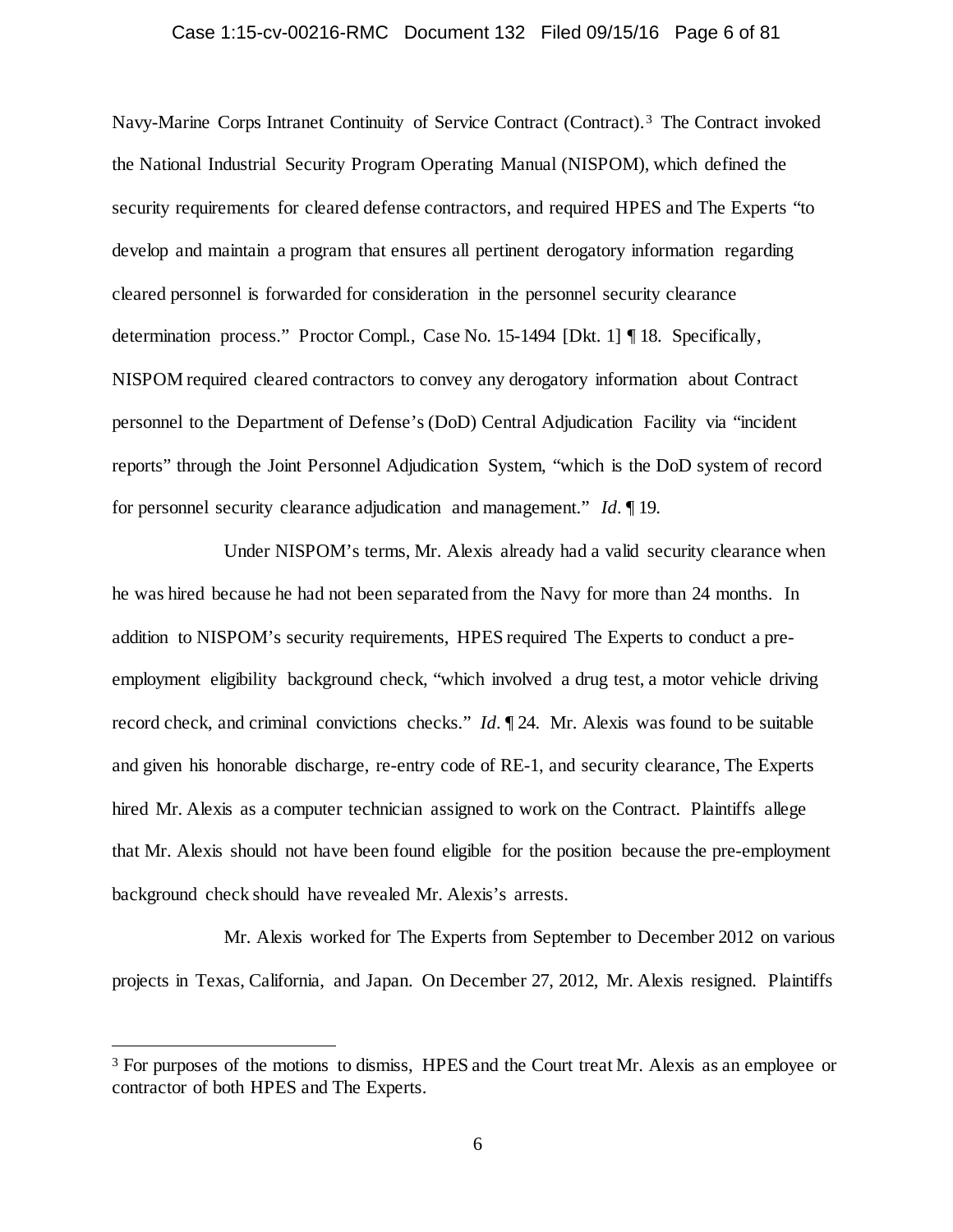### Case 1:15-cv-00216-RMC Document 132 Filed 09/15/16 Page 7 of 81

make no allegations concerning Mr. Alexis's conduct or behavior during this short stint. On June 27, 2013, Mr. Alexis re-applied for the same position. Since Mr. Alexis still had a valid security clearance. The Experts merely conducted the tests required by its contract with HPES –– namely a drug test, a motor vehicle driving record check, and a criminal convictions check. Once again, Mr. Alexis was found to be suitable for the job and was rehired on July 2013 and assigned to work in Norfolk, Virginia. Once again, Plaintiffs allege that "The Experts['] background check failed to uncover Alexis's prior arrest record and w[as] insufficient." *Id.* ¶ 27.

### **1. Events of August 2013**

In August 2013, Mr. Alexis was reassigned to a project at the Naval Undersea Warfare Center in Newport, Rhode Island. On August 4, Mr. Alexis was at the Norfolk airport awaiting his flight to Providence, Rhode Island, when he called his project coordinator at The Experts to report that he was angry at a male who was seated across the aisle and was making fun of him. The project coordinator was able to calm Mr. Alexis down and persuaded him to get away from the individual and seek help from airport security. On August 5, 2013, the project coordinator reported the call to the company's Contract team. Later that day, Mr. Alexis contacted the company's travel coordinator to complain about noise in his hotel, the Residence Inn in Middletown, Rhode Island. Mr. Alexis wanted to move to the Navy Gateway Inns & Suites in Newport, which was approved.

Two days later, on August 6, 2013, at 6:00 p.m., Mr. Alexis called the travel coordinator for The Experts to complain that three individuals, two men and one female, had followed him from the Residence Inn to the Navy Gateway Inns & Suites. Mr. Alexis claimed that they "were talking about him through the walls of an adjacent room" and were using an "ultrasonic device that was physically pinning him to the bed" and keeping him awake. Kohler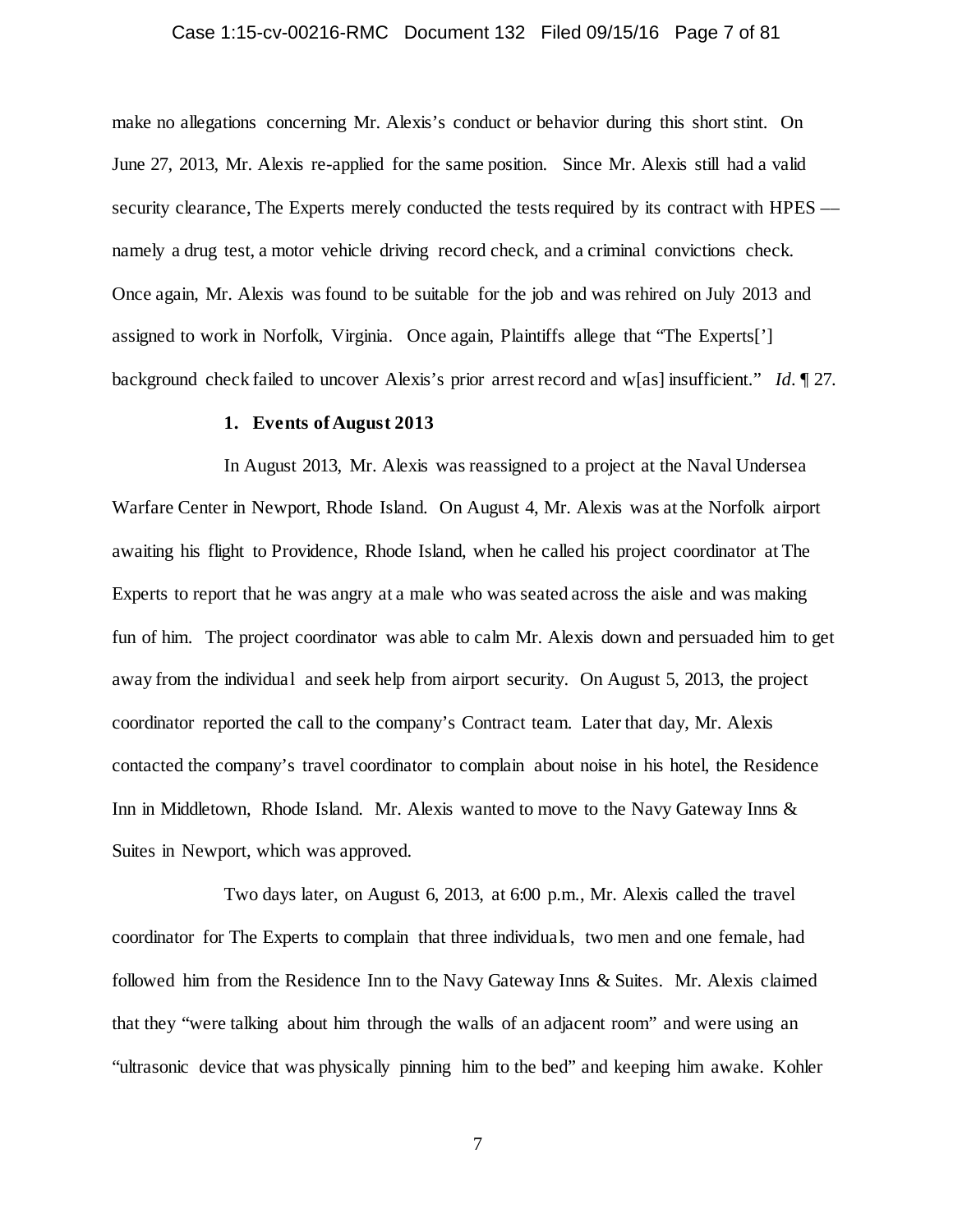### Case 1:15-cv-00216-RMC Document 132 Filed 09/15/16 Page 8 of 81

Compl., Case No. 15-1636 [Dkt. 1-1] ¶ 37; Ridgell Compl., Case No. 15-1637 [Dkt. 1-1] ¶ 35; Zagami Compl., Case No. 15-1638 [Dkt. 1-1] ¶ 37; Jacobs Compl., Case No. 15-2242 [Dkt. 1-1] ¶ 47. Mr. Alexis made a similar report to the Contract's program manager for The Experts. At 8:45 p.m., the travel coordinator conveyed the information to the desk clerk at the Navy Gateway Inns & Suites and expressed her concern that Mr. Alexis could harm someone. Shortly thereafter, the travel coordinator contacted the Contract's program manager to report the information concerning Mr. Alexis.

In response, the desk clerk at the hotel contacted the Naval Station Newport Police to relay the information and ask that a police officer be assigned close to the hotel in case Mr. Alexis attempted to hurt someone.<sup>[4](#page-7-0)</sup> When the police officers responded to the call and arrived at the hotel, they discovered that Mr. Alexis had dismantled his bed because he believed that someone was hiding under it. In addition, Mr. Alexis had taped a microphone to the room's ceiling to record the voices of the individuals that followed him to the hotel and were talking about him. Mr. Alexis was not arrested or placed in protective custody. At 9:18 p.m., Mr. Alexis told other police officers that someone had implanted a chip in his head and was using microwave signals to restrict his movements and keep him awake.

Later that evening, the Contract's program manager, her immediate manager, and the Facility Security Officer  $(FSO)^5$  $(FSO)^5$  for The Experts, held a conference call to discuss the situation with Mr. Alexis. The Experts management team decided that Mr. Alexis should leave Newport and return to Fort Worth so he could rest. The program manager contacted Mr. Alexis

<span id="page-7-0"></span> <sup>4</sup> The Police Department received a total of four calls from and about Mr. Alexis –– specifically, on August 6 at 2:00 a.m., 9:18 p.m., and 10:16 p.m., and August 7 at 2:54 a.m.

<span id="page-7-1"></span><sup>5</sup> The FSO is a company officer who reported directly to the Chief Operating Officer and was responsible for managing the security program under the Contract for The Experts.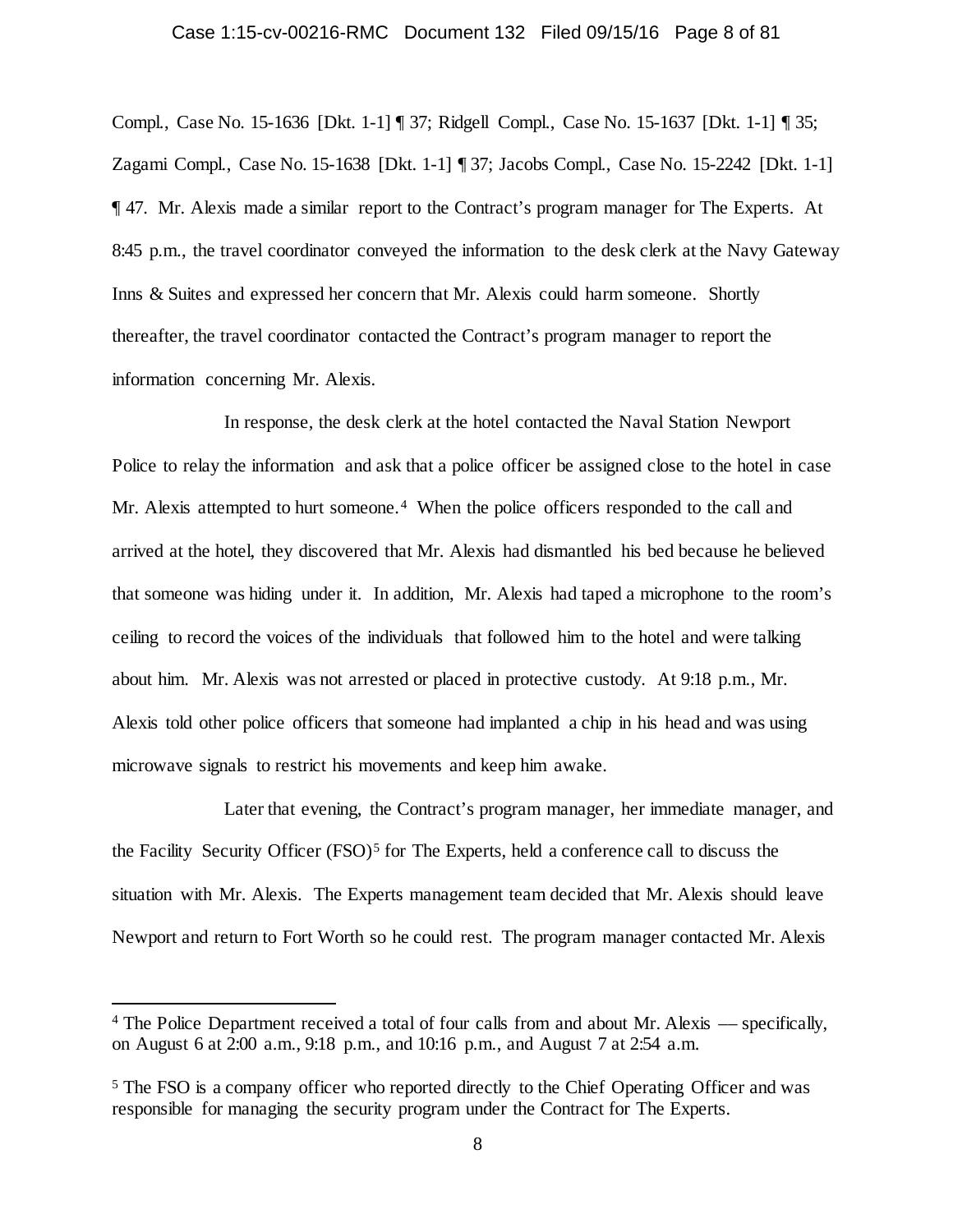### Case 1:15-cv-00216-RMC Document 132 Filed 09/15/16 Page 9 of 81

to inform him of the decision, although Mr. Alexis wanted to stay. At 11:35 p.m., the FSO accessed the Joint Personnel Adjudication System to cancel "the visit notification for [Mr.] Alexis that the FSO previously established for access to [Newport's Naval Undersea Warfare Center]." Proctor Compl. ¶ 43.

On August 7, 2013, at 1:12 a.m., the program manager emailed HPES representatives and the rest of the Contract's management team for The Experts to report that Mr. Alexis would not complete his Newport assignment because he was not feeling well and that she had booked return airfare for Mr. Alexis. Around 3:00 a.m., Mr. Alexis called the HPES second shift supervisor stating that he was being followed and needed to move out of his room. Mr. Alexis asked the HPES supervisor if he could stay in her room at the Marriott hotel in Newport. The supervisor, who knew Mr. Alexis from previously working together on the project in Japan, agreed to let him stay in her room. When Mr. Alexis arrived at the Marriott hotel, he told the supervisor that three individuals who traveled on the same plane from Norfolk followed him to the Residence Inn and then to the Navy Gateway Inns & Suites and were threatening him and keeping him awake.

Mr. Alexis also told the HPES supervisor that the same people had followed him to the Marriott hotel and checked into the room below. Mr. Alexis asked the supervisor if she could hear their voices, to which she replied that she could not. The supervisor dismissed Mr. Alexis's story and went to sleep. Mr. Alexis called the City of Newport Police to report that people were following him. The police responded to his call at 6:20 a.m. and Mr. Alexis explained that he had had a verbal altercation with an unknown individual at the Norfolk airport and that this individual sent three people to follow him and keep him awake by making noises, talking to him, and sending vibrations through his body with a microwave device. The City of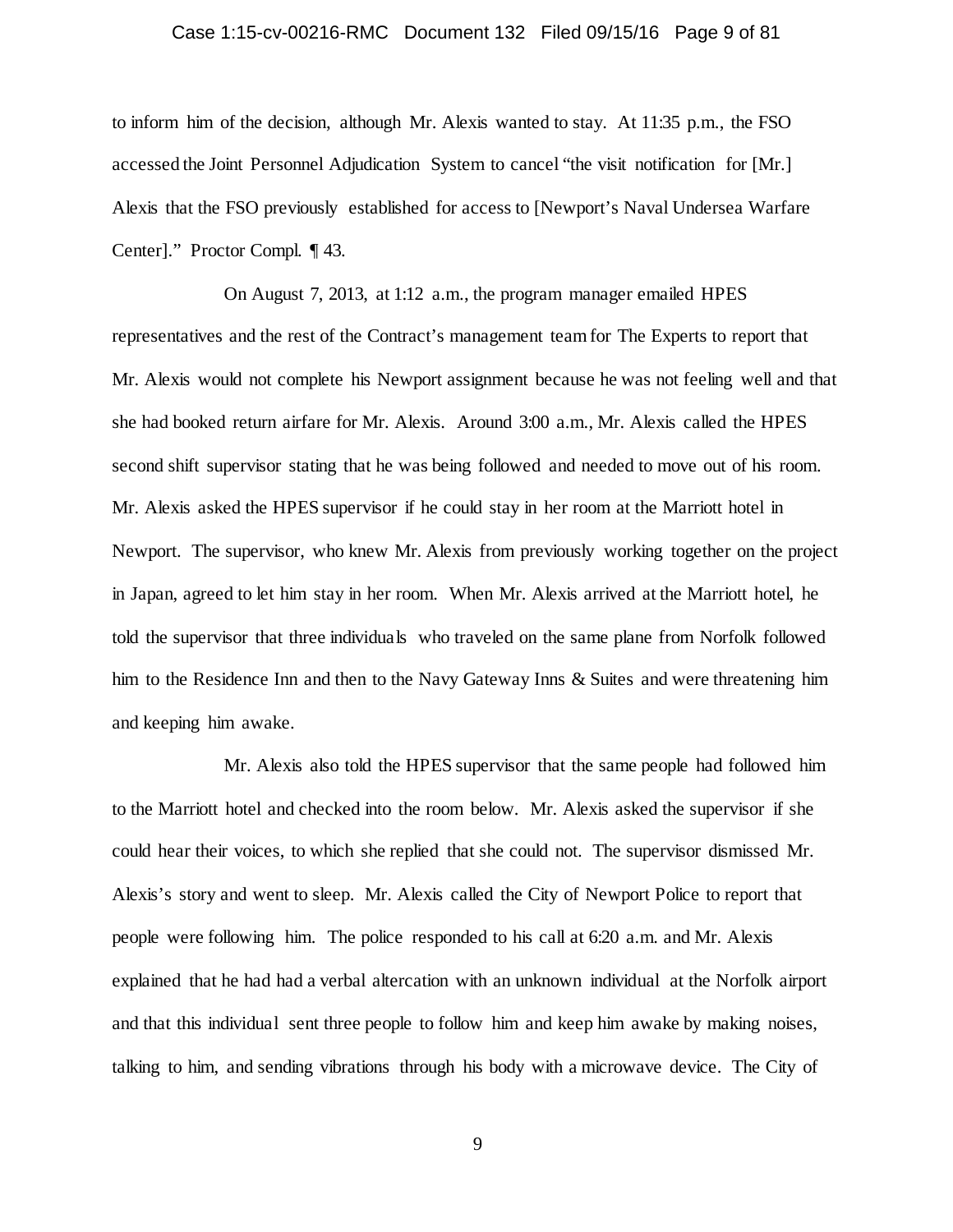### Case 1:15-cv-00216-RMC Document 132 Filed 09/15/16 Page 10 of 81

Newport Police made a report of Mr. Alexis's allegations. At 9:30 a.m., the Newport Police Officer-in-Charge contacted the Naval Station Police Sergeant to relay the information concerning Mr. Alexis and faxed him a copy of the report with a note saying, "FYI on this. Just thought to pass it on to you in the event this person escalates." Proctor Compl. ¶ 52.

Between 10:00 and 10:30 a.m., the HPES supervisor contacted her lead supervisor at HPES to report Mr. Alexis's behavior and claims, to which the lead supervisor responded that The Experts had decided that Mr. Alexis would be withdrawn from his Newport assignment. When the HPES second shift supervisor returned to her room, Mr. Alexis told her that the three individuals were now in the room above them. Mr. Alexis wanted to acquire a radar gun to hear what they were saying. The HPES second shift supervisor called the lead supervisor again after lunch to report her conversation with Mr. Alexis. She also later told a co-worker at HPES about Mr. Alexis's behavior and the surrounding events.

Later that day, on August 7, the Human Resources (HR) Director and the Legal Counsel for The Experts initiated an investigation into Mr. Alexis's claims. The HR Director contacted the HPES second shift supervisor, as well as the Middletown Police Department. The HR Director believed that "the Middletown Police Department provided police coverage for all of the hotel in which Alexis resided while in Newport, Rhode Island." Proctor Compl. ¶ 60. However, no reports were obtained from Middletown because it was the wrong police department.[6](#page-9-0) At 11:39 p.m., the FSO for The Experts accessed the Joint Personnel Adjudication System and entered a "Debrief" action, thereby formally indicating that Mr. Alexis no longer required access to classified information or to the Naval Undersea Warfare Center. Because Mr.

<span id="page-9-0"></span> <sup>6</sup> The police departments that investigated Mr. Alexis's claims were the Naval Station Newport Police and the City of Newport Police Departments.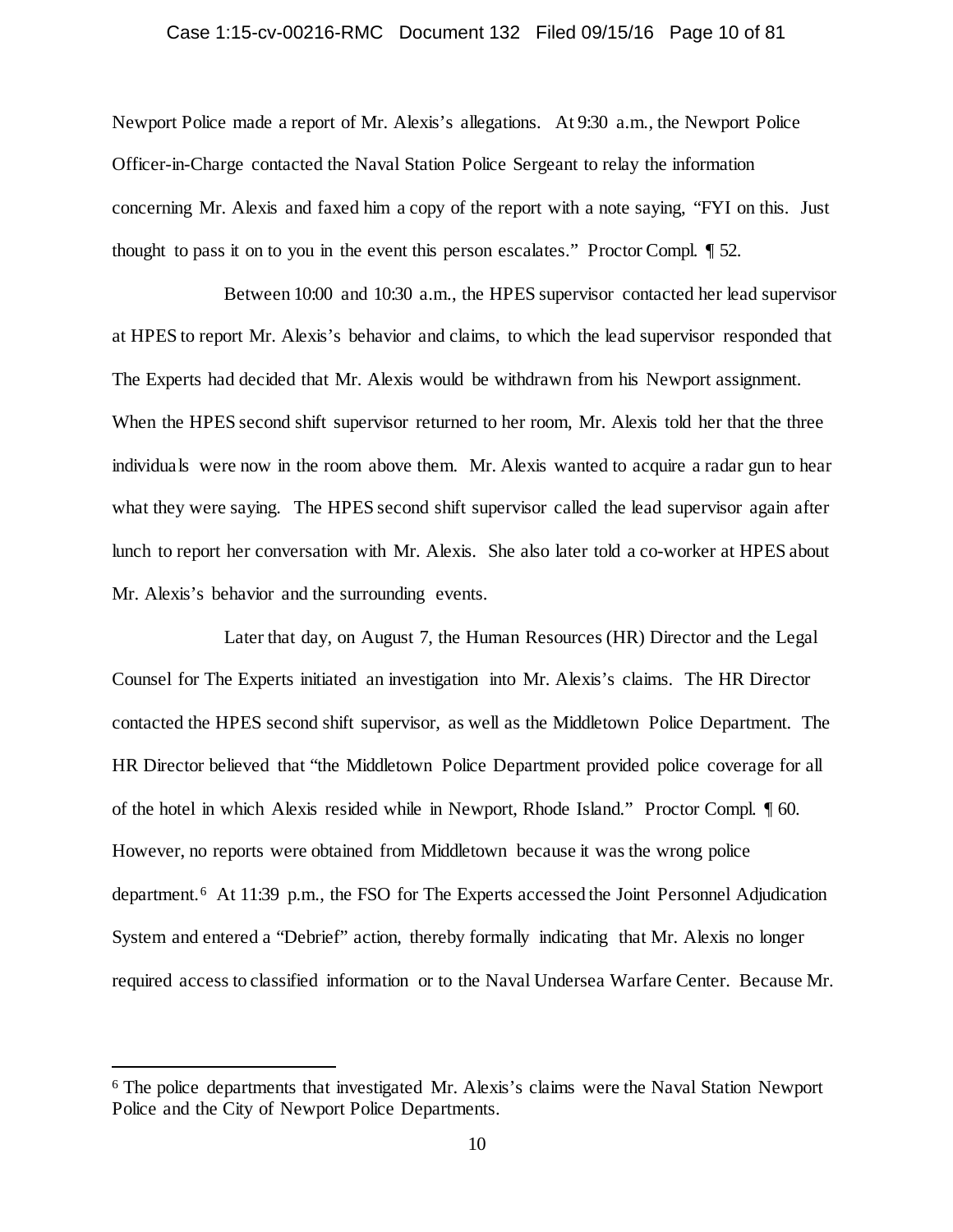#### Case 1:15-cv-00216-RMC Document 132 Filed 09/15/16 Page 11 of 81

Alexis was removed from his Newport assignment, he left Newport and checked in that night at the Best Western hotel at the Providence airport. On August 8, 2013, Mr. Alexis traveled to Fort Worth, Texas.

On August 9, 2013, the HR Director for The Experts contacted Mr. Alexis's mother, who indicated that Mr. Alexis "had been suffering from paranoia for a long time, that this was not the first episode he had experienced, and that he required mental health treatment." Kohler Compl. ¶ 52; Ridgell Compl. ¶ 50; Zagami Compl. ¶ 52; Jacobs Compl. ¶ 63. Later that day, the HR Director met with the FSO and the rest of The Experts' management team on the Contract; that group concluded that Mr. Alexis should rest before his next assignment. The Experts, particularly the FSO, decided not to file an adverse information report with DoD's Central Adjudication Facility because "the information collected about [Mr.] Alexis was based on rumor and innuendo, and therefore a report to the government should not be made, since doing so may infringe on [Mr.] Alexis's privacy rights." Proctor Compl. ¶ 65.

At 2:55 p.m., on August 9, 2013, the FSO entered an "indoctrination" action, indicating that Mr. Alexis "was an individual [with] authorized access to classified information under the cognizance of The Experts." *Id.*  $\parallel$  66. Thereafter, Mr. Alexis was assigned to four projects at different locations –– specifically, (1) Williamsburg, Virginia from August 12-16, 2013; (2) Newport, Rhode Island from August 19-23, 2013; (3) Carderock, Maryland from August 26-30, 2013; and (4) Crystal City, Virginia from September 3-6, 2013. Plaintiffs allege that Mr. Alexis was allowed to return to work without any proof of counseling or mental health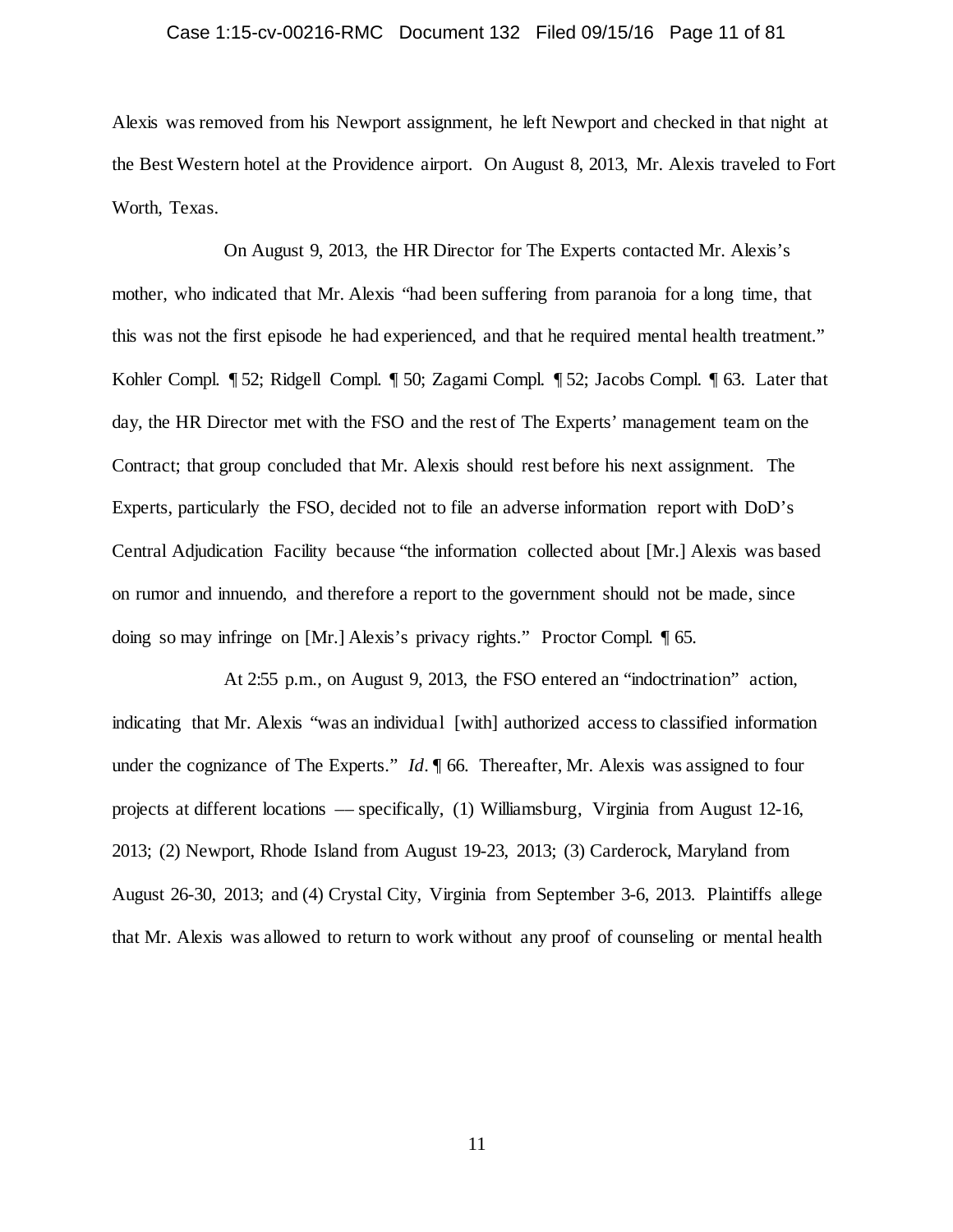#### Case 1:15-cv-00216-RMC Document 132 Filed 09/15/16 Page 12 of 81

treatment. There are no allegations of unusual behavior during Mr. Alexis's deployments to Williamsburg, Newport, Carderock, and Crystal City.[7](#page-11-0) 

#### **2. Events of September 2013**

On September 9, 2013, The Experts assigned Mr. Alexis to the Washington Navy Yard. This was his fifth assignment since the events of August 4-7, 2013. Plaintiffs allege that "HPES and The Experts provided Mr. Alexis access to the Navy Yard facility and Building 197 on the basis of his 'SECRET' security clearance" and without conducting "any additional background checks or fitness for duty checks or examinations" or requesting proof of mental health treatment. Kohler Compl. ¶ 58; Ridgell Compl. ¶ 56; Zagami Compl. ¶ 58; Jacobs Compl. ¶ 69. "During the week of September 9, 2013, other than leaving a disk in a classified computer, no performance issues were noted." Proctor Compl. ¶ 69.

On September 14, 2013, Mr. Alexis purchased a Remington 870 12-gauge shotgun and ammunition in Lorton, Virginia. He then purchased a hacksaw and other items at a home improvement store. Mr. Alexis sawed off the shotgun so that he would be able to carry it in his bag and conceal it. He also carved the words "my ELF [extremely-low frequency] weapon," "better of [*sic*] this way," "not what y'all say," and "end to the torment" into the

<span id="page-11-0"></span> <sup>7</sup> The only instance alleged was an e-mail exchange on September 1, 2013 between Mr. Alexis and the president of Freedom from Covert Harassment and Surveillance (FFCHS), in which Mr. Alexis claimed that he was subject to "constant bombardment from some type of [extremely lowfrequency or] ELF weapon, that had almost cost him his job." Proctor Compl. ¶ 68 (internal quotation marks omitted). The allegation is irrelevant to Plaintiffs' claims because FFCHS has no connection with Defendants and there are no factual allegations to show that Defendants knew or should have known about this e-mail exchange. FFCHS self-identifies as a non-profit organization that helps "victims" or "targets" of "Remote Brain experimentation, Remote Neural Monitoring of an entire Humans Body [*sic*]; manipulated by such evil technologies as Patented Voice-to-(Human)-Skull (the forceful 24/7 of projected noise to a citizen's head) even to Remote Burns by high powered lasers, or burns by Directed Energy and more." FFCHS, What We Do, https://www.freedomfchs.net/what-we-do/ (last visited Aug. 2, 2016).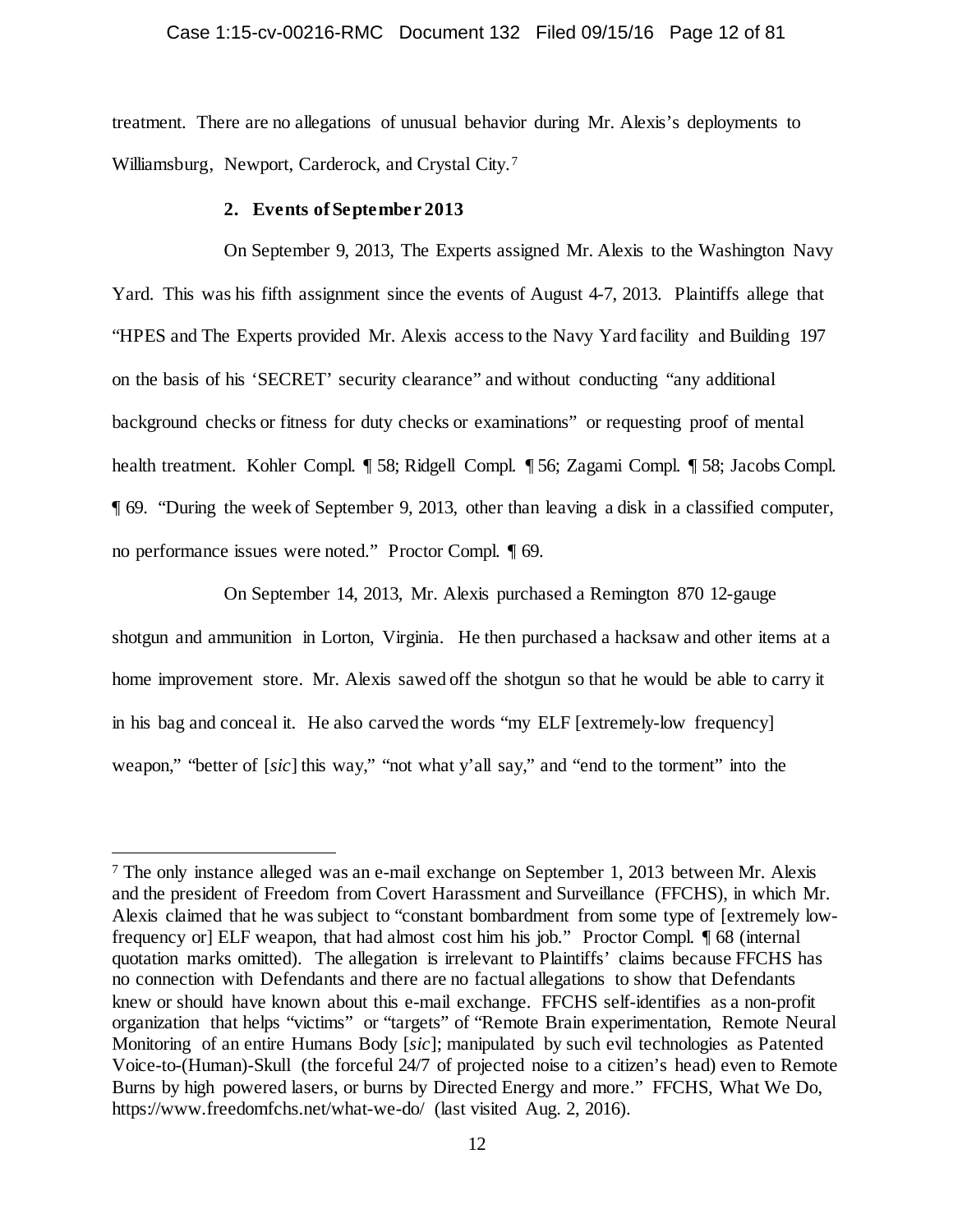### Case 1:15-cv-00216-RMC Document 132 Filed 09/15/16 Page 13 of 81

shotgun. Frasier Compl. ¶ 47. No Plaintiff, victim, or Defendant knew these facts until the later government investigation. On September 16, 2013, at 7:44 a.m., Mr. Alexis arrived in a rental car at the 6th Street gate of the Navy Yard and used his valid common access card to enter. After parking his car, at approximately 8:00 a.m., he used his valid temporary building pass to enter the lobby of Building 197, passing by the HBC guard station. Mr. Alexis did not pass through any metal detectors and the HBC guards did not search his belongings. He was carrying a backpack to conceal the gun and ammunition.

Mr. Alexis headed to the restroom on the fourth floor. At 8:15 a.m., Mr. Alexis exited the restroom and began shooting people indiscriminately. Using the shotgun and a Beretta handgun that he took from Officer Ridgell, one of the decedents and an employee of HBC, Mr. Alexis killed twelve individuals and injured four others. After over an hour of carnage, Mr. Alexis was shot and killed by a police officer at 9:25 a.m. A note was found in Mr. Alexis's computer stating, "ultra low frequency attack is what I've been subject to for the last three months, and to be perfectly honest that is what has driven me to this." Frasier Compl.  $\P$  47.

### **C. Procedural History**

Following the events of September 16, 2013, the Navy and DoD conducted separate extensive investigations and issued lengthy reports on Mr. Alexis and the shooting. Plaintiffs rely on these reports in their pleadings and cite, in many instances *verbatim*, the reports' determinations. The nine related cases came before the Court in diverse ways. One of the complaints (Delorenzo) was originally filed in a Florida state court. It was then removed to the U.S. District Court for the Middle District of Florida, and eventually transferred to this Court. Three of the complaints (Frasier, Proctor, and Halmon-Daniels) were directly filed in this Court, and the remaining five (Kohler, Ridgell, Zagami, McCullough, and Jacobs) were originally filed in Superior Court for the District of Columbia and then removed here.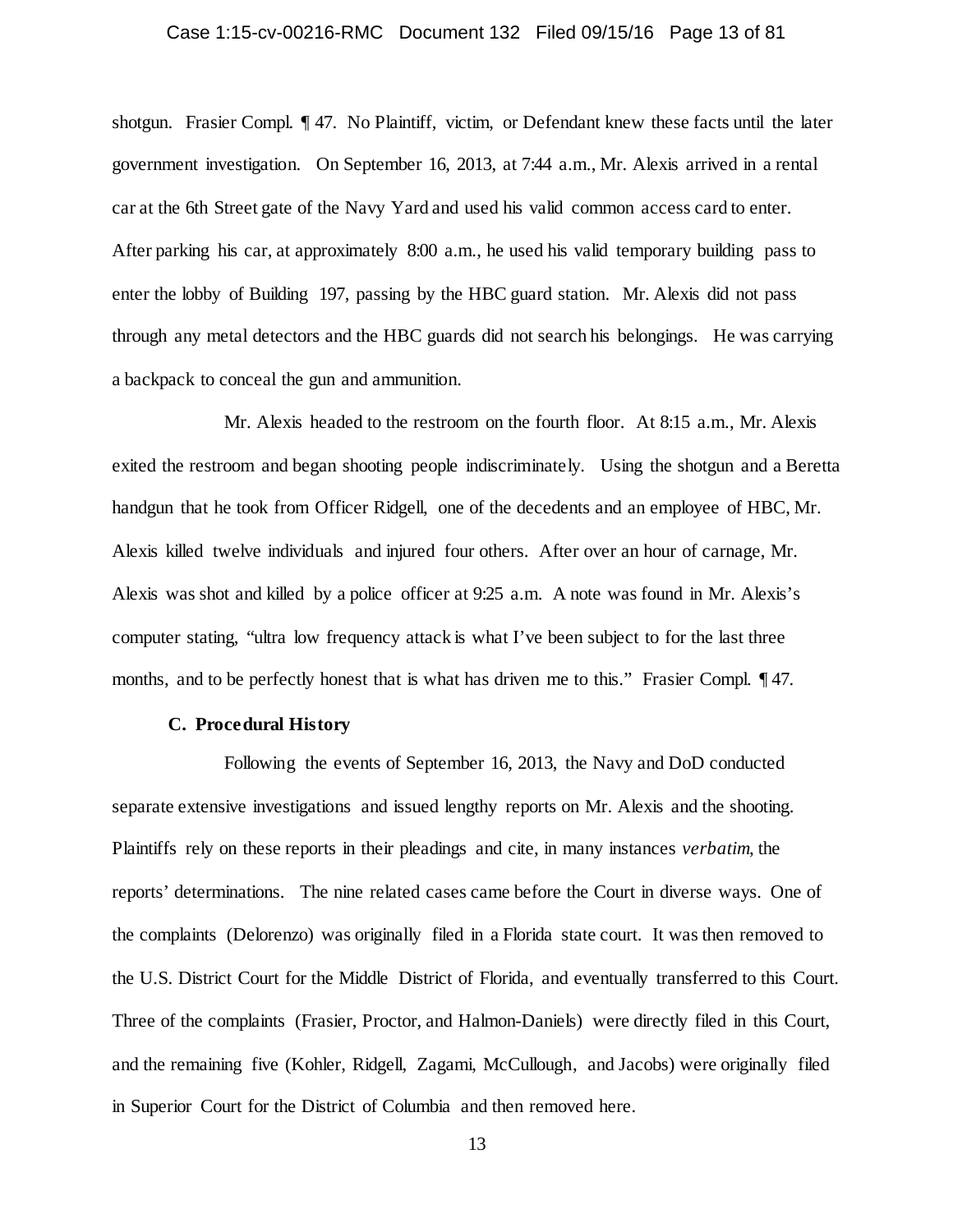### Case 1:15-cv-00216-RMC Document 132 Filed 09/15/16 Page 14 of 81

This Court has jurisdiction over the nine complaints pursuant to 28 U.S.C. § 1332 because the parties in each case are citizens of different states and the amount in controversy exceeds the sum of \$75,000 exclusive of interest and costs. Moreover, the parties agree that the venue properly lies in this Court. D.C. tort law controls this diversity action. The Experts moves to dismiss the nine complaints for lack of subject matter jurisdiction under Federal Rule of Civil Procedure 12(b)(1) and, in the alternative, for failure to state a claim upon which relief may be granted under Federal Rule of Civil Procedure 12(b)(6). HPES and HBC move to dismiss the complaints against them under Federal Rule of Civil Procedure 12(b)(6). Plaintiffs filed their respective oppositions, to which Defendants replied. In addition, at the Court's request, HBC and Plaintiffs Kohler, Zagami, and Jacobs filed supplemental briefs concerning the relevance of HBC's security contract with Naval Facilities Engineering Command to the negligence claims against HBC. Finally, on August 16, 2016, the Court held oral argument in open court and gave the parties ample time to expand on their arguments and discuss the various grounds for dismissal.[8](#page-13-0) Defendants' motions to dismiss are fully briefed and ripe for resolution.

### **II. LEGAL STANDARDS**

### **A. Motion to Dismiss Under Rule 12(b)(1)**

Pursuant to Federal Rule of Civil Procedure 12(b)(1), a defendant may move to

dismiss a complaint, or any portion thereof, for lack of subject matter jurisdiction. Fed. R. Civ.

<span id="page-13-0"></span> <sup>8</sup> Counsel for each defendant had the opportunity to argue its own motion to dismiss. On the Plaintiffs' side, counsel for Mr. Proctor argued the issues of heightened foreseeability and the claims of negligent hiring, retention, and supervision on behalf of all Plaintiffs. Counsel for Plaintiffs Kohler, Ridgell, Zagami, and Jacobs addressed the political question doctrine on behalf of all Plaintiffs. Counsel for these Plaintiffs also argued their unique claims on their own behalf, specifically those based on the D.C. Industrial Safety Act, D.C. Code. §§ 32-801 to -812, against HPES and The Experts, as well as the negligence claim against HBC. Finally, counsel for Plaintiff Delorenzo argued on her behalf a negligence claim against HPES and The Experts based on the criminal prohibition against firearms in federal facilities, 18 U.S.C. § 930. *See generally* 8/16/2016 Hr'g Tr.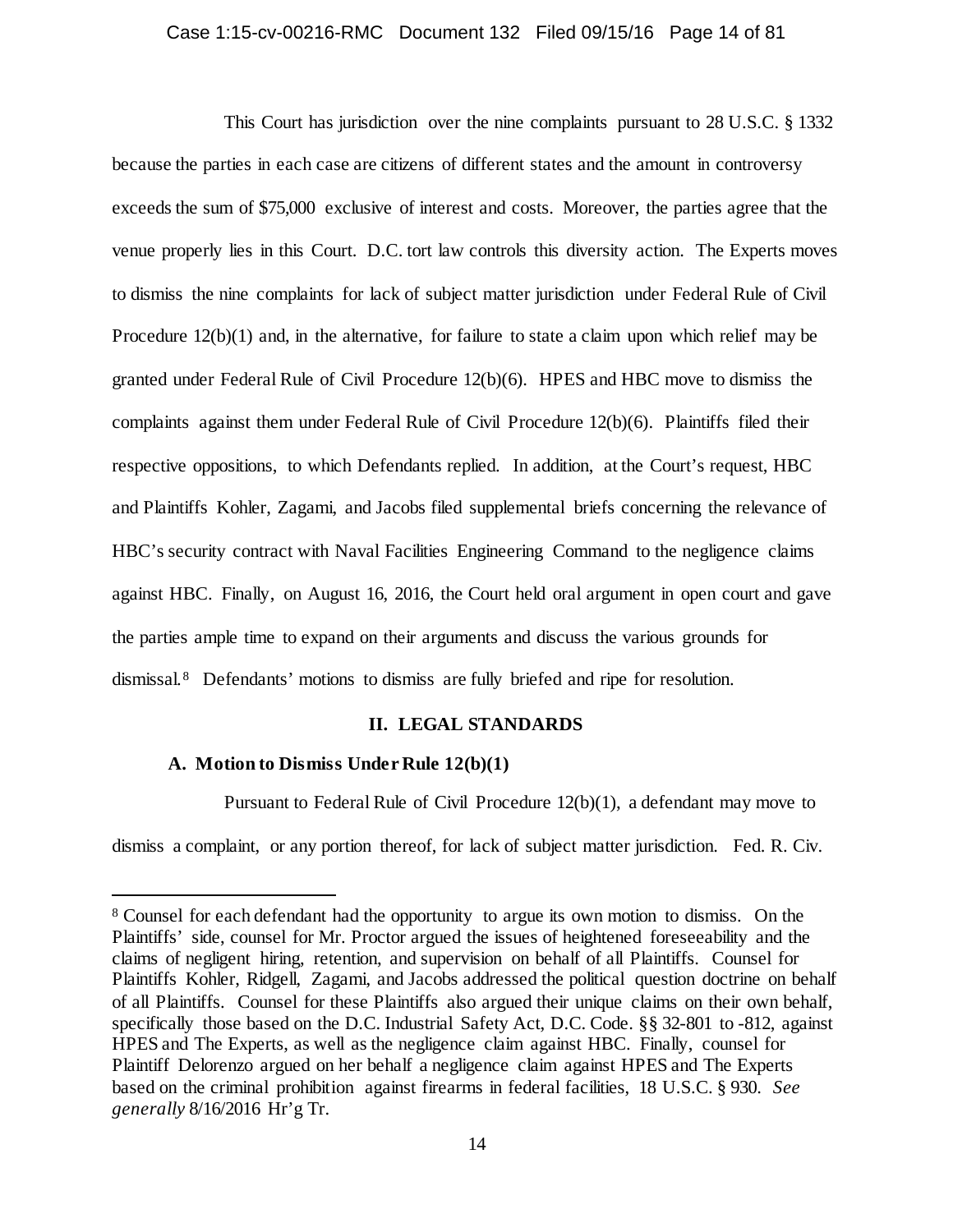### Case 1:15-cv-00216-RMC Document 132 Filed 09/15/16 Page 15 of 81

P. 12(b)(1). No action of the parties can confer subject matter jurisdiction on a federal court because subject matter jurisdiction is both a statutory and an Article III requirement. *Akinseye v. District of Columbia*, 339 F.3d 970, 971 (D.C. Cir. 2003). The party claiming subject matter jurisdiction bears the burden of demonstrating that such jurisdiction exists. *Khadr v. United States*, 529 F.3d 1112, 1115 (D.C. Cir. 2008); *see Kokkonen v. Guardian Life Ins. Co. of Am.*, 511 U.S. 375, 377 (1994) (noting that federal courts are courts of limited jurisdiction and "[i]t is to be presumed that a cause lies outside this limited jurisdiction, and the burden of establishing the contrary rests upon the party asserting jurisdiction") (internal citations omitted).

Dismissal on the basis that Plaintiffs' claims present non-justiciable political questions constitutes a dismissal for lack of subject matter jurisdiction under Rule 12(b)(1) and "not an adjudication on the merits." *Gonzalez-Vera v. Kissinger,* 449 F.3d 1260, 1262 (D.C. Cir. 2006). When reviewing a motion to dismiss for lack of jurisdiction under Rule 12(b)(1), a court should "assume the truth of all material factual allegations in the complaint and 'construe the complaint liberally, granting the plaintiff the benefit of all inferences that can be derived from the facts alleged.'" *Am. Nat'l Ins. Co. v. FDIC*, 642 F.3d 1137, 1139 (D.C. Cir. 2011) (quoting *Thomas v. Principi*, 394 F.3d 970, 972 (D.C. Cir. 2005)). Nevertheless, "the court need not accept factual inferences drawn by plaintiffs if those inferences are not supported by facts alleged in the complaint, nor must the Court accept plaintiff's legal conclusions." *Speelman v. United States*, 461 F. Supp. 2d 71, 73 (D.D.C. 2006). A court may consider materials outside the pleadings to determine its jurisdiction. *Settles v. U.S. Parole Comm'n*, 429 F.3d 1098, 1107 (D.C. Cir. 2005); *Coal. for Underground Expansion v. Mineta*, 333 F.3d 193, 198 (D.C. Cir. 2003). A court has "broad discretion to consider relevant and competent evidence" to resolve factual issues raised by a Rule 12(b)(1) motion. *Finca Santa Elena, Inc. v. U.S. Army Corps of*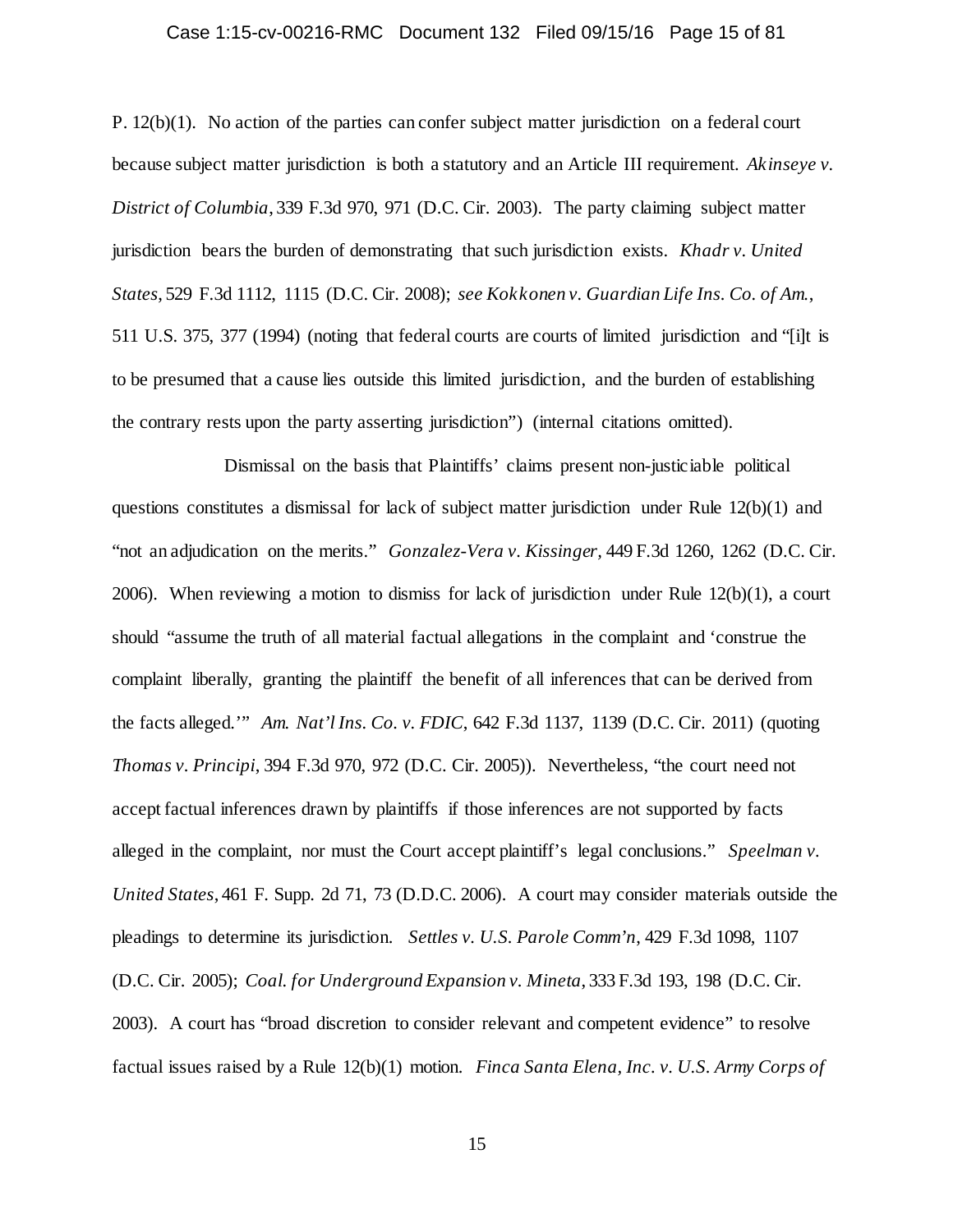### Case 1:15-cv-00216-RMC Document 132 Filed 09/15/16 Page 16 of 81

*Engineers*, 873 F. Supp. 2d 363, 368 (D.D.C. 2012) (citing 5B Charles Wright & Arthur Miller, Fed. Prac. & Pro., Civil § 1350 (3d ed. 2004)); *see also Macharia v. United States*, 238 F. Supp. 2d 13, 20 (D.D.C. 2002), *aff'd*, 334 F.3d 61 (2003) (in reviewing a factual challenge to the truthfulness of the allegations in a complaint, a court may examine testimony and affidavits). In these circumstances, consideration of documents outside the pleadings does not convert the motion to dismiss into one for summary judgment. *Al-Owhali v. Ashcroft*, 279 F. Supp. 2d 13, 21 (D.D.C. 2003).

### **B. Motion to Dismiss Under Rule 12(b)(6)**

A motion to dismiss for failure to state a claim pursuant to Federal Rule of Civil Procedure 12(b)(6) challenges the adequacy of a complaint on its face. Fed. R. Civ. P. 12(b)(6). A complaint must be sufficient "to give a defendant fair notice of what the . . . claim is and the grounds upon which it rests." *Bell Atl. Corp. v. Twombly*, 550 U.S. 544, 555 (2007) (internal citations omitted). Although a complaint does not need detailed factual allegations, a plaintiff's obligation to provide the grounds of his entitlement to relief "requires more than labels and conclusions, and a formulaic recitation of the elements of a cause of action will not do." *Id*. A court must treat the complaint's factual allegations as true, "even if doubtful in fact," *id.*, but a court need not accept as true legal conclusions set forth in a complaint, *see Ashcroft v. Iqbal*, 556 U.S. 662, 678 (2009). To survive a motion to dismiss, a complaint must contain sufficient factual matter, accepted as true, to state a claim for relief that is "plausible on its face." *Twombly*, 550 U.S. at 570. A complaint must allege sufficient facts that would allow the court "to draw the reasonable inference that the defendant is liable for the misconduct alleged." *Iqbal*, 556 U.S. at 678-79. In deciding a motion under Rule 12(b)(6), a court may consider the facts alleged in the complaint, documents attached to the complaint as exhibits or incorporated by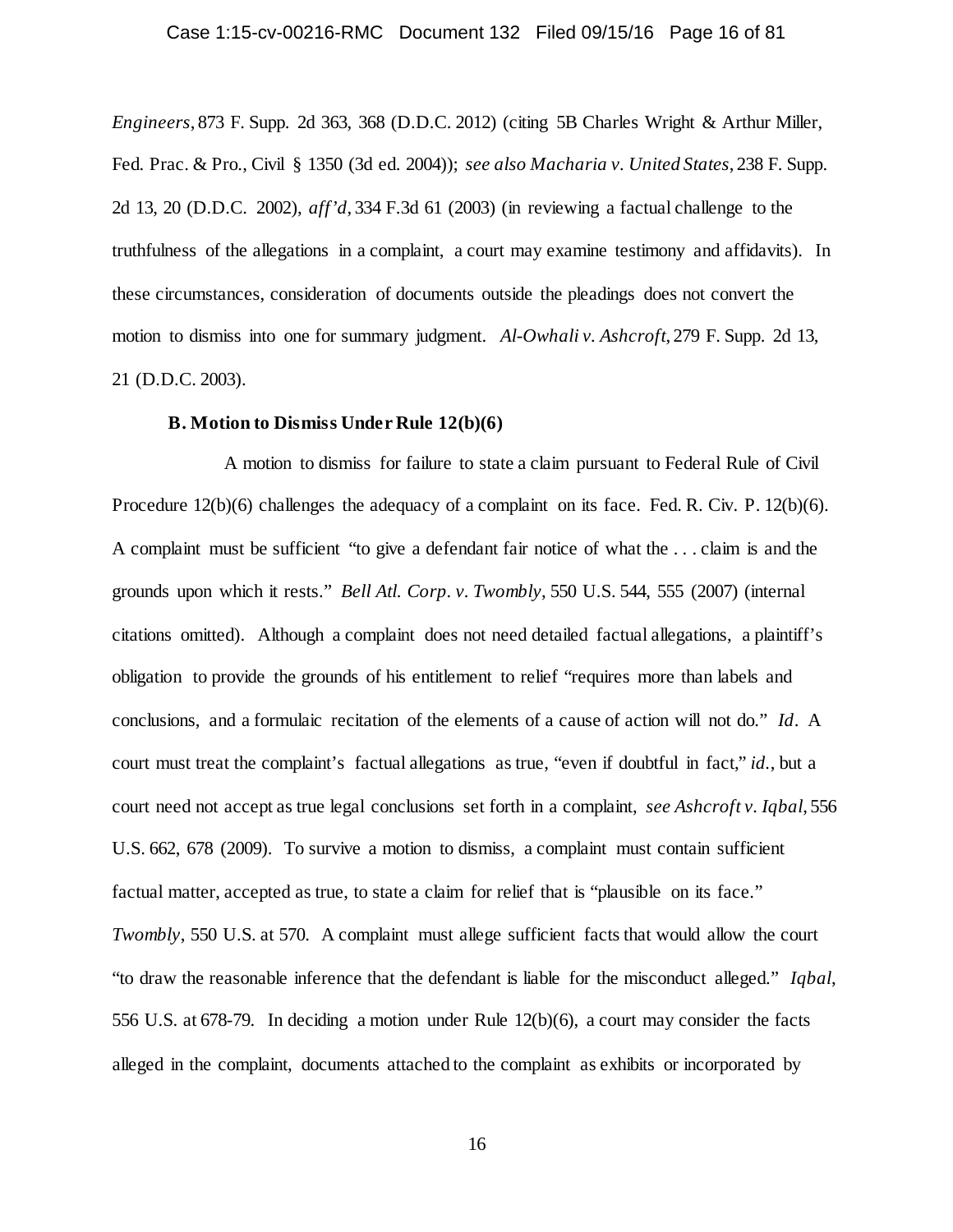reference, and matters about which the court may take judicial notice. *Abhe & Svoboda, Inc. v. Chao*, 508 F.3d 1052, 1059 (D.C. Cir. 2007).

### **III. ANALYSIS**

### **A. Subject Matter Jurisdiction – Political Question Doctrine**

The Experts argues that the claims against it should be dismissed for lack of subject matter jurisdiction under Rule  $12(b)(1)$  because they raise non-justiciable political questions. "The political question doctrine excludes from judicial review those controversies which revolve around policy choices and value determinations constitutionally committed for resolution to the halls of Congress or the confines of the Executive Branch." *Japan Whaling Ass'n v. Am. Cetacean Soc'y,* 478 U.S. 221, 230 (1986). The underlying rationale is that "courts are fundamentally underequipped to formulate national policies or develop standards for matters not legal in nature." *United States ex rel. Joseph v. Cannon,* 642 F.2d 1373, 1379 (D.C. Cir. 1981).

"The political question doctrine is 'primarily a function of the separation of powers.'" *Schneider v. Kissinger*, 310 F. Supp. 2d 251, 258 (D.D.C. 2004), *aff'd*, 412 F.3d 190 (D.C. Cir. 2005) (quoting *Baker v. Carr,* 369 U.S. 186, 210 (1962)). In *Baker*, the Supreme Court enumerated six factors that could render a case non-justiciable:

> Prominent on the surface of any case held to involve a political question is found (1) a textually demonstrable constitutiona l commitment of the issue to a coordinate political department; or (2) a lack of judicially discoverable and manageable standards for resolving it; or (3) the impossibility of deciding without an initial policy determination of a kind clearly for nonjudicial discretion; or (4) the impossibility of a court's undertaking independent resolution without expressing lack of respect due coordinate branches of government; or (5) an unusual need for unquestioning adherence to a political decision already made; or (6) the potentiality of embarrassment of multifarious pronouncements by various departments on one question.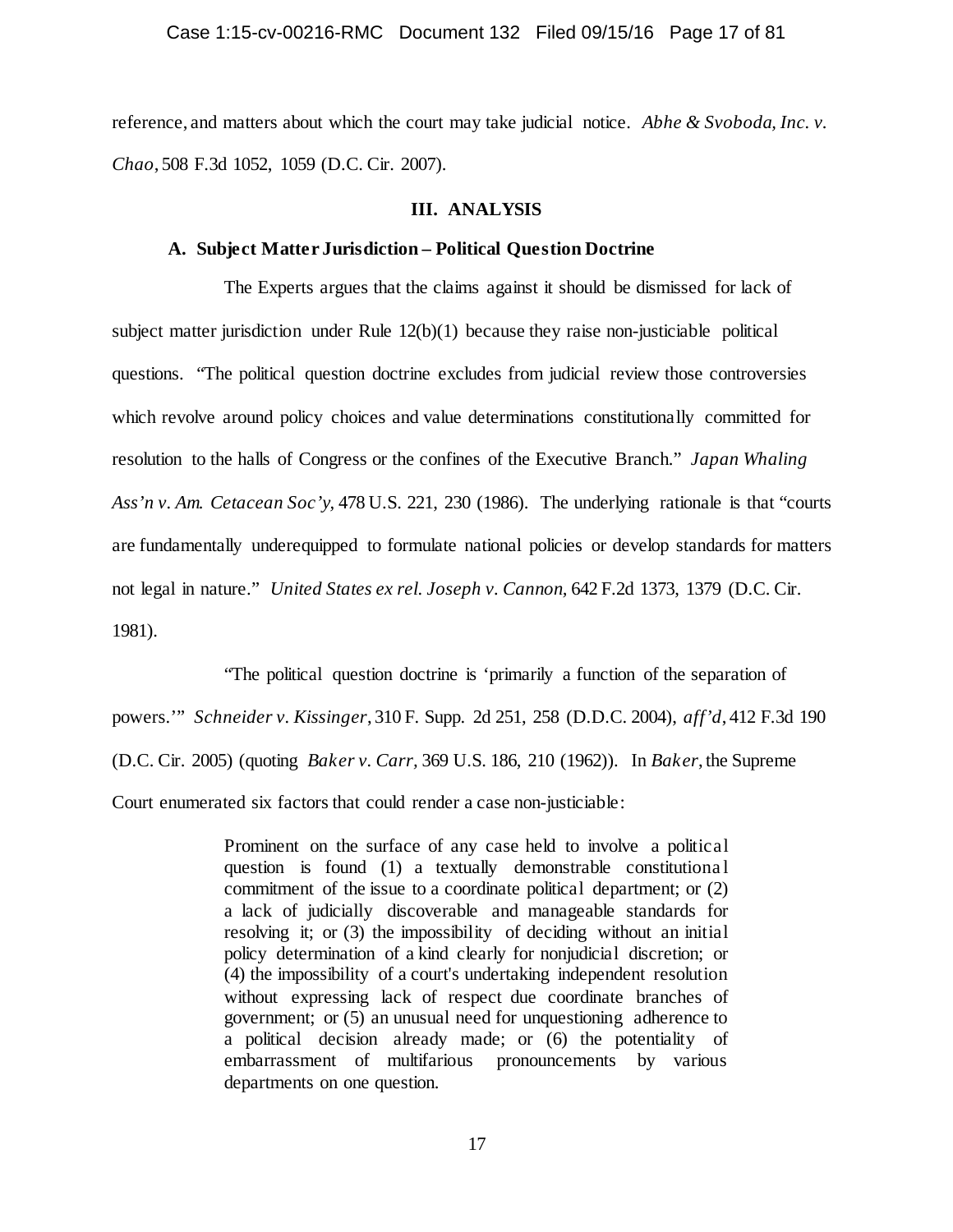#### Case 1:15-cv-00216-RMC Document 132 Filed 09/15/16 Page 18 of 81

*Baker*, 369 U.S. at 217 (numbers not in original); *see also Ralls Corp. v. Comm. on Foreign Inv.*, 758 F.3d 296, 313 (D.C. Cir. 2014). "Unless one of these formulations is inextricable from the case at bar, there should be no dismissal for non-justiciability on the ground of a political question's presence." *Baker*, 369 U.S. at 217. The Experts contends that the first, second, and fourth of the six *Baker* factors are implicated in the Complaints –– namely, textual constitutional commitment to a political branch, lack of manageable standards, and the potential lack of respect to a coordinate branch of government. It calls the Navy "the elephant in the room (but not in the caption)" and argues that given its "substantial and inescapable role" in these cases, the claims raise a political question. Experts MTD, Case No. 15-216 [Dkt. 121] at 1.[9](#page-17-0) The Court disagrees.

With respect to the first factor, The Experts argue that Plaintiffs' claims invoke issues that are constitutionally committed to the Navy and the Executive Branch. The Experts point out Navy's investigation of Mr. Alexis's background, the decision to grant him a Secretlevel security clearance, the decision to honorably discharge him, and the decision not to report Mr. Alexis's arrests. None of this is relevant, let alone "*inextricable* from the case at bar." *Baker*, 369 U.S. at 217 (emphasis added). Plaintiffs do not challenge these actions. Navy's choices and actions are not at issue because The Experts was not required to hire or retain Mr. Alexis, or to assign him to work at the Navy Yard following the events of August 2013. In the event that civil liability is imposed, it would be based on what The Experts knew or should have known about Mr. Alexis prior to the shooting, regardless of what the Navy knew or should have reported.

<span id="page-17-0"></span> <sup>9</sup> The Experts filed an omnibus motion to dismiss and an omnibus reply brief in all nine cases. For purposes of clarity, the Court will only use the docket numbers of the Delorenzo case when citing its briefs. Nonetheless, both documents may be found in each of the other cases.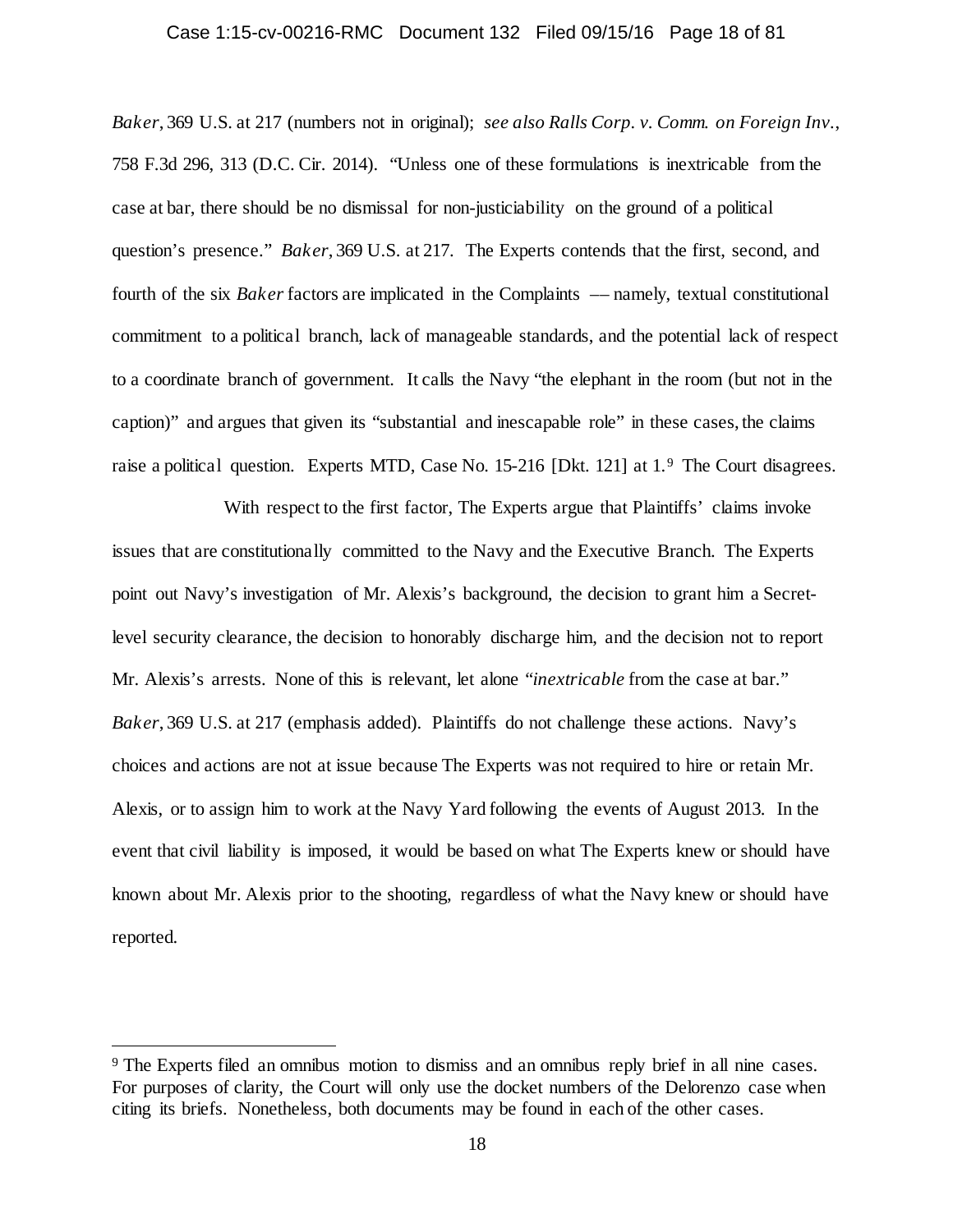### Case 1:15-cv-00216-RMC Document 132 Filed 09/15/16 Page 19 of 81

Certainly, some of the Plaintiffs' theories of liability would implicate matters that are within the sole purview of the Executive, such as the issuance and revocation of a security clearance. *See* Delorenzo Compl., Case No. 15-216 [Dkt. 1] ¶¶ 280-82 (alleging that had The Experts made an adverse incident report under NISPOM, Mr. Alexis's security clearance may have been revoked, and his access to the Navy Yard denied). These theories are unnecessary to advance a negligence claim.

With respect to the second and fourth factors, Plaintiffs' claims do not require the Court to pass judgment on any of the Navy's actions. There is no need to speculate as to what the Navy should or could have done with respect to Mr. Alexis's security clearance or arrest record. Instead, the Court must analyze the allegations against The Experts under the analytical framework applicable to negligence claims. This is what courts applying D.C. law do on a daily basis and, thus, it cannot be said that the legal standards governing these tort claims are not judicially manageable. Finally, while the actions and judgments of the Navy are inevitably lurking background facts, they are not implicated in any of the claims against Defendants. There is no potential risk that the Court's analysis of the merits in these cases will disrespect the Navy or the Executive. Even if the Navy were to hold part of the blame for the damages sustained in these cases, it does not render the claims against The Experts non-justiciable on the basis of a political question. *See Hill v. McDonald*, 442 A.2d 133, 137 (D.C. 1982) (stating that "one cannot escape liability for one's own negligence merely because another person . . . may have contributed to the injury by his wrongful or negligent act").

Accordingly, the Court holds that Plaintiffs' claims present a justiciable question and that it has jurisdiction to address the merits of these Complaints.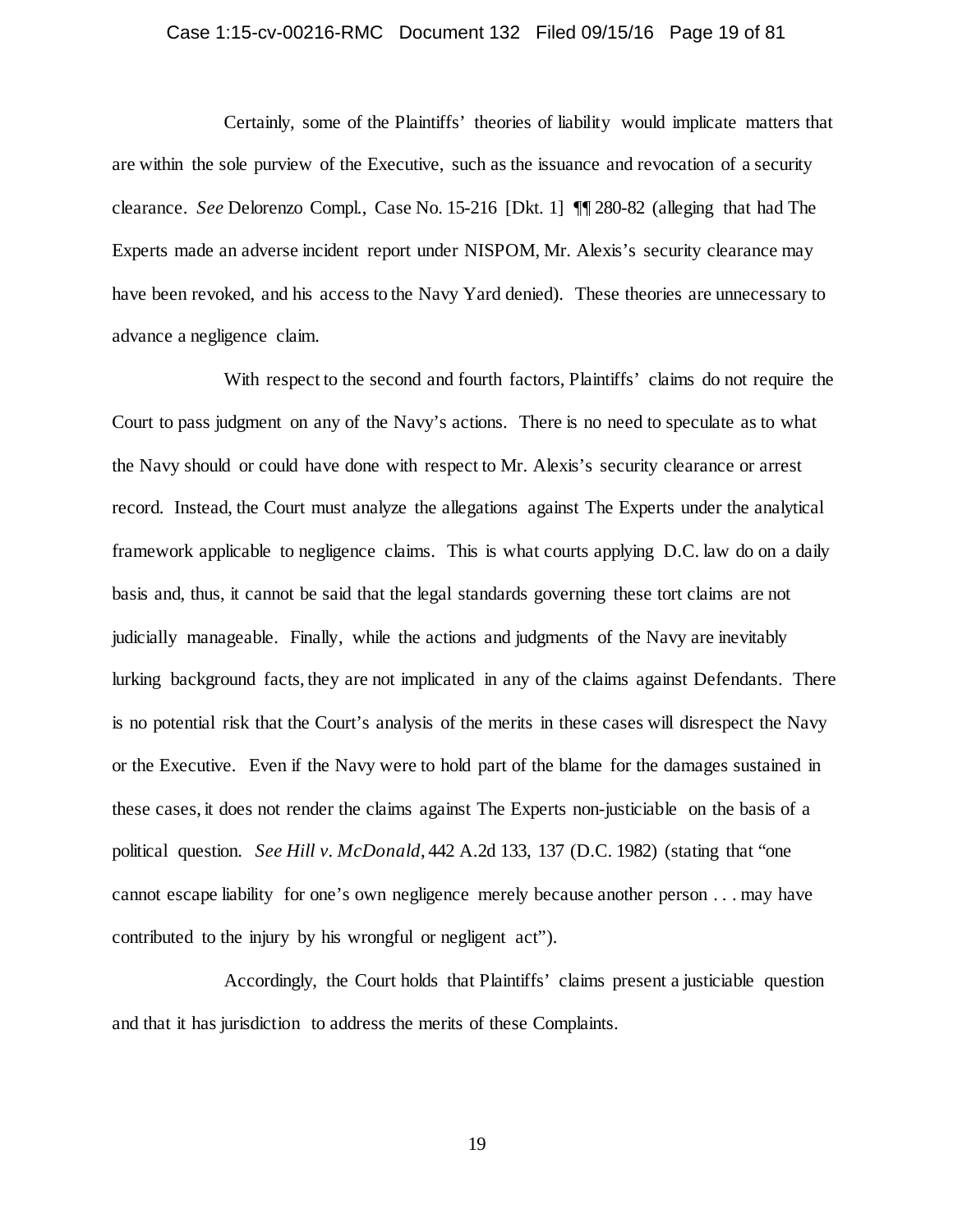### **B. Motions to Dismiss by HPES and The Experts**

Plaintiffs allege tort claims against HPES and The Experts. The common thread across the nine complaints are the common law negligence claims (*i.e.*, negligent hiring, retention, supervision, undertaking, and credentialing) against both defendants for failure to anticipate and prevent the criminal acts of Mr. Alexis on September 16, 2013. The nine complaints are premised on the basic allegation that Mr. Alexis's behavior prior to September 16, 2013 raised serious concerns about possible violent tendencies that should have alerted HPES and The Experts. There are also various counts alleging claims of statutory duty in tort and/or negligence *per se* against both defendants, as well as three counts of assault and battery based on a theory of vicarious liability. HPES and The Experts argue that Plaintiffs' theories of liability are legally deficient and that the Complaints against them must be dismissed as a matter of law. The main point of contention revolves around the applicable legal standard for those claims rooted in D.C. negligence law.

### **1. Theories of Negligence under D.C. Common Law**

To state a claim on which relief can be granted, Plaintiffs must allege sufficient facts to make a plausible showing that: (1) HPES and The Experts owed a duty of care to the Plaintiffs; (2) HPES and The Experts breached this duty of care; and (3) the breach of that duty proximately caused each Plaintiff's injuries. *See District of Columbia v. Harris*, 770 A.2d 82, 87 (D.C. 2001). These three elements must be met to render HPES and The Experts liable on any negligence theory for damages arising from the Navy Yard shooting.

In the District of Columbia, there is a "general rule of nonliability at common law for harm resulting from the criminal acts of third parties." *Romero v. Nat'l Rifle Ass'n of Am., Inc.*, 749 F.2d 77, 81 (D.C. Cir. 1984) (Scalia, J.) (citing *Kline v. 1500 Massachusetts Ave. Apartment Corp.*, 439 F.2d 477, 481 (D.C. Cir. 1970); *Hall v. Ford Enterprises Ltd.*, 445 A.2d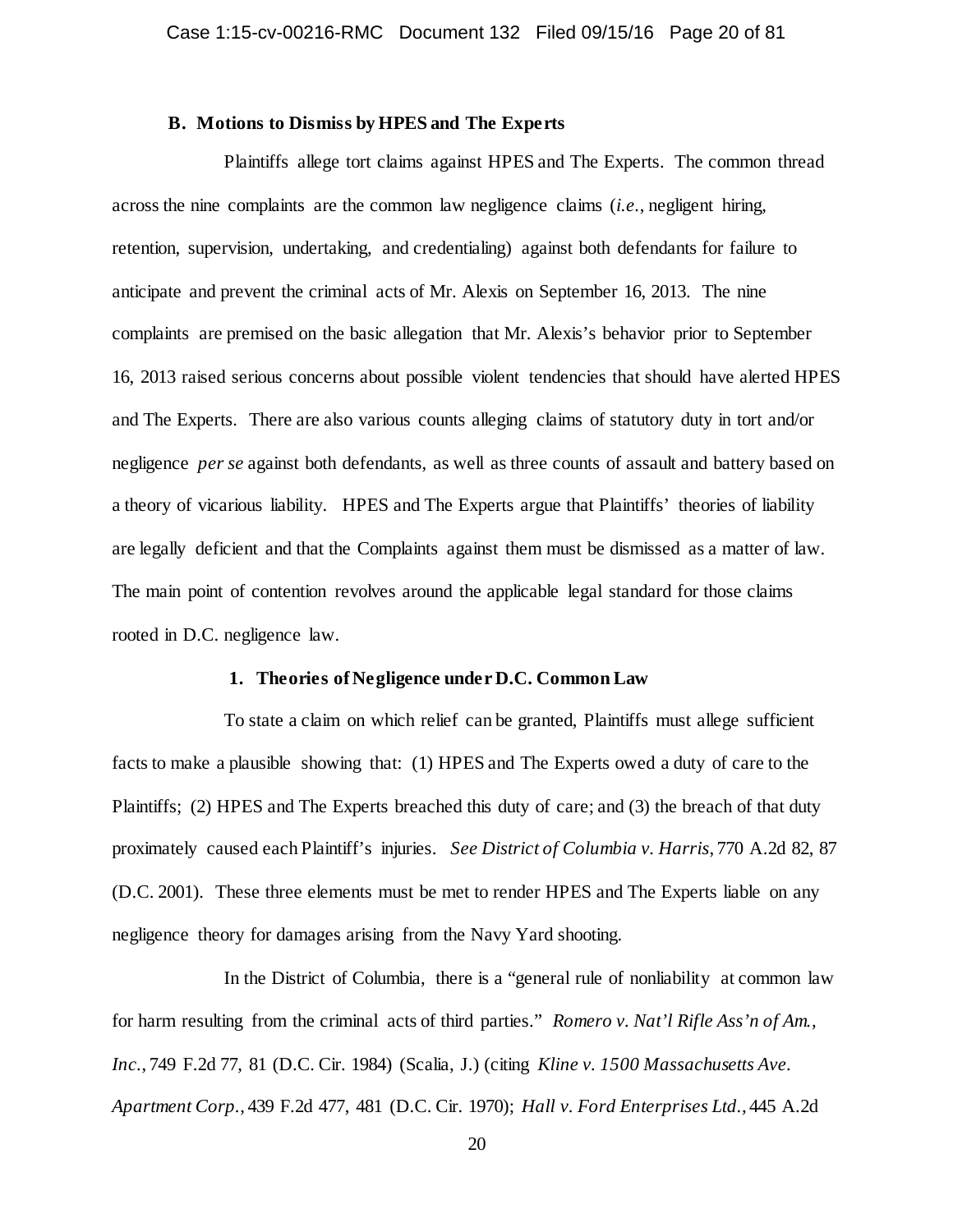### Case 1:15-cv-00216-RMC Document 132 Filed 09/15/16 Page 21 of 81

610, 611 (D.C. 1982)). One "limited exception to [this] 'general rule of nonliability'" is the heightened foreseeability principle, by which a defendant may be liable for harm resulting from another's criminal act only if it were particularly foreseeable to the defendant that a third party would commit the crime. *Workman v. United Methodist Comm. on Relief*, 320 F.3d 259, 263 (D.C. Cir. 2003) (quoting *Romero*, 749 F.2d at 81). This heightened showing of foreseeability has been described as "'exacting,' 'demanding,' 'precise,' and 'restrictive.'" *Sigmund v. Starwood Urban Inv.*, 475 F. Supp. 2d 36, 42 (D.D.C. 2007) (*Sigmund I)*, *aff'd sub nom. Sigmund v. Starwood Urban Retail VI, LLC*, 617 F.3d 512 (D.C. Cir. 2010) (*Sigmund II*) (citing *Novak v. Capital Mgm't. & Dev. Corp.*, 452 F.3d 902, 912 (D.C. Cir. 2006); *Bell v. Colonial Parking, Inc.*, 807 F. Supp. 796, 797 (D.D.C. 1992); *Potts v. District of Columbia*, 697 A.2d 1249, 1252 (D.C. 1997); *Lacy v. District of Columbia*, 424 A.2d 317, 323 (D.C. 1980)).

The D.C. Court of Appeals has considered "the requisite duty of care required for negligence" to be "a function of foreseeability, arising only when foreseeability is alleged commensurate with 'the extraordinary nature of [intervening] criminal conduct.'" *District of Columbia v. Beretta, U.S.A., Corp.*, 872 A.2d 633, 641 (D.C. 2005) (quoting *Potts*, 697 A.2d at 1252); *see also Workman*, 320 F.3d at 265 (noting that "D.C. Courts have repeatedly spoken of the heightened foreseeability requirement in terms of duty") (citations omitted).[10](#page-20-0) In such

<span id="page-20-0"></span><sup>&</sup>lt;sup>10</sup> The D.C. Circuit has noted that D.C. negligence law "might offend a doctrinaire" because foreseeability is considered usually in terms of the constituent elements of breach and causation, as opposed to whether a duty is owed. *Workman*, 320 F.3d at 265 ("Ordinarily, the relationship between the parties is the key to determining whether the defendant had a legally enforceable duty to the plaintiff (or her decedent), whereas foreseeability is important to issues of proximate causation and conformity to the standard of care, issues that arise only after a duty has been found.") (citations omitted). The D.C. Court of Appeals has acknowledged this criticism of D.C. negligence law, yet has continued to apply the analytical framework as is. *See Beretta*, 872 A.2d at 641 n.4. Accordingly, the Court "appl[ies] the law of the District of Columbia as its own courts would apply it" and does not "second-guess the analytical framework those courts have erected." *Workman*, 320 F.3d at 265.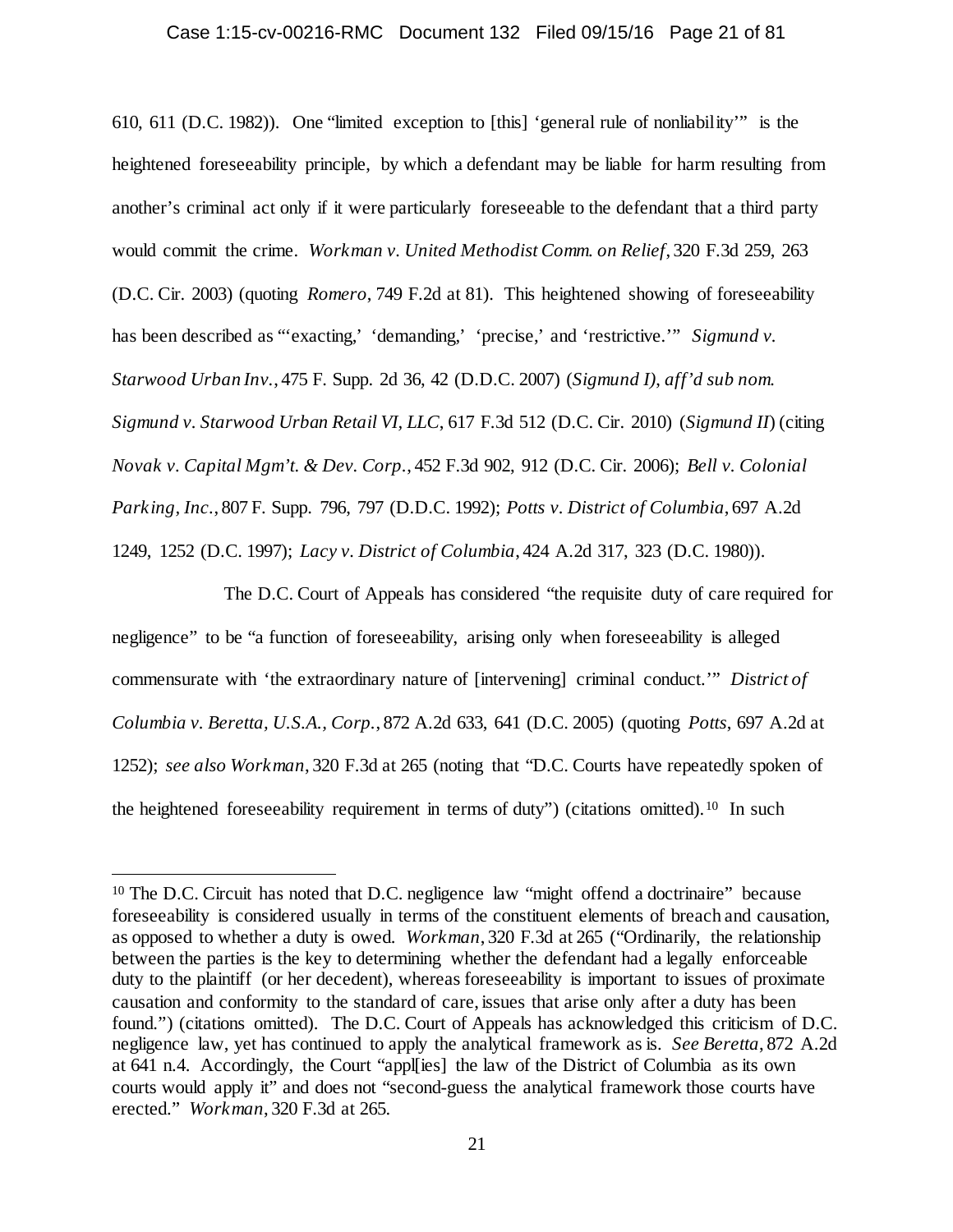### Case 1:15-cv-00216-RMC Document 132 Filed 09/15/16 Page 22 of 81

circumstances, "the plaintiff bears the burden of establishing that the criminal act was so foreseeable that a duty arises to guard against it." *Potts*, 697 A.2d at 1252.

In cases involving third-party criminal conduct, D.C. courts have "tended to leapfrog directly to the foreseeability issue" to resolve questions of liability. *Workman*, 320 F.3d at 265. This is precisely what the parties have done by focusing on the foreseeability of Mr. Alexis's criminal acts and arguing whether any of the Complaints alleges sufficient facts to show that HPES and The Experts owed a duty of care to Plaintiffs. HPES and The Experts argue that a heightened showing of foreseeability is required to render them liable because, absent such a showing, the Court cannot find there was a duty to guard against Mr. Alexis's criminal acts. Plaintiffs oppose.

# **i. Duty and Foreseeability in Claims of Negligent Hiring, Retention, and Supervision**

As HPES and The Experts contend, the heightened foreseeability requirement stems from the extraordinary nature of criminal conduct. *See McKethean v. WMATA*, 588 A.2d 708, 717 (D.C. 1991) ("Because of 'the extraordinary nature of criminal conduct, the law requires that the foreseeability of the risk be more precisely shown.'") (quoting *Lacy*, 424 A.2d at 323); *see also Romero*, 749 F.2d at 83 ("[C]ivil liability for the intervening, independent criminal acts of third parties is extraordinary, and District of Columbia courts, in their development of common-law tort rules, have imposed especially stringent requirements to support it.") (citation omitted). Criminal conduct is said to be "extraordinary" because "under ordinary circumstances it may reasonably be assumed that no one will violate the criminal law." *Morgan v. District of Columbia*, 468 A.2d 1306, 1318 (D.C. 1983) (quoting Restatement (Second) of Torts § 302B cmt. d (1965)). However, contrary to what HPES and The Experts contend, the third-party criminal conduct does not end the inquiry.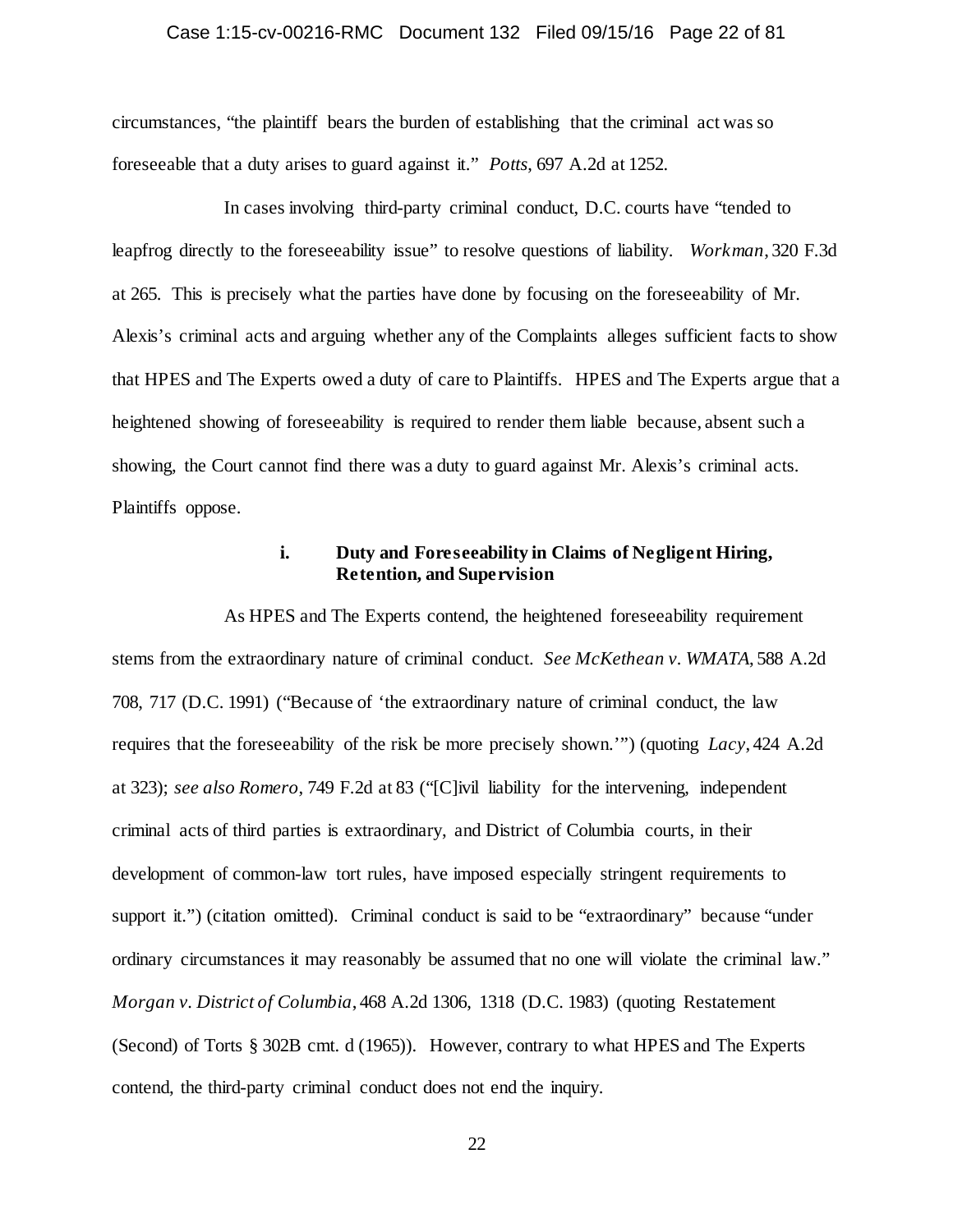#### Case 1:15-cv-00216-RMC Document 132 Filed 09/15/16 Page 23 of 81

In discussing intervening criminal acts and the applicable foreseeability standard, D.C. courts consider the negligence theory being advanced and the circumstances of each case. "The question is not simply whether a criminal event is foreseeable, but whether a *duty* exists to take measures to guard against it . . . [, which] is ultimately a question of fairness." *Romero*, 749 F.2d at 79 (internal quotation marks and citations omitted) (emphasis in original).

There are two lines of cases in which a lesser degree of specificity is required with respect to evidence of foreseeability: those involving either (1) "a special relationship between the parties to the suit" or (2) "a relationship of control between the defendant and the intervening criminal actor . . . ." *Romero*, 749 F.2d at 81 (internal citations omitted) (recognizing these two categories as "[t]he only District cases departing from that [general] rule" of nonliability at common law for intervening criminal acts); *see also Workman*, 320 F.3d at 263 ("From our review of the D.C. cases, we see that the requirement that the defendant have been able to foresee that a third party would likely commit a criminal act ordinarily has, and perhaps must have, a relational component."). In the absence of such relationships or when the circumstances of a particular case do not suggest a duty of protection or a duty to control, then "the evidentiary hurdle is higher" and the risk of the criminal act must be precisely shown. *Workman*, 320 F.3d at 264.<sup>[11](#page-22-0)</sup>

<span id="page-22-0"></span><sup>&</sup>lt;sup>11</sup> *Workman* opined that "the cases suggest a sliding scale: If the relationship between the parties strongly suggests a duty of protection, then specific evidence of foreseeability is less important, whereas if the relationship is not the type that entails a duty of protection, then the evidentiary hurdle is higher." *Workman,* 320 F.3d at 264 (holding that an international relief organization owed no duty to protect aid contractor from murder by third-party Somalis). The Circuit referenced only the relationship between the parties because that was the issue implicated in the case. Nonetheless, this Court finds that the sliding scale reasoning goes beyond the facts of *Workman* and extends to cases involving a relationship of control between the defendant and the intervening actor. *See Smith v. Hope Village, Inc.*, 481 F. Supp. 2d 172, 195 (D.D.C. 2007); *see also* Restatement (Second) of Torts § 315 ("There is no duty . . . to control the conduct of a third person as to prevent him from causing physical harm to another unless . . . a special relationship exists between the actor and the third person which imposes a duty upon the actor to control the third person's conduct.").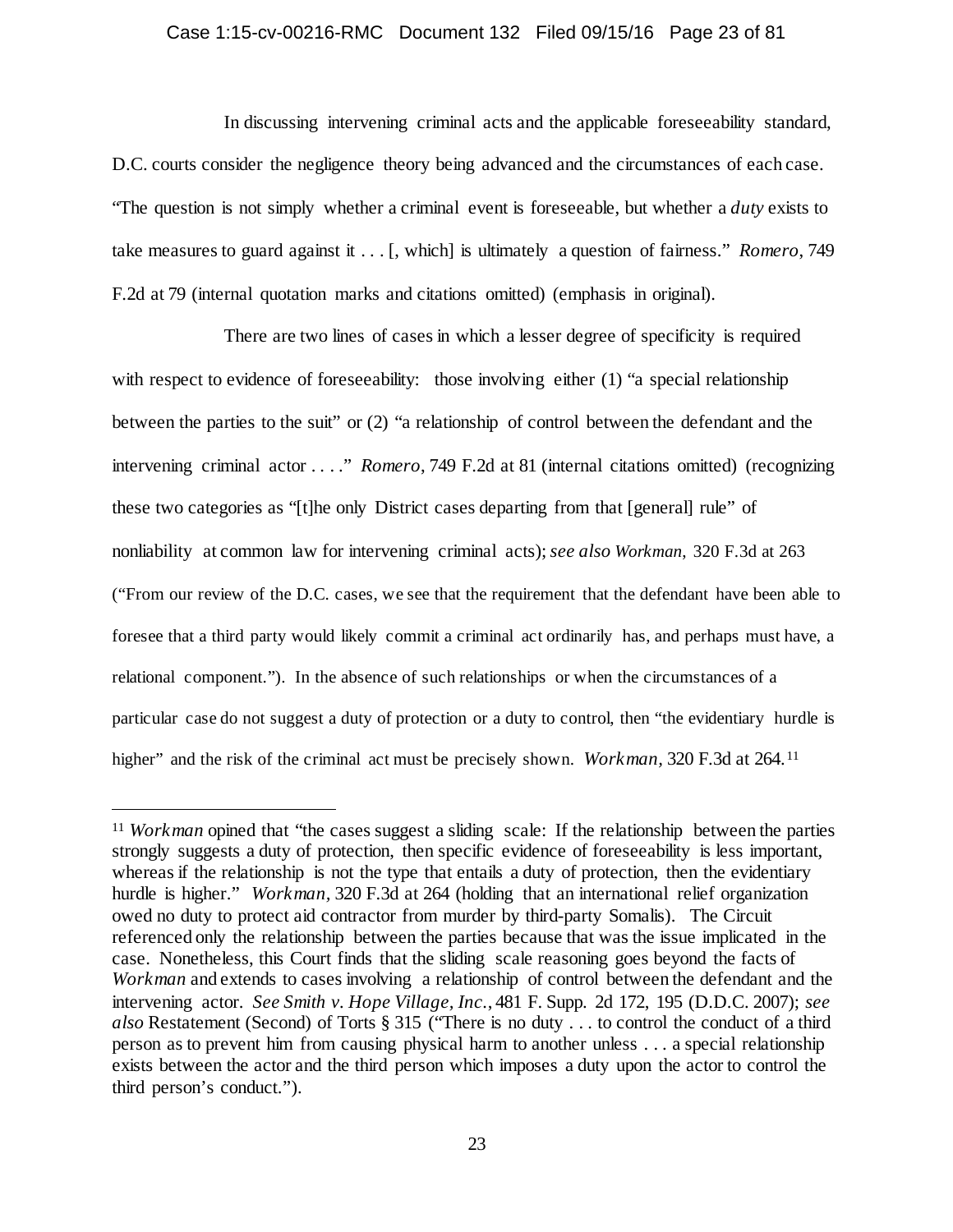#### Case 1:15-cv-00216-RMC Document 132 Filed 09/15/16 Page 24 of 81

The rationale for lessening the requirement of heightened foreseeability in cases involving a special relationship between the parties is that "the ability of one of the parties to provide for his own protection has been limited in some way by his submission to the control of the other," and, therefore, "a duty should be imposed upon the one possessing control (and thus the power to act) to take reasonable precautions to protect the other one from assaults by third parties which, at least, could reasonably have been anticipated." *Kline*, 439 F.2d at 483.[12](#page-23-0) This category is inapplicable here since Plaintiffs did not submit in any way to the control of HPES or The Experts and there is no special relationship (contractual, at common law, or otherwise) between them.

The focus of Plaintiffs' briefs revolves around the second category of cases: those involving a special relationship of control between defendants (HPES and The Experts) and the intervening criminal actor (Mr. Alexis). The heightened requirement of foreseeability is lessened in this category of cases because the defendant knows the actor, has the ability to control or supervise him, and can prevent his misconduct so long as the necessity and opportunity to do so arises. *See, e.g.*, Restatement (Second) of Torts § 316 (recognizing duty of parent to control conduct of child); *id.* § 317 (recognizing duty of master to control conduct of servant); *id.* § 318 (recognizing duty of possessor of land or chattels to control conduct of

<span id="page-23-0"></span><sup>&</sup>lt;sup>12</sup> The D.C. Court of Appeals has recognized "the relationships of landowner to invitee, businessman to patron, employer to employee, school district to pupil, hospital to patient, []common carrier to passenger [, and landlord to tenant]" as examples of special relationships that "give rise to a *duty of one party to protect the other party* from foreseeable criminal acts of third persons . . . ." *Hall*, 445 A.2d at 611 n.4 (citations omitted) (emphasis added); *see also Workman,* 320 F.3d at 264. In such cases, "the heightened foreseeability is lessened somewhat, and 'can be met instead by a combination of factors which give defendants an increased awareness of the danger of a particular criminal act.'" *Sigmund I*, 475 F. Supp. 2d at 42 (citing *Novak,* 452 F.3d at 912; *Doe v. Dominion Bank,* 963 F.2d 1552, 1561 (D.C. Cir. 1992); *District of Columbia v. Doe*, 524 A.2d 30, 33 (D.C. 1987)).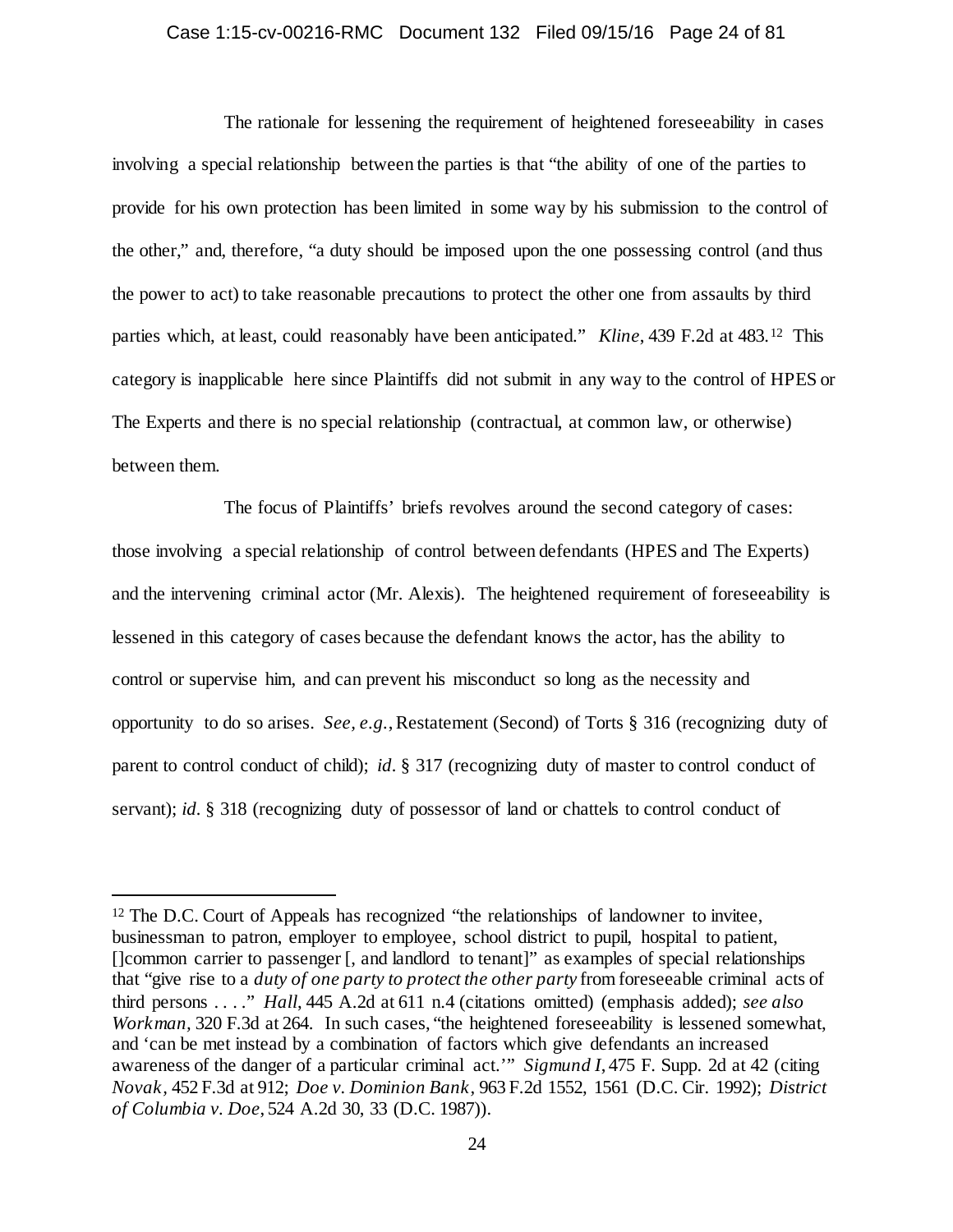### Case 1:15-cv-00216-RMC Document 132 Filed 09/15/16 Page 25 of 81

licensee); *id.* § 319 (recognizing duty of those in charge of person having dangerous propensities).

Under those circumstances, a duty to exercise reasonable care "should be imposed upon the one possessing control (and thus the power to act) to take reasonable precautions" to prevent the person under its control from intentionally harming others or from conducting himself as to create an unreasonable risk of bodily harm to others. *Kline*, 439 F.2d at 483 (noting "there is no liability normally imposed upon the one having the power to act if the violence is sudden and unexpected *provided that the source of the violence is not an employee of the one in control*") (emphasis added); *see also Phelan v. City of Mount Rainier*, 805 A.2d 930, 941 (D.C. 2002) ("Generally, one has no duty to prevent the criminal acts of a third party *who is not under the defendant's supervision or control* unless the criminal conduct was the foreseeable result of the person's negligence.") (internal quotation marks and citation omitted) (emphasis added).

Naturally, the one possessing control is not an insurer of public safety. A duty of care is owed only to those persons foreseeably exposed to the risk of harm resulting from the actor's misconduct –– specifically, those brought into contact with a third person subject to the defendant's control or supervision whom the defendant "knows or should know to be peculiarly likely to commit intentional or reckless misconduct." Restatement (First) of Torts § 302, cmt. n (1930); *see also Fleming v. Bronfin*, 80 A.2d 915, 917 (D.C. 1951). Under these circumstances, a defendant "is required to anticipate and provide against all of these misconducts" regardless of whether the "third person's misconduct is or is not criminal at common law or under a statute." Restatement (First) of Torts § 302, cmt. n. Moreover, a defendant "is subject to liability only for such harm as is within the risk . . . caused by the quality of the employee which the employer had reason to suppose would be likely to cause harm." Restatement (Second) of Agency § 213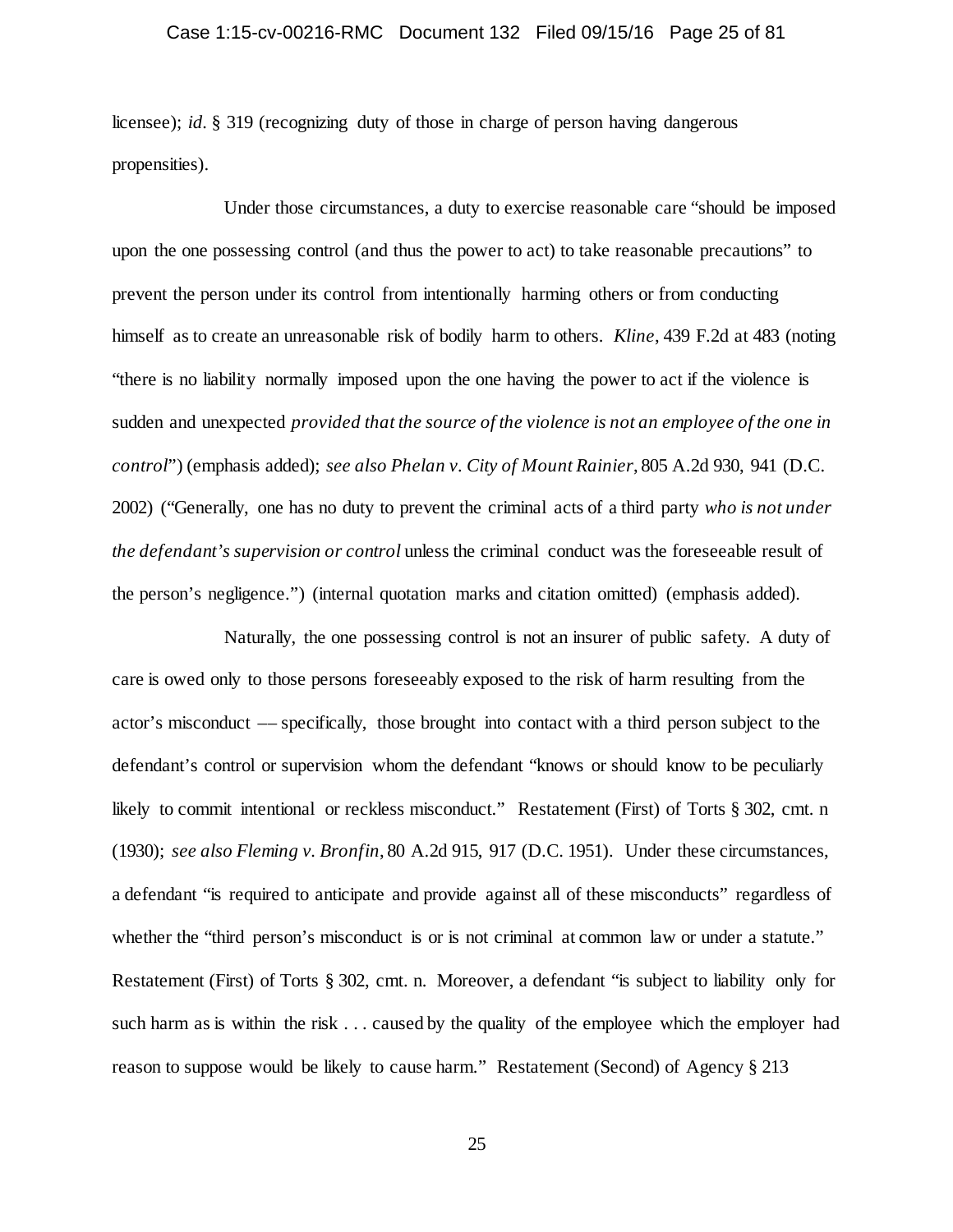#### Case 1:15-cv-00216-RMC Document 132 Filed 09/15/16 Page 26 of 81

(1958); *see also Argonne House Co. v. Garrison*, 42 F.2d 605 (D.C. Cir. 1930) (holding that employer's knowledge of employee's criminal conviction for intoxication did not put employer on notice that employee might be a thief).

To prevail on a theory of negligent hiring, retention, or supervision, "it is incumbent upon a party to show that an employer knew or should have known its employee behaved in a dangerous or otherwise incompetent manner, and that the employer, armed with that actual or constructive knowledge, failed to adequately supervise the employee." *Giles v. Shell Oil Corp.*, 487 A.2d 610, 613 (D.C. 1985) (citing *Murphy v. Army Distaff Found., Inc.*, 458 A.2d 61, 64 (D.C. 1983)). This standard may apply to intentional conduct outside the scope of employment, even when the conduct is criminal in nature. *See Int'l Distrib. Corp. v. Am. Dist. Tel. Co.*, 569 F.2d 136, 139 (D.C. Cir. 1977) (stating that "an employer has a duty to supervise those of its employees who are privileged because of their employment to enter another's property" and noting that "[t]his duty even extends to activities which, like theft, are outside the scope of employment") (citing Restatement (Second) of Torts § 317 and accompanying comments). With respect to how the interplay between duty and foreseeability works in practice in the context of negligent hiring, retention, or supervision claims, the Court is left to reason by analogy from applicable D.C. cases.

In *Murphy v. Army Distaff Foundation, Inc.*, the D.C. Court of Appeals reversed the entry of summary judgment in favor of a retirement home for wives of deceased army officers after the home's gardener shot a trespasser six times. 458 A.2d at 62. The trespasser sued the retirement home for his injuries under a theory of negligent supervision. *See id.* at 62 n.1, 63. The D.C. Court of Appeals noted that, to prevail under this theory of liability, the plaintiff needed to establish that the retirement home "knew or should have known that its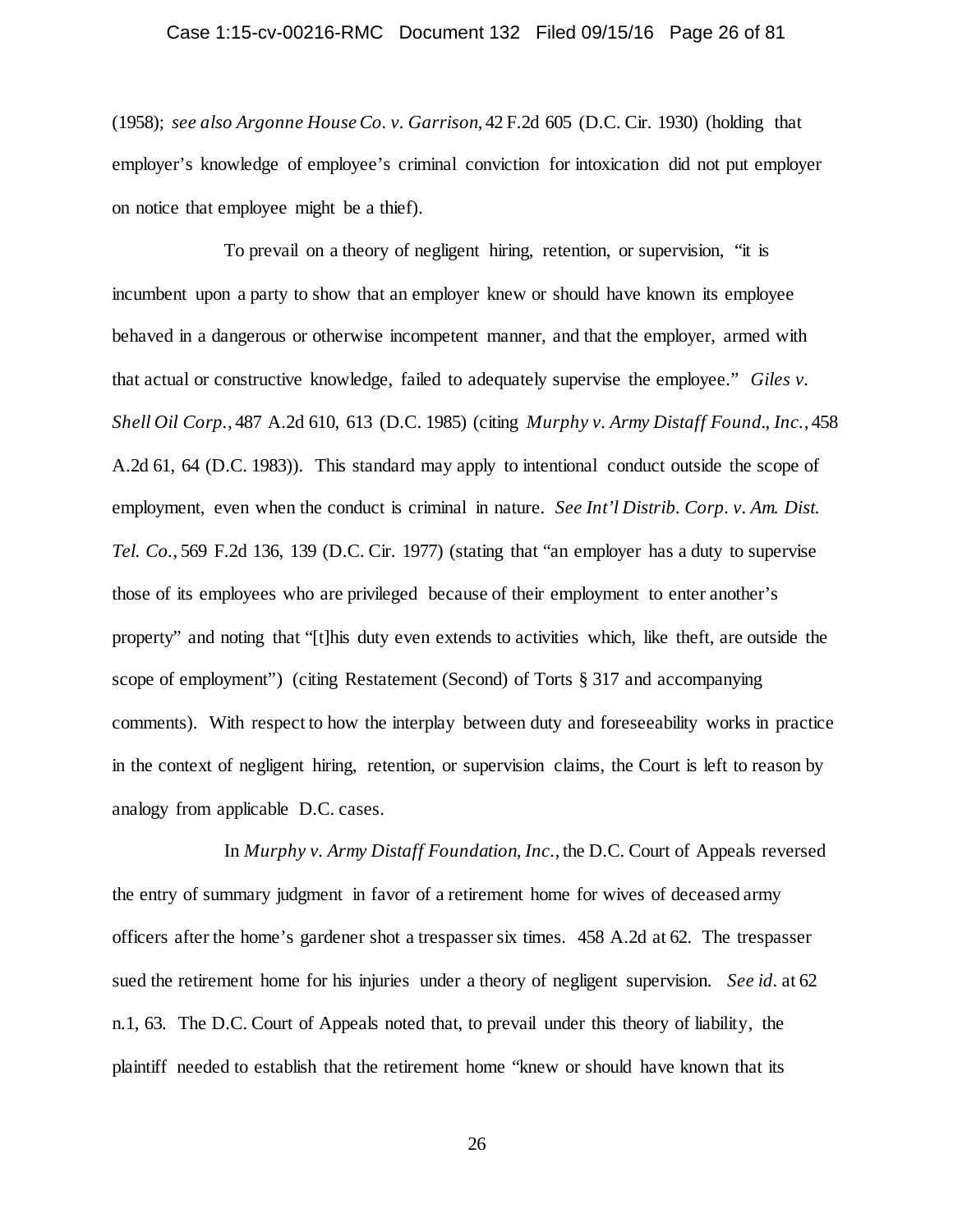### Case 1:15-cv-00216-RMC Document 132 Filed 09/15/16 Page 27 of 81

employee regularly ejected trespassers while armed, and that the employer failed to take reasonable precautionary measures in supervising him." *Id.* at 63. Other than evidence of prior altercations between the gardener and trespassing youth, there was no evidence that the employer knew or should have known that the gardener "'carried a gun or had a propensity to use one.'" *Id.* at 64. Nonetheless, the D.C. Court of Appeals reversed the trial court's entry of summary judgment and remanded the case for trial on the basis that "'[o]ne who engages in an enterprise is under a duty to anticipate and to guard against the human traits of his employees which unless regulated are likely to harm others.'" *Id.* (quoting Restatement (Second) of Agency § 213, cmt. g)

*Murphy* is not a paradigm of clarity or precision.[13](#page-26-0) What is clear is that *Murphy* ultimately did not require specific evidence of foreseeability when it reversed the trial court's entry of summary judgment. *Murphy* demonstrates that awareness of an employee's dangerous behavior or attributes could be sufficient to establish foreseeability under a theory of negligent supervision if that attribute proximately caused the injury sustained by the plaintiff  $-$  an outcome clearly inconsistent with the requirement of specific foreseeability evidence. *Compare*  Restatement (Second) of Agency § 213 and Restatement (Third) of Agency § 7.05(1) (2006) *with Sigmund I*, 475 F. Supp. 2d at 42 (noting that a heightened showing of foreseeability "requires proof that the specific type of crime, not just crime in general, be particularly foreseeable at the relevant location") (citing *Romero,* 749 F.2d at 79-80; *Lacy,* 424 A.2d at 323) and *McKethean*, 588 A.2d at 717 (explaining "that a specific crime, 'rather than merely harm in general,' [must be] foreseeable") (citing *Romero*, 749 F.2d at 79-80).

<span id="page-26-0"></span><sup>&</sup>lt;sup>13</sup> It is not clear why the D.C. Court of Appeals first stated that specific proof that the gardener regularly ejected trespassers while armed was necessary, but then found that evidence of prior altercations could be sufficient by itself to find the employer liable.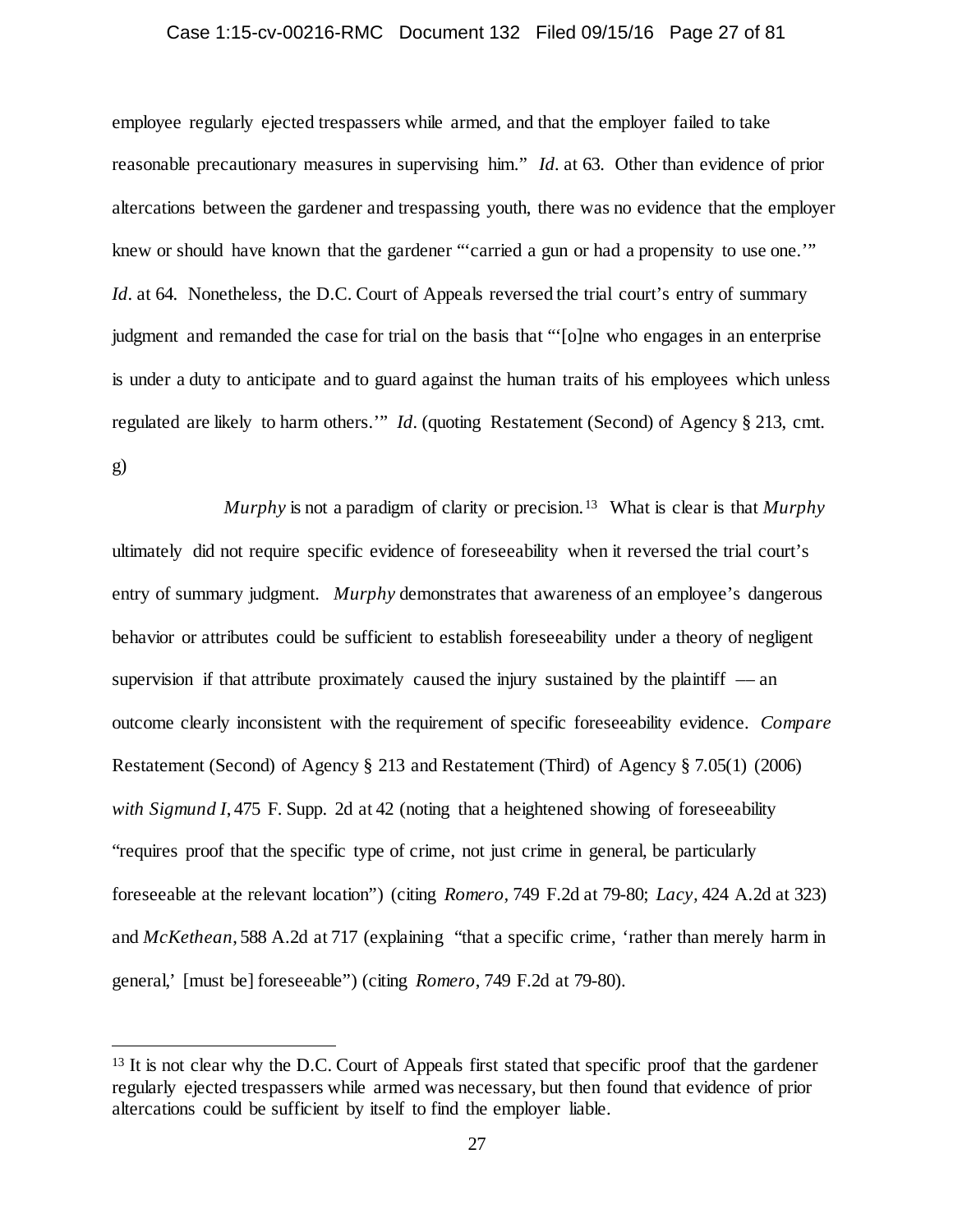### Case 1:15-cv-00216-RMC Document 132 Filed 09/15/16 Page 28 of 81

The D.C. Court of Appeals has confirmed this reading of *Murphy* in subsequent cases involving criminal misconduct and allegations of negligent hiring, supervision, and retention. Specifically, in *Giles v. Shell Oil Corp.*, a case involving a suit against Shell for damages arising from an incident in which a service station attendant fatally shot a boy, the D.C. Court of Appeals relied on *Murphy* to articulate the foreseeability standard applicable to claims of negligent hiring, retention, and supervision –– namely, whether "an employer knew or should have known its employee behaved in a dangerous or otherwise incompetent manner . . . ." *Giles*, 487 A.2d at 613 (citing *Murphy*, 458 A.2d at 64).[14](#page-27-0) 

In *Brown v. Argenbright Security, Inc.*, the D.C. Court of Appeals held that a store owner (Safeway Stores, Inc.) was not liable for negligent supervision of a security guard employed by a contractor (Argenbright Security, Inc.) who stopped a minor "on suspicion of shoplifting ... and, in the course of searching her, touched her in a sexually improper manner." 782 A.2d 752, 755 (D.C. 2001).[15](#page-27-1) Applying the standard articulated in *Giles* and citing *Murphy*, the court concluded that "no facts would warrant an inference of negligent supervision against

<span id="page-27-0"></span><sup>&</sup>lt;sup>14</sup> The D.C. Court of Appeals affirmed the entry of summary judgment in favor of Shell because "[t]he attendant who fired the fatal shot was not an employee of Shell" and, thus, there was no "master-servant relationship." *Giles*, 487 A.2d at 613.

<span id="page-27-1"></span><sup>15</sup> *Brown* clarified that "[a]lthough *Giles* and other cases discuss negligent supervision in the context of an employer-employee relationship and frequently use the term 'employee,' it is clear from the Restatement [(Second) of Agency] and other authorities that a claim of negligent supervision does not require proof that the supervised person was also an employee or agent." *Brown*, 782 A.2d at 760 n.11. The Restatement provides in relevant part that the supervised person need not be an employee or agent to establish liability under a theory of negligent supervision if the defendant was "negligent or reckless . . . in permitting, or failing to prevent, negligent or other tortious conduct by persons, . . . upon premises or with instrumentalities under [the defendant's] control." Restatement (Second) of Agency § 213(d).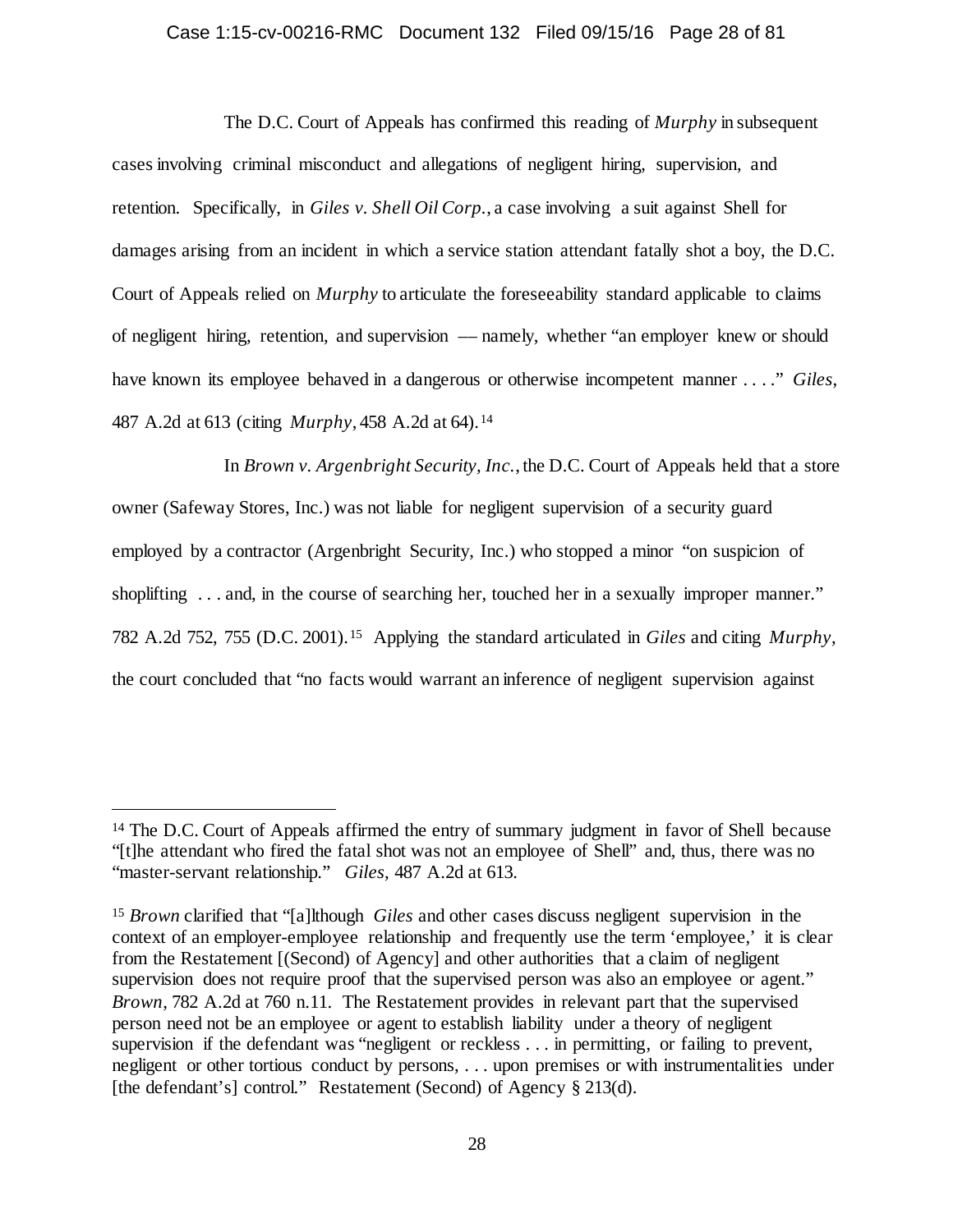### Case 1:15-cv-00216-RMC Document 132 Filed 09/15/16 Page 29 of 81

Safeway." *Id.* at 760 (internal quotation marks omitted).<sup>[16](#page-28-0)</sup> The only evidence linking the security guard to Safeway was "that a Safeway employee may have been present at the time of the alleged assault," which the court described as insufficient since the employee did not have supervisory authority over the security guard and did not have "the power to control [the guard's] conduct or the opportunity to alert someone who did have that power in time to prevent the harm." *Id.* The court affirmed the entry of summary judgment in favor of Safeway.

Moreover, in *Phelan v. City of Mount Rainier*, a widow sued the City of Mount Rainier, in Maryland, and its chief of police for negligent hiring, supervision, training, and retention, after her husband was shot and killed by an off-duty Maryland police officer in Washington, D.C. 805 A.2d 930, 932-33 (D.C. 2002). The plaintiff alleged that the police officer shot her husband "eleven times without provocation." *Id.* at 934 n.4. At summary judgment, after the plaintiff withdrew her claims of negligent hiring and training, the trial court granted summary judgment for the city and police chief on the remaining claims. On appeal, the D.C. Court of Appeals applied the standard of *Giles* to the claims of negligent retention and supervision and cited *Murphy* and *Fleming v. Bronfin*[17](#page-28-1) for the proposition that an employer may be found liable for the acts of its employees or agents even if the harm resulted from a willful act

<span id="page-28-0"></span><sup>&</sup>lt;sup>16</sup> Interestingly, the D.C. Court of Appeals cited *Boykin*, a case applying heightened foreseeability, when addressing plaintiff's *respondeat superior* claims, yet did not cite *Boykin* or require specific foreseeability evidence when addressing plaintiff's negligent supervision claim. *Compare Brown*, 782 A.2d at 757-58 & n.7 (citing *Boykin*, 484 A.2d at 562) *with id.* at 759-60 (citing *Giles*, 487 A.2d at 613; *Murphy*, 458 A.2d at 63).

<span id="page-28-1"></span><sup>&</sup>lt;sup>17</sup> In *Fleming*, the plaintiff sued a grocery store operator for negligent hiring and supervision of a store deliveryman who sexually assaulted her after delivering groceries and receiving payment. 80 A.2d at 916. The D.C. Court of Appeals held that an employer has a duty to exercise reasonable care in hiring employees and not retain an unfit employee tasked with entering the homes of customers. *Id.* at 916-17 ("When an employer neglects this duty and as a result injury is occasioned to a third person, the employer may be liable even though the injury was brought about by the willful act of the employee beyond the scope of his employment.").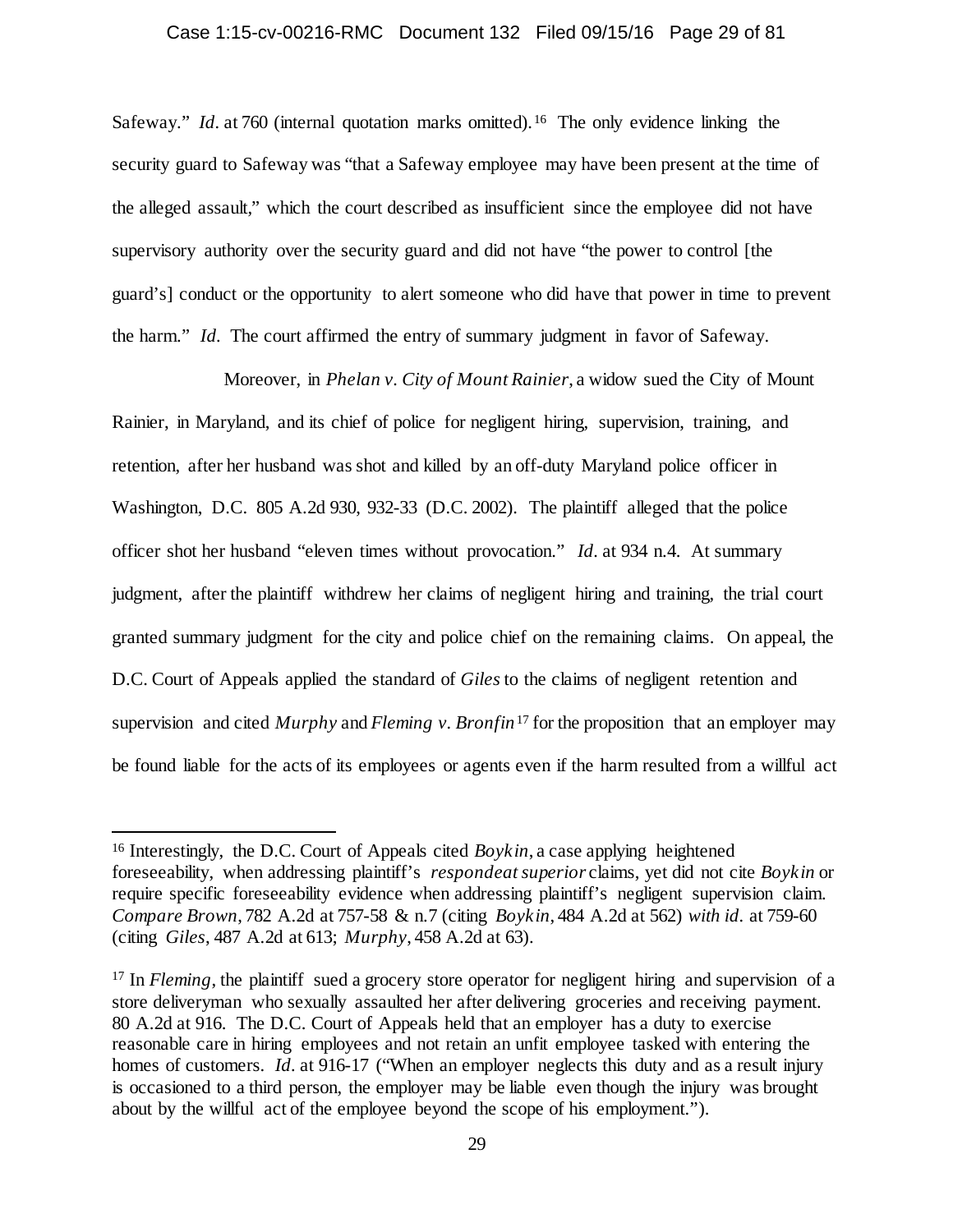#### Case 1:15-cv-00216-RMC Document 132 Filed 09/15/16 Page 30 of 81

outside the scope of employment. *See id.* at 937 (citing *Giles*, 487 A.2d at 613; *Murphy*, 458 A.2d at 63; *Fleming v. Bronfin*, 80 A.2d 915, 917 (D.C. 1951)) (other citation omitted).

However, the *Phelan* court affirmed summary judgment because there were no facts or circumstances to show that defendants knew or should have known that the officer behaved in a dangerous or incompetent manner that rendered the shooting foreseeable. The court noted that, unlike *Murphy* and *Fleming*, the intervening criminal act in *Phelan* did not occur at the place of employment and was not associated in any way with his job. *See id.* at 938- 40. Simply put, despite arguable awareness of some dangerous attributes and "substantial evidence that [he] had many disciplinary problems as a police officer prior to the shooting," *id.* at 942, the victim was not within the group of foreseeable persons exposed to a risk of harm because defendants did not bring the officer into contact with the victim. The evidence was "insufficient to establish a duty on the part of the City running to [plaintiff's] decedent or a causal nexus between the failure to discipline and [the police officer's] non-duty related confrontation and shooting of the decedent in a jurisdiction where he was an ordinary citizen." *Id.* at 940 (citing *District of Columbia v. Coleman*, 667 A.2d 811, 816-17 (D.C. 1995)). [18](#page-29-0)

<span id="page-29-0"></span> <sup>18</sup> A similar result was reached in *Rawlings v. District of Columbia*, where the parents of a fourteen-year-old boy sued the District of Columbia alleging, in part, that the Metropolitan Police Department (MPD) was negligent in training and supervising a police officer who shot and killed their allegedly unarmed child in an off-duty confrontation. 820 F. Supp. 2d 92, 98- 102 (D.D.C. 2011). Applying the standard articulated in *Giles*, the court found that defendants did not bring the police officer into contact with the victim, and also, the fact that the police officer was involved in two previous off-duty shootings was not probative of dangerous or incompetent behavior because the prior shootings were justified and in compliance with MPD policy. *See id.* at 115. It concluded that plaintiff had "failed to show that any duty of care was breached by the District of Columbia . . . , much less a causal relationship between any supposed breach and [the boy's] death." *Id.* at 116 (citing *Phelan*, 805 A.2d at 940).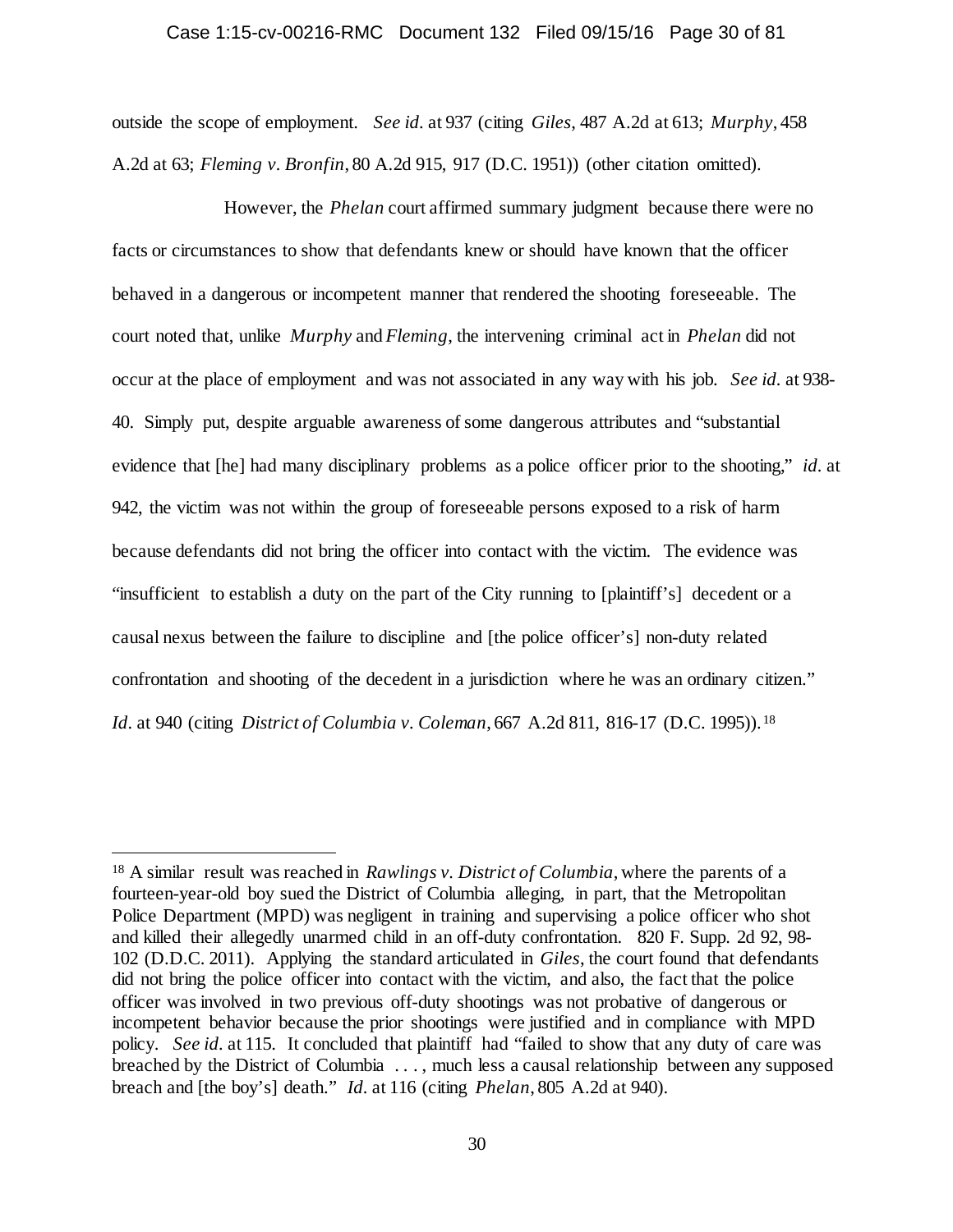### Case 1:15-cv-00216-RMC Document 132 Filed 09/15/16 Page 31 of 81

Finally, in *Schechter v. Merchants Home Delivery, Inc.*, a customer of an appliance store sued the store and a delivery company for negligent hiring, training, and supervision after a deliveryman committed theft in the customer's home. 892 A.2d 415 (D.C. 2006). The D.C. Court of Appeals found that evidence that the deliveryman at one time had entered a guilty plea to fourth degree of burglary with the intention to commit theft from a dwelling, constituted sufficient evidence to find that the companies owed a duty of care to the plaintiff by bringing him into contact with an employee whom the defendants knew or should have known was likely to commit intentional or reckless misconduct. *See id.* at 431-32 (citing *Murphy*, 458 A.2d at 64; *Fleming*, 80 A.2d at 917; Restatement (Second) of Agency § 213 & cmt. g). The court remanded the case for trial.

HPES and The Experts fail to properly address the standard articulated in *Giles* or acknowledge the line of post-*Murphy* cases applying this standard. They rely entirely on cases requiring specific evidence of foreseeability, none of which analyzed claims of negligent hiring, retention, or supervision. "[I]n stark contrast to nearly all of the cases cited . . . and relied upon by the defendant[s]," the allegations in this case support the plausible existence of "'a special relationship of control between the defendant[s] and the intervening criminal actor,' *Romero*, 749 F.2d at 81, giving rise to a duty of care and a commensurately less burdensome requirement that the plaintiff demonstrate 'specific evidence of foreseeability,' *Novak*, 452 F.3d at 912 (internal quotation marks and citation omitted)." *Smith*, 481 F. Supp. 2d at 195 (alteration omitted). HPES and The Experts cite only three cases, all of which are inapposite and easily distinguishable.

*Lacy v. District of Columbia* is one of the talismanic cases in D.C. tort law concerning the requirement of heightened foreseeability. 408 A.2d 985 (D.C. 1979) (*Lacy I*), *on*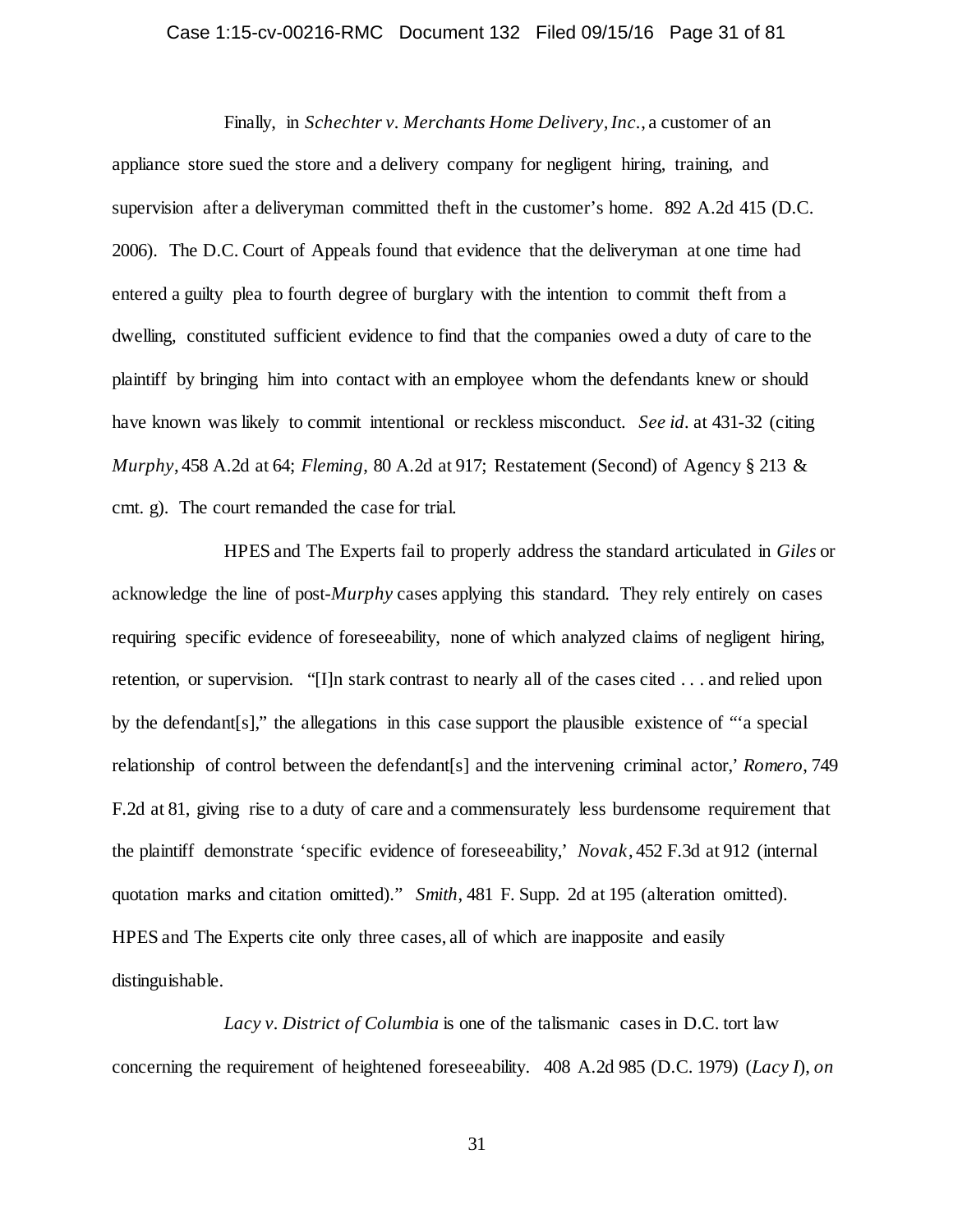### Case 1:15-cv-00216-RMC Document 132 Filed 09/15/16 Page 32 of 81

*reh'g*, 424 A.2d 317 (D.C. 1980) (*Lacy II*). In *Lacy*, a mother and daughter sued a school janitor, principal, teacher, guidance counselor, and the District of Columbia to recover for injuries sustained after the school janitor sexually assaulted the daughter. The case went to trial and, at the conclusion of the plaintiff's case, the trial judge ordered a directed verdict in favor of the District of Columbia on the theory of negligent hiring, training, and supervision of the janitor. *See Lacy I*, 408 A.2d at 990. The jury returned a verdict against the janitor on a theory of assault and battery and against the school principal, teacher, counselor, and the District of Columbia on a theory that they were negligent in their care of the child (*i.e.*, ordinary negligence). The trial judge set aside the jury verdict because it was "excessive" and "unreasonable" and ordered a new trial. *Id.* at 987.

On retrial, a new trial judge did not allow the mother and daughter to "present *again* to the jury the *very same evidence* they had presented at the first trial to prove the District negligent in its hiring, training, and supervising of the janitor" because this theory was directed out of the case. *Id.* at 990 (emphasis in original). The trial judge entered judgment against the janitor and in favor of the other defendants on the remaining negligence claim. The mother and daughter appealed, among other things, the order granting the new trial and the ruling that evidence on the claims of negligent hiring, training, and supervision could not be presented to the jury on retrial. They did not "assert [that the first trial judge's] ruling on the sufficiency of the evidence they presented was error." *Id.* at 990 n.4. The D.C. Court of Appeals affirmed both rulings, but reversed the second trial judge on a separate issue involving a jury instruction on foreseeability and proximate cause. On a petition for rehearing, the D.C. Court of Appeals readopted its "previous opinion in all respects except for the finding of prejudicial error" concerning the jury instruction and affirmed the entry of judgment in favor of the District of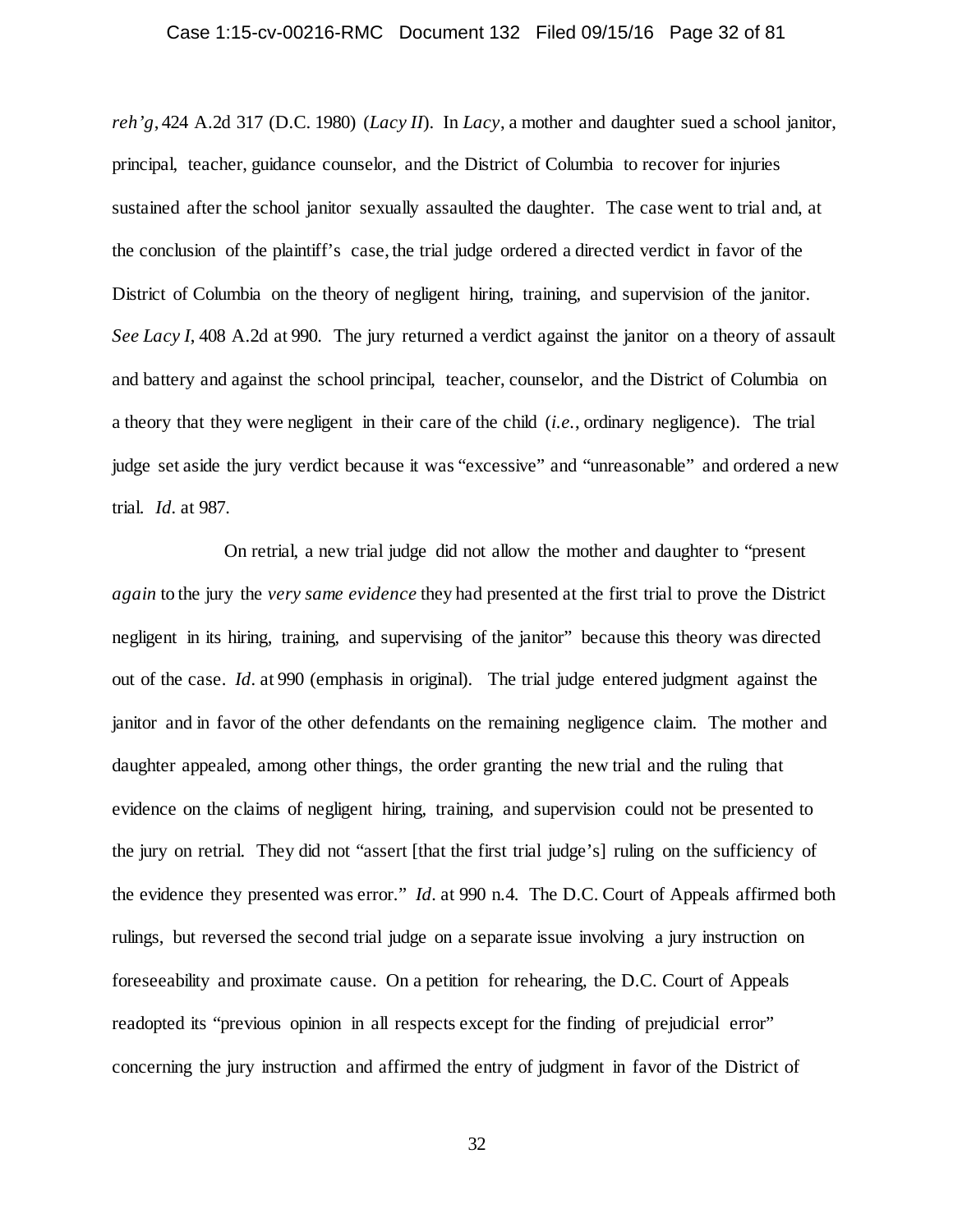#### Case 1:15-cv-00216-RMC Document 132 Filed 09/15/16 Page 33 of 81

Columbia and the school officials (other than the janitor). *Lacy II*, 424 A.2d at 318. HPES and The Experts rely on *Lacy II* for the proposition that a requirement of heightened foreseeability applies to Plaintiffs' claims of negligent hiring, retention, and supervision. However, it is clear that *Lacy II* did not involve such claims.

The second case relied upon by HPES and The Experts is *Boykin v. District of Columbia*, 484 A.2d 560 (D.C. 1984). In that case, a blind, deaf, and mute student sued the coordinator of a program for blind and deaf students and the District of Columbia to recover for injuries sustained after the coordinator sexually assaulted her. *See id.* at 561. The student alleged that the District was negligent in hiring and supervising the coordinator. *See id.* However, she presented no evidence to support her claims and so the trial judge granted the District's motion for summary judgment. On appeal, the D.C. Court of Appeals noted that "the trial court was entitled to assume that [the student] admitted there was no evidence the District knew or should have known that [the coordinator] posed a danger to students greater than that posed by any other teacher." *Id.* (citing Super. C. Civ. R. 12-1(k)).<sup>19</sup> The student did not assert "that she had shown in the trial court that there was reason to think that [the coordinator] might have been dangerous." *Id.* at 564-65. In essence, the court held that there was no evidence of an awareness that the coordinator behaved in a dangerous manner that created a risk of harm to the student, which comports with the applicable standard in negligent hiring and supervision cases. The student's only theory against the District was that "it was negligent . . . to have permitted

<span id="page-32-0"></span> <sup>19</sup> In 1984, Superior Court Rule of Civil Procedure 12-1(k) required a non-moving party to file a statement of genuine issues of material fact in support of its opposition to a motion for summary judgment. *See* Anthony R. Pileggi, *An Attorney's Guide to Courthouse Practice and Procedure: Civil Division District of Columbia Superior Court 1983*, 32 Cath. U. L. Rev. 1063, 1113 (1983). By citing Rule 12-1(k), the court made clear that the District was entitled to judgment as a matter of law because plaintiff failed to support her claims of negligent hiring, training, or supervision, or show there was a genuine issue of material fact warranting trial.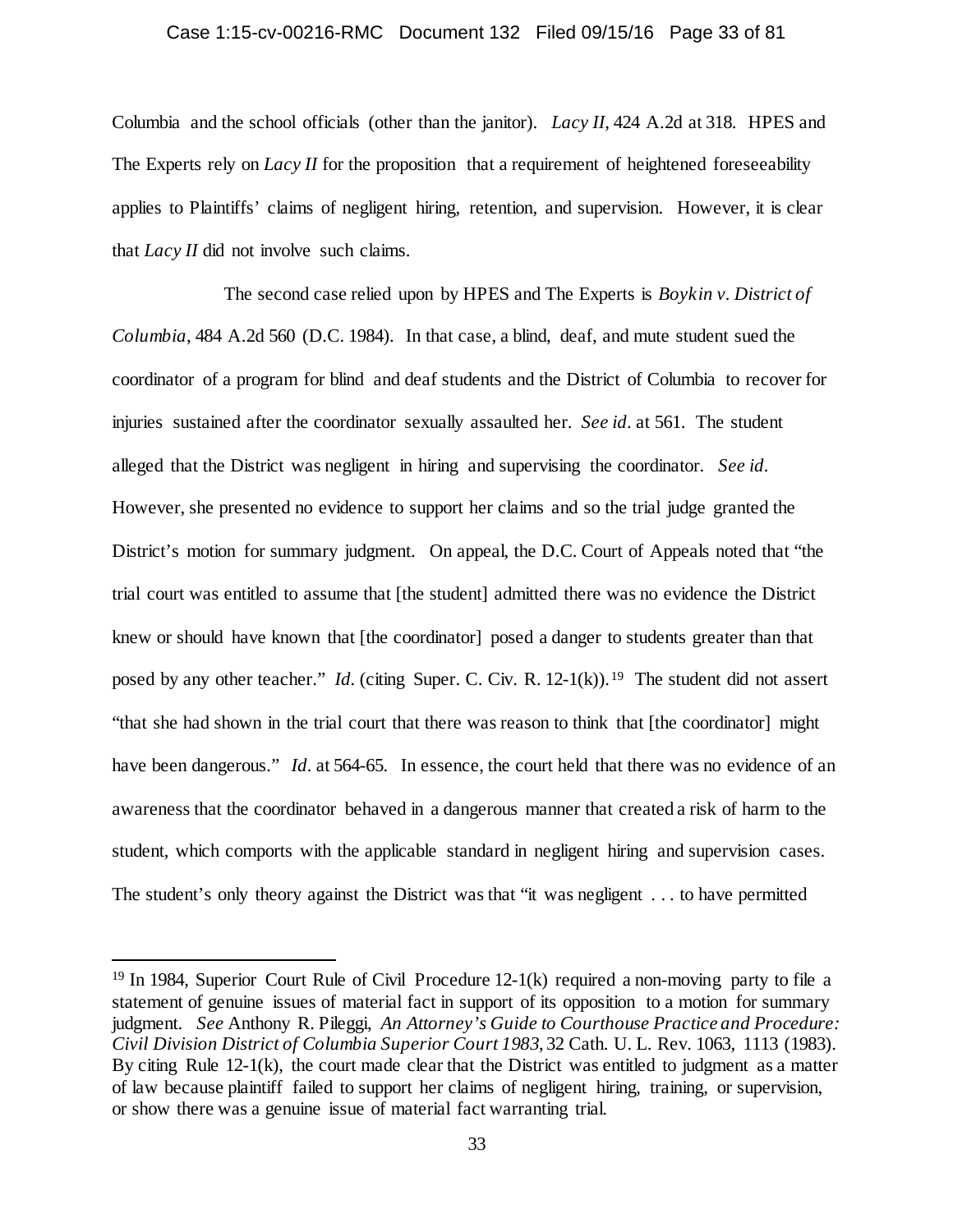### Case 1:15-cv-00216-RMC Document 132 Filed 09/15/16 Page 34 of 81

such one-on-one contacts" between teachers and students. *Id.* at 565. Her allegation was not specific to the hiring and supervision of the offending coordinator, but resembled the general negligence claim in *Lacy*. *Boykin* supports the proposition that claims of negligent hiring, retention, and supervision are treated differently.

The last case relied upon by HPES and The Experts is this Court's decision in *Jones v. R.I. Associates, LLC*, No. 02-1820 (RMC), 2005 WL 1475367 (D.D.C. June 22, 2005). In *Jones*, an officer of the D.C. Metropolitan Police Department pulled over a woman for speeding and then drove her to the hotel where he worked off-duty as a security guard and raped her in an unused conference room. The victim sued the hotel owner. *See id.* at \*1. This Court entered summary judgment in favor of the hotel owner because the plaintiff could not prove heightened foreseeability. *See id. Jones* did not involve claims of negligent hiring, retention, or supervision. Instead, the victim sued the hotel owner on a theory of "premises liability, which is a '[a] landowner's or landholder's tort liability for conditions or activities on the premises.'" *Id.* at \*3 (citing Black's Law Dictionary (8th ed. 2004)); *see also id.* at \*4 (noting plaintiff "argue[d] that the owner of the Hotel is liable to her because of its alleged negligence due to its failure to prevent its premises from being used for the commission of a crime committed against [her] . . . .").

Thus, *Lacy*, *Boykin*, and *Jones* are inapplicable to Plaintiffs' allegations because none of those cases involved claims of negligent hiring, retention, and supervision. At the risk of repetition and in the interest of clarity, D.C. case law indicates that an employer owes a duty of care to those brought into contact with a third person subject to the defendant's control or supervision when the defendant knew or should have known that the third person was likely to commit intentional or reckless misconduct. *See Giles*, 487 A.2d at 613 ("[I]t is incumbent upon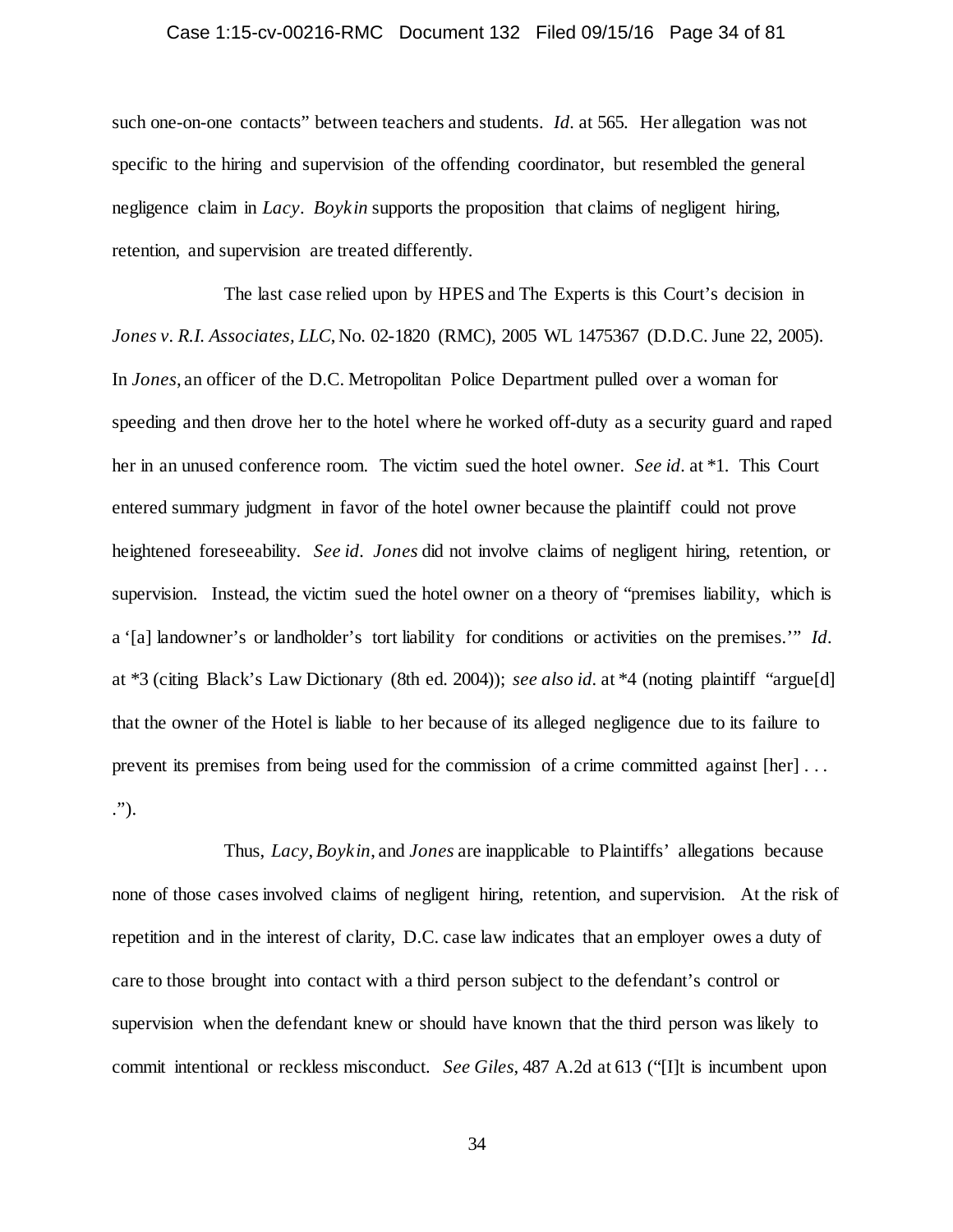### Case 1:15-cv-00216-RMC Document 132 Filed 09/15/16 Page 35 of 81

a party to show that an employer knew or should have known its employee behaved in a dangerous or otherwise incompetent manner, and that the employer, armed with that actual or constructive knowledge failed to adequately supervise the employee."). In addition, the ensuing harm must be foreseeable in light of the quality or conduct of the employee "which the employer had reason to suppose would be likely to cause harm." Restatement (Second) of Agency § 213; *see also Argonne House*, 42 F.2d 605.

Having resolved this major point of contention regarding the applicable standard to Plaintiffs' claims of negligent hiring, retention, and supervision, the Court will examine Plaintiffs' allegations.

### **ii. Plaintiffs' Claims of Negligent Hiring**

### *Claim #1: HPES and The Experts negligently hired Mr. Alexis*

All Plaintiffs allege that HPES and The Experts were negligent in hiring Mr. Alexis as a computer technician assigned to work under the Navy-Marine Corps Intranet Continuity of Service Contract. It is well established that "[a]n employer cannot be liable for negligent hiring if the employer conducts a reasonable investigation into the person's background or if such an investigation would not have revealed any reason not to hire that person." *Search v. Uber Techs., Inc.*, 128 F. Supp. 3d 222, 230 (D.D.C. 2015) (quoting *Doe v. Exxon Mobil Corp.*, 573 F. Supp. 2d 16, 28-29 (D.D.C. 2008)). Consequently, "to state a claim for negligent hiring, a plaintiff must allege specific facts from which an inference can be drawn that the employer did not conduct a reasonable background investigation, and that such an investigation would have uncovered a reason not to hire the alleged tortfeasor." *Id.* Plaintiffs do neither.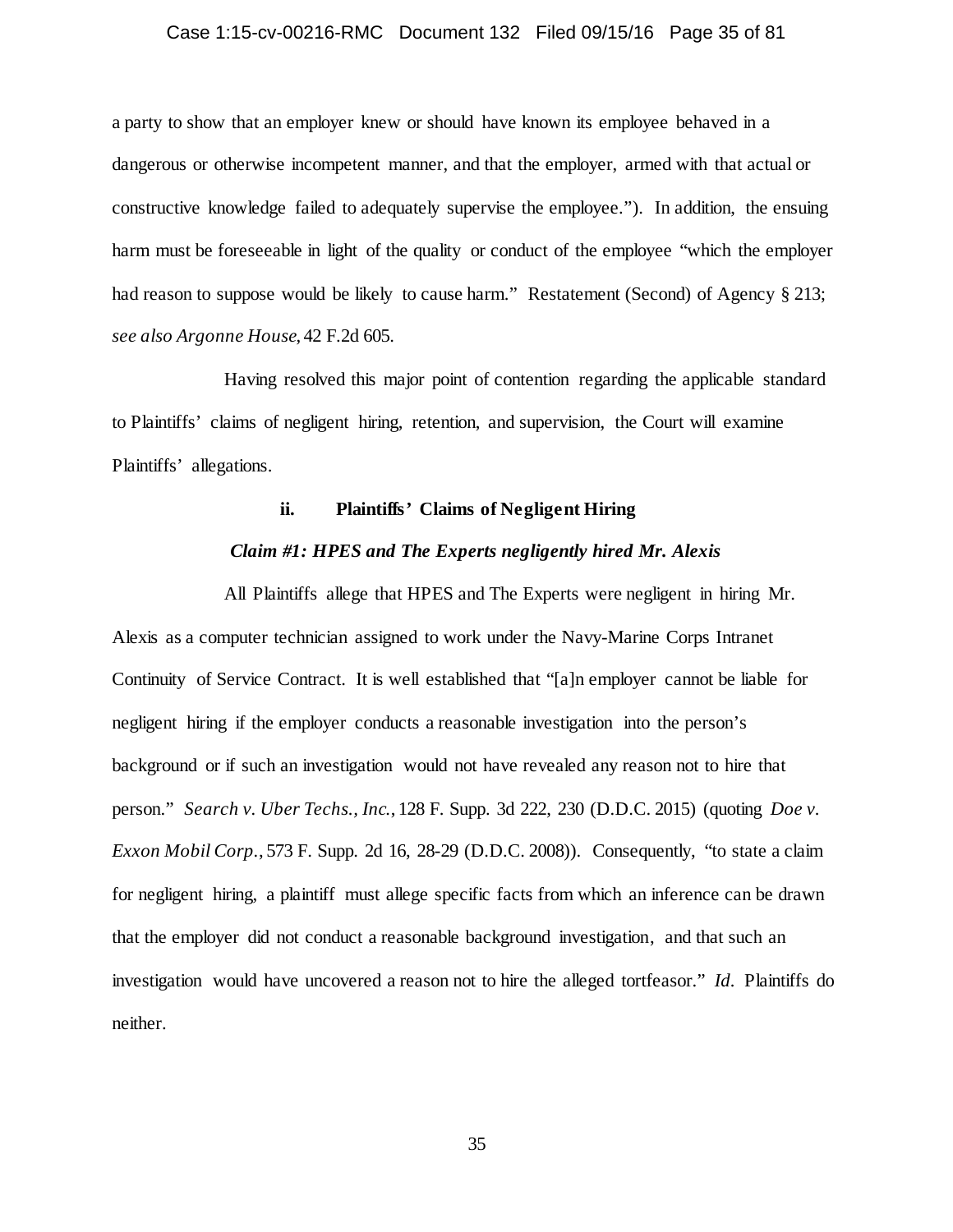#### Case 1:15-cv-00216-RMC Document 132 Filed 09/15/16 Page 36 of 81

Plaintiffs allege that HPES and The Experts knew or should have known of a proclivity towards violence and a history of dangerous behavior by Mr. Alexis prior to September 2012 (*i.e.*, when he was first hired by The Experts). However, the Complaints do not allege facts to support such a claim. The only relevant allegations are conclusory and insufficient to satisfy *Twombly*. Plaintiffs allege that Mr. Alexis had a history of arrests (without convictions) while he was in the Navy –– specifically between June 2004 and September 2010 –– where he allegedly exhibited a proclivity towards violence.

The Complaints directly contradict the conclusory statement that HPES and The Experts *knew* about Mr. Alexis's violent history. Plaintiffs allege throughout their pleadings that the criminal convictions checks, motor vehicle driving record check, and the drug screening test, required by HPES and conducted by The Experts on two separate occasions, in September 2012 and July 2013, failed to reveal Mr. Alexis's arrest record or related violent conduct. *See, e.g.*, Delorenzo Compl. ¶ 13; Proctor Compl. ¶¶ 24, 26; Kohler Compl. ¶ 32; Ridgell Compl. ¶ 30; Zagami Compl. ¶ 32; Jacobs Compl. ¶ 42. Similarly, the Navy Report relied upon by Plaintiffs and cited, in many instances *verbatim*, in their Complaints, reinforces the allegations that Mr. Alexis was subject to "pre-employment suitability checks . . . which involved a drug test, a motor vehicle driving record check, and criminal convictions checks." HPES MTD, Case No. 15-216, Ex. A. [Dkt. 1[20](#page-35-0)-2] (JAGMAN Report) at 31-32.<sup>20</sup> As Plaintiffs allege, Mr. Alexis had no convictions and was never prosecuted. The two "pre-employment suitability checks" required by HPES would never have revealed arrests or Mr. Alexis's supposed violent background. The

<span id="page-35-0"></span> <sup>20</sup> As did The Experts, HPES filed an omnibus motion to dismiss and an omnibus reply brief in all nine cases. For purposes of clarity, the Court will only use the docket numbers of the Delorenzo case when citing its briefs. Nonetheless, both documents may be found in each of the other cases.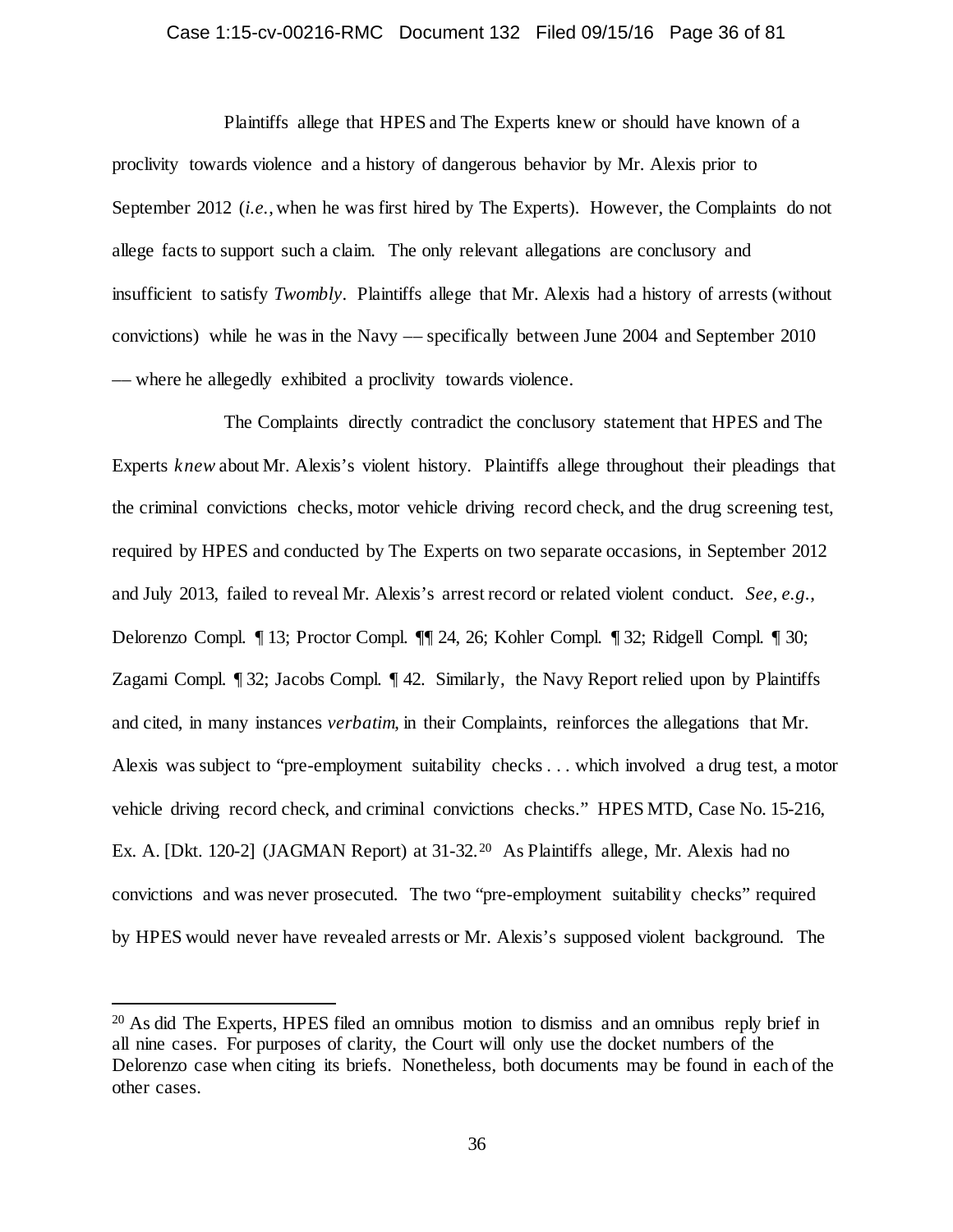# Case 1:15-cv-00216-RMC Document 132 Filed 09/15/16 Page 37 of 81

Complaints internally contradict any allegations that might have supported an inference of actual knowledge. The Court cannot "accept inferences that are unsupported by the facts set out in the complaint." *Arpaio v. Obama*, 797 F.3d 11, 19 (D.C. Cir. 2015) (internal citation and quotation marks omitted).

Plaintiffs' assertion that HPES and The Experts *should have known* about Mr. Alexis's prior arrests and supposed proclivity towards violence is even more conclusory and without factual support. Plaintiffs baldly allege that the pre-employment checks were "insufficient" because they "failed to uncover [Mr. Alexis's] prior arrest record . . . ." Proctor Compl. ¶ 27; *see also* Kohler Compl. ¶ 32; Ridgell Compl. ¶ 30; Zagami Compl. ¶ 32; Jacobs Compl. ¶ 42 (alleging that HPES and The Experts should have known because "arrests in [Mr. Alexis's] background . . . were a matter of public record"). However, Plaintiffs do not, and cannot, allege that HPES and The Experts were legally required (by federal or local statute, contract, or otherwise) to conduct criminal *arrest* checks for the position of computer technician. In fact, such a requirement would likely suffer from significant constitutional infirmities and violate D.C. law. *See infra* at 38 & n.21.

"[C]harges resulting in acquittal clearly have no legitimate significance" and "a collection of dismissed, abandoned, or withdrawn arrest records are no more than gutter rumors when measured against any standards of constitutional fairness to an individual . . . ." *Utz v*. *Cullinane*, 520 F.2d 467, 479 (D.C. Cir. 1975) (quoting *United States v. Dooley*, 364 F. Supp. 75, 77 (E.D. Pa. 1973)). The "dissemination of arrest records in a situation in which it is known they will be utilized for employment and licensing purposes" would impose "considerable barriers," *id.* at 479-80, and likely undermine an individual's due process rights, the sacrosanct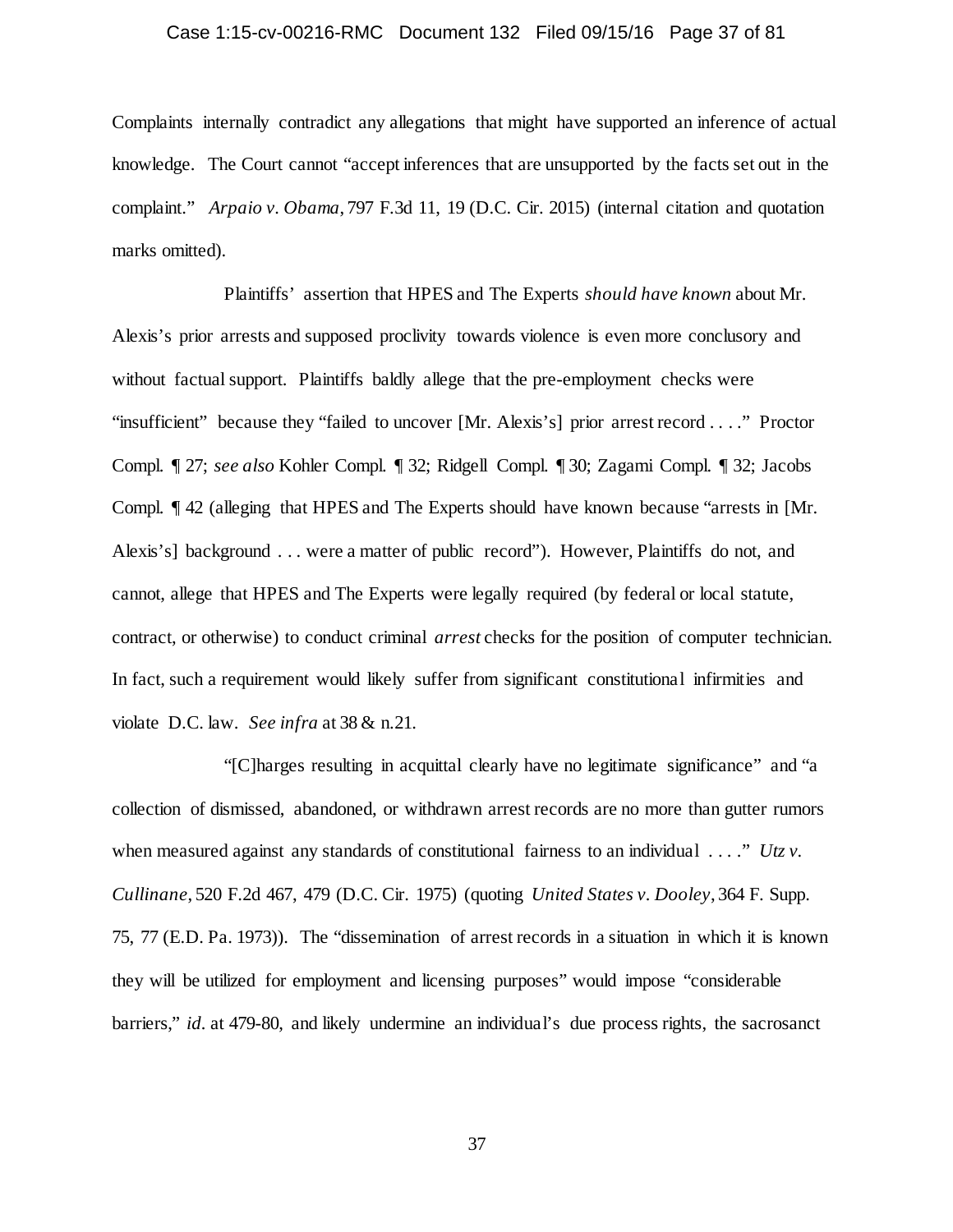presumption of innocence, as well as impair the constitutional right of privacy, *see id.* at 482 n. 41.

Moreover, "information concerning a prospective employee's record of arrests without convictions, *is irrelevant to his suitability or qualification for employment*." *Id.* at 482 (quoting *Gregory v. Litton Systems, Inc.*, 316 F. Supp. 401, 403 (C.D. Cal. 1970), *modified on other grounds and aff'd as modified*, 472 F.2d 631 (9th Cir. 1972)) (emphasis added). In addition, at the time of Mr. Alexis's hiring, the Duncan Ordinance regulated the dissemination of arrest records in the District of Columbia and prohibited access to any pre-conviction or postexoneration arrest information for employment purposes. The Ordinance provided in relevant part "that it shall be an offense punishable by a fine not to exceed \$50.00, for any person to require as a condition of employment the production of any arrest record or copy, extract or statement thereof at the expense of any employee or applicant for employment to whom such record may relate." *Id.* at 485-86 (noting that "[a]lthough Duncan Ordinance [was] not officially reported, it [was] reproduced as an Appendix to" *Morrow v. District of Columbia*, 417 F.2d 728, 745-46 n.9 (D.C. Cir. 1969)).<sup>[21](#page-37-0)</sup>

In conclusion, any inference that HPES and The Experts knew or should have known of Mr. Alexis's arrest record and dangerous behavior prior to 2012 is unsupported and

<span id="page-37-0"></span><sup>&</sup>lt;sup>21</sup> The Duncan Ordinance was adopted by the D.C. Board of Commissioners on October 31, 1967. The Ordinance was subsequently amended by the Re-Entry Facilitation Amendment Act of 2012, effective June 15, 2013 (D.C. Law 19-319; 60 D.C. Reg. 2333 (March 1, 2013)) and the Post-Arrest Process Clarification Amendment Act of 2014, effective April 24, 2015 (D.C. Law 20-243; 61 D.C. Reg. 8320 (August 15, 2014)). In addition, in 2014, the D.C. Legislature enacted the Fair Criminal Record Screening Act of 2014, effective December 17, 2014 (D.C. Law 20-152; 61 D.C. Reg. 8904 (August 21, 2014)) reiterating that "an employer may not make an inquiry about or require an application to disclose or reveal an arrest or a criminal accusation made against the applicant, which is not pending against the applicant or did not result in a conviction." D.C. Code § 32-1342 (a) (alterations omitted).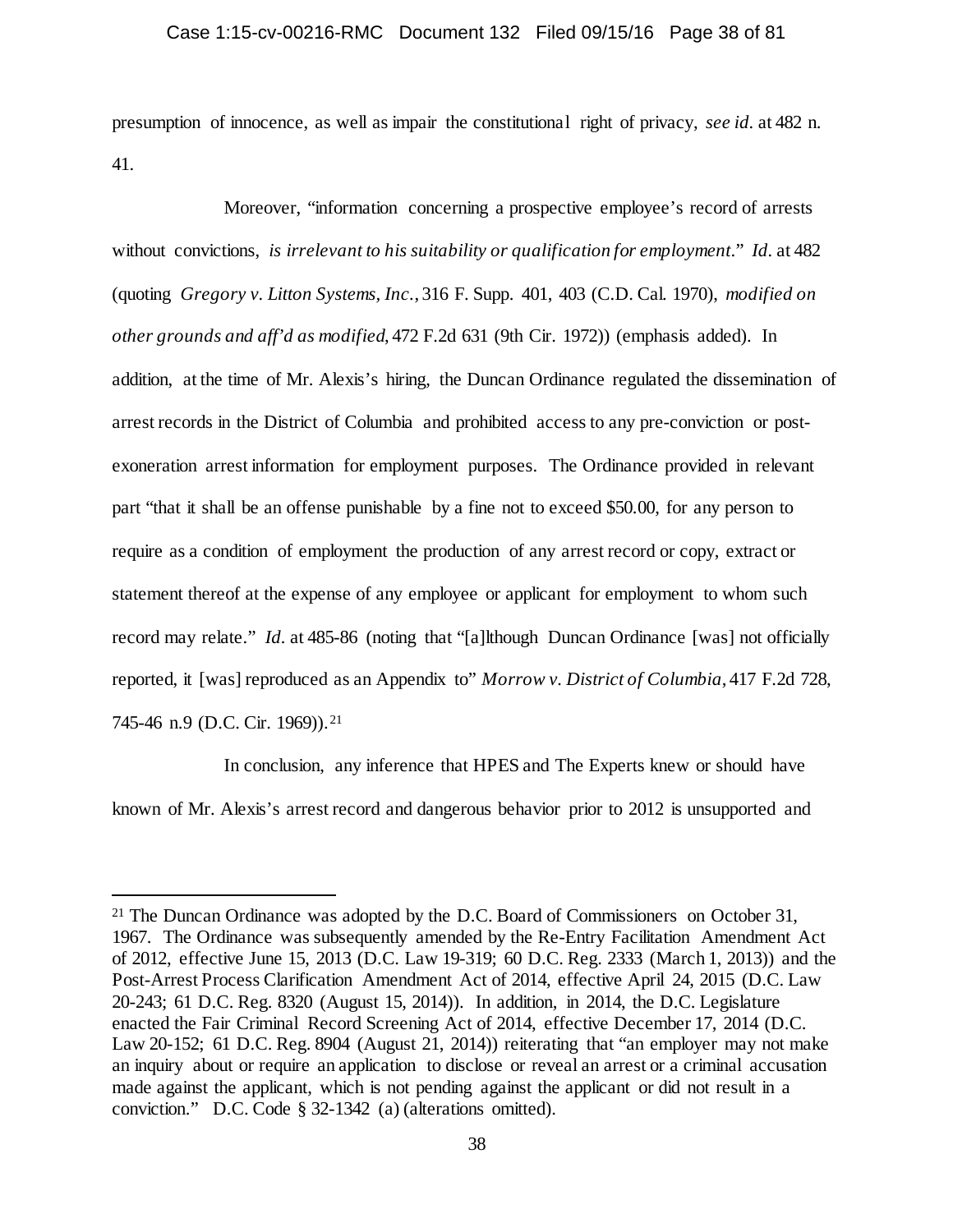## Case 1:15-cv-00216-RMC Document 132 Filed 09/15/16 Page 39 of 81

contradicted by Plaintiffs' own allegations. *See Arpaio*, 797 F.3d at 19. According to the Complaints and the Navy Report, The Experts hired Mr. Alexis knowing that he: (1) had no criminal convictions and that he passed the drug test and the motor vehicle driving record check required by HPES; (2) was honorably discharged from the Navy in January 2011; and (3) had an active Secret-level security clearance with a favorable re-enlistment code. No jury could find from these facts that HPES or The Experts failed to exercise reasonable care in hiring Mr. Alexis. *See Boykin*, 484 A.2d at 564; *cf. Schechter*, 892 A.2d at 431-32; *Fleming*, 80 A.2d at 916-17.

The assertion that HPES and The Experts "had actual and/or constructive knowledge of [Mr.] Alexis's propensity for gun violence" has no factual support. Halmon-Daniels Compl., Case No. 15-1501 [Dkt. 1] ¶ 95. Plaintiffs contend that they should be allowed discovery to learn precisely what HPES and The Experts knew about Mr. Alexis at the time of his hiring. They seem to argue it is "unreasonable to expect the Complaint to offer a more detailed factual foundation for Plaintiff[s'] negligent-hiring claim." *Search*, 128 F. Supp. 3d at 230. To the contrary, the Court adopts the analysis of another member of this Court in similar circumstances:

> This apparent Catch-22 is the reason that "detailed factual allegations are not necessary to withstand a Rule 12(b)(6) motion," but it does not excuse a Plaintiff's failure to "put forth factual content that allows the court to draw the reasonable inference that the defendant is liable for the misconduct alleged." *Kenley v. District of Columbia,* 83 F. Supp. 3d 20 (D.D.C. 2015) (internal quotation marks and citations omitted). Were that not the case, a plaintiff might merely invoke the magic words  $-e.g.,$  "negligent" hiring," "constructive knowledge," and the like — and thereby subject a defendant to costly and potentially meritless litigation.

*Id.* at 230-31. Plaintiffs' allegations that HPES and The Experts knew, or should have known, are conclusory and insufficient to satisfy *Twombly*'s pleading threshold. *See Willett v. United*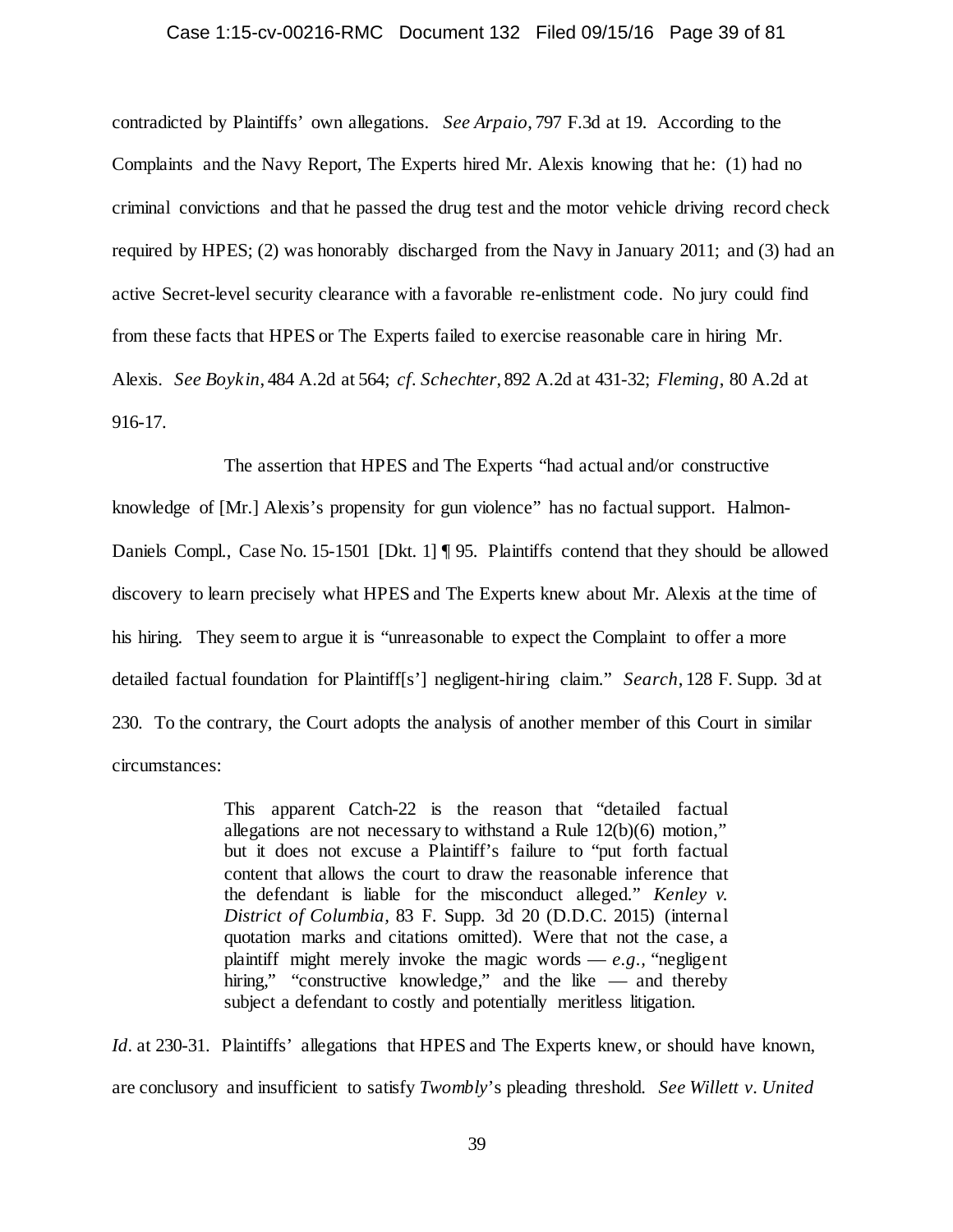*States*, 24 F. Supp. 3d 1167, 1180 (M.D. Ala. 2014); *see also Stevens v. Sodexo, Inc.*, 846 F. Supp. 2d 119, 128 (D.D.C. 2012) (dismissing claims of "negligent hiring, supervision, and retention" because "bare, conclusory assertions, in the form of unenlightening legal-speak, that Sodexo 'knew or should have known' are insufficient to survive Sodexo's Motion to Dismiss"). Accordingly, Plaintiffs' claims that HPES and The Experts were negligent in hiring Mr. Alexis will be dismissed.

# *Claim #2: HPES negligently hired The Experts*

Plaintiffs Kohler, Ridgell, Zagami, and Jacobs assert in their Complaints that HPES negligently hired The Experts and proximately caused their injuries. *See* Kohler Compl. ¶¶ 89-91; Ridgell Compl. ¶¶ 87-89; Zagami Compl. ¶¶ 89-91; Jacobs Compl. ¶¶ 99-101. At oral argument, counsel for HPES conceded that it did not address this claim in its motion to dismiss. *See* 8/16/2016 Hr'g Tr. at 13:24-14:8 ("Well, Your Honor, I didn't read the complaints as making an argument that HP was responsible for anything that The Experts did or didn't do and sort of a vicarious liability theory.")<sup>22</sup> Although Plaintiffs Kohler, Ridgell, Zagami, and Jacobs clearly assert this claim in their Complaints and HPES did not move to dismiss it, the claims are devoid of factual allegations that could support an inference that HPES negligently hired The Experts.

Plaintiffs needed to "allege specific facts from which an inference can be drawn that [HPES] did not conduct a reasonable background investigation [of The Experts], and that such an investigation would have uncovered a reason not to hire [The Experts]." *Search*, 128 F. Supp. 3d at 230. However, there are no allegations concerning the investigation and hiring of

<span id="page-39-0"></span> <sup>22</sup> HPES may have misunderstood the nature of this claim. Plaintiffs Kohler, Ridgell, Zagami, and Jacobs assert a direct-liability theory of negligent hiring of a subcontractor, as opposed to a claim of negligence based on the vicarious liability doctrine of *respondeat superior*.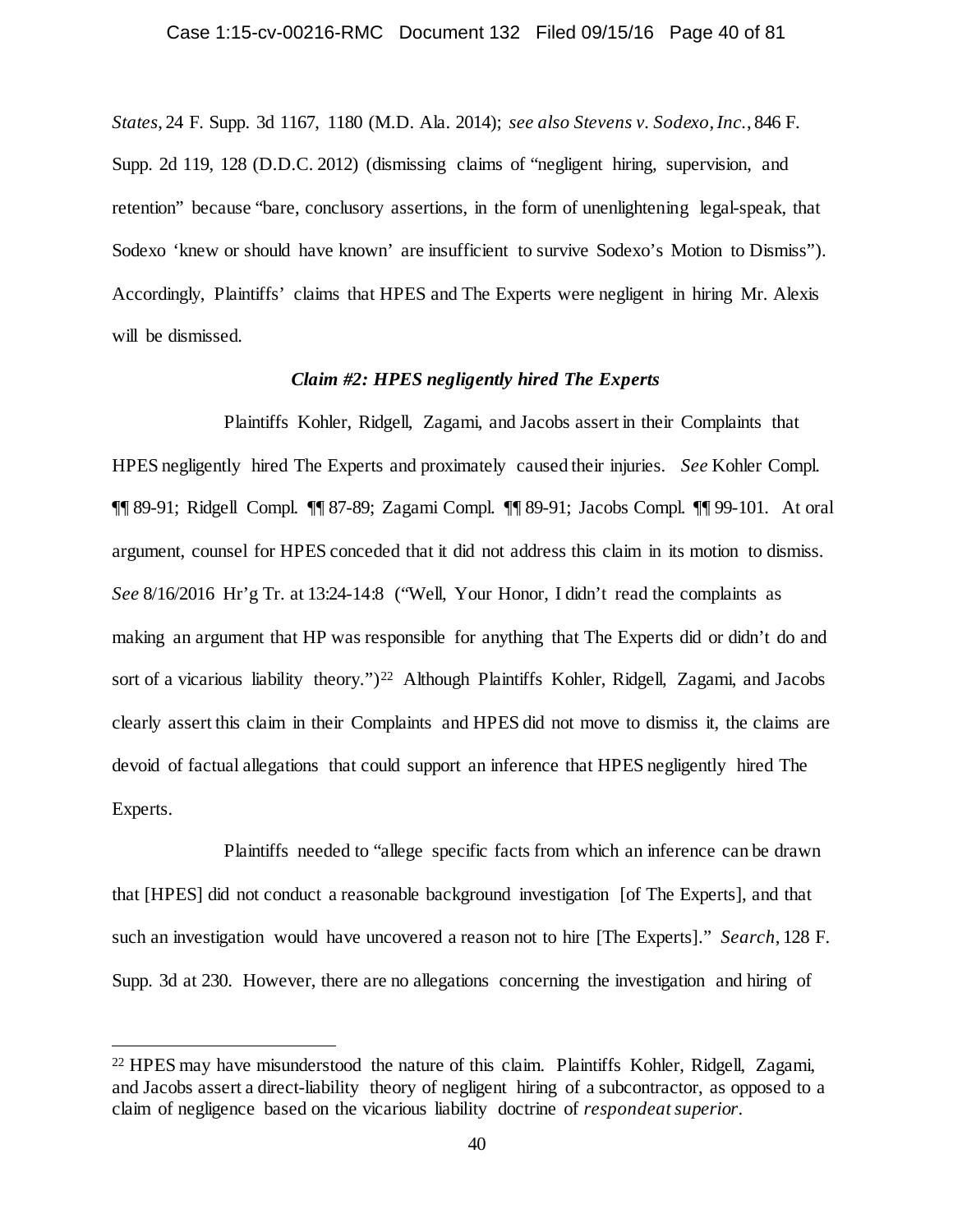## Case 1:15-cv-00216-RMC Document 132 Filed 09/15/16 Page 41 of 81

The Experts or any history of incompetent behavior by The Experts, let alone any indication that The Experts was selected notwithstanding an actual or constructive awareness of its lack of skill, experience, or equipment. *See* Restatement (Second) of Torts § 411 & cmt. a and b. To the contrary, the Complaints focus on Mr. Alexis's relationship with The Experts, which is irrelevant to the assertion that HPES acted negligently when it entered into a contract with The Experts to provide services under the Navy-Marine Corps Intranet Continuity of Service Contract. Accordingly, these allegations will also be dismissed. *See Baker v. Dir., U.S. Parole Comm'n*, 916 F.2d 725, 727 (D.C. Cir. 1990) ("Because it is patently obvious that [plaintiff] could not have prevailed on the facts alleged in his complaint, we find that *sua sponte* dismissal was appropriate.")

# **iii. Plaintiffs' Claims of Negligent Retention and Supervision** *Claim #1: HPES and The Experts negligently retained and supervised Mr. Alexis*

To state a claim for negligent retention and supervision, Plaintiffs must allege sufficient facts to advance a plausible inference that HPES and The Experts "knew or should have known" that Mr. Alexis "behaved in a dangerous or otherwise incompetent manner" prior to the Navy Yard shooting, and that HPES and The Experts, "armed with that actual or constructive knowledge failed to adequately supervise" Mr. Alexis. *Giles*, 487 A.2d at 613 (citing *Murphy*, 458 A.2d at 64). According to this theory of negligence and the allegations in the Complaints, HPES and The Experts had a duty to exercise reasonable care to control Mr. Alexis "while acting outside the scope of his employment as to prevent him from intentionally harming others or from so conducting himself as to create an unreasonable risk of bodily harm to them" because: (1) Mr. Alexis was brought into contact with the victims of the shooting through his employment (in other words, he was "privileged to enter" the premises due to his status as a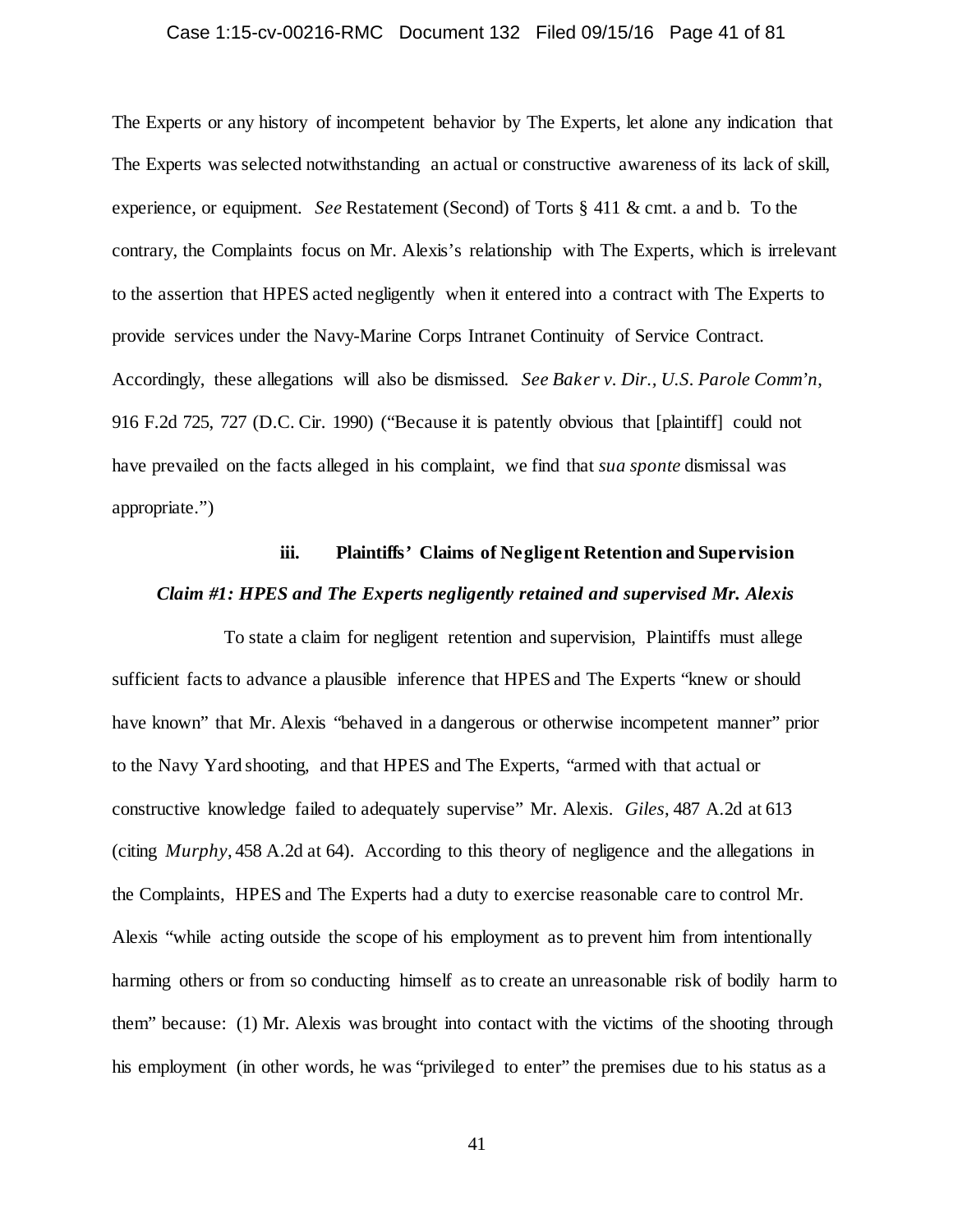# Case 1:15-cv-00216-RMC Document 132 Filed 09/15/16 Page 42 of 81

computer technician assigned to work at the Navy Yard); and (2) HPES and The Experts had the "ability to control" Mr. Alexis which, given Mr. Alexis's prior behavior, they knew or should have known "of the necessity and opportunity for exercising such control." Restatement (Second) of Torts § 317 and Restatement (First) of Agency § 302, cmt. n; *see also, e.g.*,*Int'l Distrib. Corp.*, 569 F.2d at 139; *Schechter*, 892 A.2d 415; *Phelan*, 805 A.2d at 938-40; *Fleming*, 80 A.2d at 917.

HPES and The Experts do not contest the sufficiency of Plaintiffs' allegations with respect to Mr. Alexis's authorization to enter the Navy Yard due to his employment or their ability to control and supervise Mr. Alexis. They also do not contest Plaintiffs' allegations concerning the inadequacy of their actions in failing to prevent the shooting. Rather, HPES and The Experts focus on the sufficiency of the allegations concerning what HPES and The Experts knew or should have known about Mr. Alexis prior to the shooting. The relevant question at a motion to dismiss is whether the actual or constructive knowledge of HPES and The Experts is sufficiently supported to make plausible a duty to exercise reasonable care in retaining and supervising Mr. Alexis.

Plaintiffs' allegations on this issue could be divided into two categories: (1) Mr. Alexis's arrest record and supposed violent behavior while he was in the Navy (June 2004- September 2010); and (2) Mr. Alexis's alleged violent behavior while he was a subcontractor (September 2012-September 2013). With respect to the first category, the Court has already found that the Complaints did not provide any actual basis to infer that HPES and The Experts knew or should have known of Mr. Alexis's prior arrest record and supposed proclivity towards violence at the time of his hiring. *See supra* at 36-40. Similarly, the Complaints do not provide any factual basis to infer actual or constructive knowledge of Mr. Alexis's arrest record or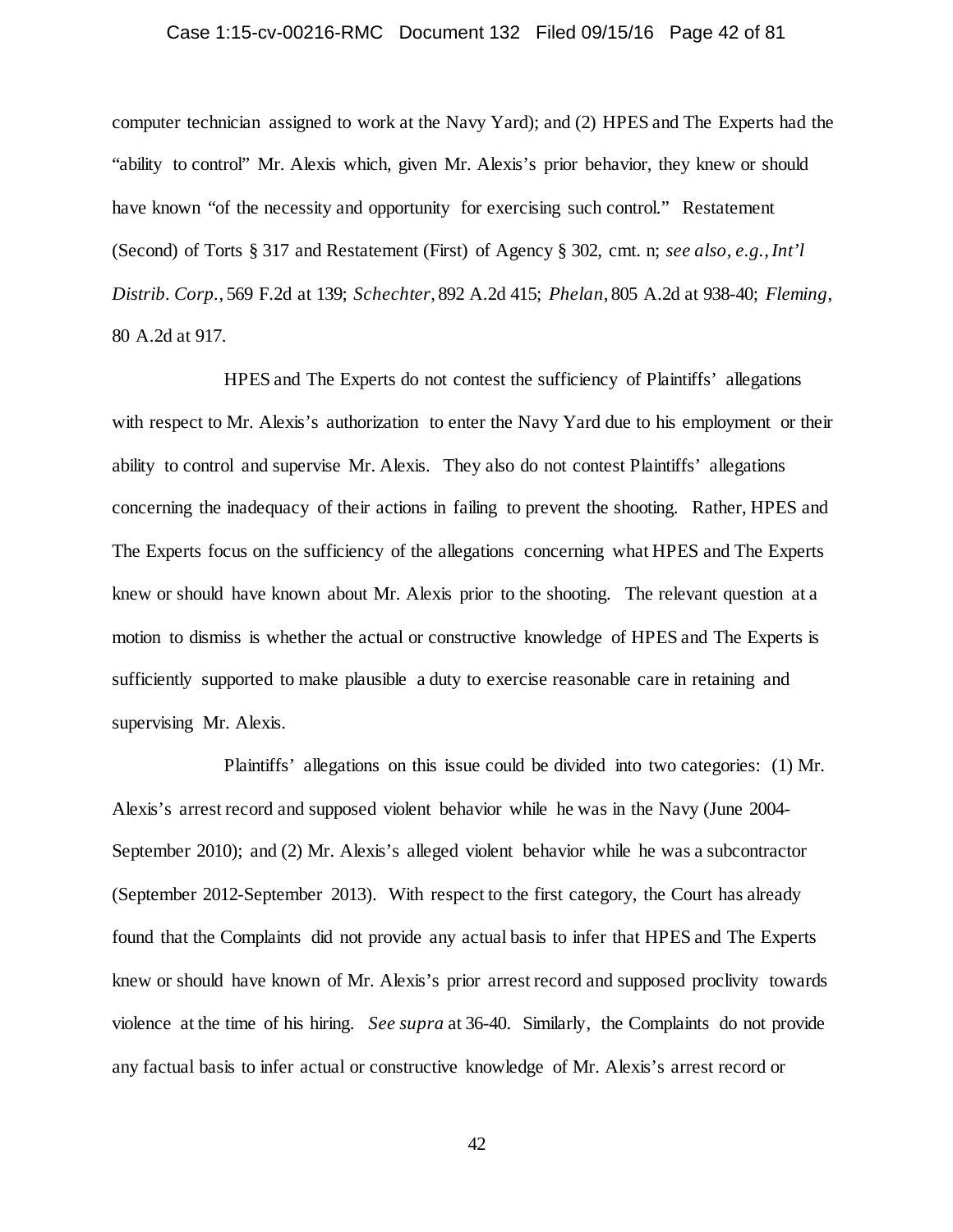## Case 1:15-cv-00216-RMC Document 132 Filed 09/15/16 Page 43 of 81

alleged pre-employment history of violence acquired by HPES or The Experts after his hiring in September 2012.<sup>[23](#page-42-0)</sup>

At oral argument, counsel for Mr. Proctor suggested that because "[t]here was an [alleged] August 9th, 2013 discussion with Mr. Alexis's mother," in which she said that Mr. Alexis "had prior incidents of being paranoid," HPES and The Experts knew or should have known of Mr. Alexis's arrest record and proclivity towards violence. 8/16/2016 Hr'g Tr. at 50:12-17; *see also* Proctor Compl. ¶ 62 ("On August 9, 2013, The Experts HR director called [Mr.] Alexis's mother who said that [Mr.] Alexis had been paranoid and this was not the first episode he had experienced."); Kohler Compl. ¶ 52; Ridgell Compl. ¶ 50; Zagami Compl. ¶ 52; Jacobs Compl. ¶ 63.[24](#page-42-1) The allegation falls short. It supports the limited inference that The Experts became aware in August 2013 that Mr. Alexis suffered from a mental illness. The vague allegation that Mr. Alexis "had been paranoid" in the past fails to support an inference of actual or constructive awareness of Mr. Alexis's arrest record and supposed violent attributes. Simply put, any attempt to equate mental illness with violence must fail. *See White v. Mansfield-Richland*, No. 12-CA-115 and 12-CA-116, 2013 WL 3936036, at \*1, 8 (Ohio Ct. App. July 18,

<span id="page-42-0"></span><sup>&</sup>lt;sup>23</sup> The Court notes that some Plaintiffs use the term "criminal history" to refer to Mr. Alexis's arrest record and pre-2012 actions although he was not prosecuted for any offense, let alone convicted of a crime. "There is no rational basis to presume guilt and active criminality from the mere fact of an arrest" and "[f]ew things are as fundamental to our legal system as the presumption of innocence until overcome by proof of guilt beyond a reasonable doubt at a fair trial." *Davis v. Paul*, 505 F.2d 1180, 1184 (6th Cir. 1974), *rev'd on other grounds,* 424 U.S. 693 (1976); *see also Menard v. Mitchell*, 328 F. Supp. 718, 724 (D.D.C. 1971) ("Under our system of criminal justice, only a conviction carries legal significance as to a person's involvement in criminal behavior.").

<span id="page-42-1"></span><sup>&</sup>lt;sup>24</sup> There are no allegations that HPES was or should have been aware of this conversation between Mr. Alexis's mother and the HR Director for The Experts.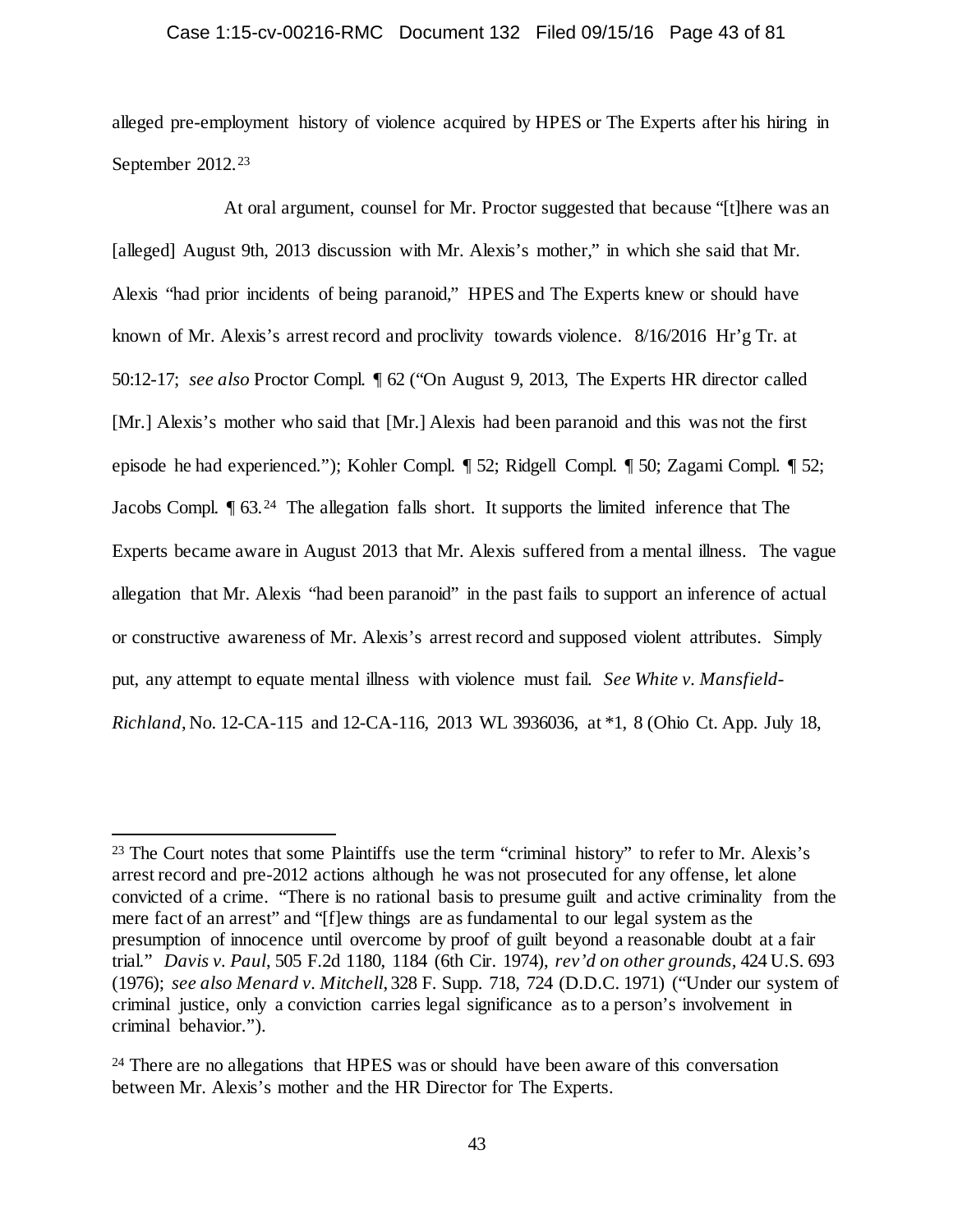## Case 1:15-cv-00216-RMC Document 132 Filed 09/15/16 Page 44 of 81

2013) (stating that while defendant "may have been aware of his son's mental illness, . . . suffering from a mental illness does not automatically equate violent behavior."). <sup>25</sup>

Perhaps aware of the frailty of their pre-2012 allegations, Plaintiffs shifted their focus at oral argument to the events of August 2013. *See* 8/16/2016 Hr'g Tr. at 49:17-19 (counsel for Plaintiff Proctor agreeing with Court that pre-2012 allegations "are not necessary to a well pled complaint"); *see also id.* at 68:14-17 (counsel for Plaintiffs Kohler, Ridgell, Zagami, and Jacobs agreeing with Court that pre-2012 allegations "are of tangential relevance" and that "[w]hat's really key here is August of 2013 and the events of that month leading up to the day of the shooting"). With respect to the second category of allegations, the Complaints describe in detail the bizarre behavior of Mr. Alexis during his assignment to the Naval Undersea Warfare Center in Newport, Rhode Island on August 4-7, 2013. One may conclude from these allegations (*e.g.*, complaining of hearing voices, being followed, and being tormented by electronic low-frequency waves) that Mr. Alexis suffered from a mental illness at that time. However, the allegations do not lead to an inference of future violent behavior. To conclude otherwise would contribute to the perpetuation of the false notion that mentally-ill individuals are predisposed or likely to be violent, a stereotype that would create undesirable incentives in the employment context.[26](#page-43-1)

<span id="page-43-0"></span> <sup>25</sup> Counsel for Plaintiff Proctor indicated at oral argument that this allegation "is a perfect example for why discovery should be allowed to proceed in this case." 8/16/2016 Hr'g Tr. at 50:19-20. However, discovery would be nothing more than a speculative fishing expedition.

<span id="page-43-1"></span><sup>&</sup>lt;sup>26</sup> If it were true that exhibiting symptoms of psychosis is sufficient to put an employer on actual or constructive notice of an employee's future violent behavior, many employers may be reluctant to hire individuals with some kind of mental illness or disorder in violation of the American with Disabilities Act, 42 U.S.C. § 12101, *et seq.*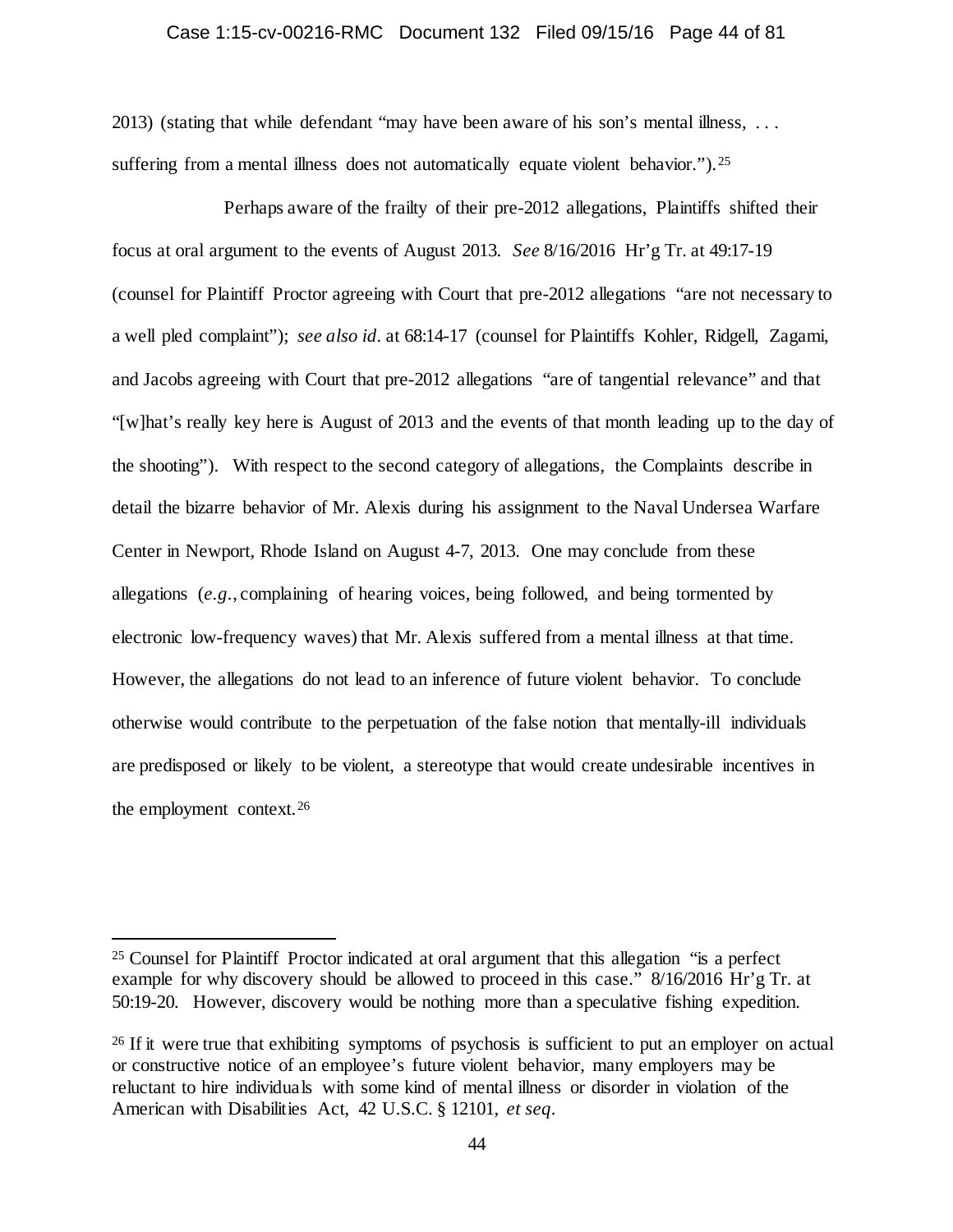# Case 1:15-cv-00216-RMC Document 132 Filed 09/15/16 Page 45 of 81

Indeed, the D.C. Circuit stated in *Hicks v. United States* that "[g]eneralizations must be avoided as much as possible in the area of psychiatry" and, thus, a "claim of negligence must be considered in light of the elusive qualities of mental disorders and the difficulty of analyzing and evaluating them." 511 F.2d 407, 415 (D.C. Cir. 1975). Such generalizations were not always "avoided" in Plaintiffs' briefs and pleadings. *See* McCullough Opp'n, Case No. 15- 1639 [Dkt. 21] at 16 (stating that "there is a consistent profile for the active shooter: these people are *crazy* — not merely angry, disgruntled or neurotic — *crazy*[; i]t is the *sine qua non*  for the active shooter — *crazy*") (emphasis added). The Court concludes that awareness of Mr. Alexis's episode of mental illness did not automatically impose a duty of care on HPES and The Experts.

Nonetheless, there are allegations that, combined with the symptoms of mental illness exhibited by Mr. Alexis during August 4-7, 2013, barely push Plaintiffs' claims of negligent retention and supervision over the plausibility threshold of *Twombly*. For example, Plaintiffs allege that: (1) on August 4, 2013, the project coordinator for The Experts had to calm down an angry Mr. Alexis over the phone and persuade him to get away from a male seated across the aisle from him at the Norfolk Airport; (2) on August 6, 2013, the travel coordinator for The Experts contacted the desk clerk at the Navy Gateway Inns & Suites and expressed her concern that Mr. Alexis could harm someone; (3) the hotel's desk clerk contacted the Naval Station Newport Police to request that a police officer be assigned close to the hotel in case Mr. Alexis attempted to hurt someone; and (4) on August 7, 2013, the Newport Police Officer-in-Charge contacted the Naval Station Police Sergeant to relay the information concerning Mr.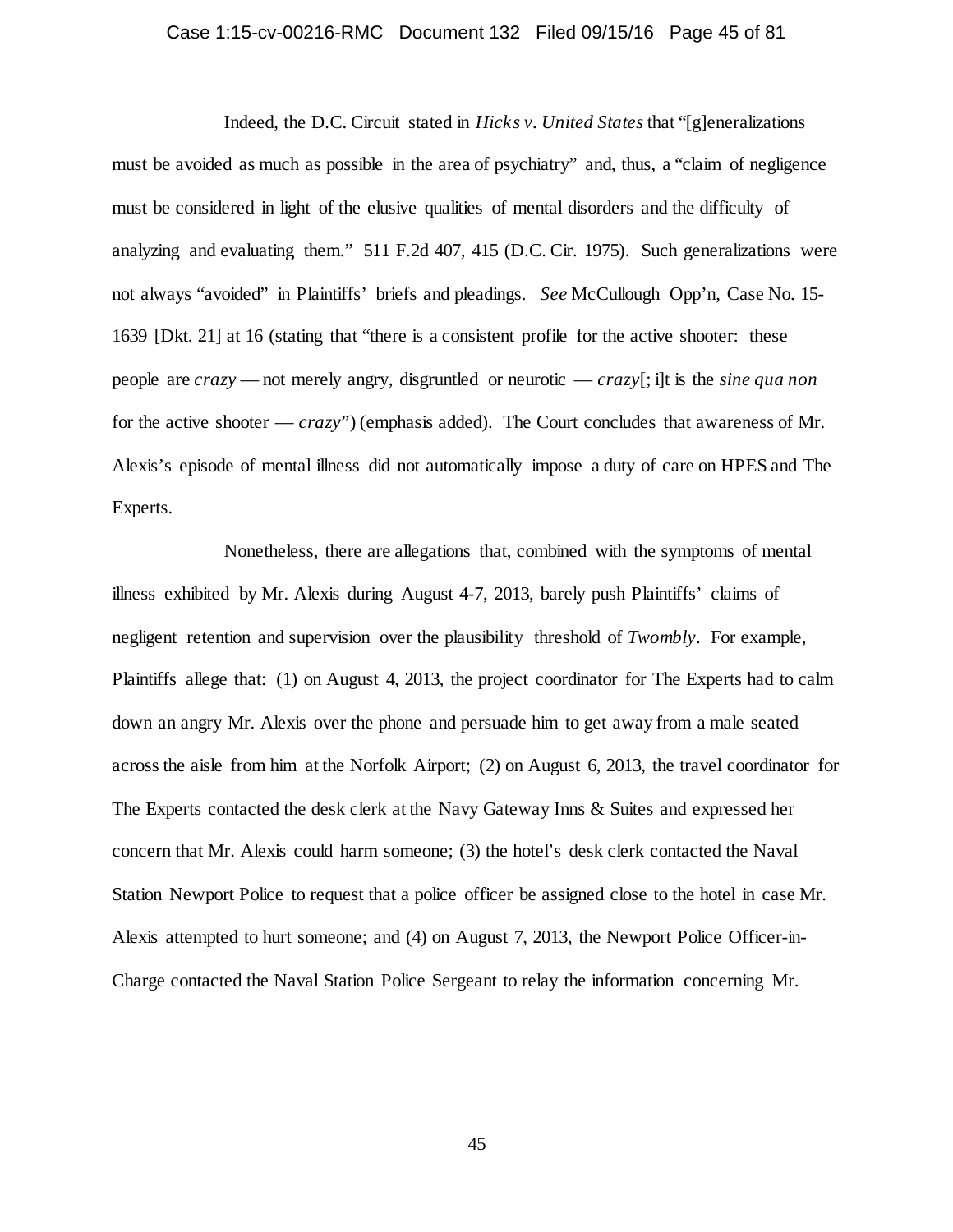## Case 1:15-cv-00216-RMC Document 132 Filed 09/15/16 Page 46 of 81

Alexis and fax him a copy of a police report with a note saying, "FYI on this. Just thought to pass it on to you in the event this person escalates."<sup>[27](#page-45-0)</sup>

These allegations, in combination with Mr. Alexis's behavior at the Norfolk Airport and in Rhode Island, could support an inference that HPES and The Experts were on actual or constructive notice that Mr. Alexis behaved in a "dangerous or otherwise incompetent manner" and that he might harm others or create an unreasonable risk of bodily harm to others. *Giles*, 487 A.2d at 613; *see also Fleming*, 80 A.2d at 917 (citing Restatement (First) of Torts § 302, cmt. n); Restatement (Second) of Torts § 317 and § 319. Based on the allegations in the Complaints, the Court cannot say that a jury might not find that HPES and The Experts had a duty to properly supervise or control Mr. Alexis, which they might have breached by failing to provide adequate supervision when authorizing Mr. Alexis to enter the Navy Yard.[28](#page-45-1) *See Int'l Distrib. Corp.*, 569 F.2d at 139 (stating that "an employer has a duty to supervise those of its employees who are privileged because of their employment to enter another's property"); *cf. Phelan*, 805 A.2d at 938-40.

Accordingly, Plaintiffs' claims of negligent retention and supervision shall proceed to discovery so that the parties will have a more detailed factual foundation for their claims and their allegations of foreseeability. Upon further detail about the nature of the risk of harm to others, everyone will be in a better position to "balanc[e] the magnitude of the risk against the utility of [Defendants'] conduct" by taking into account the necessary factors, such as

<span id="page-45-0"></span><sup>&</sup>lt;sup>27</sup> Neither HPES nor The Experts contest the sufficiency of the allegations with respect to what they knew or should have known about the series of events in August 2013.

<span id="page-45-1"></span><sup>&</sup>lt;sup>28</sup> HPES and The Experts generally focused on the interplay between duty and foreseeability and did not challenge the sufficiency of Plaintiffs' allegations with respect to the adequacy of supervision (*i.e.*, breach of the duty of care).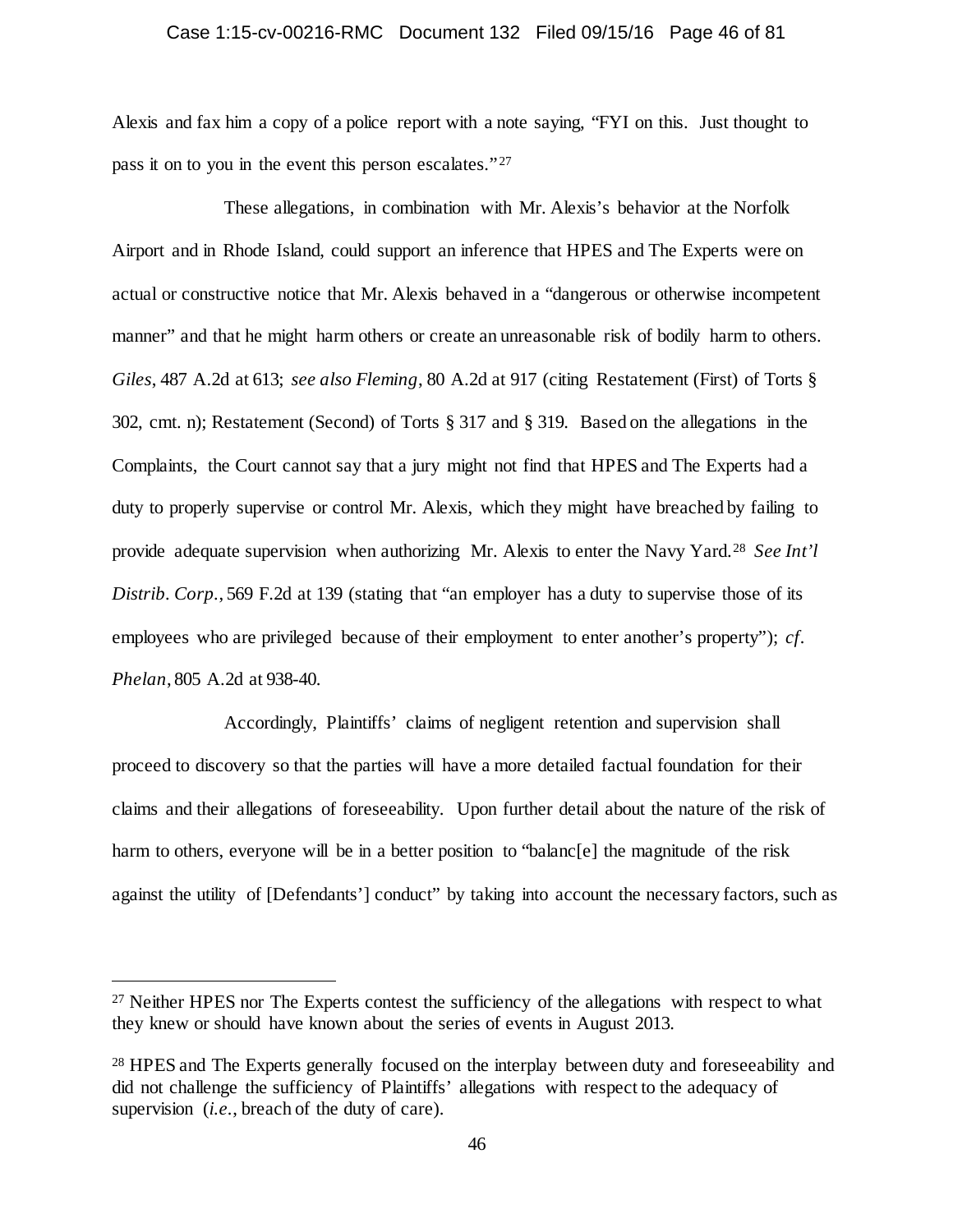## Case 1:15-cv-00216-RMC Document 132 Filed 09/15/16 Page 47 of 81

"the known character, past conduct, and tendencies of the person whose intentional conduct causes the harm, . . . the gravity of the harm that may result, . . . [and] the burden of the precautions which the [Defendants] would be required to take." *Smith*, 481 F. Supp. 2d at 190 (quoting *Doe*, 524 A.2d at 34 n.3; Restatement (Second) of Torts § 302B, cmt. f). The motions to dismiss these claims will be denied.

# *Claim #2: HPES negligently retained and supervised The Experts*

Plaintiffs Kohler, Ridgell, Zagami, and Jacobs assert in their Complaints that HPES negligently retained and supervised The Experts. *See* Kohler Compl. ¶¶ 89-91; Ridgell Compl. ¶¶ 87-89; Zagami Compl. ¶¶ 89-91; Jacobs Compl. ¶¶ 99-101. At oral argument, counsel for HPES conceded that it did not address this claim in its motion to dismiss. *See*  8/16/2016 Hr'g Tr. at 13:24-14:8. Since HPES did not move to dismiss this claim and Plaintiffs have alleged sufficient facts to state a claim that The Experts acted negligently with respect to Mr. Alexis, the Court will allow this additional claim against HPES to proceed to discovery.

# **iv. Plaintiffs' Remaining Claims of Common Law Negligence**

In addition to the theories of negligent hiring, retention, or supervision, Plaintiffs have asserted other claims of negligence against HPES and The Experts, using different labels to describe their claims, such as "negligent undertaking," "negligence," "negligent credentialing," "gross negligence," "reckless disregard," and "failure to warn."<sup>29</sup> Some Plaintiffs have also used

<span id="page-46-0"></span> <sup>29</sup> *See* Delorenzo Compl. Counts I and II (including "failure to warn" claim against HPES and The Experts); Frasier Compl. Counts I and II (including "negligence" and "failure to warn" claims against HPES and The Experts); Proctor Compl. Counts V and VI (alleging claims of "negligence" under NISPOM and "other applicable law" against HPES and The Experts); Halmon-Daniels Compl. Counts II and IV (alleging "failure to warn" claims against HPES and Experts); Kohler/Ridgell/Zagami/Jacobs Compls. Counts II, III, V, and VI (alleging claims of "negligent undertaking" and "negligence" against HPES and The Experts); and McCullough Compl. Counts I and III (alleging claims of "negligence," "gross negligence," "failure to warn,"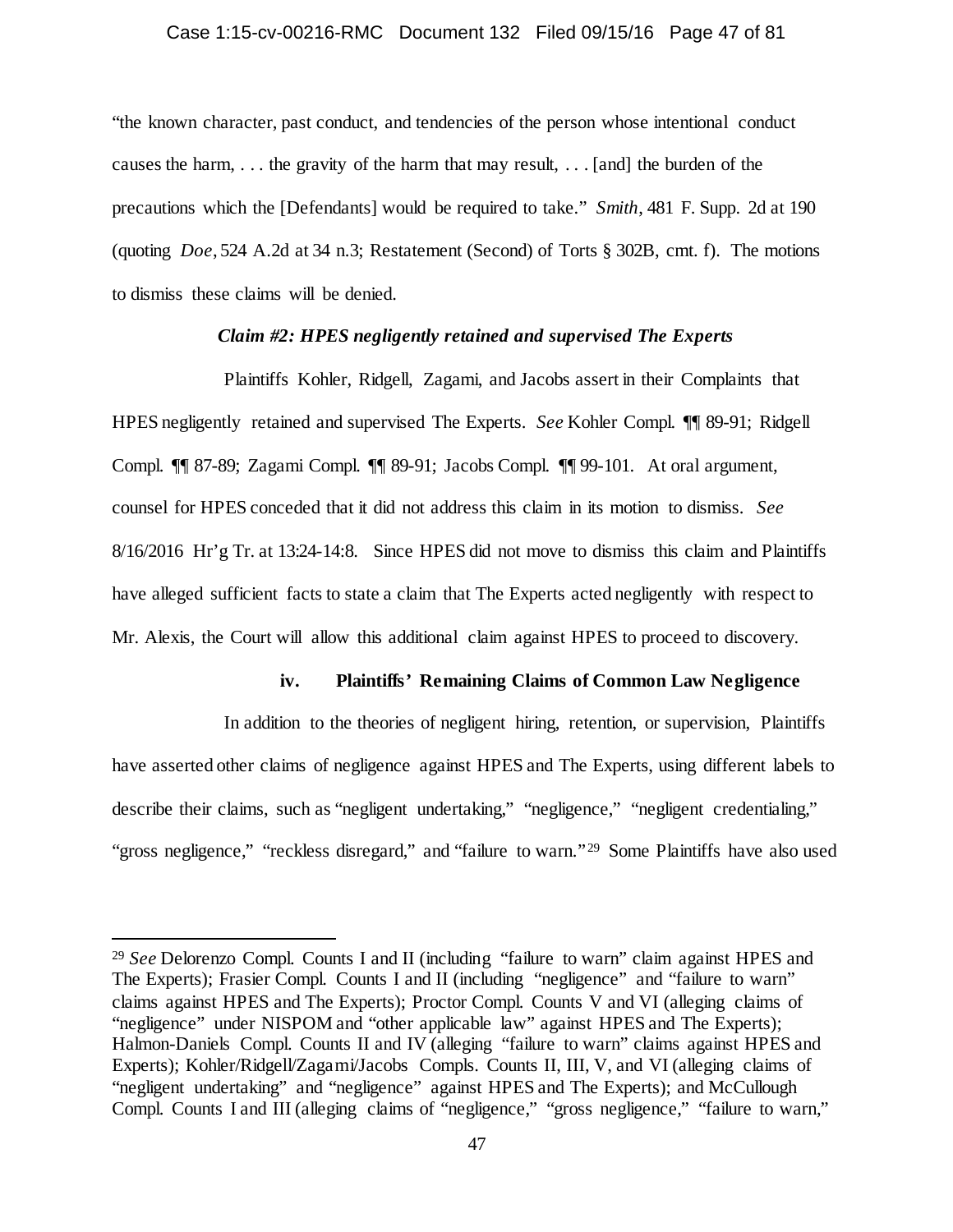## Case 1:15-cv-00216-RMC Document 132 Filed 09/15/16 Page 48 of 81

the terms "survival action" and "wrongful death action" as separate claims against HPES and The Experts.[30](#page-47-0) These claims will be dismissed as discussed below.

Many of these claims rely on different labels to reiterate the theories of negligent hiring, retention, and supervision. It is well established that "[a]s a matter of judicial economy," courts "may dismiss duplicative claims in [their] discretion." *DTCC Data Repository (U.S.) LLC v. U.S. Commodity Futures Trading Comm'n*, 25 F. Supp. 3d 9, 18-19 (D.D.C. 2014) (citing *Wultz v. Islamic Republic of Iran,* 755 F. Supp. 2d 1, 81 (D.D.C. 2010)). "Claims are duplicative when they 'stem from identical allegations, that are decided under identical legal standards, and for which identical relief is available.'" *Id.* (quoting *Wultz*, 755 F. Supp. 2d at 81). Such is the case here. Plaintiffs remaining negligence claims stem from the same fact allegations and rely on the same theory of liability –– specifically, that despite an actual or constructive awareness that Mr. Alexis could harm others, HPES and The Experts hired and retained Mr. Alexis and authorized him to enter the Navy Yard while failing to take adequate measures to prevent the ensuing harm on September 16, 2013.

# *Negligent Undertaking, Negligence, and Negligent Credentialing*

Plaintiffs Kohler, Ridgell, Zagami, and Jacobs assert a "negligent undertaking"

claim against The Experts on the basis that "[b]y hiring Mr. Alexis . . . The Experts undertook to

 $\overline{a}$ 

<sup>&</sup>quot;reckless disregard," "negligent credentialing," and "negligent performance of duties" against HPES and The Experts).

<span id="page-47-0"></span><sup>30</sup> *See* Halmon-Daniels Compl. Counts V and VI; Kohler/Zagami Compls. Counts IX and X; and Ridgell Compl. Counts VIII and IX. To clarify, a claim of wrongful death and/or survival does not constitute an independent theory of liability against Defendants. Instead, they refer to the statutory right of action under D.C. law and the nature of recoverable damages for each theory of liability. While a "wrongful death action is to recover damages to beneficiaries resulting from decedent's death," a survival action is "to recover damages the decedent could have recovered but for his death." *Azzopardi v. Ocean Drilling & Exploration Co.,* 742 F.2d 890, 893 (5th Cir. 1984).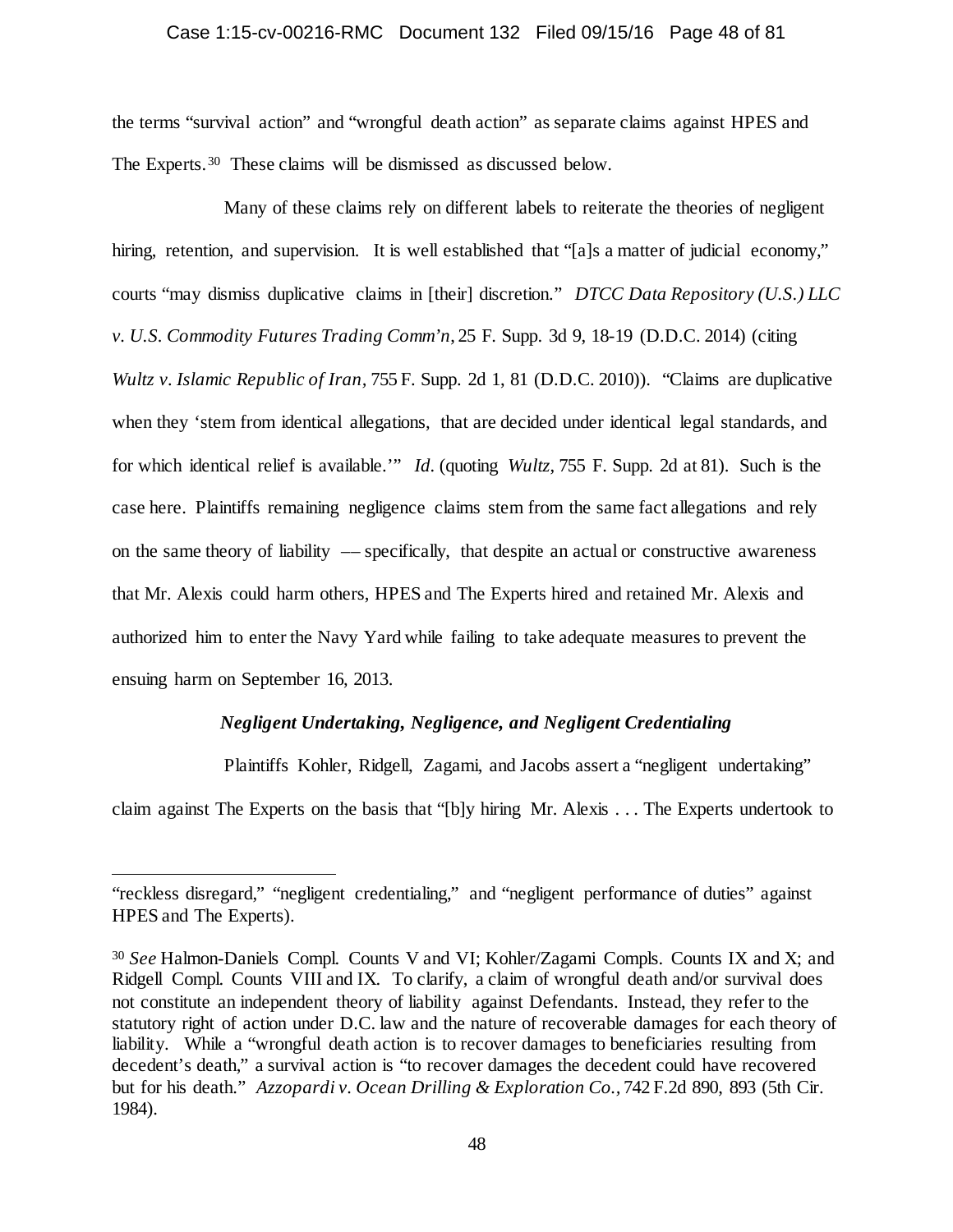## Case 1:15-cv-00216-RMC Document 132 Filed 09/15/16 Page 49 of 81

control Mr. Alexis, whom The Experts knew was likely to cause harm to others in and around his

workplace" and that The Experts breached this duty by failing to conduct an adequate

investigation of Mr. Alexis prior to his hiring and, after the events of August 2013, failing to take

adequate supervisory measures and failing to prevent Mr. Alexis from having access to the Navy

Yard. Kohler Compl. ¶¶ 73-77; Ridgell Compl. ¶¶ 71-75; Zagami Compl. ¶¶ 73-77; Jacobs

Compl. ¶¶ 83-87. These Plaintiffs also assert the same claim with identical allegations against

HPES vis-à-vis its alleged control over The Experts and Mr. Alexis. *See* Count V in Complaints

of Kohler, Ridgell, Zagami, and Jacobs.

Similarly, Plaintiffs Kohler, Ridgell, Zagami, and Jacobs assert claims of

"negligence" against The Experts on the basis that:

The Experts, as the employer of Mr. Alexis and because it knew that he was likely to cause harm to others in and around his workplace . . . owed persons working at the Washington Navy Yard . . . [a] duty to exercise reasonable care in supervising and controlling Mr. Alexis, including but not limited to controlling his access to the Washington Navy Yard and his return to employment, so as to prevent him from intentionally harming others and to prevent him from conducting himself so as to create an unreasonable risk of bodily harm to others.

Kohler Compl. ¶ 79; Ridgell Compl. ¶ 77; Zagami Compl. ¶ 79; Jacobs Compl. ¶ 89. These Plaintiffs allege that The Experts breached its duty to control and supervise Mr. Alexis by failing to "create, develop, or implement an adequate risk assessment or mitigation plan with respect to employees who posed a risk of workplace violence, failing to [require or] adequately conduct a psychological fitness examination, . . . failing to revoke Mr. Alexis's security clearance, [and] failing to bar Mr. Alexis from access to the Washington Navy Yard," among other things.<sup>31</sup>

<span id="page-48-0"></span> <sup>31</sup> Under this "negligence claim," Plaintiffs Kohler, Ridgell, Zagami, and Jacobs include a "failure to warn" or "report" claim against both HPES and The Experts, which is discussed separately below.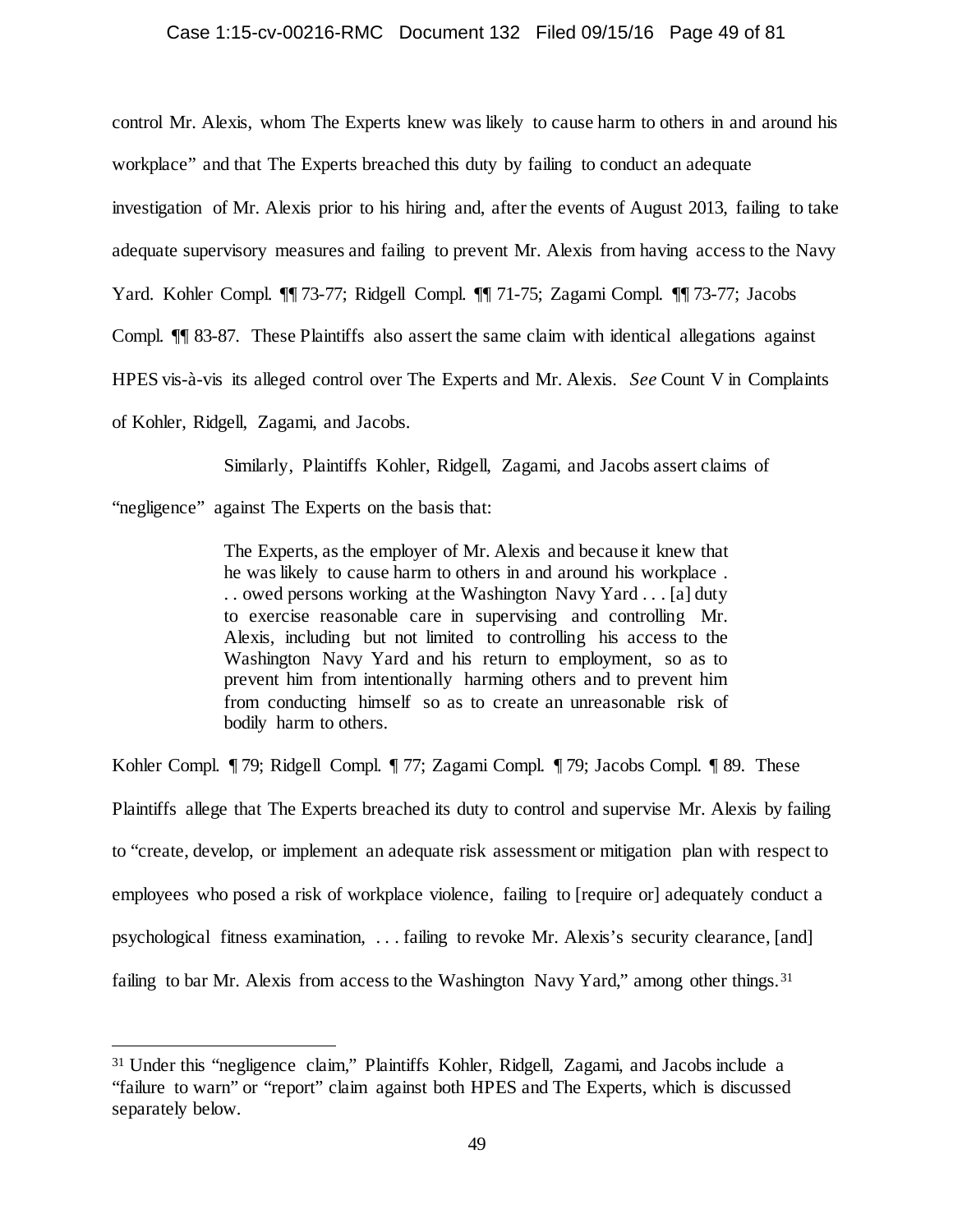## Case 1:15-cv-00216-RMC Document 132 Filed 09/15/16 Page 50 of 81

Kohler Compl. ¶ 83; Ridgell Compl. ¶ 81; Zagami Compl. ¶ 83; Jacobs Compl. ¶ 93. In other words, their Complaints allege that HPES and The Experts failed to take adequate supervisory measures to prevent the shooting. The same claim of "negligence" with identical allegations is made against HPES in light of its alleged duty to control and supervise The Experts and Mr. Alexis. *See* Kohler/Ridgell/Zagami/Jacobs Compls. Count VI. Plaintiff McCullough asserts a similar, if not identical, claim of "negligence" against HPES and The Experts. *See* McCullough Compl. Count I.

Plaintiff McCullough also asserts a claim of "negligent credentialing" against HPES and The Experts, which is not recognized in the District of Columbia and is not applicable to the facts of this case. *Cf.* Benjamin J. Vernia, *Tort Claim for Negligent Credentialing of Physician*, 98 A.L.R. 5th 533 (2002) (discussing the tort of "negligent credentialing" as one recognized in other jurisdictions in the medical malpractice context of extending privileges to physicians).[32](#page-49-0)

Ultimately, these claims of "negligent undertaking," "negligence," and "negligent credentialing," stem from identical allegations and rely on the same underlying theory of liability as the Plaintiffs' claims of negligent hiring, retention, and supervision. Common to all of these theories is the proposition that HPES and The Experts had a duty to exercise reasonable care in hiring and retaining a competent employee, as well as controlling and supervising an employee's actions, and, by failing to take adequate supervisory, precautionary measures, they breached that duty and proximately caused Plaintiffs' injuries. Clearly, the claims are duplicative.

<span id="page-49-0"></span><sup>&</sup>lt;sup>32</sup> In addition, Plaintiff McCullough abandoned the claim by failing to oppose the argument by The Experts that there is no "negligent credentialing" claim in the District of Columbia. *See Hopkins v. Women's Div., Gen. Bd. of Global Ministries*, 284 F. Supp. 2d 15, 25 (D.D.C. 2003), *aff'd,* 98 Fed. App'x. 8 (D.C. Cir. 2004).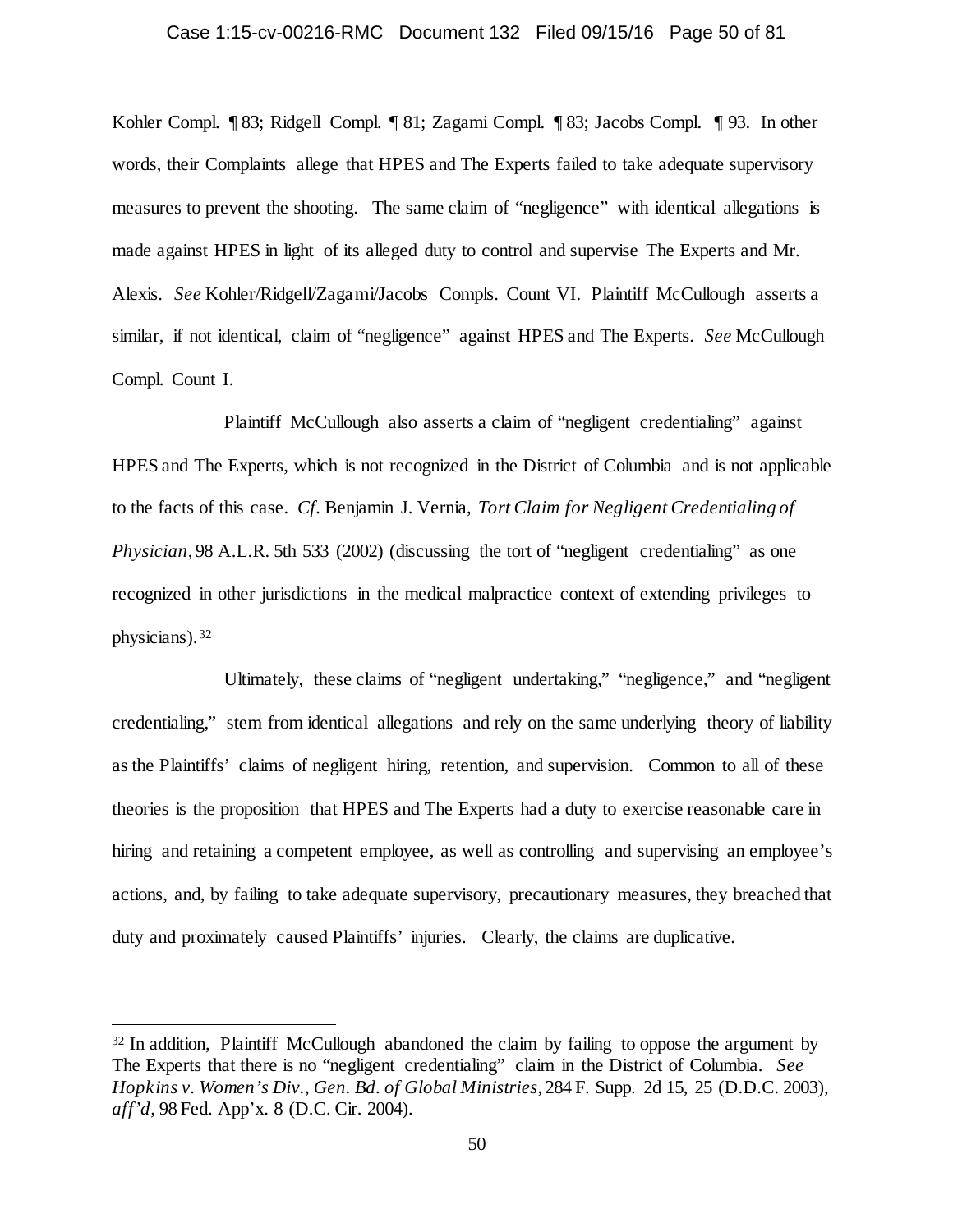# Case 1:15-cv-00216-RMC Document 132 Filed 09/15/16 Page 51 of 81

Notably, Plaintiffs did not address these claims in their opposition briefs or at oral argument. In fact, although HPES and The Experts moved to dismiss all claims rooted in common law negligence, Plaintiffs only discussed the companies' alleged duty of care in hiring, retaining, and supervising Mr. Alexis, as well as the duty to warn others about the alleged risk of harm posed by Mr. Alexis. Perhaps realizing that their claims were duplicative, Plaintiffs chose to abandon many of them by failing to argue them as distinct theories of liability. *See Hopkins*, 284 F. Supp. 2d at 25 ("It is well understood in this Circuit that when a plaintiff files an opposition to a dispositive motion and addresses only certain arguments raised by the defendant, a court may treat those arguments that the plaintiff failed to address as conceded.") (citations omitted). The claims will be dismissed as duplicative or, in the alternative, as conceded.

# *Failure to Warn as Common Law Negligence*

Despite using different labels, Plaintiffs allege that HPES and The Experts had a duty of care to warn invitees to the Navy Yard and the Navy/DoD about the risk of harm posed by Mr. Alexis. Plaintiffs contend that HPES and The Experts breached that duty to warn and proximately caused their injuries. This theory of liability corresponds to an ordinary negligence claim, which is why most Plaintiffs included it under their "negligence" counts. *See* Delorenzo Compl. Counts I and II; Frasier Compl. Counts I and II; Proctor Compl. Counts V and VI; Kohler/Ridgell/Zagami/Jacobs Compls. Counts III and VI; and McCullough Compl. Count I. Moreover, the duty to warn may arise: (1) at common law and/or (2) pursuant to a contractual or statutory obligation (more on this category later).

As discussed above, Plaintiffs' position at this stage has been that their claims of negligent hiring, retention, and supervision are fundamentally different and do not require specific foreseeability evidence. In so arguing, they failed to discuss or identify the applicable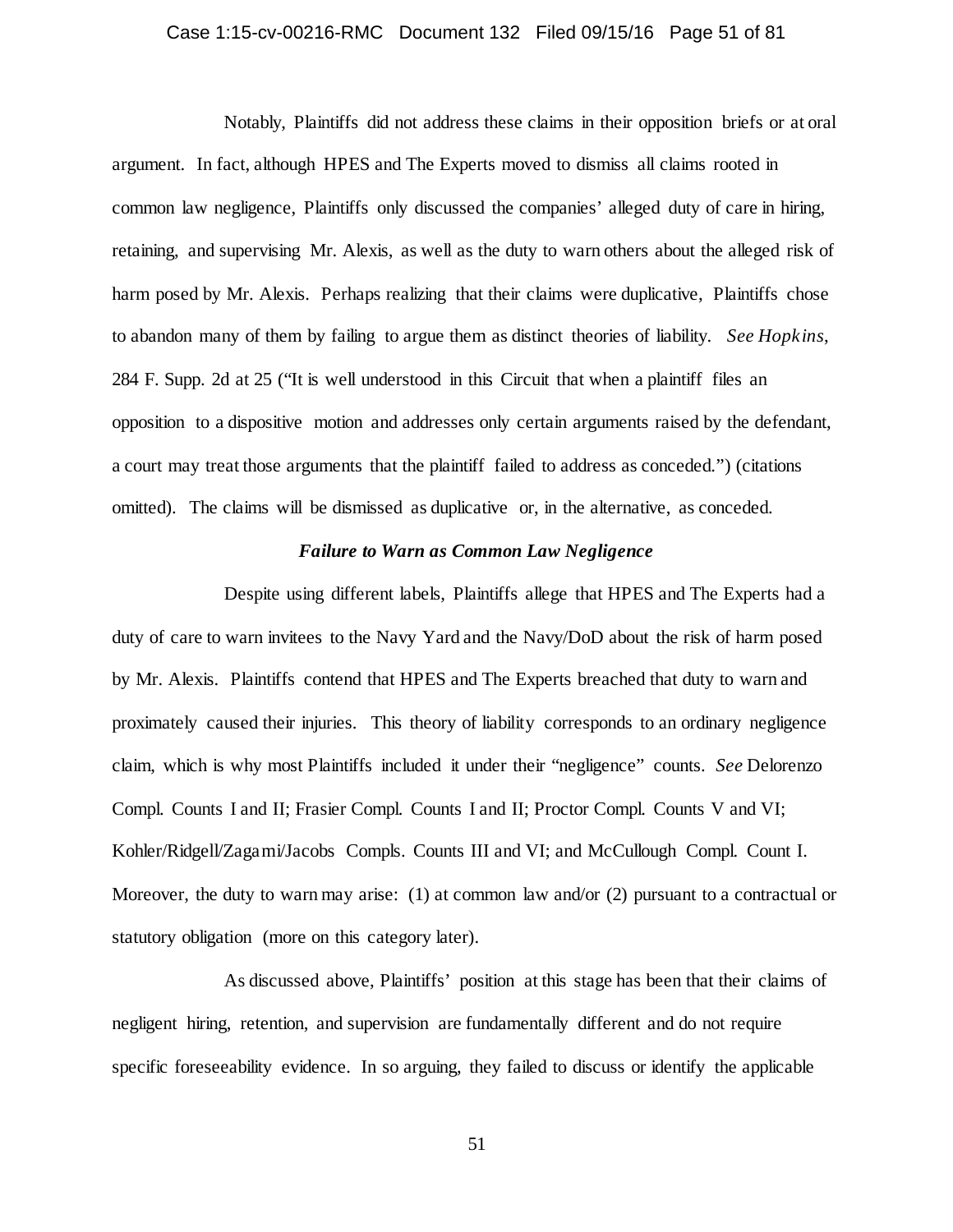## Case 1:15-cv-00216-RMC Document 132 Filed 09/15/16 Page 52 of 81

standard for a negligence claim based on a failure-to-warn theory at common law. Instead of addressing the common law theory, Plaintiffs chose to focus exclusively on an alleged contractual and/or statutory obligation to warn the Navy/DoD. As a result, Plaintiffs have abandoned this common law theory. *See Hopkins*, 284 F. Supp. 2d at 25.

A negligence claim for failure to prevent a criminal act, which does not rely on a duty to control or supervise, requires specific evidence of foreseeability. *See Boykin*, 484 A.2d at 564-65; *Lacy* 424 A.2d at 323-24. There is no authority for the proposition that there is a duty to warn a third party with whom there is no special relationship, especially in the context of an invitee to someone else's property.<sup>[33](#page-51-0)</sup> Absent a duty of protection, which is the focus of the failure to warn claim, the events of August 4-7, 2013 cannot support any inference that this criminal act at the Navy Yard was foreseeable. *Sigmund I*, 475 F. Supp. 2d at 42 ("While a plaintiff is not required to show previous occurrences of the particular type of harm at issue, the D.C. Court of Appeals requires proof that the specific type of crime, not just crime in general, be particularly foreseeable at the relevant location.") (citations omitted); *see also Bd. of Trustees of Univ. of D.C. v. DiSalvo*, 974 A.2d 868 (D.C. 2009).

Accordingly, these Plaintiffs' negligence claims based on a common law theory of failure to warn will be dismissed as conceded or, in the alternative, for failure to state a claim.

<span id="page-51-0"></span><sup>&</sup>lt;sup>33</sup> The only exception of which the Court is aware is the duty to warn foreseeable victims of mental patients originated in *Tarasoff v. Regents of the University of California*, 551 P.2d 334 (Cal. 1976). Under this limited exception, "the special relationship between a patient and a psychotherapist creates a duty to third persons," so long as the intended victim is "identifiable." *White v. United States*, 780 F.2d 97, 108 (D.C. Cir. 1986) (citations omitted). Plaintiffs neither point to any other circumstance nor rely on any authority applicable to the circumstances at hand.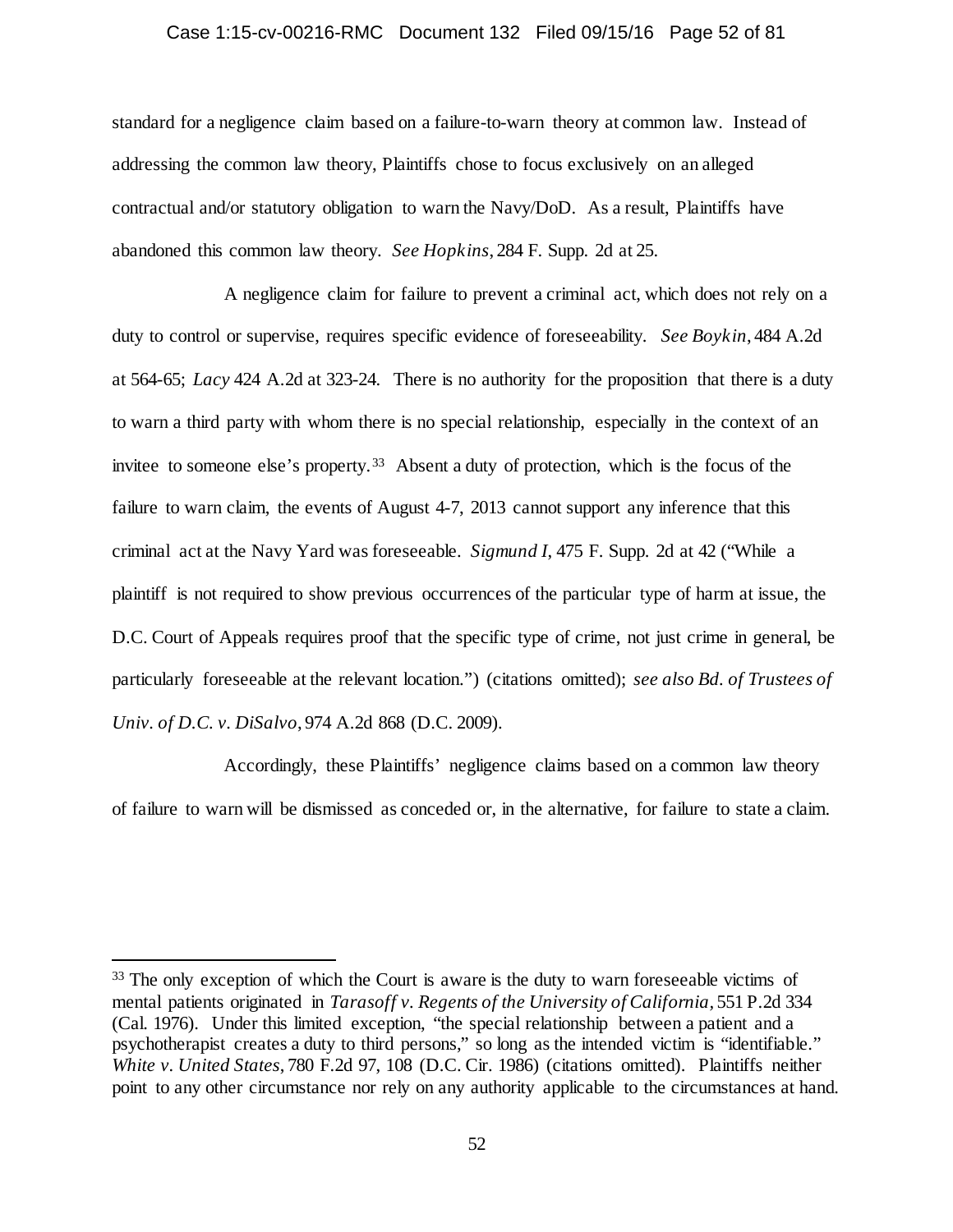# **2. Negligence** *Per Se* **and Statutory Duty Theories**

To recapitulate, the basic elements of a negligence claim are: the existence of a duty of care, the breach of that duty of care, and an actual injury proximately caused by the breach. The Court evaluated above Plaintiffs' claims in which the requisite duty and standard of care are supplied by the D.C. common law of negligence. Plaintiffs also assert claims in which the duty or standard of care, or both, are supplied by contract or statute. When a court uses a statute or regulation to modify a preexisting common law negligence action and to provide the requisite duty and standard of care for a negligence claim, it is a claim of negligence *per se*. *See Chadbourne v. Kappaz*, 779 A.2d 293, 295-96 (D.C. 2001); *Jarrett v. Woodward Bros.*, 751 A.2d 972, 977 (D.C. 2000). However, when there is no preexisting common law negligence cause of action and a plaintiff seeks tort liability based on a statutory duty owed to him, courts refer to it as a statutory duty action in tort. *See* Caroline Forell, *The Statutory Duty Action in Tort: A Statutory/common Law Hybrid*, 23 Ind. L. Rev. 781, 797-801 (1990) (discussing the difference between negligence *per se* and statutory duty cases and analyzing two statutory duty actions in the District of Columbia –– *Turner v. District of Columbia*, 532 A.2d 662 (D.C. 1987) and *Rong Yao Zhou v. Jennifer Mall Rest., Inc.*, 534 A.2d 1268 (D.C. 1987)); *see also Williams v. Invenergy, LLC*, No. 3:13-CV-01391-AC, 2014 WL 7186854, at \*7 (D. Or. Dec. 16, 2014)

Specifically, Plaintiffs allege that: (1) HPES and The Experts had a contractual duty to report to the Navy/DoD the events of August 4-7, 2013 and to warn them about the risk of harm posed by Mr. Alexis; and (2) HPES and The Experts were required under NISPOM to report any adverse information of Mr. Alexis up the chain-of-command to DoD Central Adjudication Facility and the Navy. Plaintiffs Kohler, Ridgell, Zagami, and Jacobs also allege that HPES and The Experts were required under the D.C. Industrial Safety Act (ISA), D.C.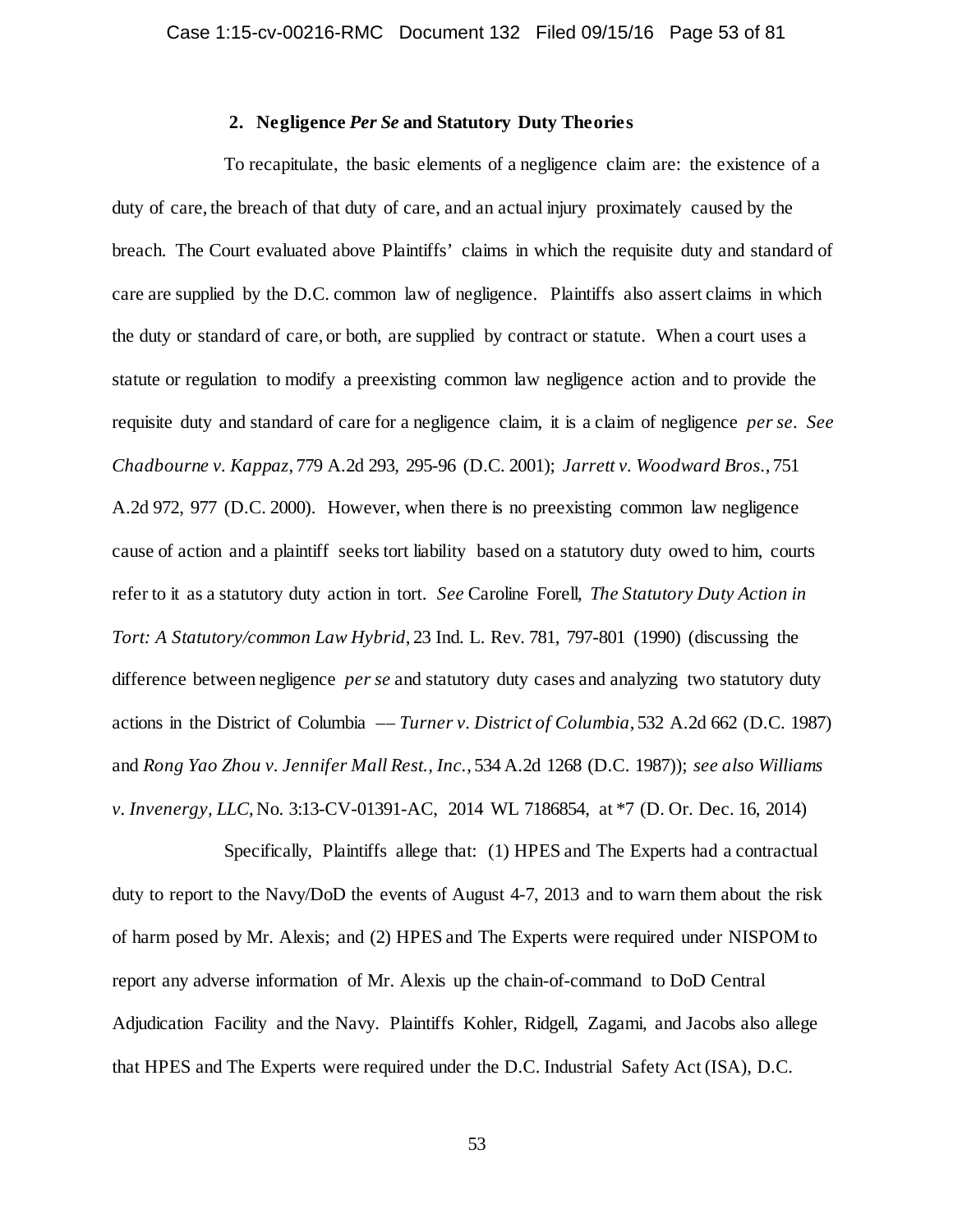#### Case 1:15-cv-00216-RMC Document 132 Filed 09/15/16 Page 54 of 81

Code. §§ 32-801 to -812, and the Occupational Safety & Health Act (OSHA)<sup>[34](#page-53-0)</sup> to furnish a reasonably safe place of employment. Plaintiff Delorenzo also purports to allege an identical claim under OSHA; however, OSHA is nowhere to be found in either Count I (against HPES) or Count II (against The Experts) of her Complaint.

At the outset, the Court will dismiss Plaintiffs' negligence contract-based claims. Generally, no tort arises from a negligent breach of contract. *See KBI Transp. Servs. v. Med. Transp. Mgm't., Inc.*, 679 F. Supp. 2d 104, 108 (D.D.C. 2010). This maxim holds true here because Plaintiffs could not bring a breach of contract action as they were neither parties nor intended beneficiaries of any relevant contract (*e.g.*, the contract between HPES and The Experts or the Contract between Navy and HPES). Moreover, "[a] breach of contract may *only* give rise to a tort claim when there is an independent basis for the duty allegedly breached." *See id.* at 108-09 (emphasis added). In this instance, Plaintiffs' contract-based claims focus on the fact that HPES and The Experts were required to comply with NISPOM and report any adverse information concerning Mr. Alexis. The contract-based claims are duplicative of the negligence NISPOM-based claims. As such, the Court will dismiss Plaintiffs' negligence claims based on a contractual duty.

The Court will also dismiss the negligence OSHA-based claim of Plaintiffs Kohler, Ridgell, Zagami, and Jacobs because they failed to oppose the motions to dismiss this claim in their opposition briefs and at oral argument. *See Hopkins*, 284 F. Supp. 2d at 25. With respect to Plaintiff Delorenzo, the Court finds that she did not raise an OSHA-based claim in her Complaint and her opposition brief was not the proper procedural vehicle to amend her

<span id="page-53-0"></span><sup>&</sup>lt;sup>34</sup> Plaintiffs fail to specify whether their claims are based on the federal OSHA statute, 29 U.S.C. §§ 651-78, or the D.C. OSHA statute, D.C. Code. §§ 32-1101 to -1124 (2001). Both statutes are identical in all material respects. *See* D.C. Code § 32-1103(a)(1).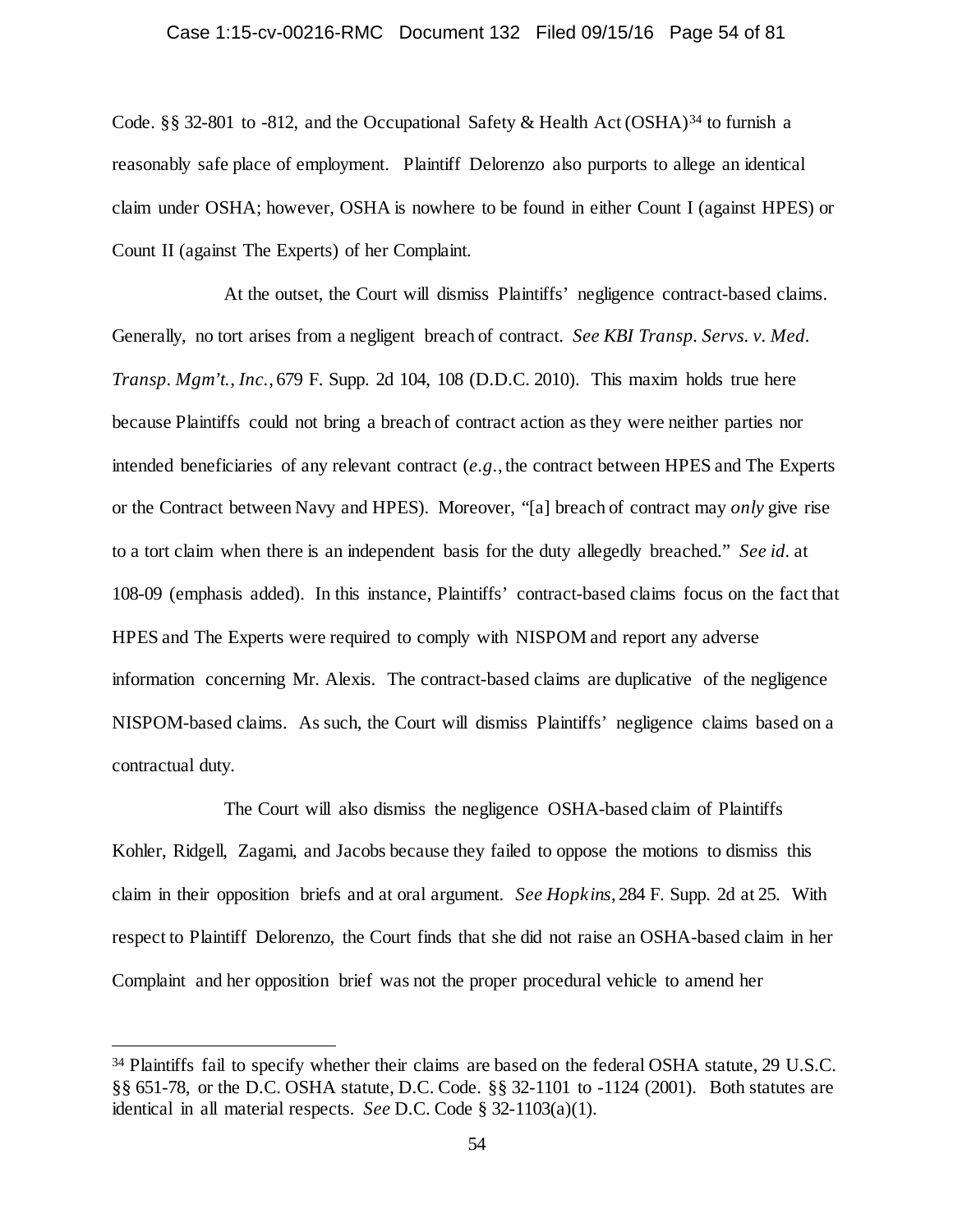## Case 1:15-cv-00216-RMC Document 132 Filed 09/15/16 Page 55 of 81

complaint. In addition, the OSHA-based claims of these Plaintiffs lack merit because OSHA was designed to mitigate and prevent industrial accidents and occupational diseases, not violent criminal conduct. *See Ramsey Winch Inc. v. Henry*, 555 F.3d 1199, 1205-06 (10th Cir. 2009) (noting "the absence of *any* specific OSHA standard on workplace violence" and that "OSHA is aware of the controversy surrounding firearms in the workplace and has consciously decided *not*  to adopt a standard") (emphasis in original).

# **i. Negligence under NISPOM**

Plaintiffs' claims under NISPOM are styled as negligence *per se*. Plaintiffs rely on NISPOM to modify and expand the preexisting common law duty to warn and to hold HPES and The Experts negligent as a matter of law for failing to comply with the standards articulated in NISPOM. Under D.C. law, "violation of a statute or regulation may constitute negligence as a matter of law," that is, negligence *per se*. *Dine v. W. Exterminating Co.*, No. CIV.A. 86- 1857(OG), 1988 WL 25511, at \*4 (D.D.C. Mar. 9, 1988).[35](#page-54-0) Critically, "[n]ot every statutory or regulatory violation, however, permits a plaintiff to bypass the duty and breach of duty elements of a negligence claim." *Id.* In this context, "where a particular statutory or regulatory standard is enacted to protect persons in the plaintiff's position or to prevent the type of accident that occurred, and the plaintiff can establish his relationship to the statute, unexplained violation of that standard renders the defendant negligent as a matter of law." *Ceco Corp. v. Coleman,* 441 A.2d 940, 945 (D.C. 1982) (quoting *Richardson v. Gregory,* 281 F.2d 626, 629 (D.C. Cir. 1960)). "If, however, the defendant produces evidence tending to excuse or explain the

<span id="page-54-0"></span> <sup>35</sup> Although NISPOM is neither a statute nor a regulation, but rather an operating manual defining security requirements for cleared defense contractors, HPES and The Experts assume *arguendo* that Plaintiffs may rely on NISPOM to supply the duty and standard of care for their claims. The Court will do the same and assumes, without deciding, that NISPOM could be relied upon to assert a negligence *per se* claim.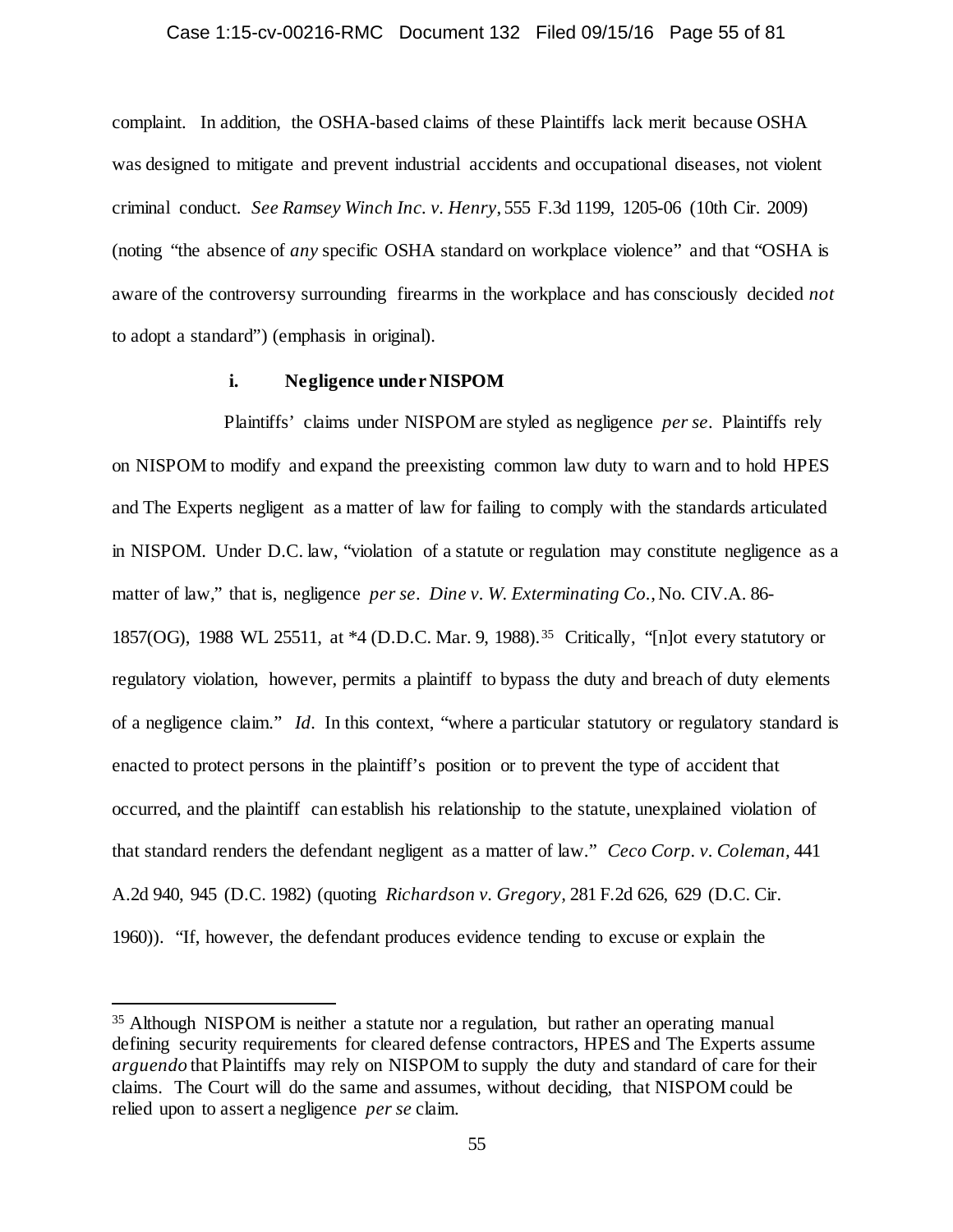## Case 1:15-cv-00216-RMC Document 132 Filed 09/15/16 Page 56 of 81

violation, the violation may be considered evidence of negligence rather than negligence *per se.*" *Chadbourne*, 779 A.2d at 295 (citations omitted).

In the case of an intervening criminal act, as here, D.C. law requires that "the third-party criminal conduct" be "'the very injury . . . which the statute intended to prevent.'" *Romero*, 749 F.2d at 83 (quoting *Janof v. Newsom*, 53 F.2d 149, 152 (D.C. Cir. 1931)). In the same way that D.C. courts, "in their development of common-law tort rules, have imposed especially stringent requirements to support" civil liability for third-party criminal conduct, "they would similarly require a clear indication of a statutory purpose producing such liability." *Id.* Thus, the statutory purpose must be narrowly defined to match the criminal conduct as closely and precisely as possible. *See id.* (rejecting negligence *per se* theory under the D.C. Firearms Control Regulation Act of 1975, D.C. Code Ann. §§ 6-2301 to -2380 (1981), because "neither the nature of the provision in question nor its legislative history clearly indicates a purpose of preventing crimes by gun-thieves") (citation omitted). Consequently, the relevant question is whether Plaintiffs can establish that NISPOM was intended specifically to prevent violent crimes (*i.e.*, mass murder) at a federal facility (*i.e.*, military base).

NISPOM requires defense contractors, such as HPES and The Experts, to convey pertinent derogatory information of cleared personnel to DoD's Central Adjudication Facility via "incident reports" through the Joint Personnel Adjudication System (JPAS). JPAS is the system of records for personnel security clearance adjudication and management. By receiving incident reports with derogatory or adverse information, DoD can determine whether the information tends to demonstrate the individual's inability to safeguard classified information and whether his/her security clearance, which is a prerequisite to work on the Contract, should be revoked. *See generally* HPES MTD, Ex. B to Raofield Decl. (NISPOM); *see also* Proctor Compl. ¶¶ 18-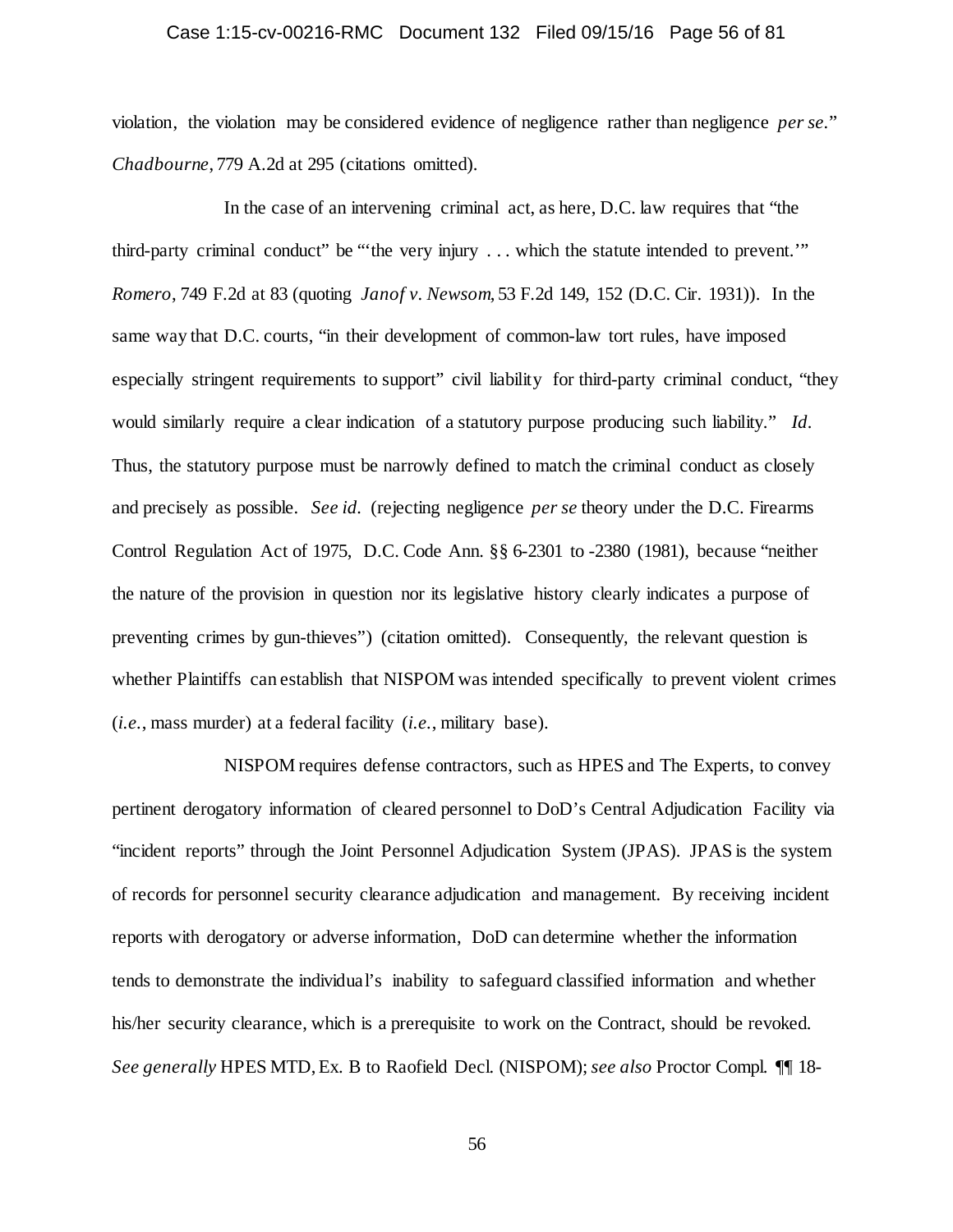## Case 1:15-cv-00216-RMC Document 132 Filed 09/15/16 Page 57 of 81

19. Plaintiffs contend that if HPES and The Experts had reported the events of August 4-7, 2013 through JPAS, DoD would have revoked Mr. Alexis's security clearance and he would not have been able to access the Navy Yard in September 2013. Even if this speculative chain of events were taken as true, it does not advance Plaintiffs' theory because NISPOM was not issued to prevent violent criminal conduct, let alone mass murder at the workplace.

NISPOM was issued as part of the National Industrial Security Program established in Executive Order 12,829 to prevent the unauthorized disclosure of classified information. *See* Exec. Order No. 12,289, 58 C.F.R. 3479, as amended 58 Fed. Reg. 3479 (January 6, 1993). The Executive Order clearly states: "The purpose of this [National Industrial Security Program] is to *safeguard classified information* that may be released or has been released to current, prospective, or former contractors, licensees, or grantees of United States agencies." *Id.* § 101 (emphasis added). Executive Order 12,289 identifies the purpose of NISPOM as to "prescribe specific requirements, restrictions, and other safeguards that are necessary *to preclude unauthorized disclosure and control authorized disclosure of classified information* to contractors, licensees, or grantees." *Id.* § 201 (emphasis added); *see also* NISPOM § 1-100 (defining purpose of NISPOM) & § 1-300 (defining reporting obligations for events "that affect proper safeguarding of classified information . . . to enable [DoD] to determine whether classified information is protected").

Since the purpose of NISPOM was not to protect individuals from violent crimes at the workplace, Plaintiffs' negligence claims under NISPOM will be dismissed. *See Lewis v. United States*, 83 F. Supp. 3d 198, 210 (D.D.C. 2015); *Hunter ex rel. A.H. v. District of Columbia*, 64 F. Supp. 3d 158, 190 (D.D.C. 2014).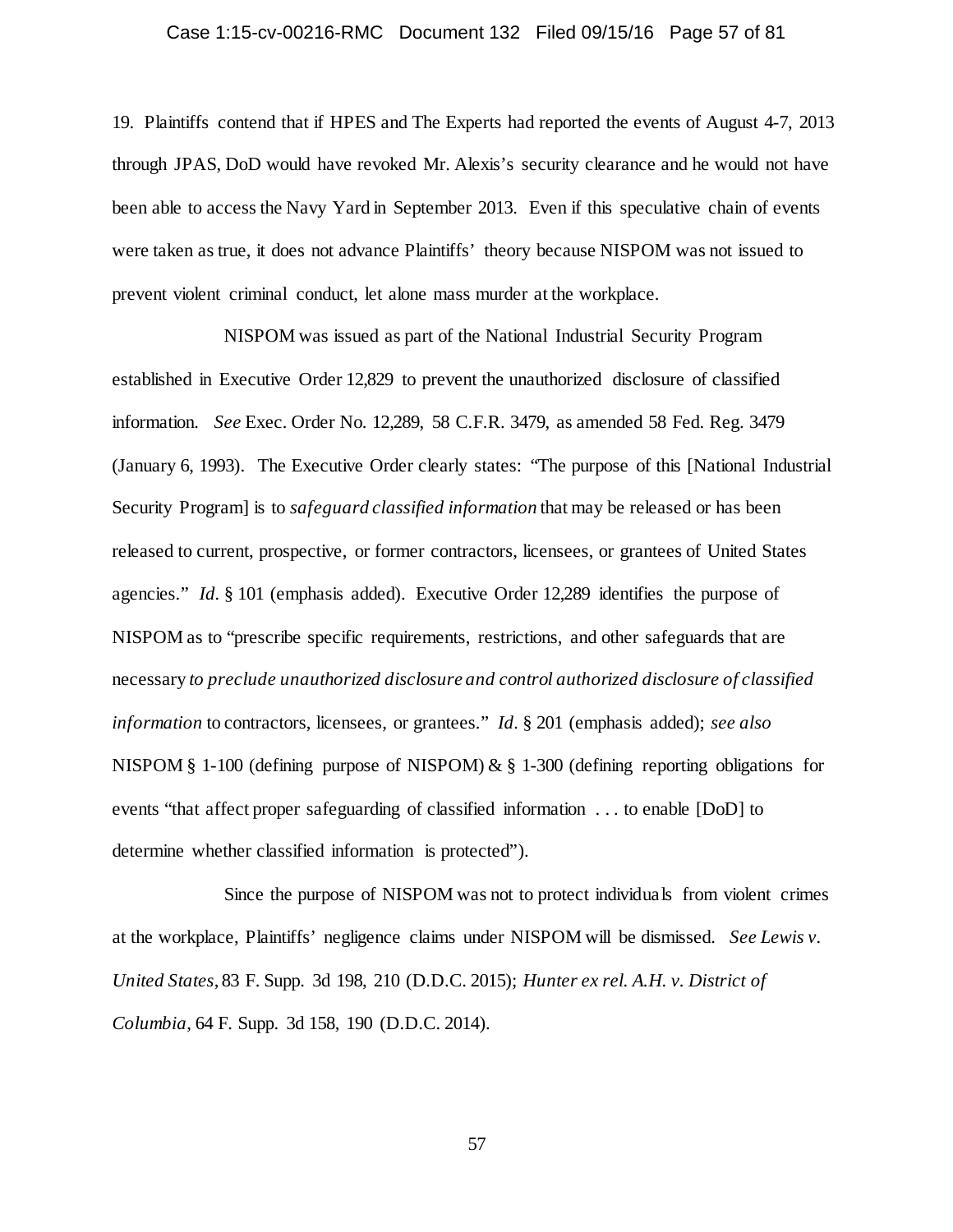# **ii. Negligence under ISA**

The D.C. Industrial Safety Act provides in relevant part that "[e]very employer shall furnish a place of employment which shall be reasonably safe for employees, shall furnish and use safety devices and safeguards, and shall adopt and use practices, means, methods, operations, and processes which are reasonably safe and adequate to render such employment and place of employment reasonably safe." D.C. Code § 32-808(a).<sup>36</sup> Plaintiffs Kohler, Zagami, Ridgell, and Jacobs argue that ISA establishes a statutory duty of care that is actionable in tort.<sup>[37](#page-57-1)</sup> There are two fatal problems with this theory of liability.

The first problem with Plaintiffs' allegations is that ISA was enacted to prevent workplace-related accidents and, thus, it does not establish a duty to prevent violent criminal conduct. When interpreting a statute, the first step is to "look at the language of the statute by itself to see if the language is plain and admits of no more than one meaning, while construing the words in their ordinary sense and with the meaning commonly attributed to them." *Dobyns v. United States*, 30 A.3d 155, 159 (D.C. 2011) (internal quotation marks and citation omitted). In addition, courts "may appropriately look beyond plain meaning:

<span id="page-57-0"></span> <sup>36</sup> The statute defines "employer" as any person or entity (not including the District of Columbia or the United States, or any instrumentality thereof) "having control or custody of any place of employment or of any employee." D.C. Code § 32-802(1). The statute defines "place of employment" as "any place where employment is carried on," including "any and all work of whatever nature being performed by an independent contractor for the United States government or any instrumentality thereof . . . ." *Id.* § 32-808(4).

<span id="page-57-1"></span><sup>37</sup> HPES and The Experts treated the negligence claim under ISA as one of negligence *per se*. At oral argument, counsel for Plaintiffs Kohler, Ridgell, Zagami, and Jacobs argued that characterizing their claims as negligence *per se* would "miss[] the thrust of [their] complaint and of [their] argument" and that their claims are styled as a statutory duty action. 8/16/2016 Hr'g Tr. at 80:5-14. Because, as explained in the text, ISA is inapplicable and does not impose a duty on HPES and The Experts to prevent the criminal acts of Mr. Alexis, the disagreement concerning the nature of the claims is immaterial.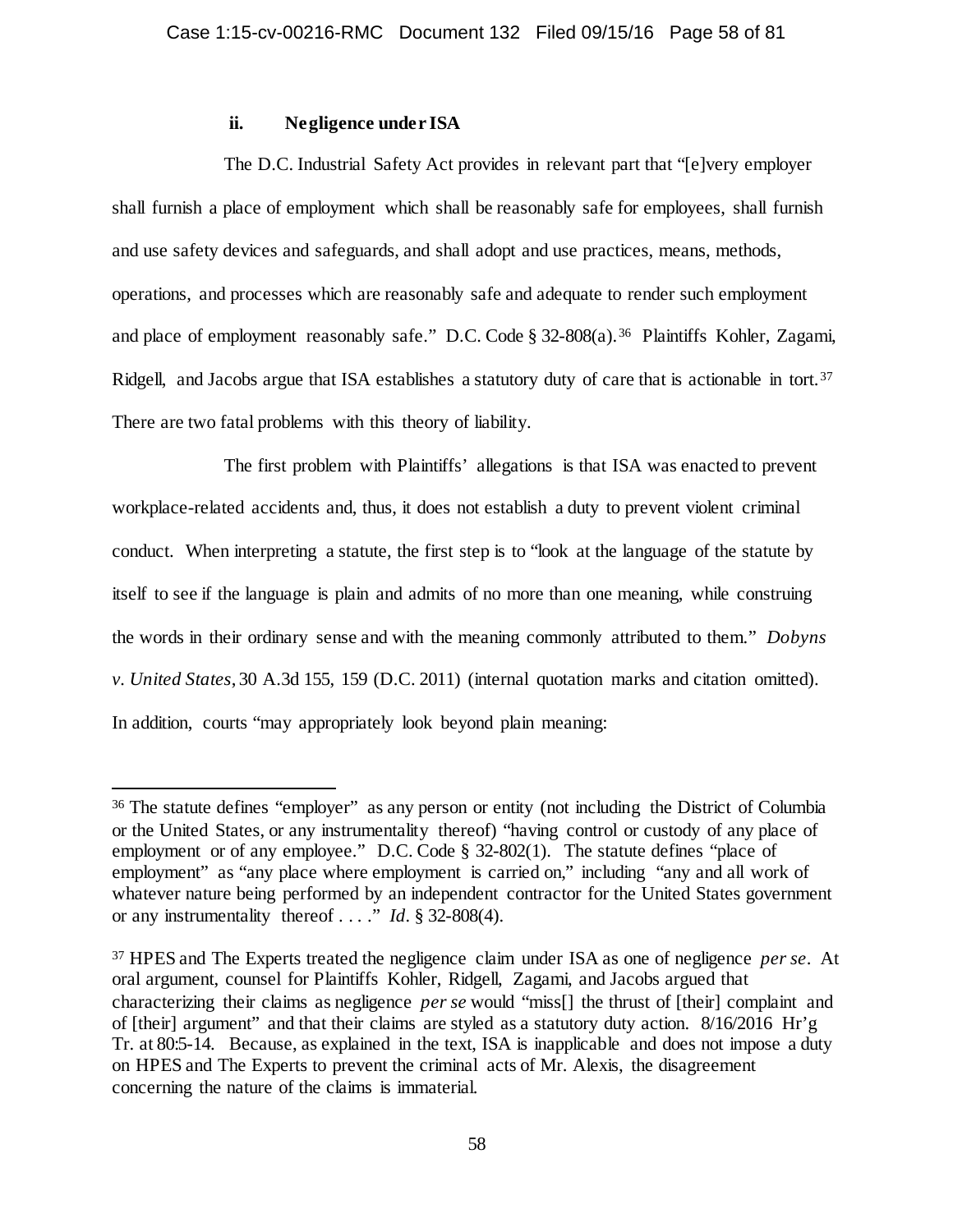where (1) a review of the legislative history or an in-depth consideration of alternative constructions of the statutory language reveals ambiguities that the court must resolve; (2) the literal meaning of the statute produces absurd results; (3) the plain meaning construction leads to an obvious injustice; or (4) refusal to adhere to plain meaning is necessary in order to effectuate the legislative purpose of the statute as a whole.

*Id.* (internal quotation marks omitted).

The purpose of ISA "is to foster, promote, and develop the safety of wage earners of the District of Columbia in relation to their working conditions." D.C. Code § 32-801. Plaintiffs Kohler, Zagami, Ridgell, and Jacobs construe this broad statement to include any sort of danger or risk, including mass murder. To support their argument, they rely on the statute's definition of "safe" and "safety" as "such freedom from danger to life or health of employees as circumstances reasonably permit." *See id.* § 32-802(3) (adding that the definition "shall not be given any restrictive interpretation so as to exclude any mitigation or prevention of a specific danger"). The statute's purpose, as well as the definition of "safety," are ambiguous, given the breadth of the language. The "mitigation or prevention of a specific danger" might refer to the risk of harm posed by an accident, an intentional tort, or a criminal act.

The ISA general language does not "clearly indicat[e]" a statutory purpose to prevent violent criminal conduct. *Romero*, 749 F.2d at 83. In the absence of such "clear indication" in the text, the Court looks past the statutory text. *Id.* (emphasis added). And indeed, the legislative history directly contradicts the interpretation of ISA argued by Plaintiffs Kohler, Zagami, Ridgell, and Jacobs. That history unambiguously shows that the true purpose of the statute is to mitigate and prevent work-related accidents. The D.C. Court of Appeals in *Martin v. George Hyman Construction Co.* stated in relevant part: "The congressional purpose [of ISA] in imposing this greater duty of care toward wage earners is evident from the legislative history of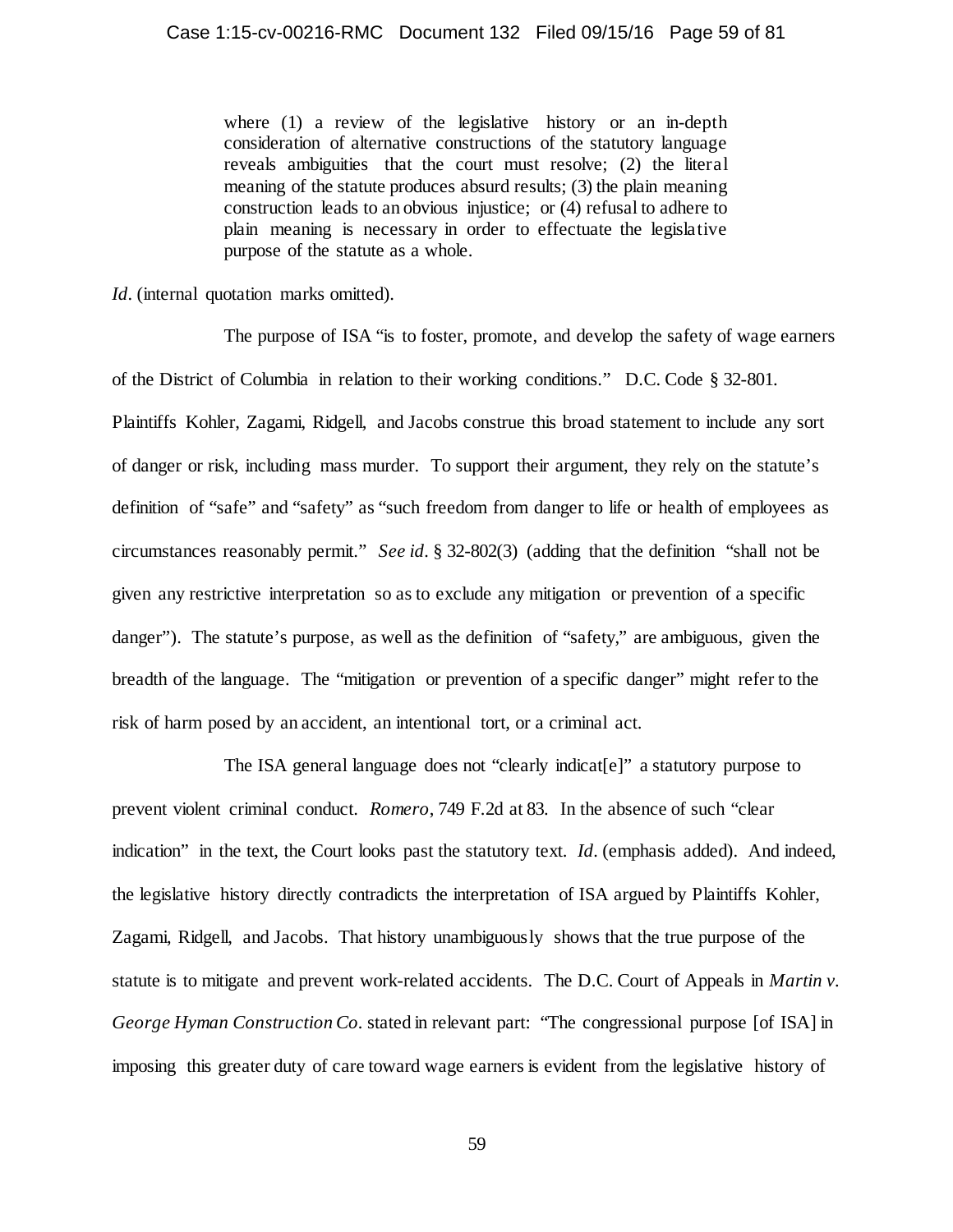## Case 1:15-cv-00216-RMC Document 132 Filed 09/15/16 Page 60 of 81

the [statute]. Congress was concerned with the 'appalling numbers' of wage earners *injured in employment-related* '*accidents.*'" 395 A.2d 63, 70 (D.C. 1978) (quoting H.R. Rep. No. 918, 77th Cong., 1st Sess. 2 (1941); S. Rep. No. 675, 77th Cong., 1st Sess. 2 (1941)) (emphasis added). The court further stated:

> The congressional determination that "most of these *accidents* are due to lack of proper supervision and control" is an implic it recognition that wage earners will not always exercise due care for their own safety. Finding that these *accidents* "could be avoided if proper safety measures were taken" Congress imposed upon employers (as broadly defined) the sole *responsibility for avoiding those accidents*. In so doing, Congress established a new standard of care which . . . requires the exercise of due care *for the prevention not only of injuries to which wage earners do not contribute but all "accidents" which might be avoided by the employer's care. See generally* 87 Cong. Rec. 7658 (1941) (remarks of Rep. Randolph) (purpose of legislation is "*accident-prevention*") . . . . This court is not free to disregard the command of Congress nor to frustrate its unequivocal intent.

*Id.* at 70-71 (emphasis added).

Without a single reference to workplace violence or criminal conduct in ISA's legislative history, the congressional record is replete with references to accident prevention as its purpose. Those cases recognizing negligence claims under ISA, relied upon by Plaintiffs, involved work-related accidents, not intentional torts or criminal conduct. *See, e.g.*, *Traudt v. Potomac Elec. Power Co.*, 692 A.2d 1326, 1329-32 (D.C. 1997) (negligence claim for burns sustained by employee while removing asbestos); *Fry v. Diamond Constr., Inc.*, 659 A.2d 241, 247 (D.C. 1995) (negligence claim for injuries when employee fell off ladder); *Martin*, 395 A.2d at 65, 70-71 (negligence claim for injuries when employee fell on a staircase). There is no authority for the proposition that failure to anticipate and/or prevent a criminal act constitutes negligence under the statute.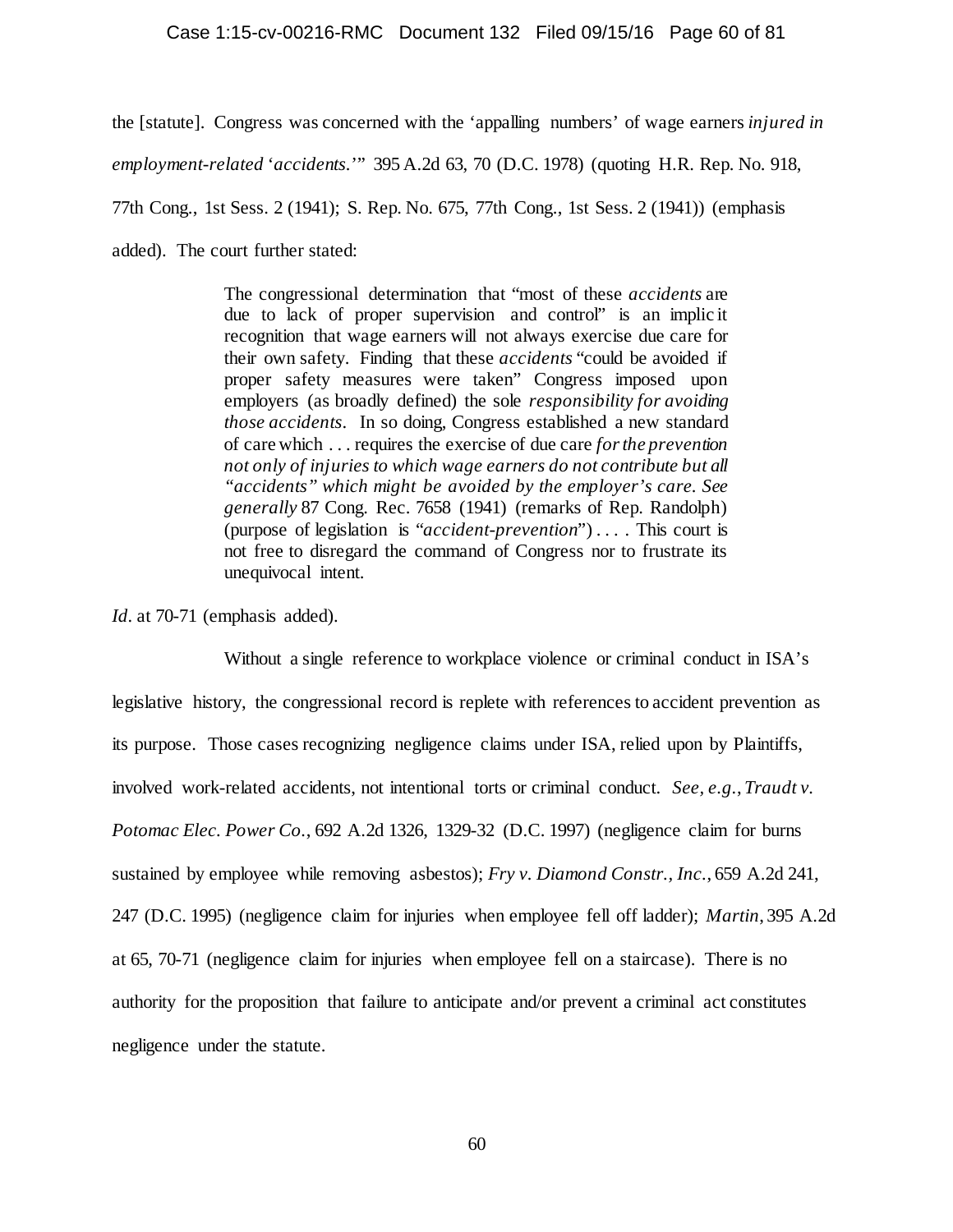## Case 1:15-cv-00216-RMC Document 132 Filed 09/15/16 Page 61 of 81

Finally, the legislative history and relevant case law highlight a second problem with these Plaintiffs' reliance on ISA. That statute was designed to impose liability on employers who control either the premises of the workplace or the employee who suffers the injury. *See Traudt*, 692 A.2d at 1329-32; *Fry*, 659 A.2d at 247; *Martin*, 395 A.2d at 65, 70-71. ISA was enacted on the "implicit recognition that wage earners will not always exercise due care for their own safety" and, thus, the burden to provide for their safety is imposed on the employer as circumstances reasonably permit. *Martin*, 395 A.2d at 70. In the instant case, none of the victims was an employee subject to the control and custody of either HPES or The Experts. Similarly, the Navy (not HPES or The Experts) had control or custody of Building 197 at the Washington Navy Yard. The fact that HPES and The Experts might have had control or custody over Mr. Alexis is irrelevant under ISA.

Because neither the text of ISA nor its legislative history indicates a purpose of preventing violent criminal conduct in the workplace, the Court will dismiss those claims based on ISA.

# **iii. Negligence under 18 U.S.C. § 930 (Firearms in Federal Facilities) and Federal Policies/Manuals/Regulations**

In her opposition and at oral argument, Plaintiff Delorenzo stated that her "Complaint adequately alleges a claim of negligence *per se* for violation of Title 18 United States Code § 930 (prohibiting possession of firearms on federal facilities)," and that it relies on this criminal statute to provide the requisite duty and standard of care. Delorenzo Opp'n to HPES MTD, Case No. 15-216 [Dkt. 127] at 3; *see also* 8/16/2016 Hr'g Tr. at 86:7-10.[38](#page-60-0) A

<span id="page-60-0"></span> <sup>38</sup> This criminal statute provides, in relevant part, for the punishment of: (1) "whoever knowingly possesses or causes to be present a firearm or other dangerous weapon in a Federal facility"; (2) "[w]hoever, with intent that a firearm or other dangerous weapon be used in the commission of a crime, knowingly possesses or causes to be present such firearm . . . in a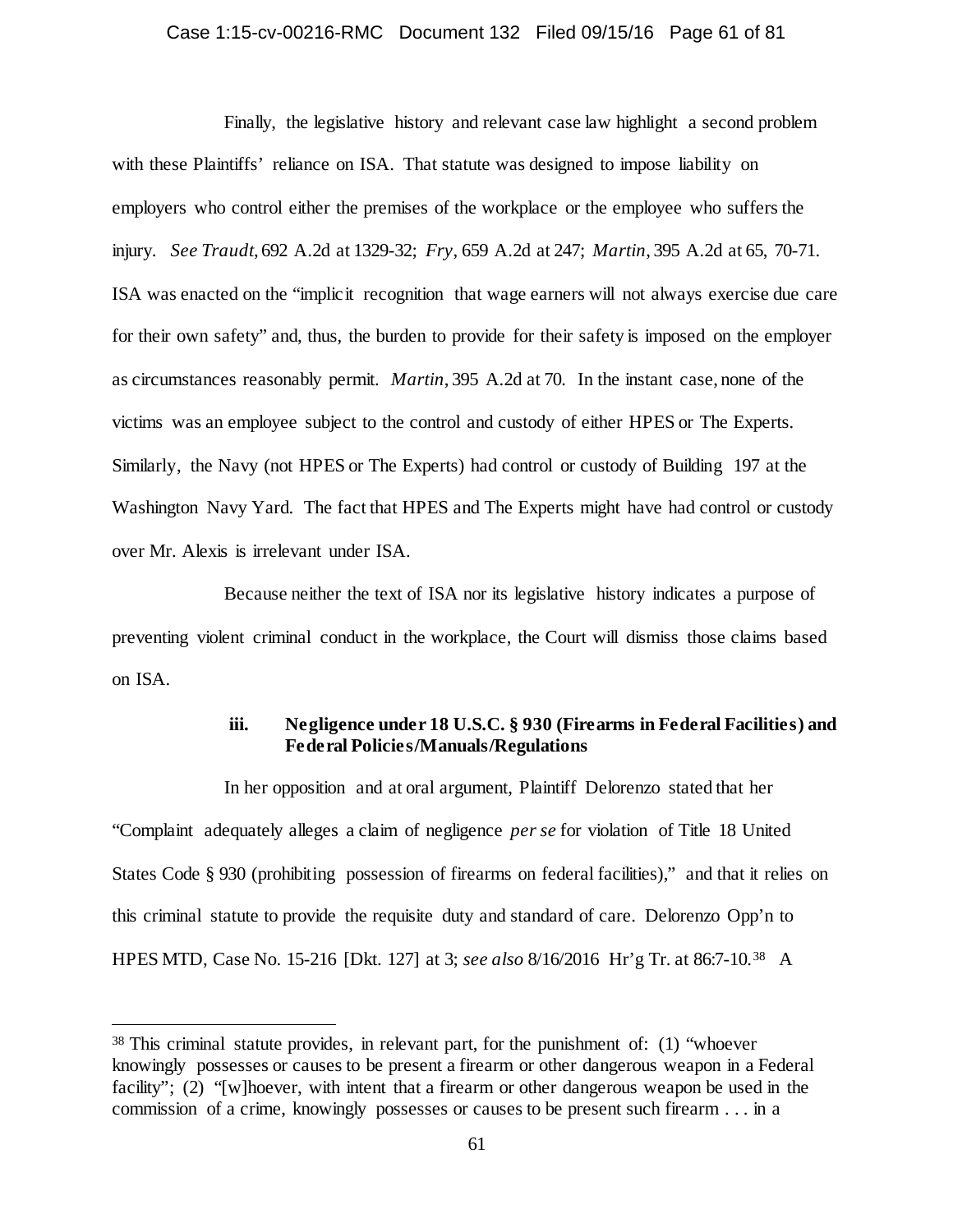## Case 1:15-cv-00216-RMC Document 132 Filed 09/15/16 Page 62 of 81

review of the counts against HPES and The Experts (Counts I and II respectively) in Plaintiff Delorenzo's Complaint shows no claim based on this criminal statute. Plaintiff Delorenzo makes various references to the statute as part of her Complaint's factual background and in Count III (against the United States) and Count IV (against John/Jane Does #1-5). [39](#page-61-0) Counts I and II, which expressly mention NISPOM and the common law of negligence in the District of Columbia, do not include any claim of negligence *per se*, much less one based on this criminal statute.

In Counts I and II, Plaintiff Delorenzo alleges that HPES and The Experts breached their "duties of care to [c]omply with the laws (Federal) and common law of the District of Columbia in a non-negligent manner." Delorenzo Compl. ¶¶ 236(A), 267(A). This allegation was too vague to provide notice to Defendants that Plaintiff Delorenzo intended to assert a negligence *per se* claim based on 18 U.S.C. § 930. *See* Fed. R. Civ. P. 8(a). "Judges are not expected to be mindreaders. Consequently, a litigant has an obligation to spell out its arguments [and claims] squarely and distinctly, or forever hold its peace." *United States v. Zannino,* 895 F.2d 1, 17 (1st Cir. 1990) (internal quotation marks and citation omitted). The Court finds that Plaintiff Delorenzo did not raise a negligence *per se* claim against HPES or The

 $\overline{a}$ 

Federal facility"; or (3) "[a] person who kills any person in the course of a violation of [the previous two subsections], or in the course of an attack on a Federal facility involving the use of a firearm . . . ." 18 U.S.C. § 930.

<span id="page-61-0"></span><sup>39</sup> On November 3, 2014, District Judge Steven D. Merryday in the U.S. District Court for the Middle District of Florida dismissed Count III (tort claims against United States) for lack of subject matter jurisdiction. *See* Order, Case No. 15-216 [Dkt. 85]. Count IV, which alleges a claim against unidentified federal employees under *Bivens v. Six Unknown Named Agents*, 403 U.S. 388 (1971) –– the federal cause of action to recover for damages sustained by a violation of the U.S. Constitution by federal officers acting under the color of federal authority –– remains.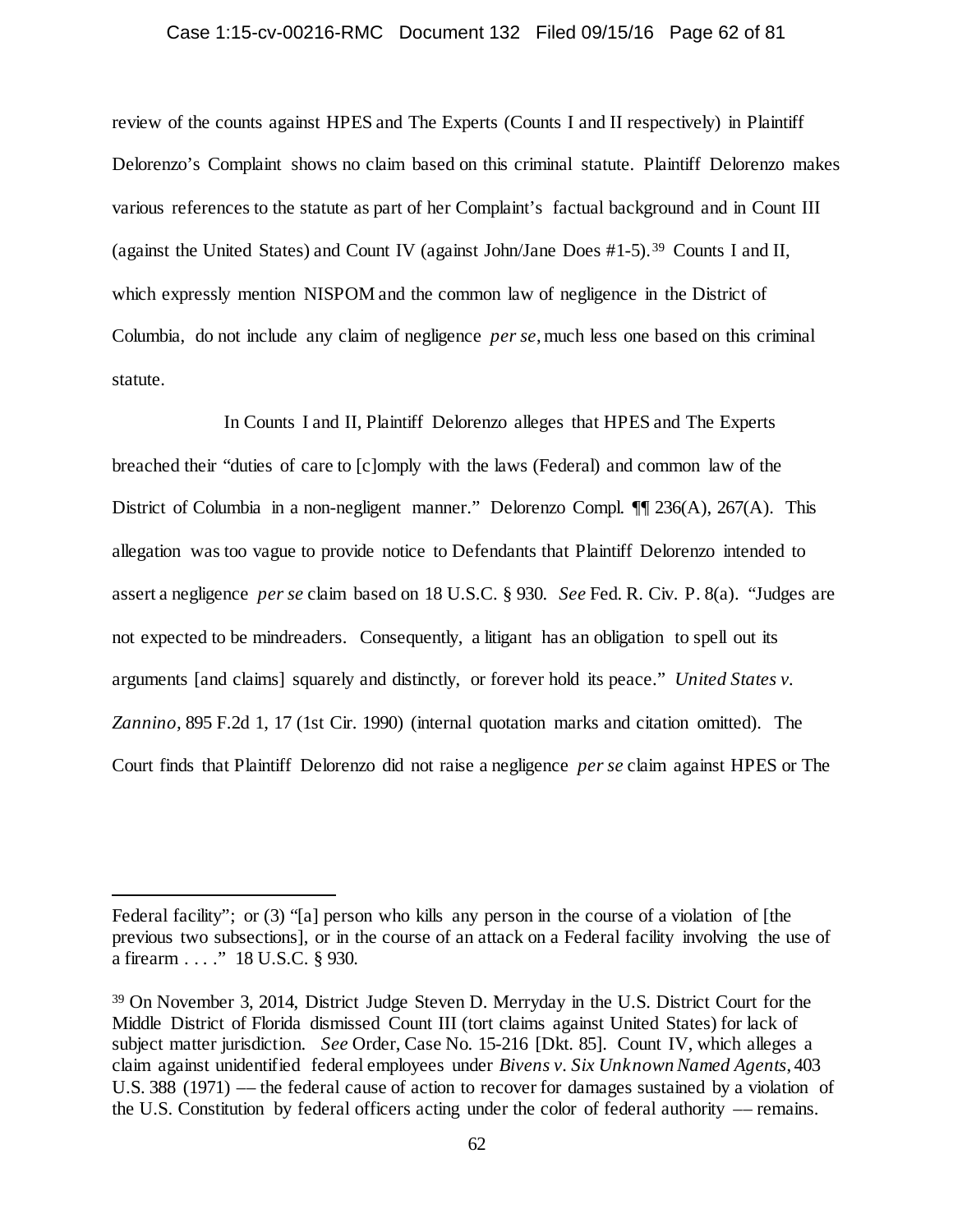# Case 1:15-cv-00216-RMC Document 132 Filed 09/15/16 Page 63 of 81

Experts and she cannot rely on her opposition brief and statements during oral argument to amend her Complaint.

Moreover, even if Plaintiff Delorenzo had alleged a negligence *per se* claim based on this criminal statute, it would fail as a matter of law. "Violation of a statute may give rise to a civil cause of action, and may constitute negligence *per se* if the statute is meant to promote safety, if the plaintiff is 'a member of the class to be protected by the statute,' and if the defendant is a person 'upon whom the statute imposes specific duties.'" *McCracken v. Walls-Kaufman*, 717 A.2d 346, 354 (D.C. 1998) (quoting *Marusa v. District of Columbia,* 484 F.2d 828, 834 (D.C. Cir. 1973)) (other citation omitted). Even if the criminal prohibition in 18 U.S.C. § 930 met all three requirements, Plaintiff Delorenzo has failed to allege any facts to show that HPES or The Experts knew about Mr. Alexis's possession of a shotgun or his intention to bring any firearm into the Navy Yard. At oral argument, counsel for Plaintiff Delorenzo stated that her negligence *per se* claim is supported by the fact that, based on the Navy Report and a retained expert on industrial security, "HP[ES] was obligated to physically deny [Mr.] Alexis access to the federal facilities until HP[ES] could fully understand and deal with [Mr.] Alexis's condition." 8/16/2016 Hr'g Tr. at 86:22-24. The argument miscasts the nature of a negligence *per se* claim.

Under this theory of liability, a statute provides both the duty and the standard of care. *See Chadbourne*, 779 A.2d at 295-96. As a result, Plaintiff Delorenzo may not rely on expert testimony to establish the appropriate standard of care as if it were a common law negligence claim. Moreover, Plaintiff Delorenzo's allegation purports to hold HPES and The Experts strictly liable for the shooting even if they did not "*knowingly* posess[] or cause[] to be present a firearm" at the Navy Yard. 18 U.S.C. § 930 (emphasis added). This analysis is inconsistent with a *per se* theory of liability. Plaintiff Delorenzo offers no facts to support her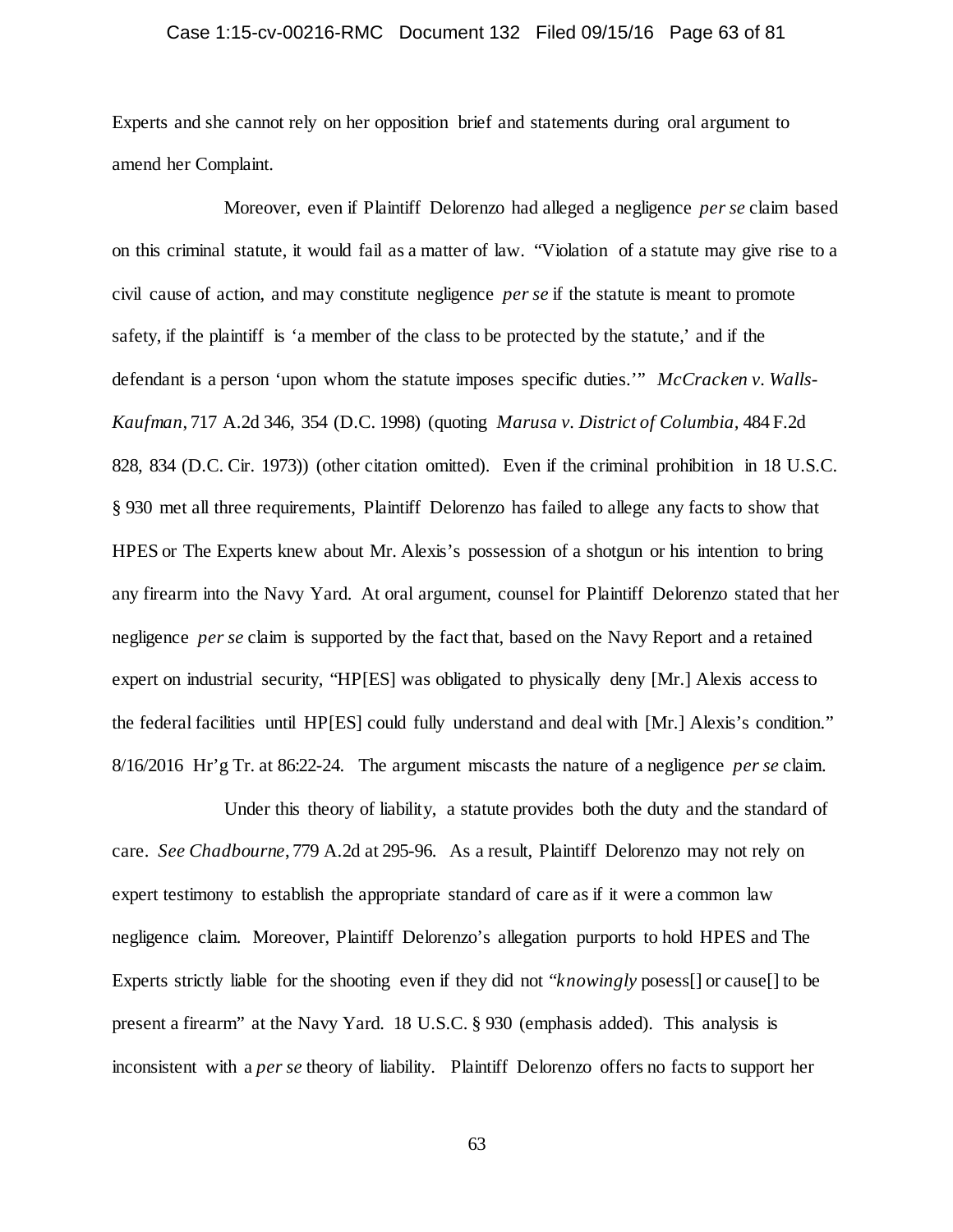## Case 1:15-cv-00216-RMC Document 132 Filed 09/15/16 Page 64 of 81

allegation that HPES or The Experts violated this criminal statute. Therefore, even if such a claim were alleged in Counts I and II of the Complaint, it would be dismissed as a matter of law.

A similar reasoning applies to Plaintiff Delorenzo's plethora of executive orders, policies, manuals, regulations, guidelines, and other documents, which were mentioned in her opposition brief and her Complaint's factual background, but were not relied upon or mentioned in Counts I and II. *See* Delorenzo Opp'n to HPES MTD at 2, 26.[40](#page-63-0) As stated above, the Court finds that Plaintiff Delorenzo's Complaint does not make out a negligence *per se* claim. Moreover, her Opposition cites executive documents and refers to exhibits she attached to her Opposition, but does not explain how any of them meets the three criteria for a negligence *per se* claim. *See McCracken*, 717 A.2d at 354. "It is not enough merely to mention a possible argument in the most skeletal way, leaving the court to do counsel's work, create the ossature for the argument, and put flesh on its bones." *Zannino,* 895 F.2d at 17.

To be clear, none of these documents supports a negligence *per se* claim. As with NISPOM, Executive Order 13,587 and its related regulations were promulgated to ensure the effectiveness of insider threat programs and to protect classified national security information. *See* Exec. Order No. 13,587, 3 C.F.R. 13587, 76 Fed. Reg. 63811 (October 7, 2001) (titled, "Structural Reforms to Improve the Security of Classified Networks and the Responsible Sharing and Safeguarding of Classified Information"). They were not designed to prevent workplace violence, let alone mass murder on a military base. With respect to the other documents regarding physical security and law enforcement within Navy or military installations, Plaintiff

<span id="page-63-0"></span> <sup>40</sup> Some of the documents cited in her Opposition are: "Executive Order 13587: 'National Insider Threat Policy'; SECNAVINST 5510.37: 'Department of the Navy Insider Threat Program' . . . [;] OPNAVINST 5530.14E (April 19, 2010)[;] DoD Directive 5210.56 (Feb 25, 1992, reissued April 1, 2011); SECNAVINST 5510.37 (Aug. 8, 2013); SECNAV M-5510.30 (June 2006)." Delorenzo Opp'n to HPES MTD at 2, 26 (alterations omitted).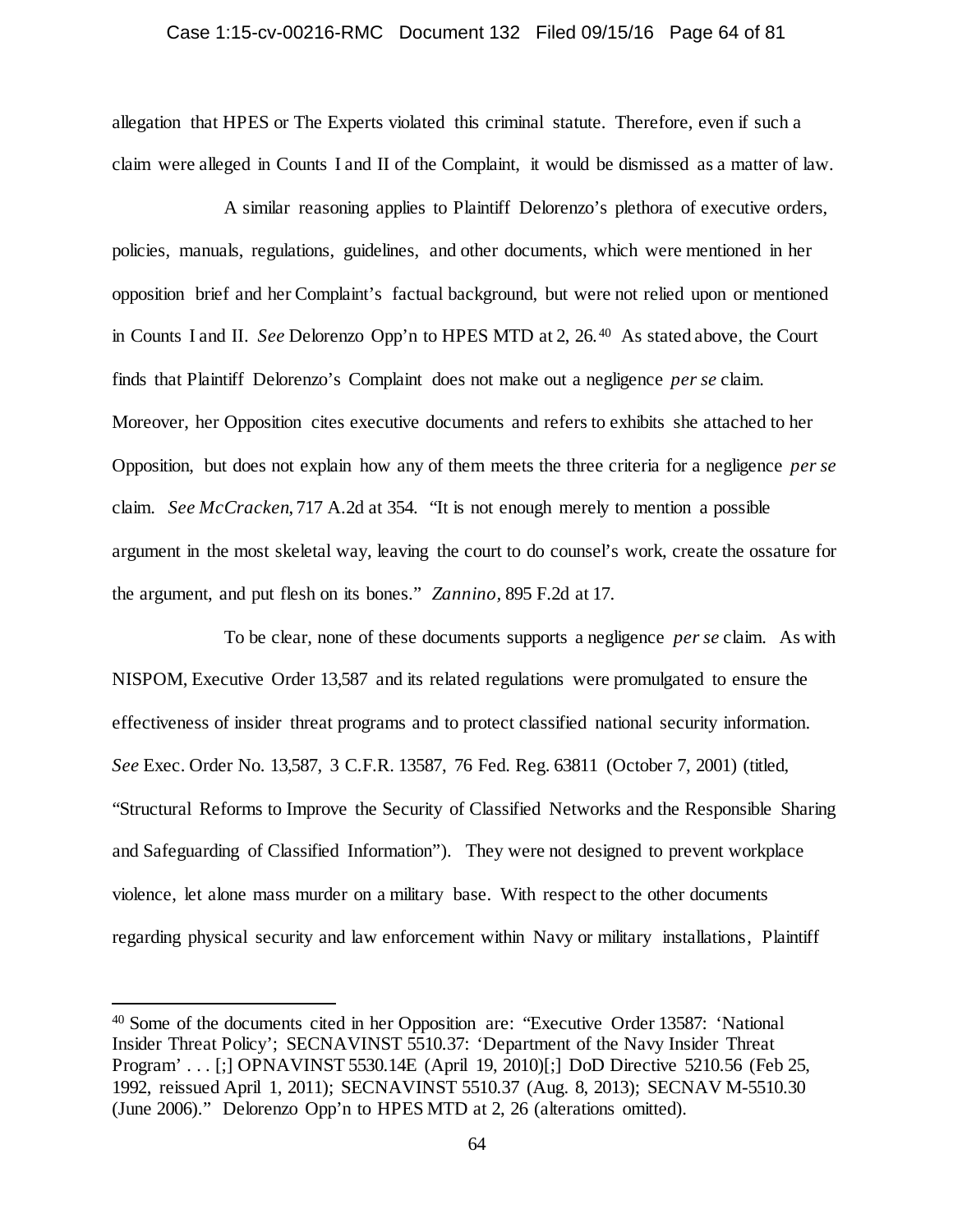## Case 1:15-cv-00216-RMC Document 132 Filed 09/15/16 Page 65 of 81

Delorenzo has failed to show that these documents imposed specific duties on any entities other than the Navy –– particularly not on HPES and The Experts, as to which there are no facts showing they had control over the physical premises of the Navy Yard, had law enforcement authority, and knew that one of its employees possessed a firearm to be used in the perpetration of a crime. Therefore, even if properly raised, Plaintiff Delorenzo failed to state a negligence *per se* claim upon which relief can be granted.

# **3. Theories of Vicarious Liability for Assault and Battery**

Plaintiffs McCullough and Proctor assert three claims of assault and battery against HPES and The Experts based on a theory of vicarious liability, specifically, the doctrine of *respondeat superior*. [41](#page-64-0) *See* McCullough Compl. Count II ("Assault & Battery"); Proctor Compl. Count VII ("Vicarious Liability – Wrongful Death") and Count VIII ("Vicarious Liability – Survival").

HPES and The Experts move to dismiss Count II of the McCullough Complaint and Count VIII of the Proctor Complaint because they are barred by D.C.'s one-year statute of limitations for assault and battery claims. *See* D.C. Code § 12-301(4). "The statute of limitations for a claim brought pursuant to the Survival Act is the statute of limitations applicable to the underlying claim, and the claim generally accrues on the date of the decedent's injury, and not on the date of the decedent's death." *Casey v. Ward*, 67 F. Supp. 3d 45, 53 (D.D.C. 2014), *reconsideration denied*, 67 F. Supp. 3d 54 (D.D.C. 2015) (internal quotation marks and citation omitted). Because the assault and battery claims underlying Plaintiff Proctor and McCullough's survival action accrued on September 16, 2013, and they filed their complaints on September 14,

<span id="page-64-0"></span> <sup>41</sup> "*Respondeat superior* is a doctrine of vicarious liability and allows the employer to be held liable for the acts of his employees committed within the scope of their employment." *Penn Cent. Transp. Co. v. Reddick,* 398 A.2d 27, 29 (D.C. 1979) (citations omitted).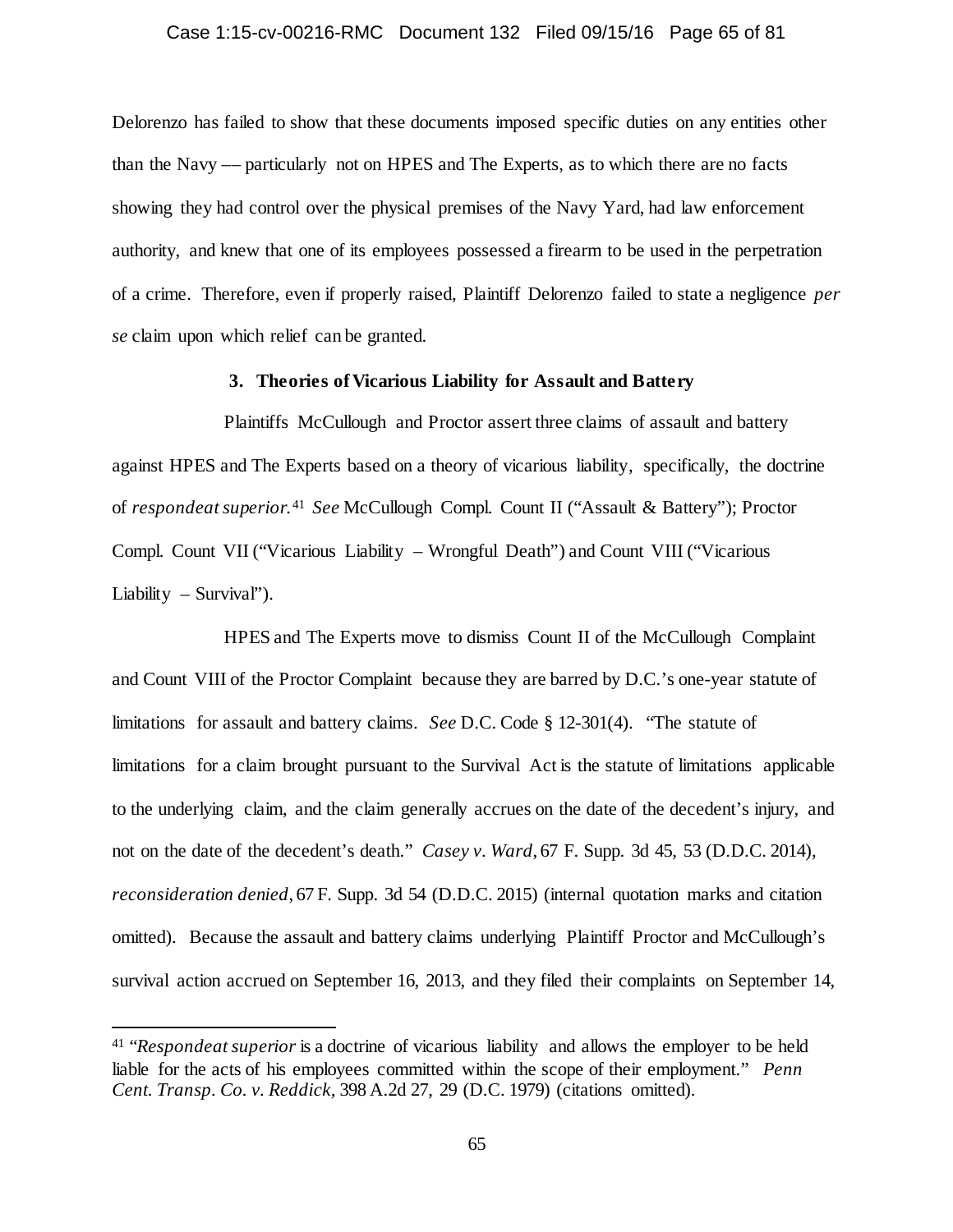## Case 1:15-cv-00216-RMC Document 132 Filed 09/15/16 Page 66 of 81

2015 (Proctor) and September 15, 2015 (McCullough) — "one year *after* the statute of limitations expired — their survival claims against [HPES and The Experts] based on assault and battery are therefore time-barred." *Casey*, 67 F. Supp. 3d at 53. In addition, Plaintiffs Proctor and McCullough failed to oppose this argument and, thus, conceded it. *See Hopkins*, 284 F. Supp. 2d at 25. Both claims will be dismissed as time barred or, in the alternative, as conceded.

Plaintiff Proctor's claim under D.C.'s wrongful death statute, which is governed by a two-year statute of limitations, remains outstanding. *See* D.C. Code § 16-2702. To state a claim against HPES and The Experts, Plaintiff Proctor must allege sufficient facts to support an inference that Mr. Alexis's conduct occurred within the scope of his employment as a computer technician. *Exxon Mobil Corp.*, 573 F. Supp. 2d at 24. Specifically, there must be sufficient "facts, which, if true, demonstrate that the alleged conduct of [an employee] was an outgrowth of their work assignments, or an integral part of their business activities, interests or objectives." *Keys v. WMATA*, 408 F. Supp. 2d 1, 4 (D.D.C. 2005). No such factual allegations can be found in Plaintiff Proctor's Complaint.

Conduct occurs within the scope of employment only if:

(a) it is of the kind he is employed to perform; (b) it occurs substantially within the authorized time and space limits; (c) it is actuated, at least in part, by a purpose to serve the master; and (d) if force is intentionally used by the servant against another, the use of force is not unexpectable by the master.

Restatement (Second) of Agency § 228 (1958); *see also Schecter*, 892 A.2d at 431. "If the employees' conduct is different in kind from that authorized, far beyond time or space limits, *or* too little actuated by a purpose to serve the master, then the conduct is not within the scope of employment." *Majano v. United States*, 469 F.3d 138, 141 (D.C. Cir. 2006) (citing Restatement (Second) of Agency § 228) (emphasis added). Moreover, "[t]he key inquiry is the employee's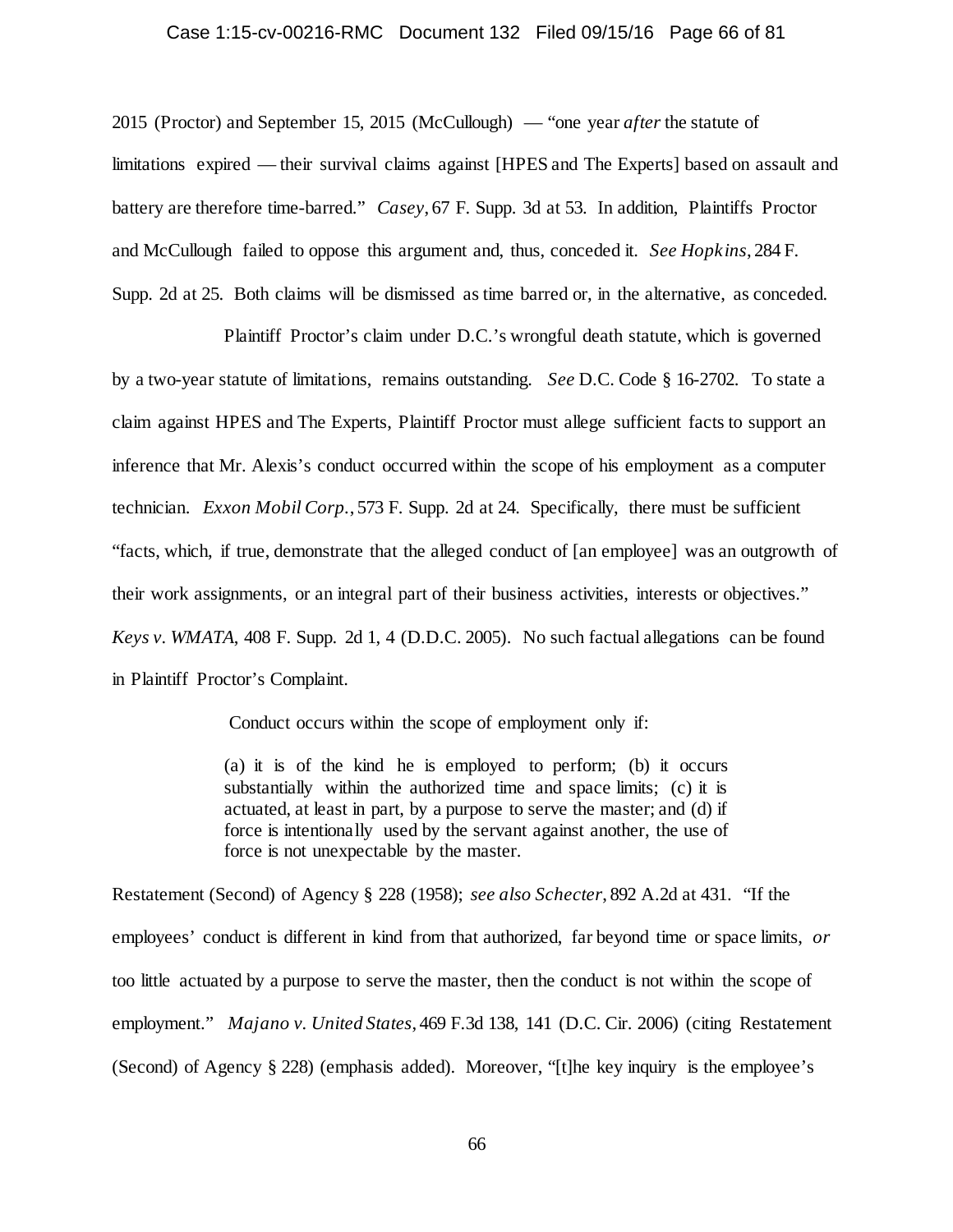#### Case 1:15-cv-00216-RMC Document 132 Filed 09/15/16 Page 67 of 81

intent at the moment the tort occurred." *Id.* at 142. Finally, as then-Judge Scalia wrote in *Jordan v. Medley*: "A directed verdict against the employer would be particularly rare in the case of an intentional tort, which by its nature is willful and thus more readily suggests personal motivation." 711 F.2d 211, 215 (D.C. Cir. 1983).

Plaintiff Proctor argues that this is one of those rare cases in which there are sufficient facts to support a finding that Mr. Alexis was acting within the scope of his employment when he engaged in a murderous rampage at the Navy Yard. The Court disagrees. Plaintiff Proctor argues that HPES and The Experts were "vicariously liable for [Mr.] Alexis's acts through theories of agency in the aid of execution and apparent authority." Proctor Opp'n, Case No. 15-1494 [Dkt. 19] at 39-40 (citing Proctor Compl. ¶¶ 196-221). Plaintiff Proctor relies on Restatement (Second) of Agency § 219(2)(d), which states in relevant part:

> A master is not subject to liability for the torts of his servants acting outside the scope of their employment, unless . . . the servant purported to act or to speak on behalf of the principal and there was reliance upon apparent authority, or he was aided in accomplishing the tort by the existence of the agency relation.

He also relies on *Doe v. Sipper* where a part-time female employee of defendant New Leaf Brands, Inc., sued the company after a company executive used his position to invite her to his hotel room to book airline tickets for upcoming trade shows and then raped her. 821 F. Supp. 2d 384, 386 (D.D.C. 2011). The employee sought to hold the company liable for the executive's conduct on the basis of agency in aid of execution and apparent authority. The court rejected the theory of apparent authority, but found that there were sufficient facts to support the theory of agency in aid of execution. *See id.* at 390-93.

The Court finds that Mr. Alexis acted outside the scope of his employment when he opened fire indiscriminately in Building 197 on the Navy Yard, killing twelve individuals and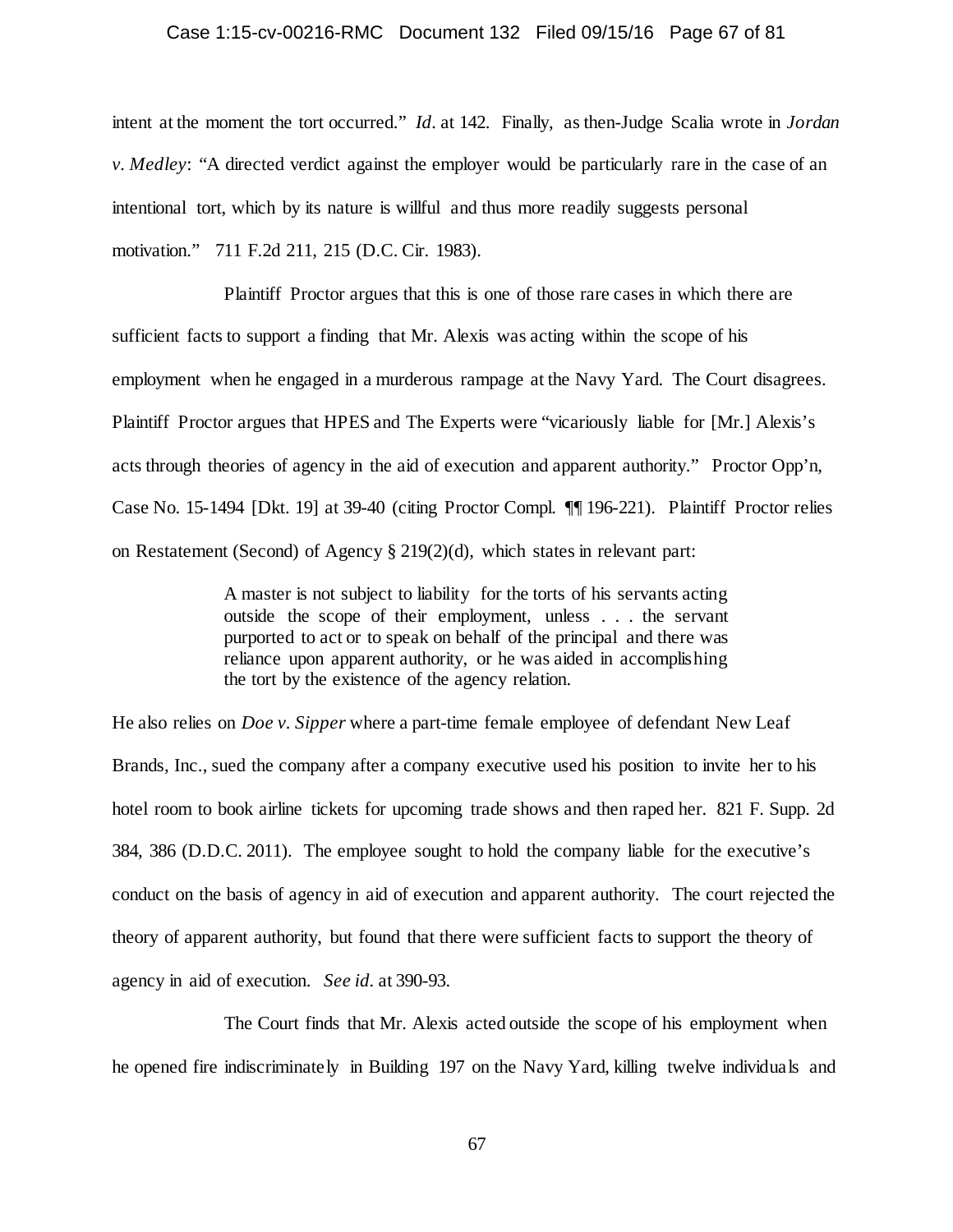# Case 1:15-cv-00216-RMC Document 132 Filed 09/15/16 Page 68 of 81

injuring four others. Plaintiff Proctor cannot show that committing mass murder at the Navy Yard was an outgrowth of Mr. Alexis's work assignment as a computer technician or that it was an integral part of his duties or business activities. *See Keys*, 408 F. Supp. 2d at 4; *cf. Murphy*, 458 A.2d at 62-63. Nor does Plaintiff Proctor allege that Mr. Alexis committed his crimes to further the interests of HPES and The Experts. *See Reddick,* 398 A.2d at 31 ("The employer will not be held liable for those willful acts, intended by the agent only to further his own interest, not done for the employer at all."); *see also* Frasier Compl. ¶ 47 (alleging that a note was found in Mr. Alexis's computer stating, "ultra low frequency attack is what I've been subject to for the last three months, and to be perfectly honest that is what has driven me to this").

Moreover, "[t]he moment the agent turns aside from the business of the principal and commits an independent trespass," such as here, "the principal is not liable" because "[t]he agent is not then acting within the scope of his authority in the business of the principal, but in the furtherance of his own ends." *Schechter*, 892 A.2d at 431 (quoting *Axman v. Washington Gaslight Co.,* 38 App. D.C. 150, 158 (1912)). Similarly, in *Boykin*, the D.C. Court of Appeals held that, even though the school employee's job "necessarily included some physical contact" with students, "a sexual assault may  $[not]$  be deemed a direct outgrowth of a school official's authorization to take a student by the hand or arm in guiding her past obstacles in the building." *Boykin*, 484 A.2d at 562. "If the instructor's actions in *Boykin* could not render his employer vicariously liable, it is hard to see how Plaintiff [Proctor] could prevail on that issue here." *Sipper*, 821 F. Supp. 2d at 389.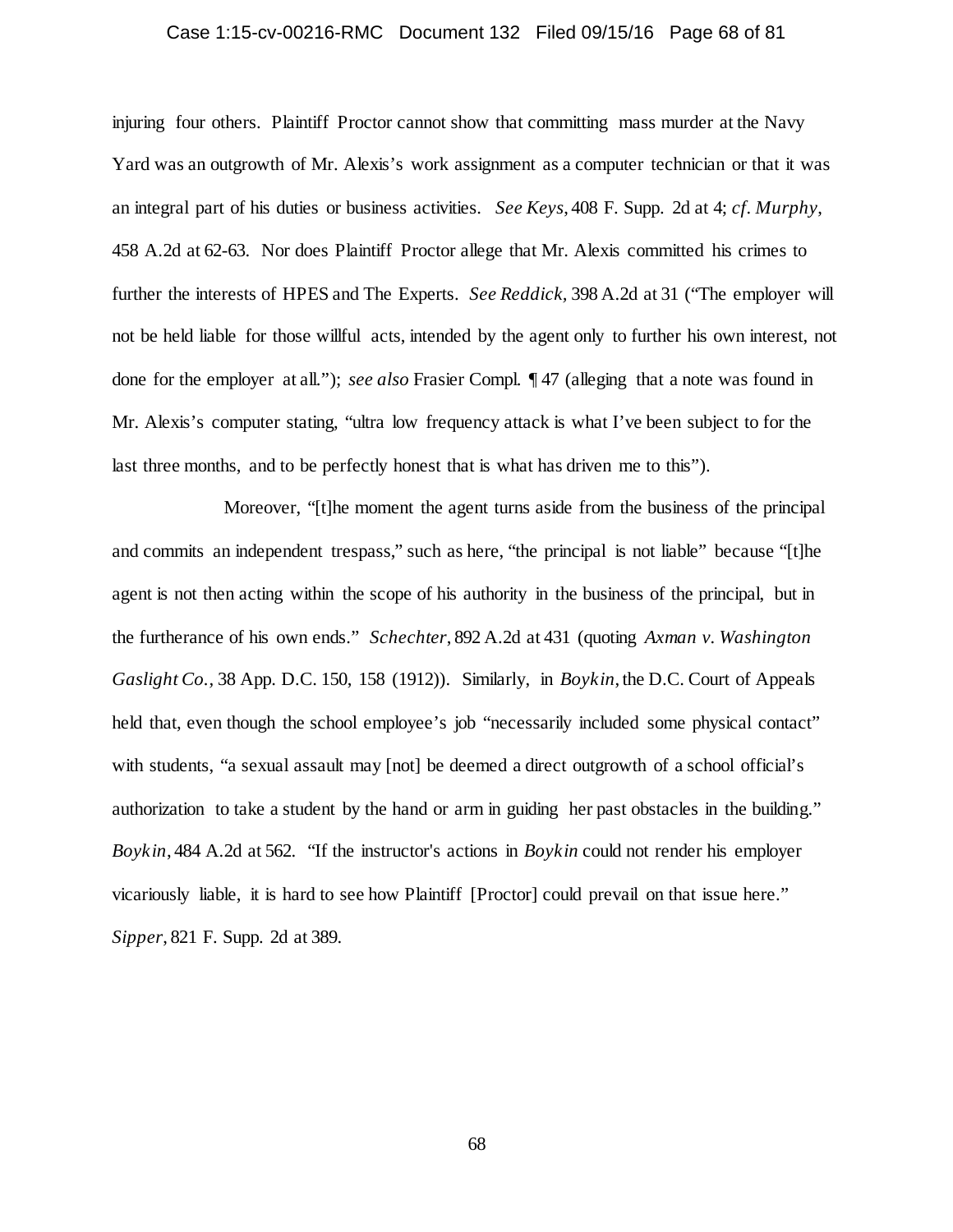## Case 1:15-cv-00216-RMC Document 132 Filed 09/15/16 Page 69 of 81

With respect to his theories of apparent authority and agency in aid of execution, Plaintiff Proctor's sole authority, *Sipper*, supports dismissal of his claim.[42](#page-68-0) As in *Sipper*, his theory of apparent authority "can be easily dispensed with" because there is no factual basis to intimate that Mr. Alexis could "have 'purported to act or to speak on behalf of'" HPES or The Experts while shooting people indiscriminately. *Id.* at 391. Indeed, his victims had no "opportunity to even make th[e] determination" of whether to rely upon his alleged apparent authority. *Id.* Any assertion to the contrary is totally belied by the allegations in the Complaint.

Plaintiff Proctor's theory of agency in aid of execution fares no better. Plaintiff Proctor argues that "but for the building pass provided and visit scheduled by The Experts and/or HPES, [Mr.] Alexis would not have been able to commit this act." Proctor Opp'n at 40-41 (quoting Proctor Compl. ¶¶ 204, 217). Assuming the factual allegations to be true, they are insufficient. In *Sipper*, the court noted,

> The D.C. Circuit has acknowledged the superficial expansiveness of the standard. *See Gary,* 59 F.3d at 1397 ("In a sense, a supervisor is always 'aided in accomplishing the tort by the existence of the agency' because his responsibilities provide proximity to, and regular contact with, the victim."). Yet, as *Gary* explains, "The commentary to the Restatement suggests that this [approach] embraces a narrower concept that holds the employer liable only if the tort was 'accomplished by an instrumentality, or through conduct associated with the agency status.'" *Id.* (citing *Barnes v. Costle,* 561 F.2d 983, 996 (D.C. Cir. 1977) (MacKinnon, J., concurring)).

*Sipper*, 821 F. Supp. 2d at 392. The *Sipper* court identified multiple allegations to support an inference that the alleged sexual assault was "accomplished by an instrumentality, or through conduct associated with the agency status" of the perpetrator, *i.e.*, the executive allegedly used

<span id="page-68-0"></span><sup>&</sup>lt;sup>42</sup> The Court assumes, without deciding, that Restatement (Second) of Agency  $\S 219(2)(d)$ applies to common-law claims in the District of Columbia. *See Sipper*, 821 F. Supp. 2d at 391 (citing *Gary v. Long*, 59 F.3d 1391 (D.C. Cir. 1995)).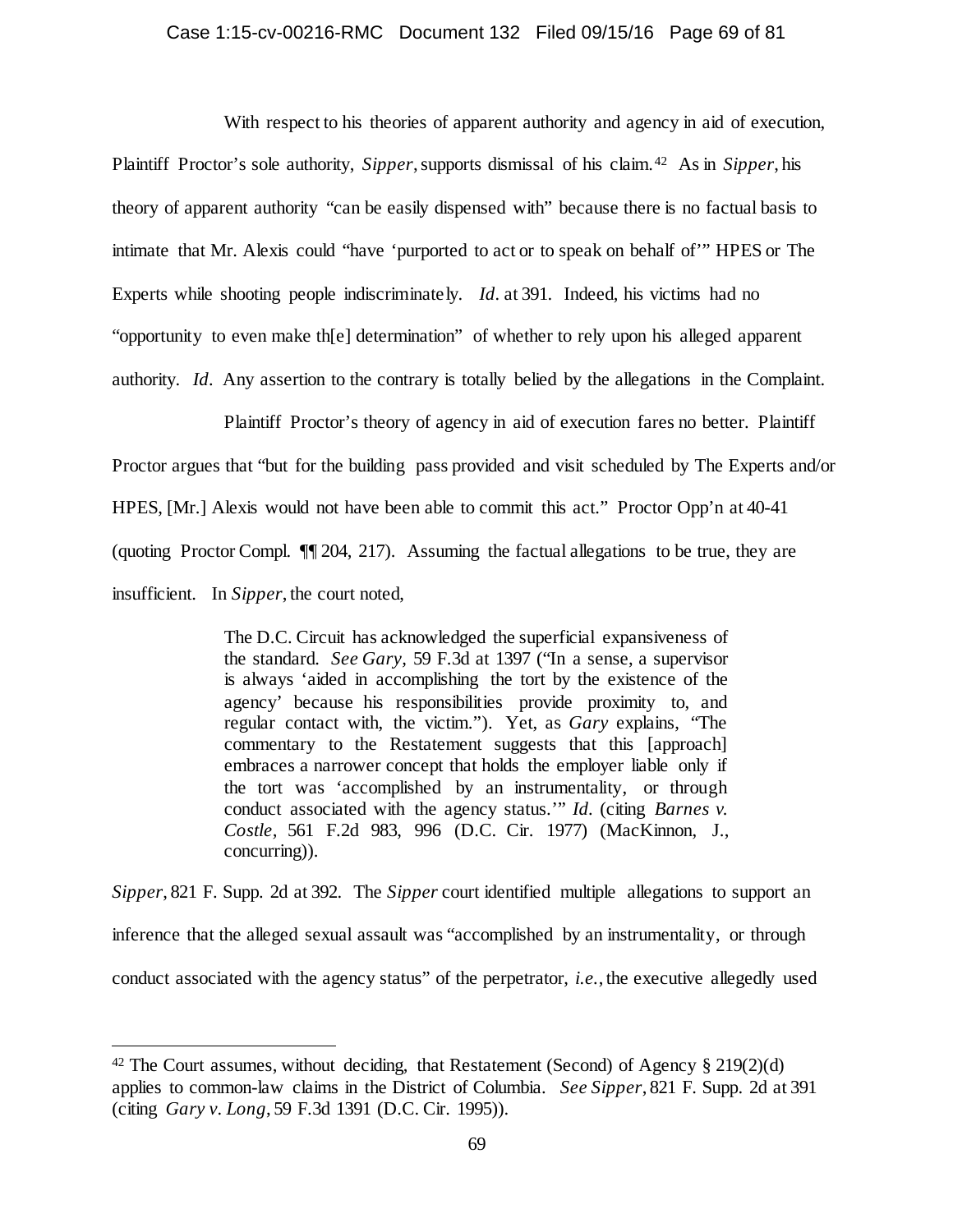# Case 1:15-cv-00216-RMC Document 132 Filed 09/15/16 Page 70 of 81

his authority to lure plaintiff to his hotel room with a work-related excuse (booking flight tickets for upcoming trade shows), even though he intended to have sex with her (forcibly or otherwise). Id. at 392-93 (citation omitted).

Plaintiff Proctor only alleges that HPES and The Experts provided Mr. Alexis with access to the Navy Yard. This fact is insufficient. "[P]rovid[ing] proximity to, and regular contact with, the victim" does not support an aid-by-agency-relation theory. *See Gary,* 59 F.3d at 1397. "It is a general principle of agency law that '[i]f a person has information which would lead a reasonable man to believe that the agent is violating the orders of the principal or that the principal would not wish the agent to act under the circumstances known to the agent, he cannot subject the principal to liability.'" *Id.* (quoting Restatement (Second) of Agency § 166, cmt. a). Plaintiff Proctor cannot avail himself of the theories in  $\S 219(d)(2)$  because he "could not have believed (and nor does []he claim) that [Mr. Alexis] was acting within the color of his authority." *Id.* at 1397-98; *cf.* Restatement (Second) of Agency § 219, cmt. e (including examples of a telegraph operator who sends false messages purporting to come from another, and of a store manager who uses his position to cheat customers).

HPES and The Experts did not provide Mr. Alexis with the instrumentality (the shotgun) that aided him in the commission of his horrific crime. *See Nichols v. Land Transp. Corp.*, 103 F. Supp. 2d 25, 28 (D. Me. 1999), *aff'd,* 223 F.3d 21 (1st Cir. 2000) (rejecting vicarious liability for employer who did not provide truck driver with knife used to stab plaintiff and where driver did not act as agent when he left his truck to confront plaintiff). Mr. Alexis's criminal conduct (mass murder) cannot be associated in any way with his status as a computer technician. *See id.*; *cf.* Restatement (Second) of Agency § 219, cmt. e.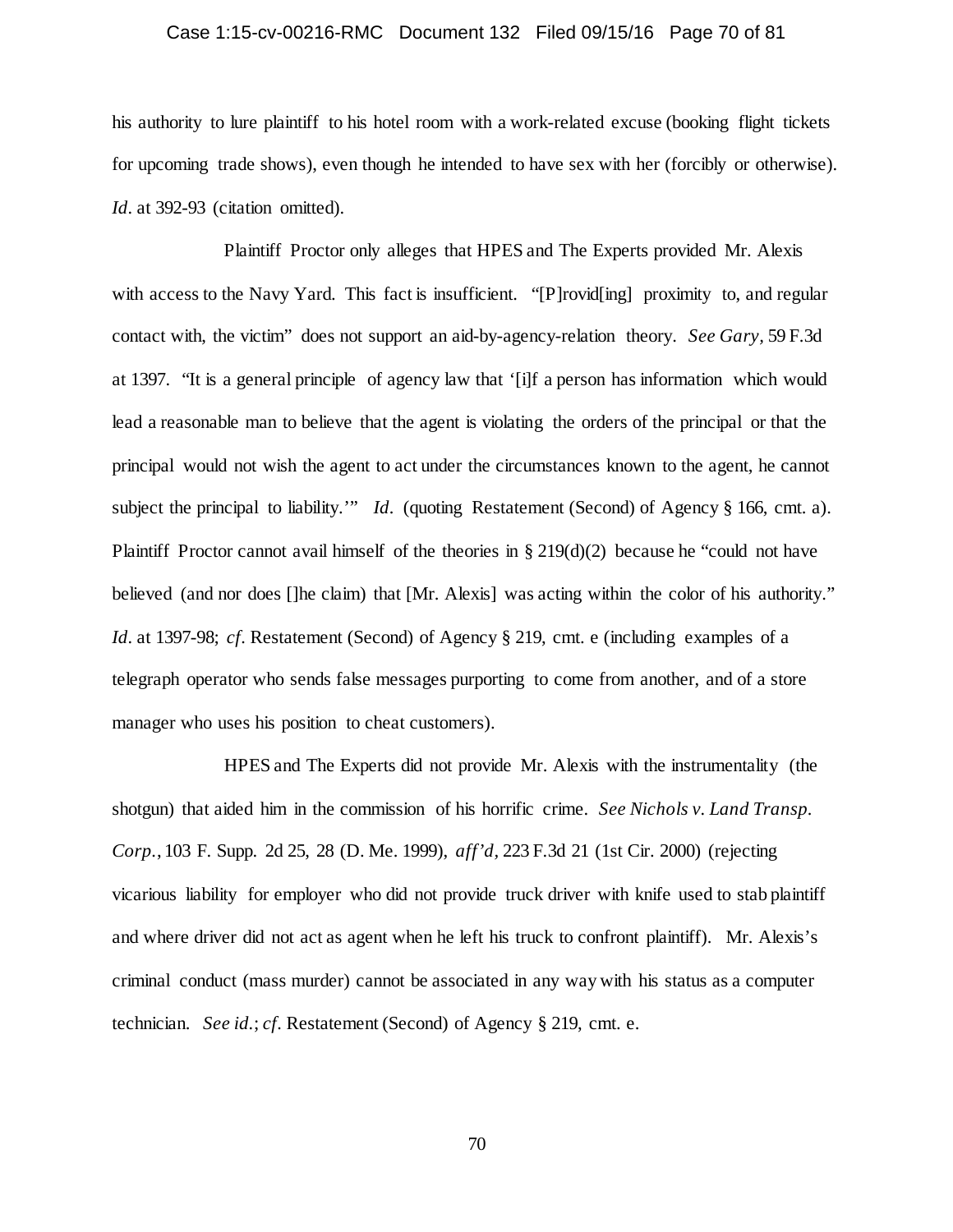# Case 1:15-cv-00216-RMC Document 132 Filed 09/15/16 Page 71 of 81

The fact that an employee's work "afforded him an opportunity to" commit the crime is "insufficient to make [an employer] vicariously liable," without regard to the theory of liability. *Boykin*, 484 A.2d at 563-64. Accordingly, the Court rejects Plaintiff Proctor's scopeof-employment, apparent-agency, and aided-by-agency-relation theories. Plaintiff Proctor's claim for assault and battery under D.C.'s wrongful death statute will be dismissed for failure to state a claim.

# **C. Motion to Dismiss by Security Firm HBC**

Plaintiffs Kohler, Zagami, and Jacobs allege that HBC was negligent in failing to provide reasonable security measures to prevent the Navy Yard shooting. They argue that HBC voluntarily assumed a duty to provide security services at Building 197 on the Navy Yard and to protect those on its premises. In support, Plaintiffs Kohler, Zagami, and Jacobs argue that HBC assumed such a duty by its security contract with the Navy. *See* HBC Suppl. Mot., Ex. 1 [Dkt. 23-1] (HBC Contract). They argue that HBC's voluntary undertaking not only created a contractual duty to the Navy, but also, a special relationship between it and the victims that gave rise to a common law duty to exercise reasonable care in performing its security services. HBC moves to dismiss this common law negligence claim under Rule 12(b)(6).

"[A] determination of whether a duty exists is the result of a variety of considerations and not solely the relationship between the parties"; it "is also shaped by considerations of fairness and results ultimately from policy decisions made by the courts and the legislatures." *Presley v. Commercial Moving & Rigging, Inc.*, 25 A.3d 873, 888 (D.C. 2011) (quoting *DiSalvo,* 974 A.2d at 871 & n.2) (internal quotation marks and citation omitted)). In "determining whether a party who performs services under a contract for one party assumes a duty to an unrelated third party," D.C. courts have considered, although not formally adopted, § 324A of the Restatement (Second) of Torts. *Id.* at 889 (citing *Haynesworth v. D.H. Stevens*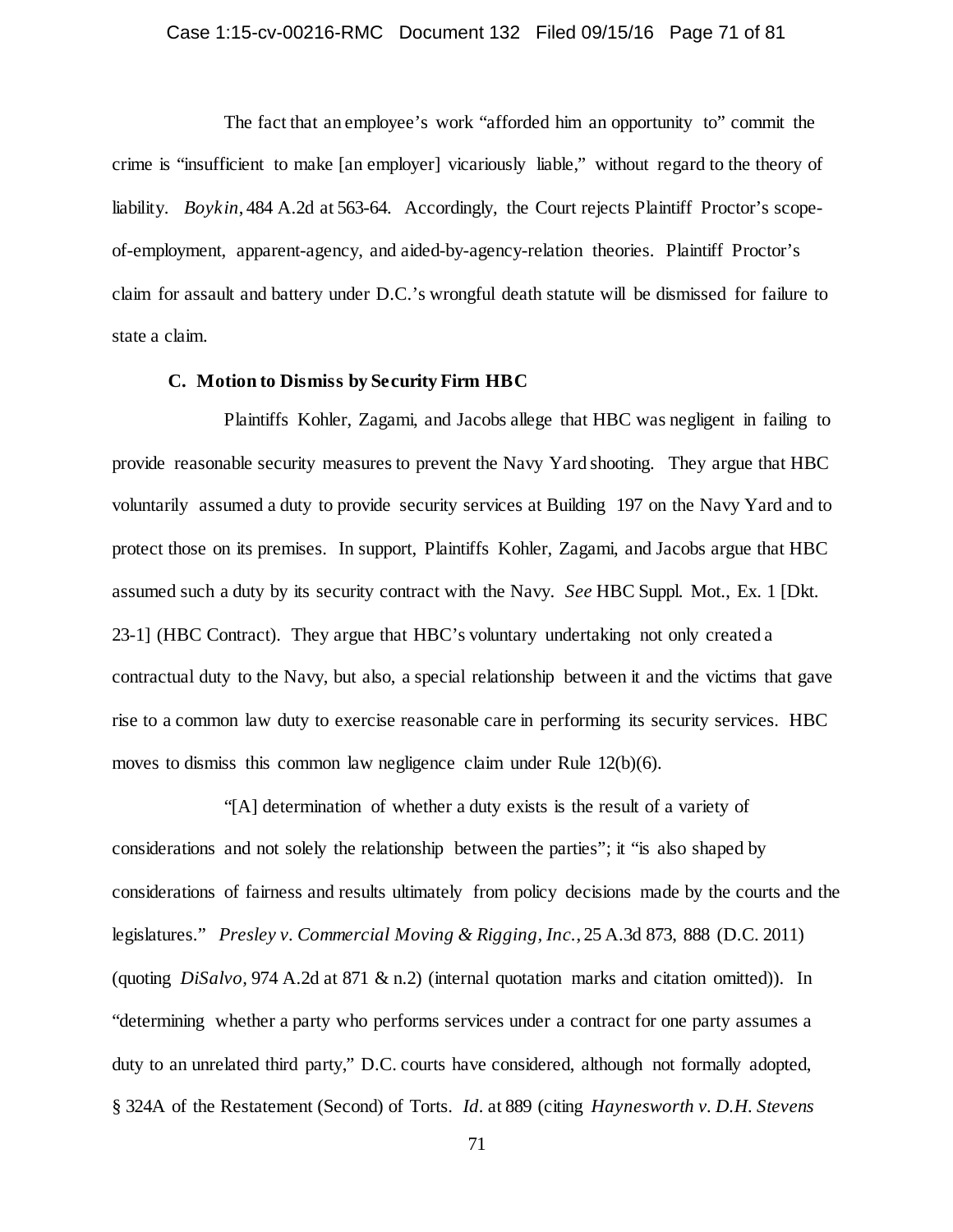*Co.*, 645 A.2d 1095, 1097 (D.C. 1994)); *see also Gilbert v. Miodovnik*, 990 A.2d 983, 994 n.15

(D.C. 2010) (noting that § 324A has not been formally adopted in the District of Columbia).

Section 324A provides that:

One who undertakes, gratuitously or for consideration, to render services to another which he should recognize as necessary for the protection of a third person or his things, is subject to liability to the third person for physical harm resulting from his failure to exercise reasonable care to protect his undertaking, if

- (a) his failure to exercise reasonable care increases the risk of such harm, or
- (b) he has undertaken to perform a duty owed by the other to the third person, or
- (c) the harm is suffered because of reliance of the other or the third person upon the undertaking.

Restatement (Second) of Torts § 324A. In light of the Restatement and "in the absence of contractual privity with an unrelated third party," such as here, courts applying D.C. law have looked "to the contract to determine the scope of the undertaking as it relates to the protection of the third party." *Presley*, 25 A.3d at 888 (citing *Haynesworth*, 645 A.2d at 1098; *Caldwell v. Bechtel, Inc.*, 631 F.2d 989, 1000-01 (D.C. Cir. 1980)).

Plaintiffs Kohler, Zagami, and Jacobs highlight several portions of the HBC-Navy

security contract to support their claim. Some of the most relevant portions of that contract

provided:

 The Contractor shall provide security operations to ensure security and safety for personnel, property, facilities, and assets (HBC 00069).

 The Contractor shall monitor interior patrol areas to ensure security breaches and criminal or suspicious activities are detected and reported in a timely manner (HBC 00072).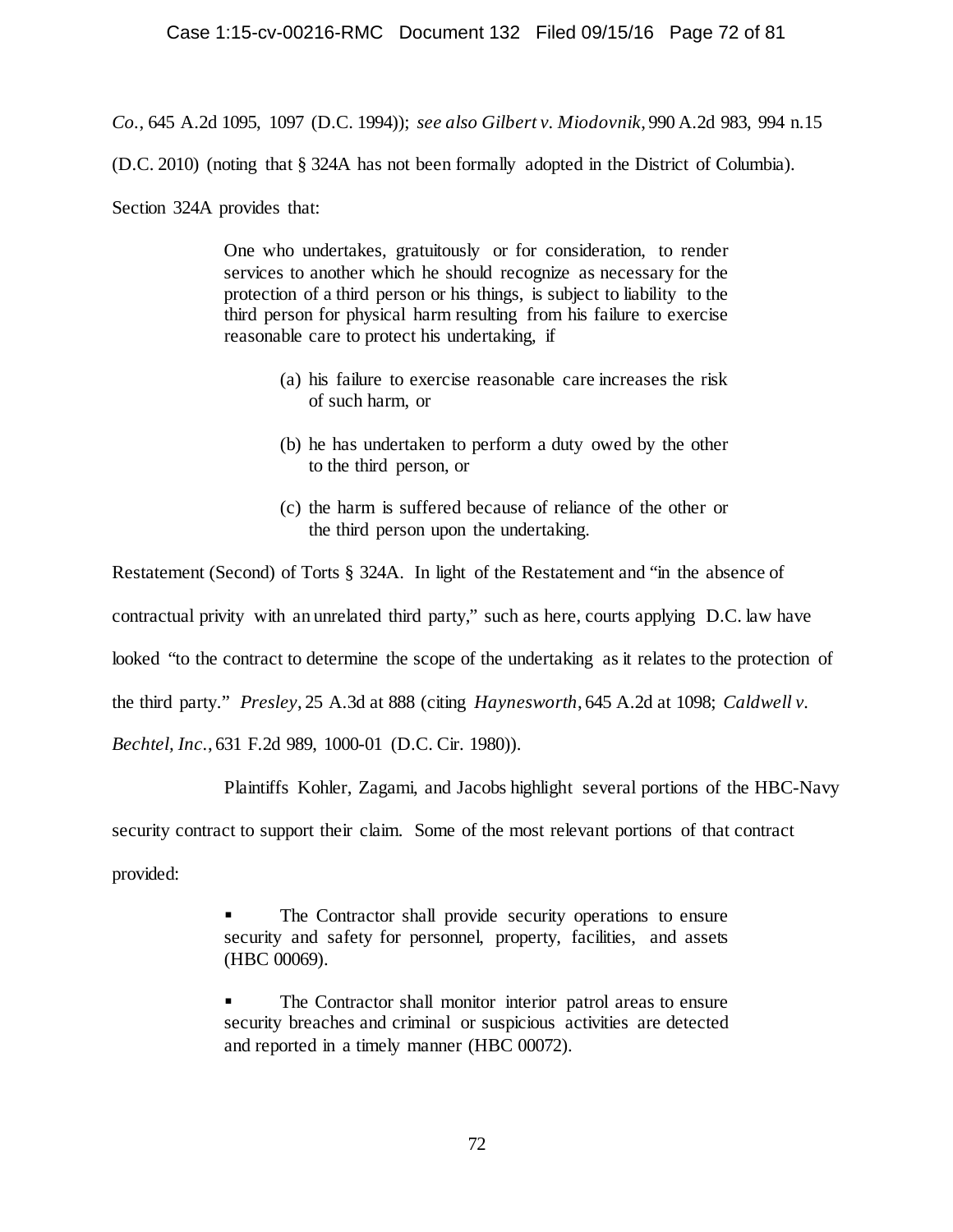[The Contractor has a general duty] [t]o protect [(Naval Sea Systems Command)] NAVSEA persons (military, civilians and visitors) and property (HBC 00222).

 [With respect to the NAVSEA Fixed Posts, the Contractor shall]:

- o Take all reasonable precautions to protect the health and safety of all persons in the building(s) under guard, minimize the danger from all hazards to life and property, comply with all health, safety and fire protection regulations (including reporting requirements), and remove from duty any security guard employee who may have a communicable disease (HBC 00224).
- o Deter the commission of assaults, batteries, robberies, rapes and other crimes of violence in the guard's area of responsibility by his/her presence (HBC 00223).
- Deadly force for NAVSEA Security Guards is justified . . . [w]hen deadly force reasonably appears to be necessary to protect law enforcement or security personnel who reasonably believe themselves or others to be in imminent danger of death or serious bodily harm . . . [or] to prevent commission of a serious offense involving violence and threatening death or serious bodily harm[, such as] murder, armed robbery and aggravated assault (HBC 00227-228).

*See* HBC Contract. Clearly, HBC's contract includes various references to the promotion of

safety and the protection of Navy Yard personnel against criminal acts.

The undertaking of a contractual duty is merely the point of departure. "We have put aside the notion that the duty to safeguard life and limb, when the consequences of negligence may be foreseen, grows out of contract and nothing else." *MacPherson v. Buick Motor Co.*, 111 N.E. 1050, 1053 (N.Y. 1916) (Cardozo, J.). "The contract provides the initiating source of the duty" and since Plaintiffs Kohler, Zagami, and Jacobs have not "brought this action . . . for breach of contract but rather . . . for an asserted breach of the duty of reasonable care," the Court must consider many facts beyond the contract, such as any of the defendant's "superior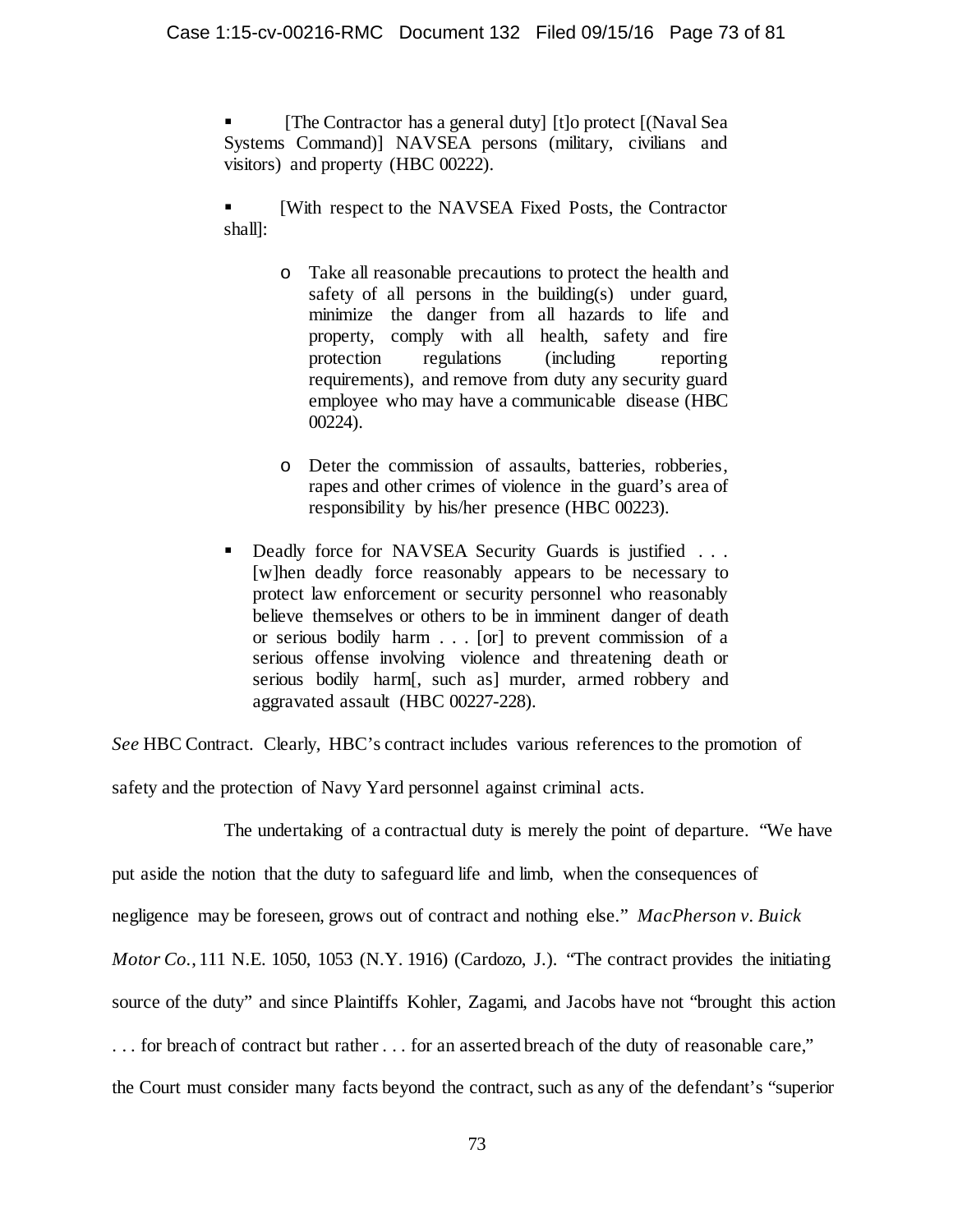#### Case 1:15-cv-00216-RMC Document 132 Filed 09/15/16 Page 74 of 81

skills and position," and the defendant's "resultant *ability to foresee the harm* that might reasonably be expected to befall." *Caldwell*, 631 F.2d at 997, 998 n.12, 1000-02 (emphasis added) (finding that in light of the contract, special skills, knowledge of the dangerous condition, and ability to foresee the risk of harm and protect against such harm, the defendant assumed a special relationship to protect the foreseeable plaintiff from such risk).

While the contract references a duty to deter and report criminal activity and the authority to use deadly force to prevent a crime, it cannot be said that there is a duty (under the contract or at common law) to protect against *unforeseeable* criminal acts by third parties.[43](#page-73-0) Foreseeability remains at the core of this negligence claim, even when liability is premised on a theory of voluntary undertaking. *See id.* at 993 ("The issue in this case, then, is whether the contractual authority vested in [defendant] with respect to job site safety regulations created a special relationship between [the parties to the suit] under which [defendant] owed a duty to [plaintiff] to take reasonable steps to protect him from the foreseeable risk to his health posed by the dust laden Metro tunnels."). Other jurisdictions are in agreement. *See Vu v. Singer Co.*, 538 F. Supp. at 33 (N.D. Cal. 1981), *aff'd*, 706 F.2d 1027 (9th Cir. 1983) ("Plaintiffs cannot prevail on this claim because the 'gratuitous undertaking' doctrine does not obviate the requirement that duty can only be predicated upon foreseeable harm to a foreseeable victim.") (citation omitted); *see also Figueroa v. Evangelical Covenant Church*, 879 F.2d 1427, 1436-39 (7th Cir. 1989)

<span id="page-73-0"></span> <sup>43</sup> HBC points out that the prevention of unforeseeable crimes is impossible. *See E. Capitol View Cmty. Dev. Corp. v. Robinson*, 941 A.2d 1036, 1040 (D.C. 2008) ("A party's obligation to perform under a contract may be excused if performance is rendered impossible."). Notably, in tort law, "a duty of due care . . . is based primarily upon social policy," not a contract; therefore, it is society that "specifies to whom the duty is owed" (*i.e.*, the foreseeable plaintiff), as well as the "expectations of conduct, such as the expectancy that [defendant's] actions will not cause foreseeable injury to another." *Caldwell*, 631 F.2d at 997-98 (citing W. Prosser, *Handbook of the Law of Torts*, § 92 (4th ed. 1971)).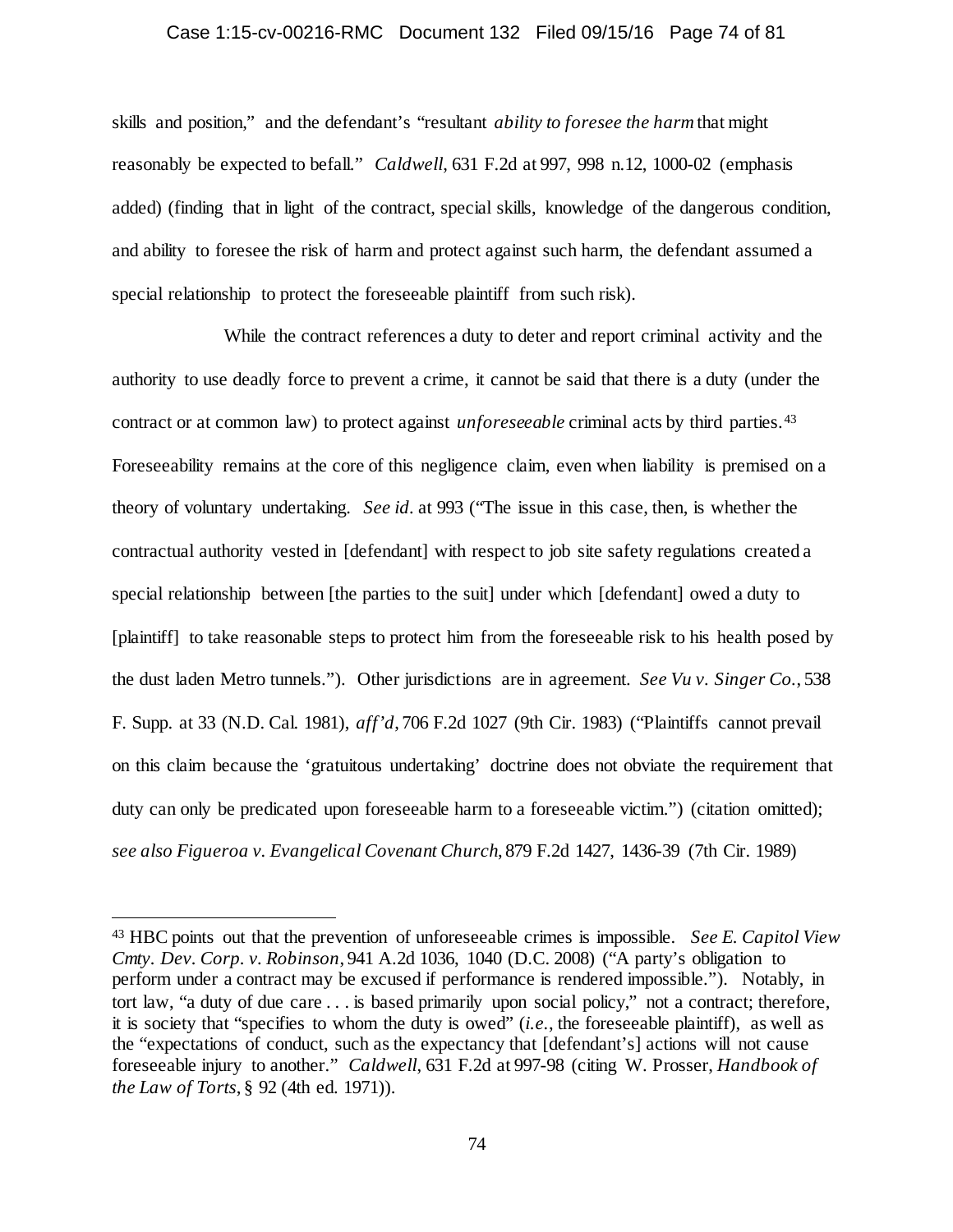### Case 1:15-cv-00216-RMC Document 132 Filed 09/15/16 Page 75 of 81

(stating that once college voluntarily provided security services to invitees on campus, liability could attach only for those injuries resulting from the kinds of crimes reasonably foreseeable to the college).

The tort concept of foreseeability is relevant to both elements of duty and proximate causation. *See* Opp'n to HBC MTD, Case No. 15-1636 [Dkt. 28] at 26 (citing *Rieser v. District of Columbia*, 563 F.2d 462, 479-80 (D.C. Cir. 2911), *vacated and reinstated in relevant part*, 580 F.2d 647 (D.C. Cir. 1978) (en banc) ("The question of proximate causation, like that of duty, is at base one of foreseeability. If a negligent, intentional or even criminal intervening act or end result was reasonably foreseeable to the original actor, his liability will not ordinarily be superseded by that intervening act.").<sup>44</sup> This concept of foreseeability is not abrogated or replaced in assumption of duty cases. As the D.C. Court of Appeals stated in *Haynesworth*:

> In a case of this nature, it is critical to determine whether a duty was owed by the alleged tortfeasor to the person claiming injury. Woven into this overall consideration is also the question of reasonable foreseeable risk to be perceived by the actor at the time of the incident. Stated another way, we must ask "whether the injury to that individual [to whom a duty was owed] was reasonably foreseeable to the defendant." *Powell v. District of Columbia,* 602 A.2d 1123, 1133 (D.C.1992) (citations omitted).

645 A.2d at 1098. Therefore, even assuming that HBC shared part of the Navy's duty to protect invitees on its premises from criminal acts[,45](#page-74-1) Plaintiffs Kohler, Zagami, and Jacobs must still allege sufficient facts to show that the criminal actions of Mr. Alexis were foreseeable to HBC.

<span id="page-74-0"></span> <sup>44</sup> Counsel for Kohler, Zagami, and Jacobs filed an identical Opposition to HBC's motion to dismiss and to HBC's supplemental brief in each of the three cases. For purposes of clarity, the Court will only use the docket numbers of the Kohler case for purposes of citations.

<span id="page-74-1"></span><sup>45</sup> HBC had no law enforcement authority and the Navy retained the ultimate authority to make decisions related to safety and security of the premises at the Navy Yard, particularly since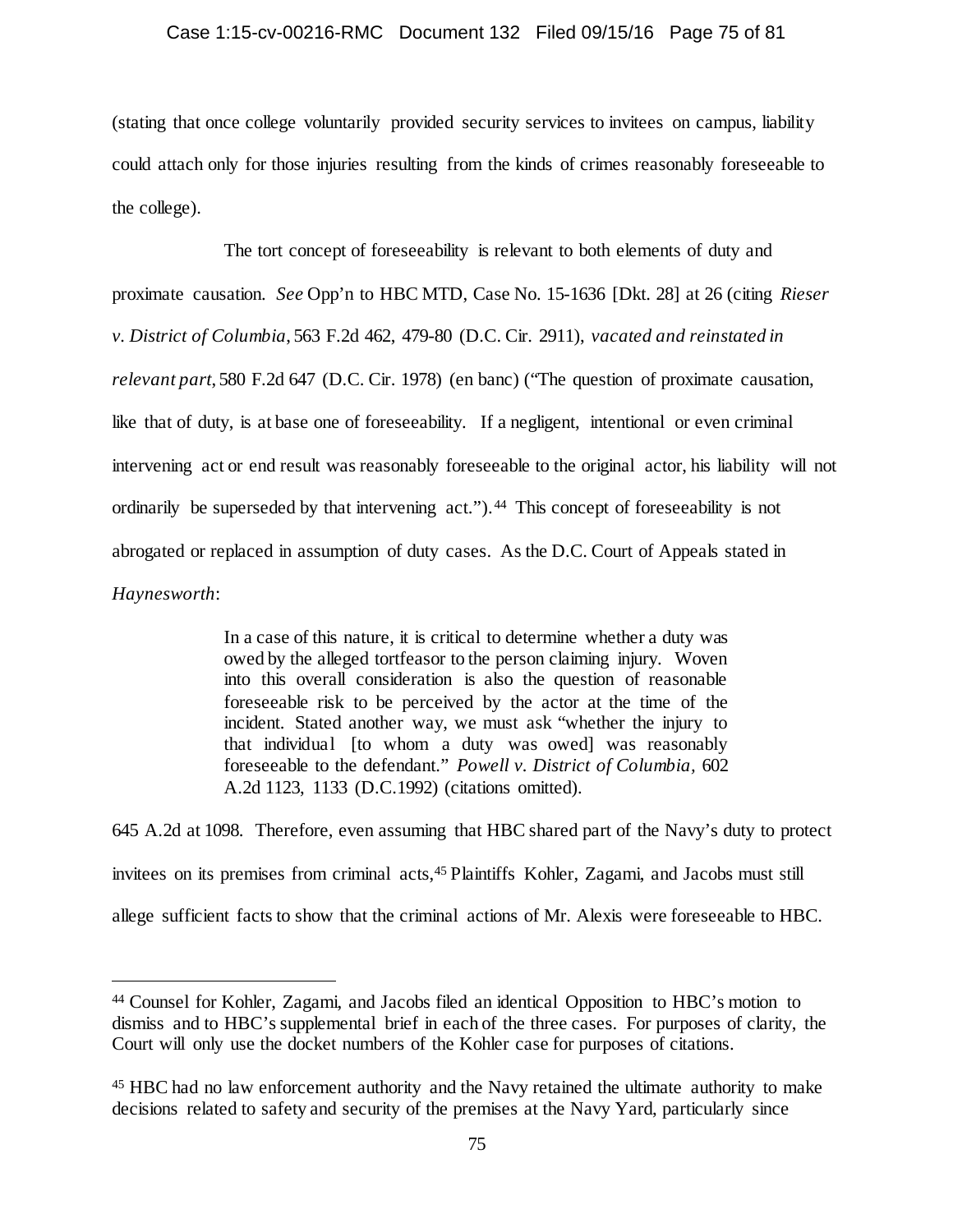#### Case 1:15-cv-00216-RMC Document 132 Filed 09/15/16 Page 76 of 81

"Where an injury is caused by the intervening criminal act of a third party," the D.C. Court of Appeals "'has repeatedly held that liability depends upon a more heightened showing of foreseeability than would be required if the act were merely negligent.'" *Beretta*, 872 A.2d at 641 (quoting *Potts*, 697 A.2d at 1252). Plaintiffs Kohler, Zagami, and Jacobs argue that in an assumption of duty case, HBC's actions establish its duties and the heightened foreseeability analysis is moot. Specifically, they argue that "[b]ecause HBC contractually undertook to protect [the victims] from harm and its special relationship with [the victims] encompassed a duty of protection, no heightened showing of foreseeability is required to subject HBC to liability." Opp'n to HBC's Suppl. Br. [Dkt. 35] at 7. To support this proposition, these Plaintiffs rely on a series of cases outside the District of Columbia, *see id.* at 3 n.4 & 8, as well as those D.C. cases that opine that a showing of heightened foreseeability is lessened where the relationship between the parties strongly suggests a duty of protection.

Assuming heightened foreseeability does not apply because the HBC-Navy contract and the ensuing relationship between the parties may suggest a duty of protection, *see Workman*, 320 F.3d at 264, Plaintiffs Kohler, Zagami, and Jacobs fail to offer sufficient facts that Mr. Alexis's criminal conduct was foreseeable. The Complaints do not show that it is foreseeable to a security guard at his or her NAVSEA post in Building 197 that someone holding a security clearance, authorized and assigned to work at the Navy Yard, in possession of a "valid temporary access badge or [(common access card)] CAC to pass through the electronic badge reader," and heading to his workstation on the fourth floor of Building 197 would commit mass murder. Kohler Compl. ¶ 19; Zagami Compl. ¶ 19; Jacobs Compl. ¶ 29. There is no allegation

l

military police also patrolled the premises. *See* HBC Contract at HBC 00224; *see also* 8/16/2016 Hr'g Tr. at 34:1-11.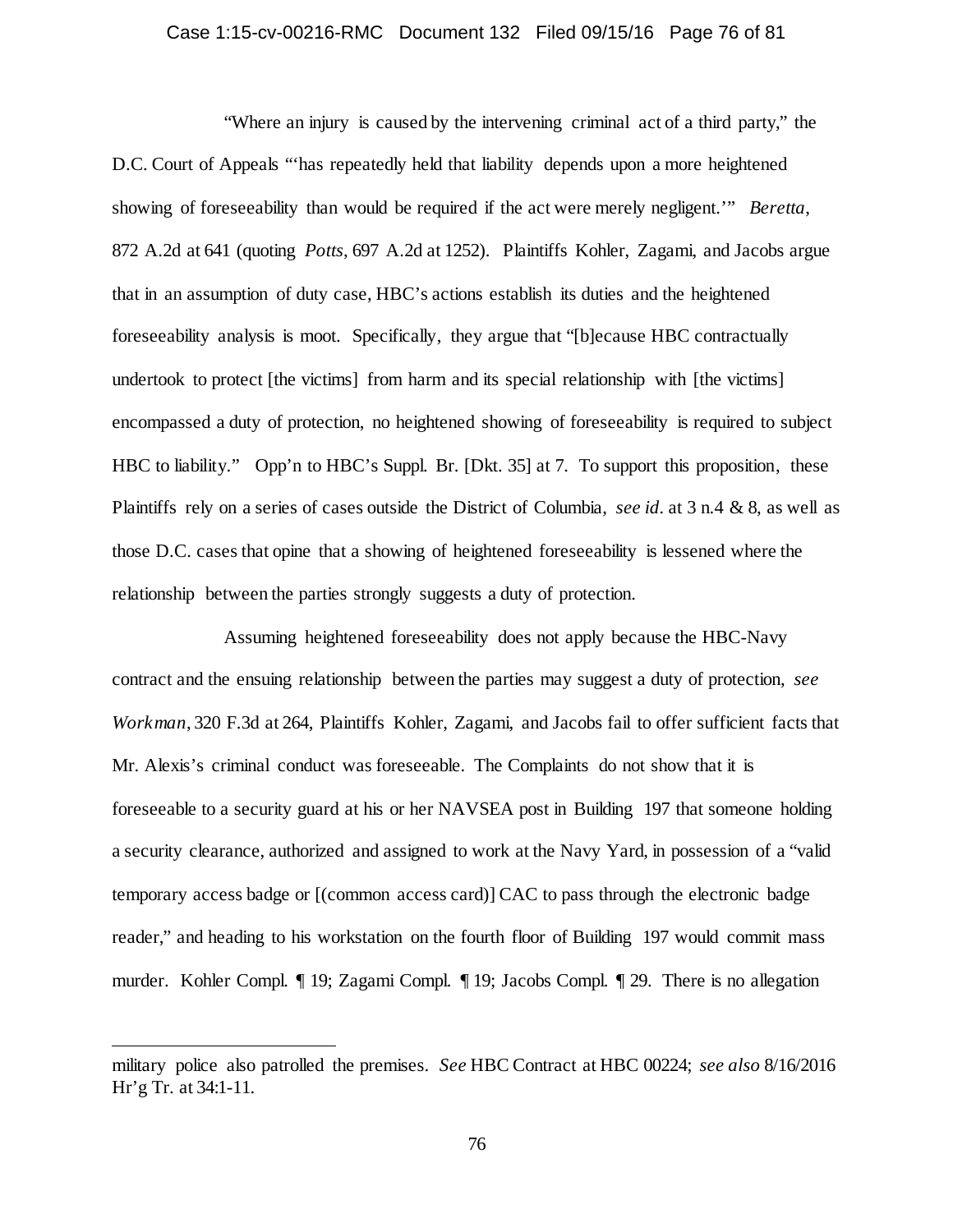# Case 1:15-cv-00216-RMC Document 132 Filed 09/15/16 Page 77 of 81

that HBC had knowledge of Mr. Alexis's past behavior, character, or alleged propensity towards violence. Mr. Alexis was not a trespasser or an intruder; rather, to HBC, Mr. Alexis was simply another contractor going to work at the Navy Yard with lawful access to Building 197. Whether it is analyzed in terms of duty, breach, or proximate causation, the risk of harm to the victims was simply not foreseeable. In such circumstances, HBC did not stand "in a superior position," did not "fully posess[] the power to protect" the foreseeable plaintiffs, and did not have the ability to foresee this harm. *Caldwell*, 631 F.2d at 1002.

This factual void is in stark contrast with cases like *Caldwell* and *Cunningham v. District of Columbia Sports and Entertainment Commission*, where not only was the defendant armed with a contractual obligation, ability and special skills, but also, was informed of the harm that might reasonably be expected to occur to a foreseeable plaintiff. In *Caldwell*, the defendant owed a duty to a worker to take reasonable steps to protect him from foreseeable risks to his health because defendant was, among other things, "informed of high concentration of silica dust and inadequate ventilation in the subway tunnels" and had the authority to stop the work. *Id.* Similarly, in *Cunningham*, a security company hired to provide crowd management and guest services at a concert, owed a duty to plaintiff to protect him against injuries sustained as a result of a crowd crush incident because there was, among other things, evidence "that the crowd was pretty packed and everyone was close together," as well as of "crowd surfing" and "mosh pits." *Cunningham v. D.C. Sports & Entm't Comm'n*, No. Civ. A. 03-839RWRJMF, 2005 WL 3276306, at \*1-2 (D.D.C. Nov. 30, 2005); *see also id.* at \*8 ("Under these circumstances, [the security company] assumed a duty to act reasonably so that attendees of the concert would be protected from *foreseeable risks*.") (emphasis added).

77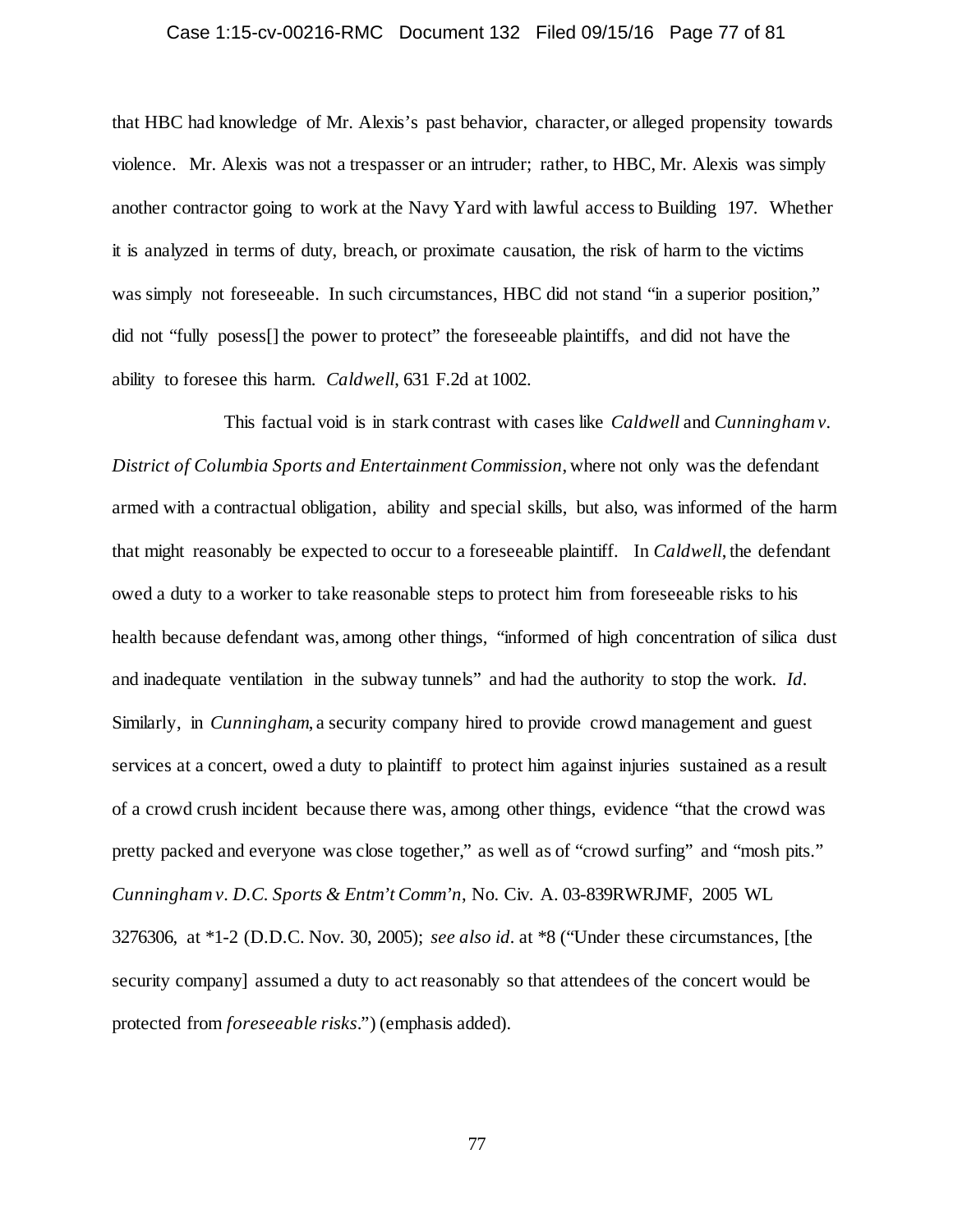### Case 1:15-cv-00216-RMC Document 132 Filed 09/15/16 Page 78 of 81

Moreover, in cases where "the heightened foreseeability is lessened" due to a special relationship between the parties, foreseeability does not require "previous occurrences of a particular harm, but can be met instead by a combination of factors which give defendants an increased awareness of the danger of a particular criminal act." *Doe*, 524 A.2d at 33; *see also DiSalvo*, 974 A.2d at 872; *Sigmund I*, 475 F. Supp. 2d at 42. To meet this burden, Plaintiffs Kohler, Zagami, and Jacobs allege that Navy Yard and nine other military installations are "subject to a heightened risk of violent attacks, and in particular gun violence" because they each had "suffered a violent attack . . . prior to the September 16, 2013 shooting," specifically including the Navy Yard "on two separate occasions in 1983 and 1984." Kohler Compl. ¶ 9; Zagami Compl. ¶ 9; Jacobs Compl. ¶ 8. "Even if the relationship here did entail a greater duty of protection," *DiSalvo*, 974 A.2d at 872, the alleged facts fall short of the showing made in those cases that recognized a duty of protection vis-à-vis the sliding scale analysis. *See, e.g.*, *Novak*, 452 F.3d at 904; *Dominion Bank*, 963 F.2d at 1555-61; *Doe*, 524 A.2d at 34; *Kline*, 439 F.2d at 480.

"It is not sufficient to establish a general possibility that the crime would occur"; instead, Plaintiffs Kohler, Zagami, and Jacobs must allege sufficient facts to make it plausible that HBC "had an increased awareness of the risk of [a shooting and murder at the Navy Yard]." *DiSalvo*, 974 A.2d at 872. The fact that other military installations had suffered violent attacks over the past seventeen years does not support an "increased awareness" of the risk of a similar attack at the Navy Yard. *Sigmund I*, 475 F. Supp. 2d at 42 (noting that "the D.C. Court of Appeals requires proof that the specific type of crime, not just crime in general, be particularly foreseeable at the relevant location") (citations omitted). Moreover, the fact that the Navy Yard experienced two attacks more than thirty years ago is simply too remote to support any

78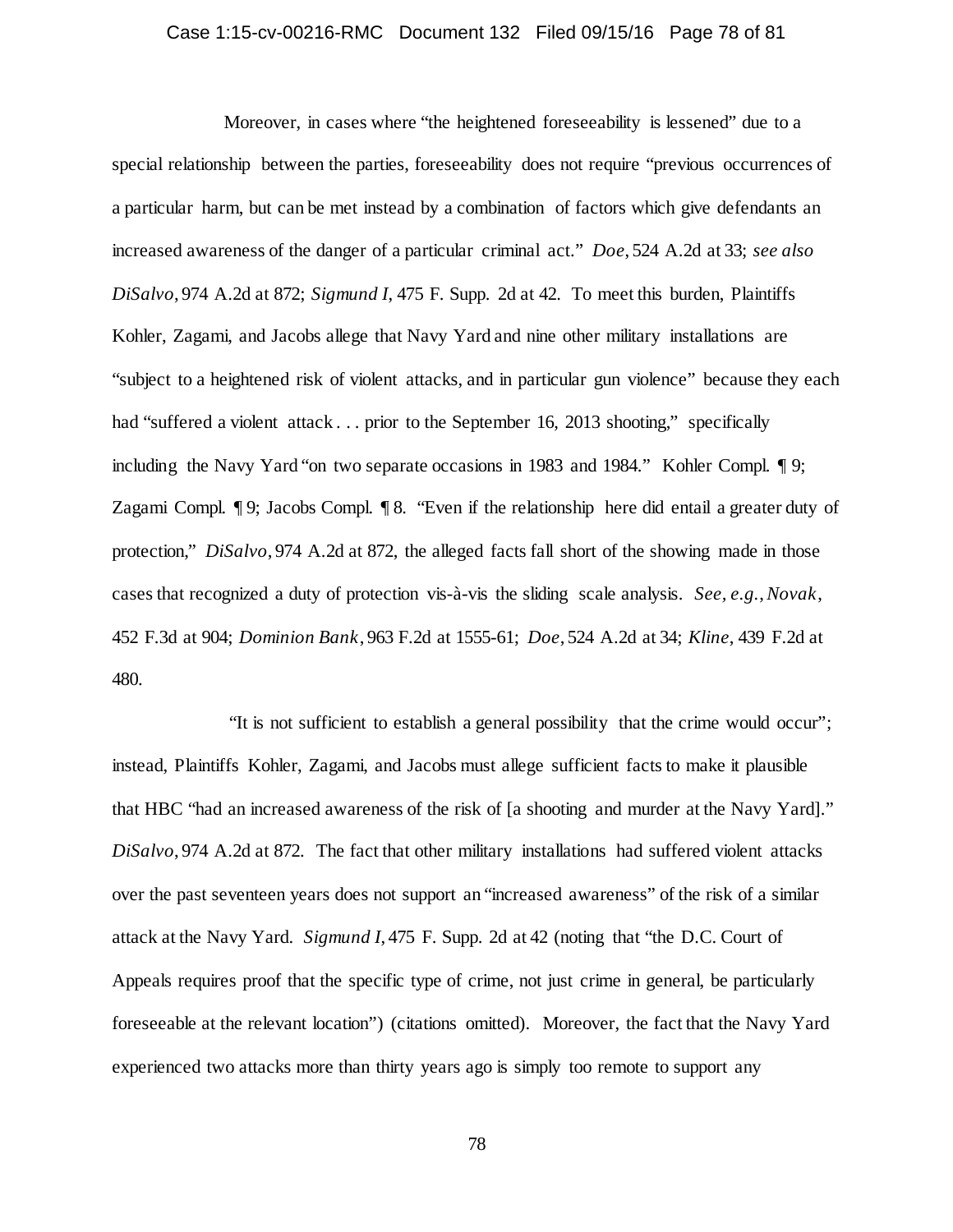#### Case 1:15-cv-00216-RMC Document 132 Filed 09/15/16 Page 79 of 81

negligence claim against HBC. A careful review of D.C. law on this issue shows that "the common thread" in all of these cases involving third-party criminal conduct is that the facts supporting an inference of foreseeability "showed, if not awareness of the precise risk, close similarity in nature or *temporal and spatial proximity* to the crime at issue." *DiSalvo*, 974 A.2d at 874 (emphasis added); *accord Sigmund II*, 617 F.3d at 516; *Figueroa*, 879 F.2d at 1436-39 (requiring similar evidence of foreseeability in a voluntary undertaking case under Illinois law). [46](#page-78-0) The background allegations lack that temporal and spatial proximity to the shooting of September 2013.

On a final note, Plaintiffs Kohler, Zagami, and Jacobs often reduce their claim to a contractual issue. They argue that HBC's decision to enter into a contract to provide security services at the Navy Yard gave rise to a duty to protect the victims from criminal actions. *See* Opp'n to HBC MTD at 11-12 (stating that HBC "should not now, after the fact of its assumption of the duty to provide contractual security services at the Navy Yard . . . be permitted to escape liability on the basis that it did not see the potential harm"). This argument is at odds with the relevant caselaw. Under D.C. law, foreseeability as a function of duty (and proximate causation) remains an essential element of a negligence claim and is "shaped by considerations of fairness and results ultimately from policy decisions," as well as societal expectations. *Presley*, 25 A.3d at 888 (internal quotation marks and citation omitted). Courts look at the particular circumstances of each case and consider the terms of a contract, the defendant's skills and

<span id="page-78-0"></span> <sup>46</sup> *But see Burns Int'l Sec. Servs. Inc. of Fla. v. Phila. Indem. Ins. Co.*, 899 So. 2d 361, 364-65 (Fla. Dist. Ct. App. 2005); *Vazquez v. Lago Grande Homeowners Ass'n*, 900 So. 2d 587, 592-94 (Fla. Dist. Ct. App. 2004)). In the Court's opinion, these cases cited by Plaintiffs Kohler, Zagami, and Jacobs "overly rel[y] upon contract theory to the point of losing focus of the nature of the claim made here, which asserts negligence, rather than breach of contract." *Caldwell*, 631 F.2d at 997; *see also MacPherson*, 111 N.E. at 1053.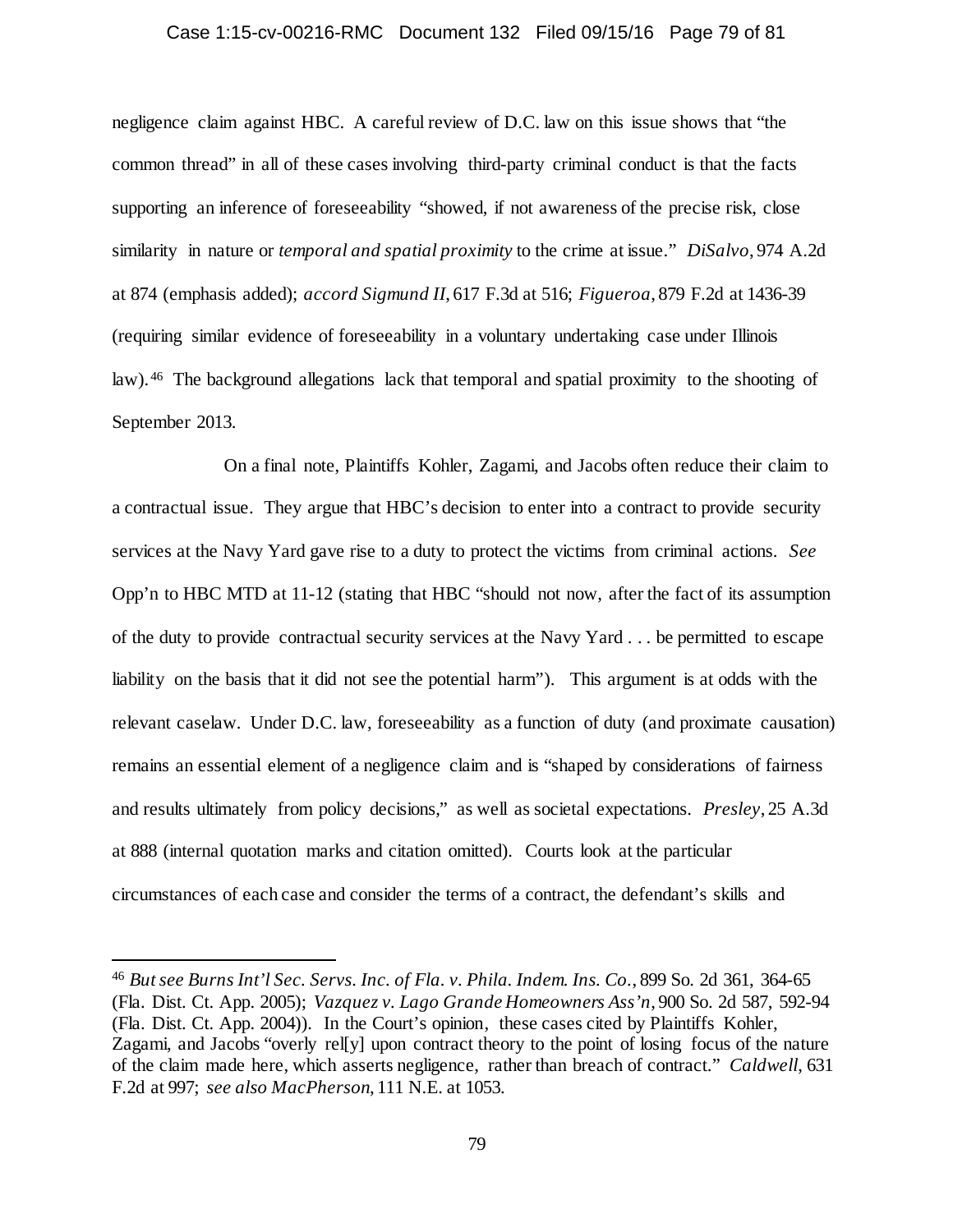## Case 1:15-cv-00216-RMC Document 132 Filed 09/15/16 Page 80 of 81

position, the defendant's knowledge of a dangerous condition, and the ability to foresee the risk

of harm. *See Caldwell*, 631 F.2d at 997, 998 n.12.

As part of this fairness and policy inquiry in determining the existence of a duty

in each particular case, courts generally consider multiple factors, such as

(1) foreseeability of harm to plaintiff; (2) degree of certainty that plaintiff suffered injury; (3) closeness of connection between defendant's conduct and injury suffered; (4) moral blame attached to defendant's conduct; (5) policy of preventing future harm; (6) extent of burden to defendant and the consequences to the community of imposing a duty to exercise care with resulting liability for breach; and (7) availability, cost, and prevalence of insurance for the risk involved.

*Vu*, 538 F. Supp. at 29 (citation omitted); *accord* W. Page Keeton et al., *Prosser and Keeton on the Law of Torts* § 53, at 358 n.24 (5th ed. 1984) (cited with approval in *Haynesworth*, 645 A.2d at 1098). Policy reasons and fairness prevent holding HBC liable for the unforeseeable criminal actions of Mr. Alexis. It would be highly burdensome and contrary to the provisions of the HBC Contract,[47](#page-79-0) to search the person and effects of everyone entering the Navy Yard premises, especially those authorized to enter Building 197. Under these circumstances, "[a] defendant may not be held liable for harm actually caused where the chain of events leading to the injury appears 'highly extraordinary in retrospect.'" *Morgan*, 468 A.2d at 1318 (quoting *Lacy*, 424 A.2d at 320-21).

<span id="page-79-0"></span> <sup>47</sup> Because Mr. Alexis was assigned to work at the Navy Yard and was authorized to enter the premises, HBC was not required under the contract to search his person or possessions for weapons; instead, Mr. Alexis was subject to random search only. *See* HBC Contract at HBC 00054, 00070, 00211, and 00229.